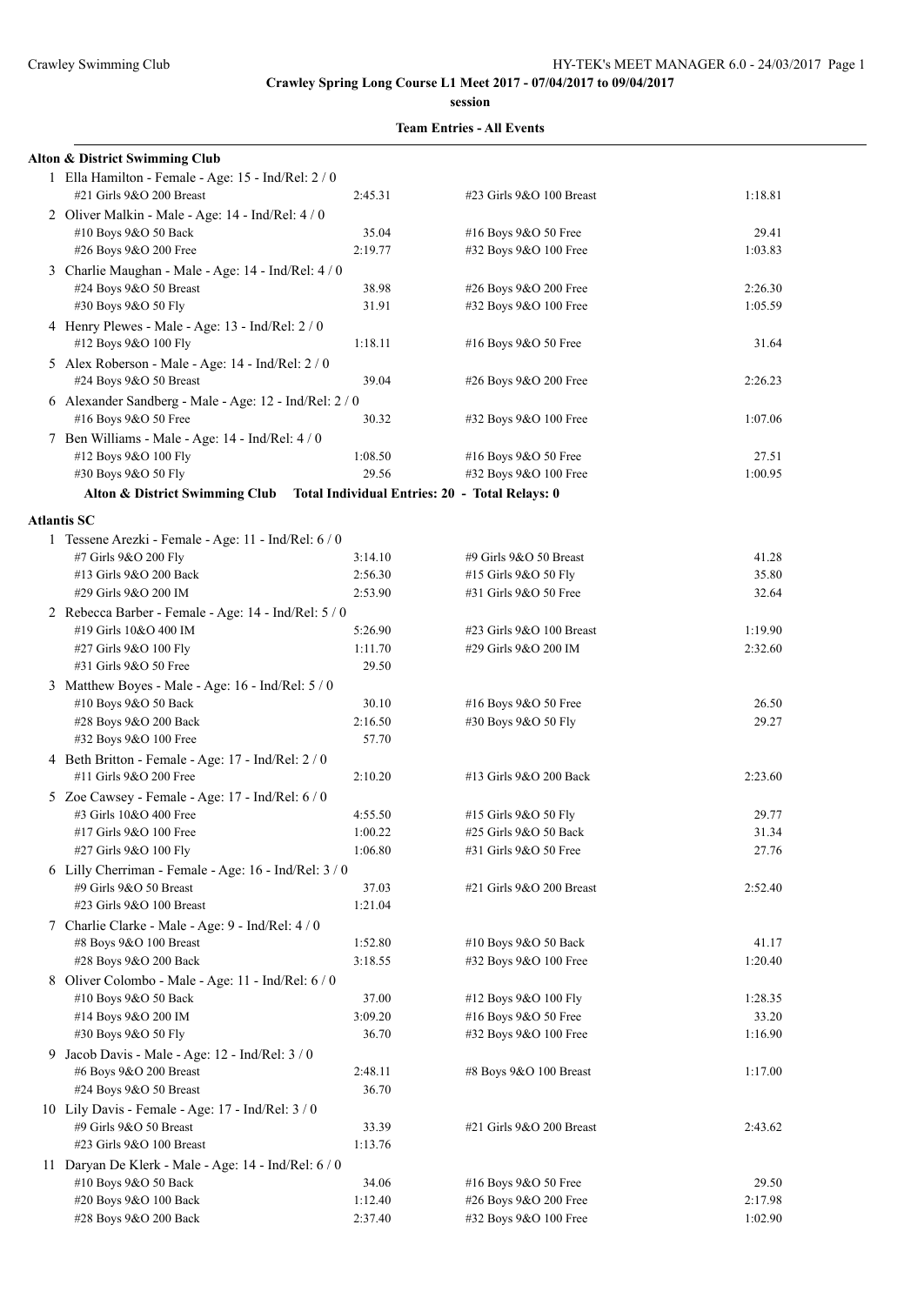#### **session**

| <b>Atlantis SC</b>                                                              |          |                          |         |
|---------------------------------------------------------------------------------|----------|--------------------------|---------|
| 12 Jared De Klerk - Male - Age: 12 - Ind/Rel: 2 / 0<br>#16 Boys 9&O 50 Free     | 33.90    | #24 Boys 9&O 50 Breast   | 45.70   |
| 13 Anya Elvin - Female - Age: 16 - Ind/Rel: 4/0                                 |          |                          |         |
| #9 Girls 9&O 50 Breast                                                          | 37.11    | #15 Girls 9&O 50 Fly     | 31.32   |
| #23 Girls 9&O 100 Breast                                                        | 1:19.20  | #27 Girls 9&O 100 Fly    | 1:13.60 |
| 14 Oliver Etheridge - Male - Age: 13 - Ind/Rel: 1 / 0<br>#2 Boys 10&O 1500 Free | 18:47.11 |                          |         |
| 15 Freya Fulcher - Female - Age: 15 - Ind/Rel: 5 / 0                            |          |                          |         |
| #5 Girls 9&O 100 Back                                                           | 1:07.30  | #13 Girls 9&O 200 Back   | 2:27.80 |
| #15 Girls 9&O 50 Fly                                                            | 31.70    | #25 Girls 9&O 50 Back    | 32.20   |
| #27 Girls 9&O 100 Fly                                                           | 1:09.10  |                          |         |
| 16 Ryan Gant - Male - Age: 13 - Ind/Rel: 4 / 0                                  |          |                          |         |
| #6 Boys 9&O 200 Breast                                                          | 2:54.00  | #8 Boys 9&O 100 Breast   | 1:19.30 |
| #10 Boys 9&O 50 Back                                                            | 36.60    | #24 Boys 9&O 50 Breast   | 37.36   |
| 17 Jessica Glassford - Female - Age: 13 - Ind/Rel: 8 / 0                        |          |                          |         |
| #9 Girls 9&O 50 Breast                                                          | 38.70    | #11 Girls 9&O 200 Free   | 2:33.90 |
| #15 Girls 9&O 50 Fly                                                            | 33.38    | #17 Girls 9&O 100 Free   | 1:06.71 |
| #23 Girls 9&O 100 Breast                                                        | 1:26.40  | #27 Girls 9&O 100 Fly    | 1:16.10 |
| #29 Girls 9&O 200 IM                                                            | 2:43.90  | #31 Girls 9&O 50 Free    | 29.23   |
| 18 Emma Harrison - Female - Age: 13 - Ind/Rel: 9 / 0                            |          |                          |         |
| #7 Girls 9&O 200 Fly                                                            | 2:50.70  | #9 Girls 9&O 50 Breast   | 37.36   |
| #15 Girls 9&O 50 Fly                                                            | 33.80    | #17 Girls 9&O 100 Free   | 1:07.20 |
| #21 Girls 9&O 200 Breast                                                        | 2:56.80  | #23 Girls 9&O 100 Breast | 1:24.10 |
| #27 Girls 9&O 100 Fly                                                           | 1:20.00  | #29 Girls 9&O 200 IM     | 2:42.17 |
| #31 Girls 9&O 50 Free                                                           | 30.70    |                          |         |
| 19 Devon Harwin - Male - Age: 10 - Ind/Rel: 7/0                                 |          |                          |         |
| #6 Boys 9&O 200 Breast                                                          | 3:35.27  | #8 Boys 9&O 100 Breast   | 1:40.70 |
| #10 Boys 9&O 50 Back                                                            | 41.94    | #14 Boys 9&O 200 IM      | 3:42.30 |
| #16 Boys 9&O 50 Free                                                            | 37.40    | #24 Boys 9&O 50 Breast   | 45.80   |
| #30 Boys 9&O 50 Fly                                                             | 39.14    |                          |         |
| 20 Cameron Holden-Graham - Male - Age: 15 - Ind/Rel: 3 / 0                      |          |                          |         |
| #6 Boys 9&O 200 Breast                                                          | 2:53.60  | #8 Boys 9&O 100 Breast   | 1:18.90 |
| #24 Boys 9&O 50 Breast                                                          | 36.00    |                          |         |
| 21 Jeremy Lee - Male - Age: 11 - Ind/Rel: 10 / 0                                |          |                          |         |
| #8 Boys 9&O 100 Breast                                                          | 1:43.20  | #10 Boys 9&O 50 Back     | 42.99   |
| #12 Boys 9&O 100 Fly                                                            | 1:35.00  | #14 Boys 9&O 200 IM      | 3:16.20 |
| #16 Boys 9&O 50 Free                                                            | 35.50    | #20 Boys 9&O 100 Back    | 1:32.70 |
| #24 Boys 9&O 50 Breast                                                          | 47.20    | #26 Boys 9&O 200 Free    | 2:50.50 |
| #30 Boys 9&O 50 Fly                                                             | 41.70    | #32 Boys 9&O 100 Free    | 1:17.40 |
| 22 Hamish Milne-Skillman - Male - Age: 16 - Ind/Rel: 4 / 0                      |          |                          |         |
| #10 Boys 9&O 50 Back                                                            | 28.50    | #16 Boys 9&O 50 Free     | 24.32   |
| #30 Boys 9&O 50 Fly                                                             | 27.11    | #32 Boys 9&O 100 Free    | 52.91   |
| 23 Oliver Mitchell - Male - Age: 9 - Ind/Rel: 2 / 0                             |          |                          |         |
| #8 Boys 9&O 100 Breast                                                          | 2:00.35  | #24 Boys 9&O 50 Breast   | 55.10   |
| 24 Cavan Murphy - Male - Age: 18 - Ind/Rel: 4/0                                 |          |                          |         |
| #8 Boys 9&O 100 Breast                                                          | 1:09.90  | #24 Boys 9&O 50 Breast   | 31.98   |
| #30 Boys 9&O 50 Fly                                                             | 29.00    | #32 Boys 9&O 100 Free    | 56.40   |
| 25 Lauren Pedel - Female - Age: 16 - Ind/Rel: 5 / 0                             |          |                          |         |
| #9 Girls 9&O 50 Breast                                                          | 36.15    | #15 Girls 9&O 50 Fly     | 32.90   |
| #21 Girls 9&O 200 Breast                                                        | 2:49.60  | #23 Girls 9&O 100 Breast | 1:18.90 |
| #25 Girls 9&O 50 Back                                                           | 33.50    |                          |         |
| 26 Amber Ranson - Female - Age: 11 - Ind/Rel: 8 / 0                             |          |                          |         |
| #5 Girls 9&O 100 Back                                                           | 1:12.60  | #13 Girls 9&O 200 Back   | 2:37.77 |
| #15 Girls 9&O 50 Fly                                                            | 34.40    | #17 Girls 9&O 100 Free   | 1:04.63 |
| #25 Girls 9&O 50 Back                                                           | 33.60    | #27 Girls 9&O 100 Fly    | 1:16.90 |
| #29 Girls 9&O 200 IM                                                            | 2:40.19  | #31 Girls 9&O 50 Free    | 30.01   |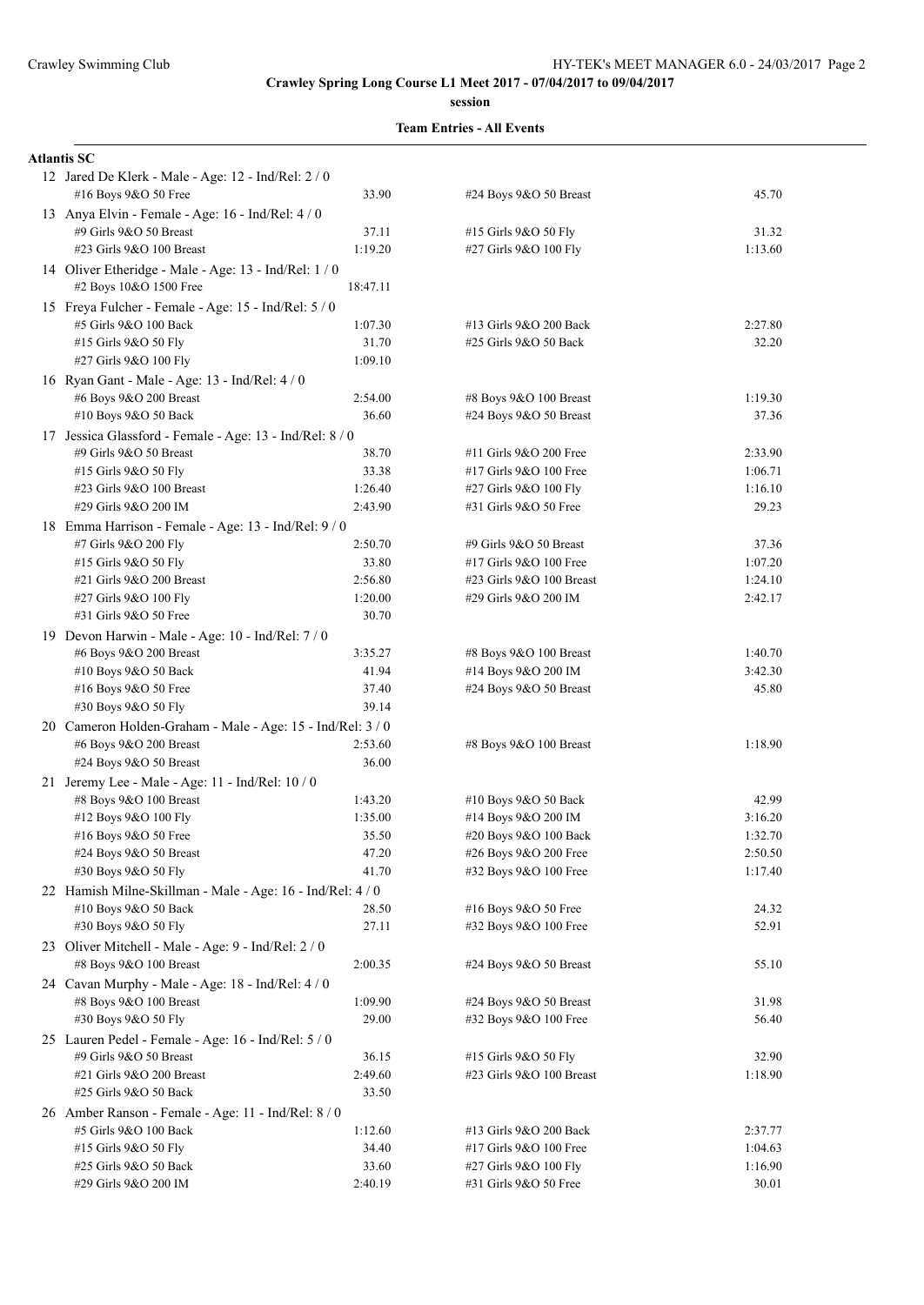**session**

#### **Team Entries - All Events**

| <b>Atlantis SC</b>                                     |          |                          |         |
|--------------------------------------------------------|----------|--------------------------|---------|
| 27 Kiran Sandhu - Female - Age: 12 - Ind/Rel: 7 / 0    |          |                          |         |
| #11 Girls 9&O 200 Free                                 | 2:46.20  | #13 Girls 9&O 200 Back   | 2:58.00 |
| #15 Girls 9&O 50 Fly                                   | 39.50    | #17 Girls 9&O 100 Free   | 1:14.78 |
| #25 Girls 9&O 50 Back                                  | 39.70    | #29 Girls 9&O 200 IM     | 3:02.92 |
| #31 Girls 9&O 50 Free                                  | 34.70    |                          |         |
| 28 Anna Sayers - Female - Age: 11 - Ind/Rel: 7/0       |          |                          |         |
| #3 Girls 10&O 400 Free                                 | 5:45.80  | #5 Girls 9&O 100 Back    | 1:25.30 |
| #9 Girls 9&O 50 Breast                                 | 43.60    | #11 Girls 9&O 200 Free   | 2:45.60 |
| #21 Girls 9&O 200 Breast                               | 3:22.70  | #23 Girls 9&O 100 Breast | 1:35.50 |
| #25 Girls 9&O 50 Back                                  | 39.10    |                          |         |
| 29 Elena Smith - Female - Age: 13 - Ind/Rel: 4 / 0     |          |                          |         |
| #11 Girls 9&O 200 Free                                 | 2:23.00  | #17 Girls 9&O 100 Free   | 1:05.10 |
| #29 Girls 9&O 200 IM                                   | 2:44.80  | #31 Girls 9&O 50 Free    | 30.40   |
| 30 Jamie Smith - Male - Age: 11 - Ind/Rel: 3 / 0       |          |                          |         |
| #8 Boys 9&O 100 Breast                                 | 1:38.50  | #14 Boys 9&O 200 IM      | 3:11.80 |
| #16 Boys 9&O 50 Free                                   | 34.10    |                          |         |
| 31 Aiden Sparling - Male - Age: 17 - Ind/Rel: 5 / 0    |          |                          |         |
| #12 Boys 9&O 100 Fly                                   | 59.82    | #16 Boys 9&O 50 Free     | 25.09   |
| #22 Boys 9&O 200 Fly                                   | 2:16.80  | #30 Boys 9&O 50 Fly      | 26.91   |
| #32 Boys 9&O 100 Free                                  | 54.10    |                          |         |
| 32 Isabelle Spicer - Female - Age: 12 - Ind/Rel: 1 / 0 |          |                          |         |
| #11 Girls 9&O 200 Free                                 | 2:36.60  |                          |         |
| 33 Willoe Standing - Female - Age: 9 - Ind/Rel: 4 / 0  |          |                          |         |
| #5 Girls 9&O 100 Back                                  | 1:42.60  | #9 Girls 9&O 50 Breast   | 51.26   |
| #23 Girls 9&O 100 Breast                               | 1:51.43  | #25 Girls 9&O 50 Back    | 47.80   |
| 34 Anna Templar - Female - Age: 13 - Ind/Rel: 2 / 0    |          |                          |         |
| #9 Girls 9&O 50 Breast                                 | 39.50    | #23 Girls 9&O 100 Breast | 1:26.30 |
| 35 Toby Van der Hut - Male - Age: 15 - Ind/Rel: 4 / 0  |          |                          |         |
| #2 Boys 10&O 1500 Free                                 | 17:48.45 | #18 Boys 10&O 400 Free   | 4:31.00 |
| #26 Boys 9&O 200 Free                                  | 2:08.70  | #28 Boys 9&O 200 Back    | 2:23.60 |
| 36 Ethel Whyman - Female - Age: 14 - Ind/Rel: 3 / 0    |          |                          |         |
| #1 Girls 10&O 800 Free                                 | 10:19.18 | #5 Girls 9&O 100 Back    | 1:11.39 |
| #13 Girls 9&O 200 Back                                 | 2:34.22  |                          |         |
| 37 Amelia Wright - Female - Age: 14 - Ind/Rel: 5 / 0   |          |                          |         |
| #9 Girls 9&O 50 Breast                                 | 36.80    | #11 Girls 9&O 200 Free   | 2:21.90 |
| #21 Girls 9&O 200 Breast                               | 2:50.40  | #23 Girls 9&O 100 Breast | 1:19.70 |
| #29 Girls 9&O 200 IM                                   | 2:36.10  |                          |         |
|                                                        |          |                          |         |

**Atlantis SC Total Individual Entries: 170 - Total Relays: 0**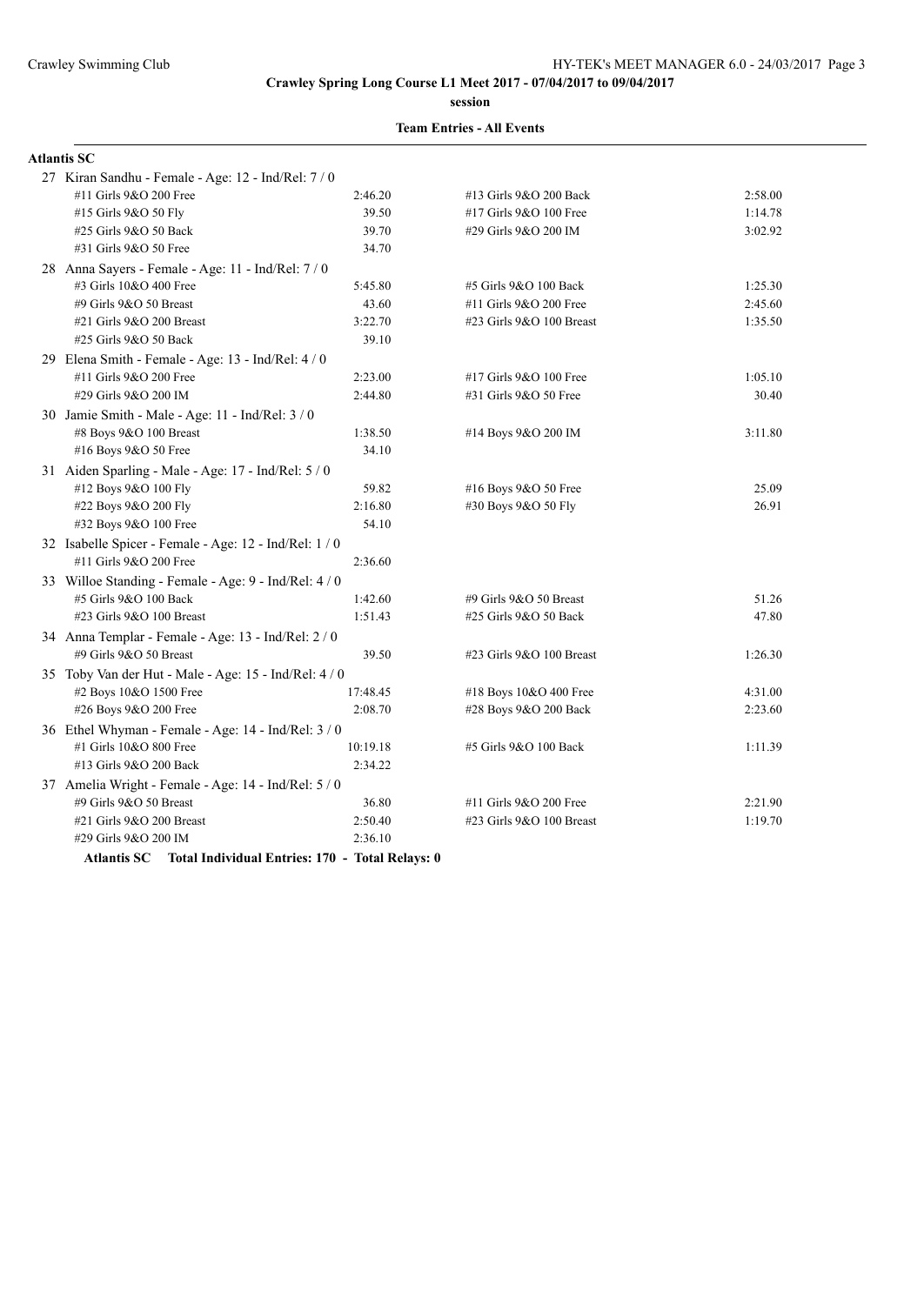**session**

### **Team Entries - All Events**

| Avlesbury & District SC-ZZ                                                |          |                            |         |
|---------------------------------------------------------------------------|----------|----------------------------|---------|
| 1 Quinn Banning - Female - Age: 14 - Ind/Rel: 7 / 0                       |          |                            |         |
| #5 Girls 9&O 100 Back                                                     | 1:13.20  | #9 Girls $9&O$ 50 Breast   | 40.00   |
| #13 Girls 9&O 200 Back                                                    | 2:44.50  | #17 Girls 9&O 100 Free     | 1:07.50 |
| #23 Girls 9&O 100 Breast                                                  | 1:25.80  | #25 Girls 9&O 50 Back      | 34.20   |
| #31 Girls 9&O 50 Free                                                     | 31.10    |                            |         |
| 2 Libby Blissett - Female - Age: 14 - Ind/Rel: 4/0                        |          |                            |         |
| #5 Girls 9&O 100 Back                                                     | 1:11.10  | #9 Girls 9&O 50 Breast     | 37.10   |
| #15 Girls 9&O 50 Fly                                                      | 31.60    | #17 Girls 9&O 100 Free     | 1:04.30 |
| 3 Oliver Coxon - Male - Age: 10 - Ind/Rel: 1 / 0                          |          |                            |         |
| #8 Boys 9&O 100 Breast                                                    | 1:54.50  |                            |         |
| 4 Jessica Creasy - Female - Age: 12 - Ind/Rel: 3 / 0                      |          |                            |         |
| #21 Girls 9&O 200 Breast                                                  | 3:02.70  | #23 Girls 9&O 100 Breast   | 1:31.90 |
| #25 Girls 9&O 50 Back                                                     | 40.10    |                            |         |
| 5 Kianna De Mesa - Female - Age: 11 - Ind/Rel: 6 / 0                      |          |                            |         |
| #9 Girls 9&O 50 Breast                                                    | 44.20    | #15 Girls 9&O 50 Fly       | 37.70   |
| #17 Girls 9&O 100 Free                                                    | 1:13.00  | #23 Girls $9&O$ 100 Breast | 1:36.50 |
| #25 Girls 9&O 50 Back                                                     | 38.10    | #31 Girls 9&O 50 Free      | 33.10   |
| 6 Mya Kedzierski - Female - Age: 14 - Ind/Rel: 3 / 0                      |          |                            |         |
| #5 Girls 9&O 100 Back                                                     | 1:15.00  | #7 Girls 9&O 200 Fly       | 2:39.61 |
| #15 Girls 9&O 50 Fly                                                      | 32.60    |                            |         |
| Thomas Moslin - Male - Age: 16 - Ind/Rel: 4/0                             |          |                            |         |
| #10 Boys 9&O 50 Back                                                      | 31.90    | #16 Boys 9&O 50 Free       | 28.80   |
| #24 Boys 9&O 50 Breast                                                    | 37.90    | #30 Boys 9&O 50 Fly        | 30.50   |
| Aylesbury & District SC-ZZ Total Individual Entries: 28 - Total Relays: 0 |          |                            |         |
| <b>Barking &amp; Dagenham Swimming Cl</b>                                 |          |                            |         |
| 1 Junayna Ahmed - Female - Age: 13 - Ind/Rel: 4 / 0                       |          |                            |         |
| #1 Girls 10&O 800 Free                                                    | 10:03.60 | $\#3$ Girls 10&O 400 Free  | 4:54.70 |
| #7 Girls 9&O 200 Fly                                                      | 2:45.11  | #11 Girls 9&O 200 Free     | 2:21.80 |

**Barking & Dagenham Swimming Cl Total Individual Entries: 4 - Total Relays: 0**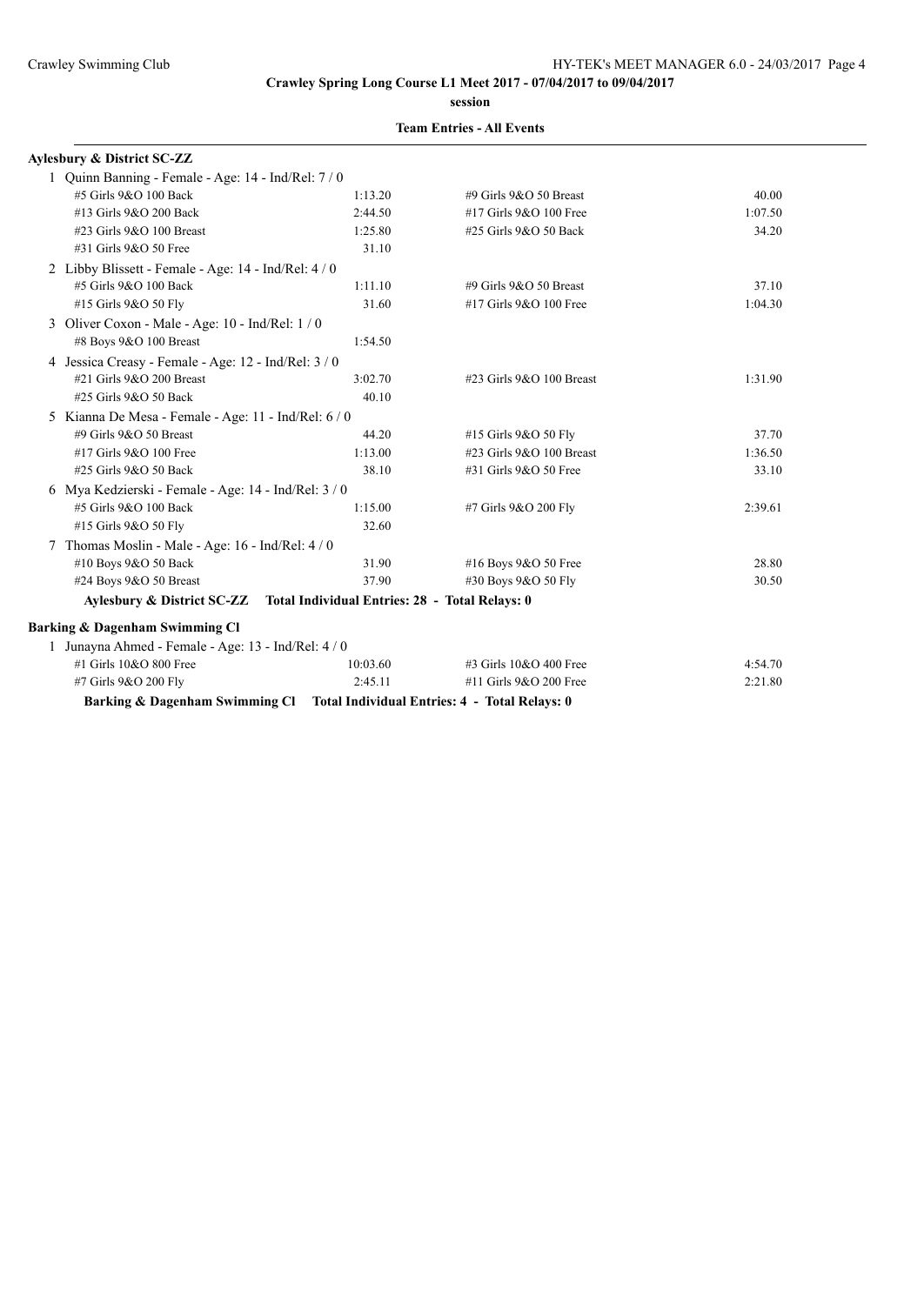**session**

**Team Entries - All Events**

| <b>Beacon Swimming Club</b>                                                                                   |                    |                                                 |                  |
|---------------------------------------------------------------------------------------------------------------|--------------------|-------------------------------------------------|------------------|
| 1 Jo Chrismas - Female - Age: 17 - Ind/Rel: 1/0<br>#3 Girls 10&O 400 Free                                     | 4:57.40            |                                                 |                  |
| 2 Lauren Cooper - Female - Age: 15 - Ind/Rel: 2 / 0<br>#29 Girls 9&O 200 IM                                   | 2:39.20            | #31 Girls 9&O 50 Free                           | 30.30            |
| 3 Ben Cusselle - Male - Age: 13 - Ind/Rel: 1 / 0<br>#24 Boys 9&O 50 Breast                                    | 43.00              |                                                 |                  |
| 4 Charlotte Cusselle - Female - Age: 11 - Ind/Rel: 3 / 0<br>#21 Girls 9&O 200 Breast<br>#25 Girls 9&O 50 Back | 3:31.40<br>42.00   | #23 Girls 9&O 100 Breast                        | 1:36.30          |
| 5 Ellie Dooris - Female - Age: 10 - Ind/Rel: 4 / 0<br>#3 Girls 10&O 400 Free                                  | 6:09.30            | #9 Girls 9&O 50 Breast                          | 51.10            |
| #25 Girls 9&O 50 Back<br>6 Kiera Edwards - Female - Age: 12 - Ind/Rel: 3 / 0                                  | 43.40              | #29 Girls 9&O 200 IM                            | 3:34.90          |
| #7 Girls 9&O 200 Fly<br>#31 Girls 9&O 50 Free                                                                 | 3:02.80<br>31.34   | #15 Girls 9&O 50 Fly                            | 34.00            |
| 7 Jack Field - Male - Age: 14 - Ind/Rel: 4 / 0<br>#10 Boys 9&O 50 Back<br>#30 Boys 9&O 50 Fly                 | 31.79<br>31.00     | #16 Boys 9&O 50 Free<br>#32 Boys 9&O 100 Free   | 28.00<br>1:01.10 |
| 8 Molly-Rose Holbrook - Female - Age: 11 - Ind/Rel: 4 / 0<br>#23 Girls 9&O 100 Breast                         | 1:44.10            | #25 Girls 9&O 50 Back                           | 42.50            |
| #29 Girls 9&O 200 IM<br>9 Ania Holman - Female - Age: 12 - Ind/Rel: 4 / 0                                     | 3:16.50            | #31 Girls 9&O 50 Free                           | 36.30            |
| #15 Girls 9&O 50 Fly<br>#23 Girls 9&O 100 Breast                                                              | 35.10<br>1:31.00   | #17 Girls 9&O 100 Free<br>#31 Girls 9&O 50 Free | 1:08.16<br>31.45 |
| 10 Ben Kelly - Male - Age: 14 - Ind/Rel: 5 / 0<br>#2 Boys 10&O 1500 Free                                      | 18:33.40           | #16 Boys 9&O 50 Free                            | 27.30            |
| #18 Boys 10&O 400 Free<br>#32 Boys 9&O 100 Free<br>11 Jack Kelly - Male - Age: 10 - Ind/Rel: 3 / 0            | 4:36.30<br>58.90   | #26 Boys 9&O 200 Free                           | 2:10.30          |
| #26 Boys 9&O 200 Free<br>#32 Boys 9&O 100 Free                                                                | 2:57.00<br>1:23.00 | #30 Boys 9&O 50 Fly                             | 41.80            |
| 12 Louisa Long - Female - Age: 15 - Ind/Rel: 4/0<br>#15 Girls 9&O 50 Fly                                      | 31.60<br>1:11.10   | #25 Girls 9&O 50 Back<br>#31 Girls 9&O 50 Free  | 33.34            |
| #27 Girls 9&O 100 Fly<br>13 Sam Martin-Young - Male - Age: 10 - Ind/Rel: 5 / 0<br>#6 Boys 9&O 200 Breast      | 3:42.17            | #8 Boys 9&O 100 Breast                          | 29.90<br>1:47.40 |
| #10 Boys 9&O 50 Back<br>#30 Boys 9&O 50 Fly                                                                   | 45.20<br>45.00     | #24 Boys 9&O 50 Breast                          | 46.60            |
| 14 Katie Newman - Female - Age: 11 - Ind/Rel: 2 / 0<br>#11 Girls 9&O 200 Free                                 | 2:56.70            | #17 Girls 9&O 100 Free                          | 1:20.05          |
| 15 Henry Russell-Ross - Male - Age: 13 - Ind/Rel: 2 / 0<br>#12 Boys 9&O 100 Fly                               | 1:18.30            | #14 Boys 9&O 200 IM                             | 2:53.50          |
| 16 Evie Seddon - Female - Age: 10 - Ind/Rel: 3 / 0<br>#5 Girls 9&O 100 Back<br>#25 Girls 9&O 50 Back          | 1:35.80<br>45.20   | #13 Girls 9&O 200 Back                          | 3:16.70          |
| 17 Isaac Smith - Male - Age: 13 - Ind/Rel: 1 / 0<br>#24 Boys 9&O 50 Breast                                    | 42.79              |                                                 |                  |

**Beacon Swimming Club Total Individual Entries: 51 - Total Relays: 0**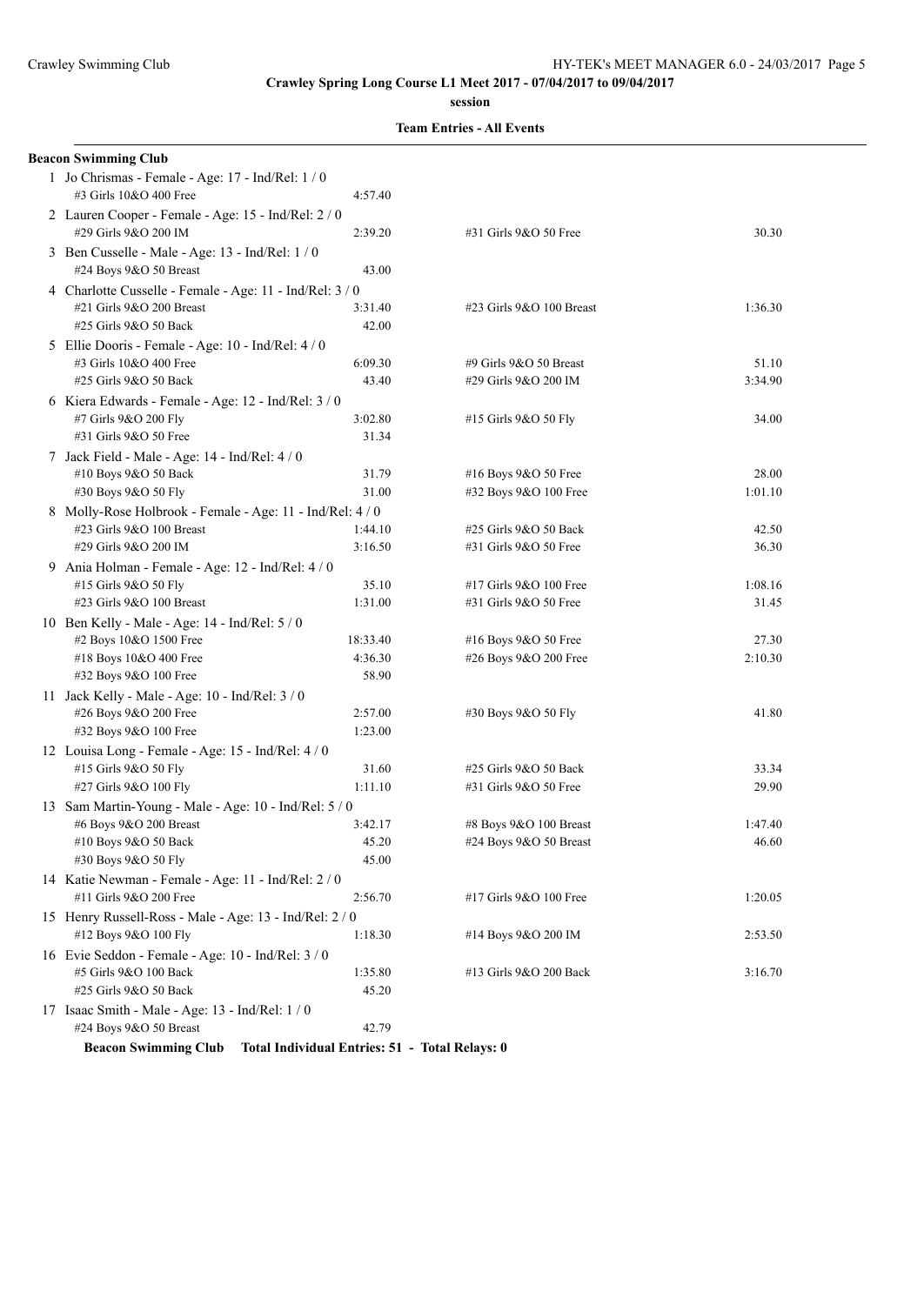**session**

#### **Team Entries - All Events**

#### **Bexley Swimming Club**

| 1 Brett Baker - Male - Age: 14 - Ind/Rel: 7 / 0          |         |                        |         |
|----------------------------------------------------------|---------|------------------------|---------|
| #18 Boys 10&O 400 Free                                   | 4:48.00 | #20 Boys 9&O 100 Back  | 1:16.28 |
| #24 Boys 9&O 50 Breast                                   | 39.62   | #26 Boys 9&O 200 Free  | 2:19.07 |
| #28 Boys 9&O 200 Back                                    | 2:34.31 | #30 Boys 9&O 50 Fly    | 33.13   |
| #32 Boys 9&O 100 Free                                    | 1:01.73 |                        |         |
| 2 Ellie Baxter - Female - Age: 15 - Ind/Rel: 4/0         |         |                        |         |
| #9 Girls 9&O 50 Breast                                   | 38.79   | #11 Girls 9&O 200 Free | 2:29.30 |
| #23 Girls 9&O 100 Breast                                 | 1:30.30 | #31 Girls 9&O 50 Free  | 32.43   |
| 3 Daniel Brighton - Male - Age: 14 - Ind/Rel: 3 / 0      |         |                        |         |
| #16 Boys 9&O 50 Free                                     | 30.67   | #26 Boys 9&O 200 Free  | 2:26.90 |
| #32 Boys 9&O 100 Free                                    | 1:07.80 |                        |         |
| 4 Luke Brown - Male - Age: 16 - Ind/Rel: 4 / 0           |         |                        |         |
| #6 Boys 9&O 200 Breast                                   | 2:37.72 | #8 Boys 9&O 100 Breast | 1:14.09 |
| #14 Boys 9&O 200 IM                                      | 2:25.96 | #24 Boys 9&O 50 Breast | 33.53   |
| 5 Scarlett Callaghan - Female - Age: 15 - Ind/Rel: 4 / 0 |         |                        |         |
| #1 Girls 10&O 800 Free                                   | 9:31.99 | #3 Girls 10&O 400 Free | 4:35.60 |
| #11 Girls 9&O 200 Free                                   | 2:13.60 | #13 Girls 9&O 200 Back | 2:29.49 |
| 6 Bethan Davies - Female - Age: 16 - Ind/Rel: 2 / 0      |         |                        |         |
| #5 Girls 9&O 100 Back                                    | 1:07.19 | #25 Girls 9&O 50 Back  | 31.35   |
| 7 Emily Davis - Female - Age: 12 - Ind/Rel: 3 / 0        |         |                        |         |
| #23 Girls 9&O 100 Breast                                 | 1:25.52 | #25 Girls 9&O 50 Back  | 35.48   |
| #29 Girls 9&O 200 IM                                     | 2:45.37 |                        |         |
| 8 Lucia Grant - Female - Age: 14 - Ind/Rel: 5 / 0        |         |                        |         |
| #9 Girls 9&O 50 Breast                                   | 36.20   | #17 Girls 9&O 100 Free | 1:10.50 |
| #23 Girls 9&O 100 Breast                                 | 1:18.60 | #25 Girls 9&O 50 Back  | 37.65   |
| #29 Girls 9&O 200 IM                                     | 2:46.90 |                        |         |
| 9 Rebecca Haw - Female - Age: 11 - Ind/Rel: 4 / 0        |         |                        |         |
| #15 Girls 9&O 50 Fly                                     | 36.29   | #17 Girls 9&O 100 Free | 1:16.82 |
| #25 Girls 9&O 50 Back                                    | 40.46   | #31 Girls 9&O 50 Free  | 33.88   |
| 10 Amie Hawkins - Female - Age: 14 - Ind/Rel: 4 / 0      |         |                        |         |
| #15 Girls 9&O 50 Fly                                     | 34.75   | #17 Girls 9&O 100 Free | 1:08.80 |
| #29 Girls 9&O 200 IM                                     | 2:47.97 | #31 Girls 9&O 50 Free  | 31.27   |
| 11 Beth Hawkins - Female - Age: 15 - Ind/Rel: 2 / 0      |         |                        |         |
| #9 Girls 9&O 50 Breast                                   | 37.01   | #31 Girls 9&O 50 Free  | 32.17   |
| 12 Tom Hawkins - Male - Age: 9 - Ind/Rel: 4 / 0          |         |                        |         |
| #12 Boys 9&O 100 Fly                                     | 1:25.30 | #16 Boys 9&O 50 Free   | 33.12   |
| #30 Boys 9&O 50 Fly                                      | 38.15   | #32 Boys 9&O 100 Free  | 1:13.41 |
| 13 Joe Jeffery - Male - Age: 13 - Ind/Rel: 8 / 0         |         |                        |         |
| #12 Boys 9&O 100 Fly                                     | 1:13.49 | #14 Boys 9&O 200 IM    | 2:46.30 |
| #16 Boys 9&O 50 Free                                     | 29.12   | #18 Boys 10&O 400 Free | 4:51.20 |
| #20 Boys 9&O 100 Back                                    | 1:17.89 | #26 Boys 9&O 200 Free  | 2:17.26 |
| #30 Boys 9&O 50 Fly                                      | 34.03   | #32 Boys 9&O 100 Free  | 1:03.28 |
| 14 David Langley - Male - Age: 11 - Ind/Rel: 3 / 0       |         |                        |         |
| #18 Boys 10&O 400 Free                                   | 4:56.53 | #20 Boys 9&O 100 Back  | 1:20.65 |
| #26 Boys 9&O 200 Free                                    | 2:22.99 |                        |         |
| 15 Eve Luhmann - Female - Age: 14 - Ind/Rel: 8 / 0       |         |                        |         |
| #9 Girls 9&O 50 Breast                                   | 39.36   | #11 Girls 9&O 200 Free | 2:13.68 |
| #15 Girls 9&O 50 Fly                                     | 30.45   | #17 Girls 9&O 100 Free | 1:01.01 |
| #25 Girls 9&O 50 Back                                    | 31.84   | #27 Girls 9&O 100 Fly  | 1:11.10 |
| #29 Girls 9&O 200 IM                                     | 2:33.71 | #31 Girls 9&O 50 Free  | 28.46   |
| 16 Hannah Mills - Female - Age: 11 - Ind/Rel: 3 / 0      |         |                        |         |
| #17 Girls 9&O 100 Free                                   | 1:19.50 | #25 Girls 9&O 50 Back  | 42.93   |
| #31 Girls 9&O 50 Free                                    | 35.54   |                        |         |
| 17 Scarlett Orchard - Female - Age: 13 - Ind/Rel: 3 / 0  |         |                        |         |
| #1 Girls 10&O 800 Free                                   | 9:53.15 | #11 Girls 9&O 200 Free | 2:14.14 |
| #17 Girls 9&O 100 Free                                   | 1:03.86 |                        |         |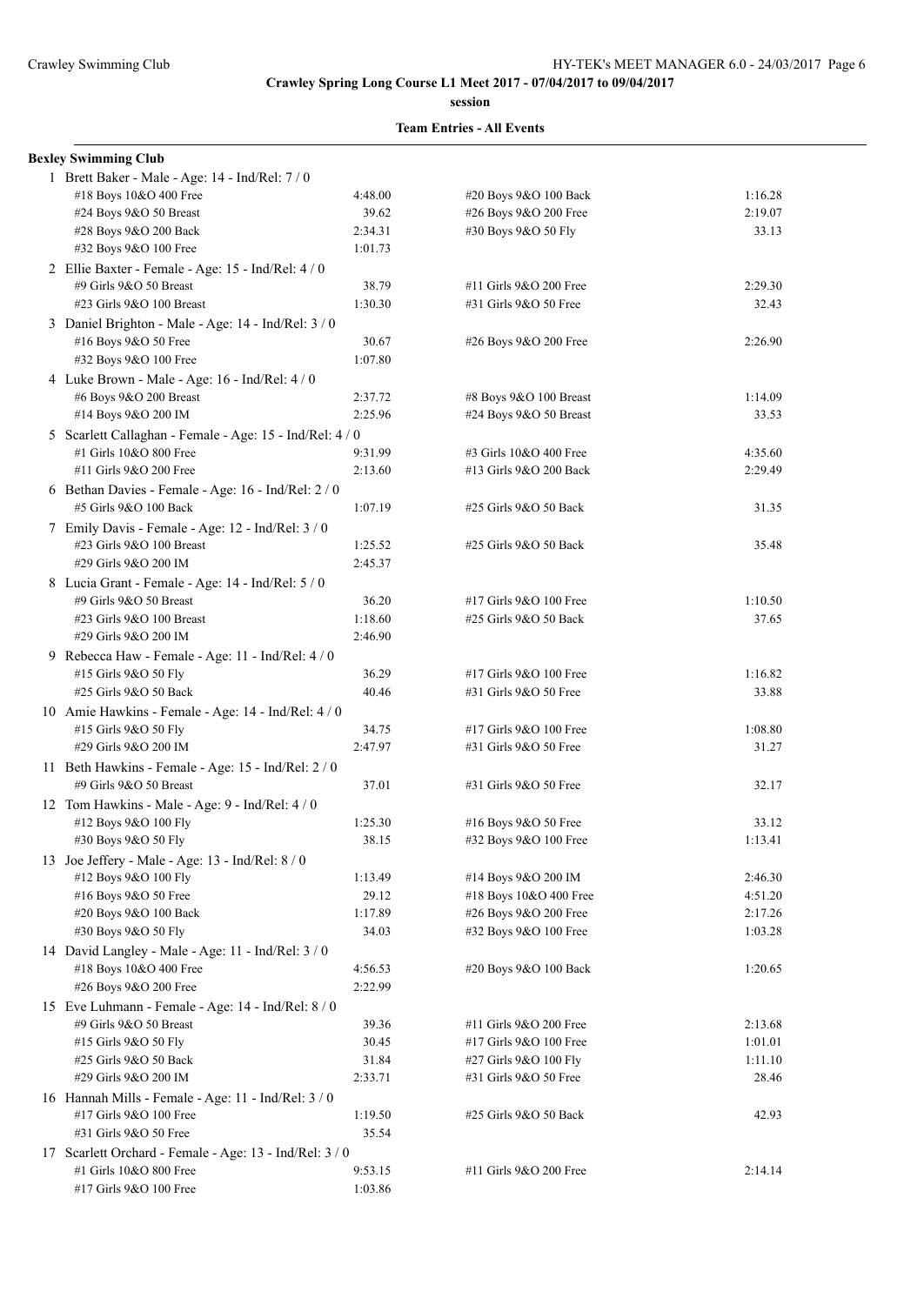**session**

### **Team Entries - All Events**

| <b>Bexley Swimming Club</b>                            |                                                        |                            |         |  |  |  |
|--------------------------------------------------------|--------------------------------------------------------|----------------------------|---------|--|--|--|
| 18 Coby Storey - Male - Age: 11 - Ind/Rel: 3 / 0       |                                                        |                            |         |  |  |  |
| #8 Boys 9&O 100 Breast                                 | 1:37.84                                                | #12 Boys 9&O 100 Fly       | 1:37.00 |  |  |  |
| #24 Boys 9&O 50 Breast                                 | 43.20                                                  |                            |         |  |  |  |
| 19 Maddie Sullivan - Female - Age: 11 - Ind/Rel: 6 / 0 |                                                        |                            |         |  |  |  |
| #5 Girls 9&O 100 Back                                  | 1:26.40                                                | #9 Girls 9&O 50 Breast     | 43.08   |  |  |  |
| #17 Girls 9&O 100 Free                                 | 1:16.30                                                | #23 Girls $9&O$ 100 Breast | 1:36.12 |  |  |  |
| #25 Girls 9&O 50 Back                                  | 39.32                                                  | #31 Girls 9&O 50 Free      | 34.15   |  |  |  |
| 20 Beth Sumner - Female - Age: 13 - Ind/Rel: 3 / 0     |                                                        |                            |         |  |  |  |
| #15 Girls 9&O 50 Fly                                   | 35.85                                                  | #17 Girls 9&O 100 Free     | 1:11.40 |  |  |  |
| #31 Girls 9&O 50 Free                                  | 32.47                                                  |                            |         |  |  |  |
| 21 Alethea West - Female - Age: 14 - Ind/Rel: 6 / 0    |                                                        |                            |         |  |  |  |
| #9 Girls 9&O 50 Breast                                 | 41.41                                                  | #15 Girls 9&O 50 Fly       | 32.26   |  |  |  |
| #17 Girls 9&O 100 Free                                 | 1:05.94                                                | #25 Girls 9&O 50 Back      | 34.91   |  |  |  |
| #27 Girls 9&O 100 Fly                                  | 1:17.10                                                | #31 Girls 9&O 50 Free      | 29.57   |  |  |  |
|                                                        | 22 Callum Woolfenden - Male - Age: 12 - Ind/Rel: 3 / 0 |                            |         |  |  |  |
| #8 Boys 9&O 100 Breast                                 | 1:26.26                                                | #12 Boys 9&O 100 Fly       | 1:18.05 |  |  |  |
| #14 Boys 9&O 200 IM                                    | 2:42.81                                                |                            |         |  |  |  |
| 23 Finn Wooten - Male - Age: 12 - Ind/Rel: 6 / 0       |                                                        |                            |         |  |  |  |
| #8 Boys 9&O 100 Breast                                 | 1:35.90                                                | #14 Boys 9&O 200 IM        | 2:45.24 |  |  |  |
| #16 Boys 9&O 50 Free                                   | 30.84                                                  | #24 Boys 9&O 50 Breast     | 44.80   |  |  |  |
| #26 Boys 9&O 200 Free                                  | 2:25.80                                                | #32 Boys 9&O 100 Free      | 1:08.80 |  |  |  |
| <b>Bexley Swimming Club</b>                            | Total Individual Entries: 98 - Total Relays: 0         |                            |         |  |  |  |
| <b>Bracknell &amp; Wokingham</b>                       |                                                        |                            |         |  |  |  |
| 1 Ffion Thomas - Female - Age: 17 - Ind/Rel: 5 / 0     |                                                        |                            |         |  |  |  |
| #5 Girls 9&O 100 Back                                  | 1:07.81                                                | #13 Girls 9&O 200 Back     | 2:30.10 |  |  |  |
| #15 Girls 9&O 50 Fly                                   | 30.07                                                  | #25 Girls 9&O 50 Back      | 32.01   |  |  |  |
| #31 Girls 9&O 50 Free                                  | 29.12                                                  |                            |         |  |  |  |
| <b>Bracknell &amp; Wokingham</b>                       | <b>Total Individual Entries: 5 - Total Relays: 0</b>   |                            |         |  |  |  |
| <b>Brighton SC</b>                                     |                                                        |                            |         |  |  |  |
| 1 Sofia Caulfield - Female - Age: 12 - Ind/Rel: 2 / 0  |                                                        |                            |         |  |  |  |
| #21 Girls 9&O 200 Breast                               | 3:16.80                                                | #23 Girls $9&O$ 100 Breast | 1:32.80 |  |  |  |
| 2 James Renshaw - Male - Age: 11 - Ind/Rel: 3 / 0      |                                                        |                            |         |  |  |  |
| #4 Boys 10&O 400 IM                                    | 6:04.69                                                | #16 Boys 9&O 50 Free       | 31.25   |  |  |  |
| #28 Boys 9&O 200 Back                                  | 2:43.79                                                |                            |         |  |  |  |
| 3 Laurie Seymour - Male - Age: 12 - Ind/Rel: 4 / 0     |                                                        |                            |         |  |  |  |
| #10 Boys 9&O 50 Back                                   | 35.85                                                  | #14 Boys 9&O 200 IM        | 2:52.57 |  |  |  |
| #20 Boys 9&O 100 Back                                  | 1:16.17                                                | #28 Boys 9&O 200 Back      | 2:44.66 |  |  |  |
|                                                        |                                                        |                            |         |  |  |  |

**Brighton SC Total Individual Entries: 9 - Total Relays: 0**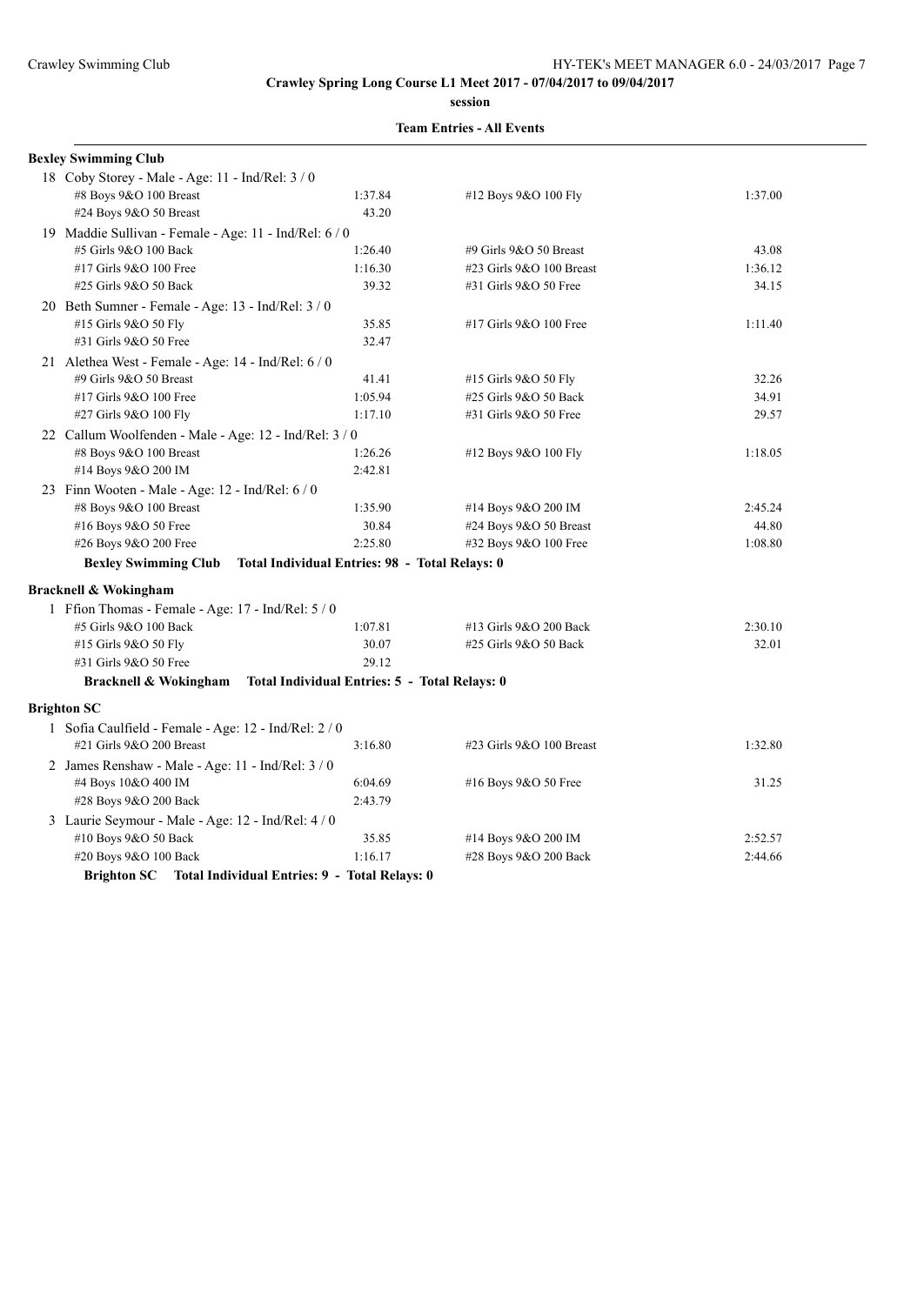**session**

| <b>Bromley Swimming Club</b>                                                      |          |                            |         |
|-----------------------------------------------------------------------------------|----------|----------------------------|---------|
| 1 Jack Billings - Male - Age: 13 - Ind/Rel: 3 / 0                                 |          |                            |         |
| #4 Boys 10&O 400 IM                                                               | 5:17.50  | #12 Boys 9&O 100 Fly       | 1:05.82 |
| #14 Boys 9&O 200 IM                                                               | 2:27.00  |                            |         |
| 2 Katie Billings - Female - Age: 12 - Ind/Rel: 5 / 0                              |          |                            |         |
| #13 Girls 9&O 200 Back                                                            | 2:55.40  | #15 Girls 9&O 50 Fly       | 34.99   |
| #17 Girls 9&O 100 Free                                                            | 1:12.54  | #27 Girls 9&O 100 Fly      | 1:22.35 |
| #31 Girls 9&O 50 Free                                                             | 34.27    |                            |         |
| 3 Lenka Carter - Female - Age: 12 - Ind/Rel: 2 / 0                                |          |                            |         |
| #3 Girls 10&O 400 Free                                                            | 5:15.60  | #5 Girls 9&O 100 Back      | 1:19.84 |
| 4 Nevan Chou - Male - Age: 11 - Ind/Rel: 7/0                                      |          |                            |         |
| #10 Boys 9&O 50 Back                                                              | 38.86    | #16 Boys 9&O 50 Free       | 33.90   |
| #20 Boys 9&O 100 Back                                                             | 1:27.40  | #24 Boys 9&O 50 Breast     | 49.30   |
| #28 Boys 9&O 200 Back                                                             | 2:59.60  | #30 Boys 9&O 50 Fly        | 39.80   |
| #32 Boys 9&O 100 Free                                                             | 1:16.47  |                            |         |
| 5 Siobhan Chou - Female - Age: 15 - Ind/Rel: 6/0                                  |          |                            |         |
| #9 Girls 9&O 50 Breast                                                            | 38.10    | #11 Girls 9&O 200 Free     | 2:22.10 |
| #15 Girls 9&O 50 Fly                                                              | 32.71    | #17 Girls 9&O 100 Free     | 1:04.70 |
| #23 Girls 9&O 100 Breast                                                          | 1:24.80  | #31 Girls 9&O 50 Free      | 29.08   |
| 6 Jamie Cleaver - Male - Age: 12 - Ind/Rel: 2 / 0                                 |          |                            |         |
| #2 Boys 10&O 1500 Free                                                            | 22:01.55 | #18 Boys 10&O 400 Free     | 5:23.99 |
| 7 Luke Cleaver - Male - Age: 9 - Ind/Rel: 1 / 0                                   |          |                            |         |
| #20 Boys 9&O 100 Back                                                             | 1:33.30  |                            |         |
| 8 Florence Conway - Female - Age: 11 - Ind/Rel: 2 / 0                             |          |                            |         |
| #25 Girls 9&O 50 Back                                                             | 41.90    | #31 Girls 9&O 50 Free      | 36.90   |
| 9 Chloe Dobb - Female - Age: 18 - Ind/Rel: 2 / 0                                  |          |                            |         |
| #11 Girls 9&O 200 Free                                                            | 2:25.90  | #17 Girls 9&O 100 Free     | 1:07.90 |
|                                                                                   |          |                            |         |
| 10 Joseph Dobb - Male - Age: 16 - Ind/Rel: 2 / 0<br>#2 Boys 10&O 1500 Free        | 16:42.96 | #18 Boys 10&O 400 Free     | 4:12.48 |
|                                                                                   |          |                            |         |
| 11 Lauren Fraser - Female - Age: 13 - Ind/Rel: 6 / 0<br>#9 Girls 9&O 50 Breast    | 39.80    | #17 Girls 9&O 100 Free     | 1:09.30 |
| #21 Girls 9&O 200 Breast                                                          | 3:04.36  | #23 Girls 9&O 100 Breast   | 1:27.13 |
| #29 Girls 9&O 200 IM                                                              | 2:52.30  | #31 Girls 9&O 50 Free      | 31.50   |
|                                                                                   |          |                            |         |
| 12 Jacob Gaskell - Male - Age: 14 - Ind/Rel: 7 / 0<br>#8 Boys 9&O 100 Breast      | 1:29.90  | #12 Boys 9&O 100 Fly       | 1:11.60 |
| #16 Boys 9&O 50 Free                                                              | 28.57    | #24 Boys 9&O 50 Breast     | 41.50   |
| #26 Boys 9&O 200 Free                                                             | 2:18.80  | #30 Boys 9&O 50 Fly        | 30.38   |
| #32 Boys 9&O 100 Free                                                             | 1:02.70  |                            |         |
| 13 Emily Gunn - Female - Age: 10 - Ind/Rel: 2 / 0                                 |          |                            |         |
| #21 Girls 9&O 200 Breast                                                          | 3:36.07  | #23 Girls $9&O$ 100 Breast | 1:39.57 |
| 14 Felix Haslam - Male - Age: 16 - Ind/Rel: 3 / 0                                 |          |                            |         |
| #10 Boys 9&O 50 Back                                                              | 28.30    | #12 Boys 9&O 100 Fly       | 1:01.30 |
| #16 Boys 9&O 50 Free                                                              | 26.07    |                            |         |
| 15 Hope Jones - Female - Age: 14 - Ind/Rel: 4 / 0                                 |          |                            |         |
| #9 Girls 9&O 50 Breast                                                            | 39.80    | #11 Girls 9&O 200 Free     | 2:34.90 |
| #17 Girls 9&O 100 Free                                                            | 1:10.90  | #31 Girls 9&O 50 Free      | 30.76   |
| 16 Richard Knight - Male - Age: 22 - Ind/Rel: 1 / 0                               |          |                            |         |
| #16 Boys 9&O 50 Free                                                              | 24.55    |                            |         |
| 17 Ellis Kottas - Female - Age: 13 - Ind/Rel: 5 / 0                               |          |                            |         |
| #9 Girls 9&O 50 Breast                                                            | 39.80    | #15 Girls 9&O 50 Fly       | 34.60   |
| #21 Girls 9&O 200 Breast                                                          | 3:05.70  | #23 Girls 9&O 100 Breast   | 1:24.80 |
| #27 Girls 9&O 100 Fly                                                             | 1:21.40  |                            |         |
|                                                                                   |          |                            |         |
| 18 Samuel Lander - Male - Age: 10 - Ind/Rel: 2 / 0<br>#18 Boys 10&O 400 Free      | 5:19.79  | #26 Boys 9&O 200 Free      | 2:30.94 |
|                                                                                   |          |                            |         |
| 19 Sam Lubinski-Scorer - Male - Age: 12 - Ind/Rel: 3 / 0<br>#20 Boys 9&O 100 Back | 1:26.90  | #28 Boys 9&O 200 Back      | 3:07.00 |
| #30 Boys 9&O 50 Fly                                                               | 38.94    |                            |         |
|                                                                                   |          |                            |         |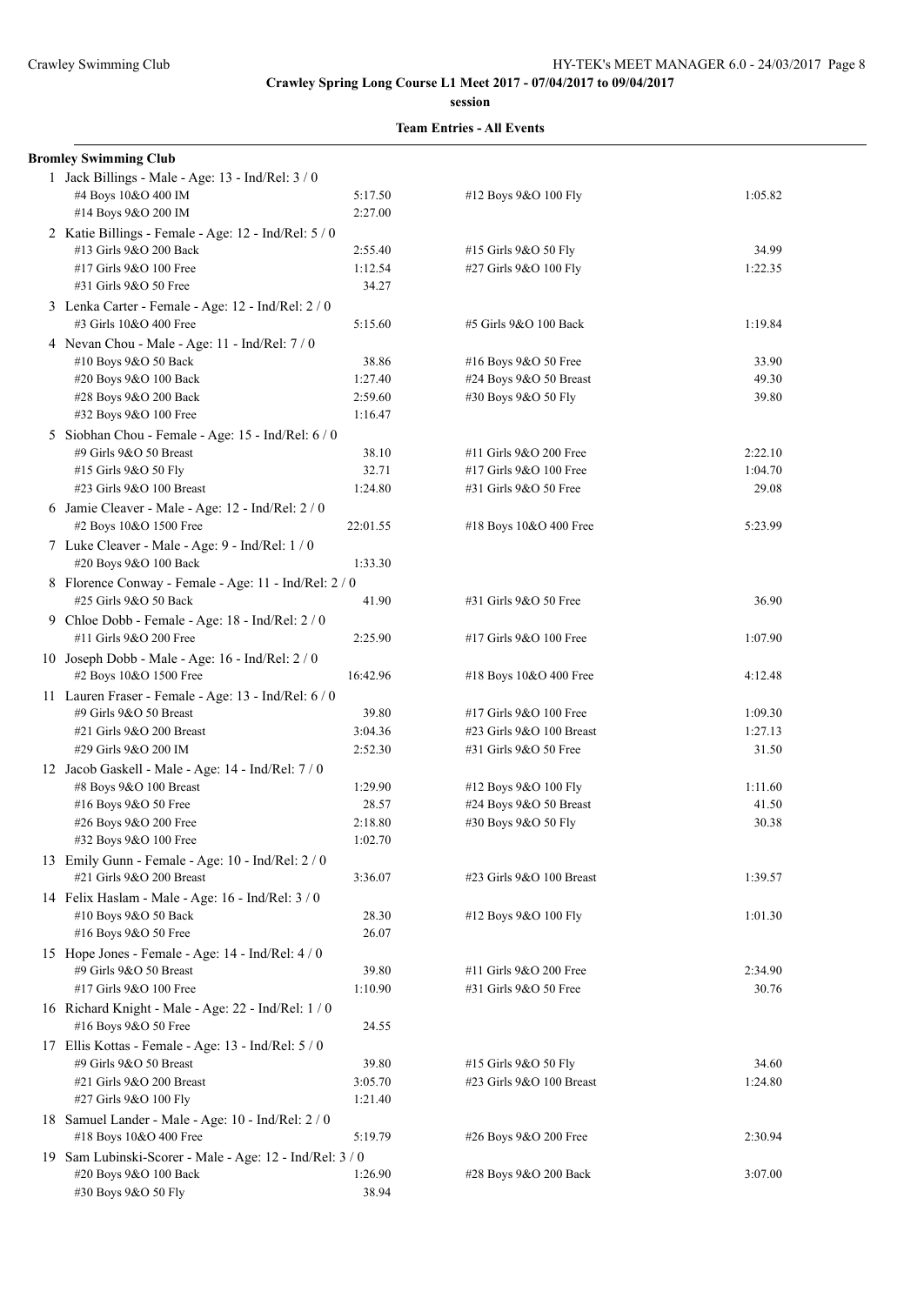**session**

| #6 Boys 9&O 200 Breast       | 2:43.88                      | #8 Boys 9&O 100 Breast                                                                                                                                                                                                                                                                                                                                                                                                                                                                                                                                                                                                                                                                                                                                                                                                   | 1:14.21                                         |
|------------------------------|------------------------------|--------------------------------------------------------------------------------------------------------------------------------------------------------------------------------------------------------------------------------------------------------------------------------------------------------------------------------------------------------------------------------------------------------------------------------------------------------------------------------------------------------------------------------------------------------------------------------------------------------------------------------------------------------------------------------------------------------------------------------------------------------------------------------------------------------------------------|-------------------------------------------------|
| #14 Boys 9&O 200 IM          | 2:33.18                      | #24 Boys 9&O 50 Breast                                                                                                                                                                                                                                                                                                                                                                                                                                                                                                                                                                                                                                                                                                                                                                                                   | 33.71                                           |
| #30 Boys 9&O 50 Fly          | 30.23                        |                                                                                                                                                                                                                                                                                                                                                                                                                                                                                                                                                                                                                                                                                                                                                                                                                          |                                                 |
|                              |                              |                                                                                                                                                                                                                                                                                                                                                                                                                                                                                                                                                                                                                                                                                                                                                                                                                          |                                                 |
| #9 Girls 9&O 50 Breast       | 37.70                        |                                                                                                                                                                                                                                                                                                                                                                                                                                                                                                                                                                                                                                                                                                                                                                                                                          |                                                 |
|                              |                              |                                                                                                                                                                                                                                                                                                                                                                                                                                                                                                                                                                                                                                                                                                                                                                                                                          |                                                 |
| #5 Girls 9&O 100 Back        | 1:22.70                      | #7 Girls 9&O 200 Fly                                                                                                                                                                                                                                                                                                                                                                                                                                                                                                                                                                                                                                                                                                                                                                                                     | 3:02.40                                         |
| #13 Girls 9&O 200 Back       | 2:56.80                      | #17 Girls 9&O 100 Free                                                                                                                                                                                                                                                                                                                                                                                                                                                                                                                                                                                                                                                                                                                                                                                                   | 1:11.35                                         |
| #25 Girls 9&O 50 Back        | 37.66                        | #27 Girls 9&O 100 Fly                                                                                                                                                                                                                                                                                                                                                                                                                                                                                                                                                                                                                                                                                                                                                                                                    | 1:25.20                                         |
| #29 Girls 9&O 200 IM         | 3:05.60                      | #31 Girls 9&O 50 Free                                                                                                                                                                                                                                                                                                                                                                                                                                                                                                                                                                                                                                                                                                                                                                                                    | 30.68                                           |
|                              |                              |                                                                                                                                                                                                                                                                                                                                                                                                                                                                                                                                                                                                                                                                                                                                                                                                                          |                                                 |
| #9 Girls 9&O 50 Breast       | 45.80                        | #15 Girls 9&O 50 Fly                                                                                                                                                                                                                                                                                                                                                                                                                                                                                                                                                                                                                                                                                                                                                                                                     | 37.10                                           |
| #17 Girls 9&O 100 Free       | 1:12.90                      | #25 Girls 9&O 50 Back                                                                                                                                                                                                                                                                                                                                                                                                                                                                                                                                                                                                                                                                                                                                                                                                    | 38.10                                           |
| #27 Girls 9&O 100 Fly        | 1:17.39                      |                                                                                                                                                                                                                                                                                                                                                                                                                                                                                                                                                                                                                                                                                                                                                                                                                          |                                                 |
|                              |                              |                                                                                                                                                                                                                                                                                                                                                                                                                                                                                                                                                                                                                                                                                                                                                                                                                          |                                                 |
| #21 Girls 9&O 200 Breast     | 2:52.89                      |                                                                                                                                                                                                                                                                                                                                                                                                                                                                                                                                                                                                                                                                                                                                                                                                                          |                                                 |
|                              |                              |                                                                                                                                                                                                                                                                                                                                                                                                                                                                                                                                                                                                                                                                                                                                                                                                                          |                                                 |
| #23 Girls 9&O 100 Breast     | 1:19.75                      | #27 Girls 9&O 100 Fly                                                                                                                                                                                                                                                                                                                                                                                                                                                                                                                                                                                                                                                                                                                                                                                                    | 1:07.90                                         |
| #29 Girls 9&O 200 IM         | 2:31.40                      | #31 Girls 9&O 50 Free                                                                                                                                                                                                                                                                                                                                                                                                                                                                                                                                                                                                                                                                                                                                                                                                    | 29.89                                           |
|                              |                              |                                                                                                                                                                                                                                                                                                                                                                                                                                                                                                                                                                                                                                                                                                                                                                                                                          |                                                 |
| #13 Girls 9&O 200 Back       | 3:23.80                      | #15 Girls 9&O 50 Fly                                                                                                                                                                                                                                                                                                                                                                                                                                                                                                                                                                                                                                                                                                                                                                                                     | 39.05                                           |
| #17 Girls 9&O 100 Free       | 1:22.40                      |                                                                                                                                                                                                                                                                                                                                                                                                                                                                                                                                                                                                                                                                                                                                                                                                                          |                                                 |
|                              |                              |                                                                                                                                                                                                                                                                                                                                                                                                                                                                                                                                                                                                                                                                                                                                                                                                                          |                                                 |
| #14 Boys 9&O 200 IM          | 2:49.68                      | #16 Boys 9&O 50 Free                                                                                                                                                                                                                                                                                                                                                                                                                                                                                                                                                                                                                                                                                                                                                                                                     | 32.72                                           |
|                              |                              |                                                                                                                                                                                                                                                                                                                                                                                                                                                                                                                                                                                                                                                                                                                                                                                                                          |                                                 |
| #16 Boys 9&O 50 Free         | 34.78                        |                                                                                                                                                                                                                                                                                                                                                                                                                                                                                                                                                                                                                                                                                                                                                                                                                          |                                                 |
|                              |                              |                                                                                                                                                                                                                                                                                                                                                                                                                                                                                                                                                                                                                                                                                                                                                                                                                          |                                                 |
| #15 Girls 9&O 50 Fly         | 35.38                        | #17 Girls 9&O 100 Free                                                                                                                                                                                                                                                                                                                                                                                                                                                                                                                                                                                                                                                                                                                                                                                                   | 1:13.90                                         |
|                              |                              |                                                                                                                                                                                                                                                                                                                                                                                                                                                                                                                                                                                                                                                                                                                                                                                                                          |                                                 |
| #9 Girls 9&O 50 Breast       | 34.44                        | #15 Girls 9&O 50 Fly                                                                                                                                                                                                                                                                                                                                                                                                                                                                                                                                                                                                                                                                                                                                                                                                     | 31.11                                           |
| #21 Girls 9&O 200 Breast     | 2:46.60                      | #23 Girls 9&O 100 Breast                                                                                                                                                                                                                                                                                                                                                                                                                                                                                                                                                                                                                                                                                                                                                                                                 | 1:16.60                                         |
|                              |                              |                                                                                                                                                                                                                                                                                                                                                                                                                                                                                                                                                                                                                                                                                                                                                                                                                          |                                                 |
| #9 Girls 9&O 50 Breast       | 43.00                        | #11 Girls 9&O 200 Free                                                                                                                                                                                                                                                                                                                                                                                                                                                                                                                                                                                                                                                                                                                                                                                                   | 2:28.20                                         |
| #15 Girls 9&O 50 Fly         | 34.16                        | #17 Girls 9&O 100 Free                                                                                                                                                                                                                                                                                                                                                                                                                                                                                                                                                                                                                                                                                                                                                                                                   | 1:08.70                                         |
| #31 Girls 9&O 50 Free        | 31.50                        |                                                                                                                                                                                                                                                                                                                                                                                                                                                                                                                                                                                                                                                                                                                                                                                                                          |                                                 |
|                              |                              |                                                                                                                                                                                                                                                                                                                                                                                                                                                                                                                                                                                                                                                                                                                                                                                                                          |                                                 |
| #5 Girls 9&O 100 Back        | 1:11.50                      | #11 Girls 9&O 200 Free                                                                                                                                                                                                                                                                                                                                                                                                                                                                                                                                                                                                                                                                                                                                                                                                   | 2:17.20                                         |
| #15 Girls 9&O 50 Fly         | 31.36                        | #17 Girls 9&O 100 Free                                                                                                                                                                                                                                                                                                                                                                                                                                                                                                                                                                                                                                                                                                                                                                                                   | 1:01.20                                         |
| #31 Girls 9&O 50 Free        | 27.90                        |                                                                                                                                                                                                                                                                                                                                                                                                                                                                                                                                                                                                                                                                                                                                                                                                                          |                                                 |
|                              |                              |                                                                                                                                                                                                                                                                                                                                                                                                                                                                                                                                                                                                                                                                                                                                                                                                                          |                                                 |
| #21 Girls 9&O 200 Breast     | 4:02.30                      | #23 Girls 9&O 100 Breast                                                                                                                                                                                                                                                                                                                                                                                                                                                                                                                                                                                                                                                                                                                                                                                                 | 1:53.40                                         |
| #25 Girls 9&O 50 Back        | 46.30                        | #31 Girls 9&O 50 Free                                                                                                                                                                                                                                                                                                                                                                                                                                                                                                                                                                                                                                                                                                                                                                                                    | 37.30                                           |
| <b>Bromley Swimming Club</b> |                              |                                                                                                                                                                                                                                                                                                                                                                                                                                                                                                                                                                                                                                                                                                                                                                                                                          |                                                 |
|                              | <b>Bromley Swimming Club</b> | 20 Pravin Mahendrakumar - Male - Age: 14 - Ind/Rel: 5 / 0<br>21 Lucy Marchant - Female - Age: 18 - Ind/Rel: 1 / 0<br>22 Lily Meers - Female - Age: 12 - Ind/Rel: 8 / 0<br>23 Shannon Menteath - Female - Age: 12 - Ind/Rel: 5 / 0<br>24 Emily Norris - Female - Age: 16 - Ind/Rel: 1/0<br>25 Hannah O'Flynn - Female - Age: 14 - Ind/Rel: 4 / 0<br>26 Beatrice Pickering - Female - Age: 9 - Ind/Rel: 3 / 0<br>27 Sebastian Pickering - Male - Age: 11 - Ind/Rel: 2 / 0<br>28 Caleb Redhead - Male - Age: 10 - Ind/Rel: 1 / 0<br>29 Claire Redhead - Female - Age: 12 - Ind/Rel: 2 / 0<br>30 Ellen Scholes - Female - Age: 19 - Ind/Rel: 4/0<br>31 Rae Straupenieks - Female - Age: 13 - Ind/Rel: 5 / 0<br>32 Emma Van Selm - Female - Age: 13 - Ind/Rel: 5 / 0<br>33 Jessica Van Selm - Female - Age: 10 - Ind/Rel: 4/0 | Total Individual Entries: 115 - Total Relays: 0 |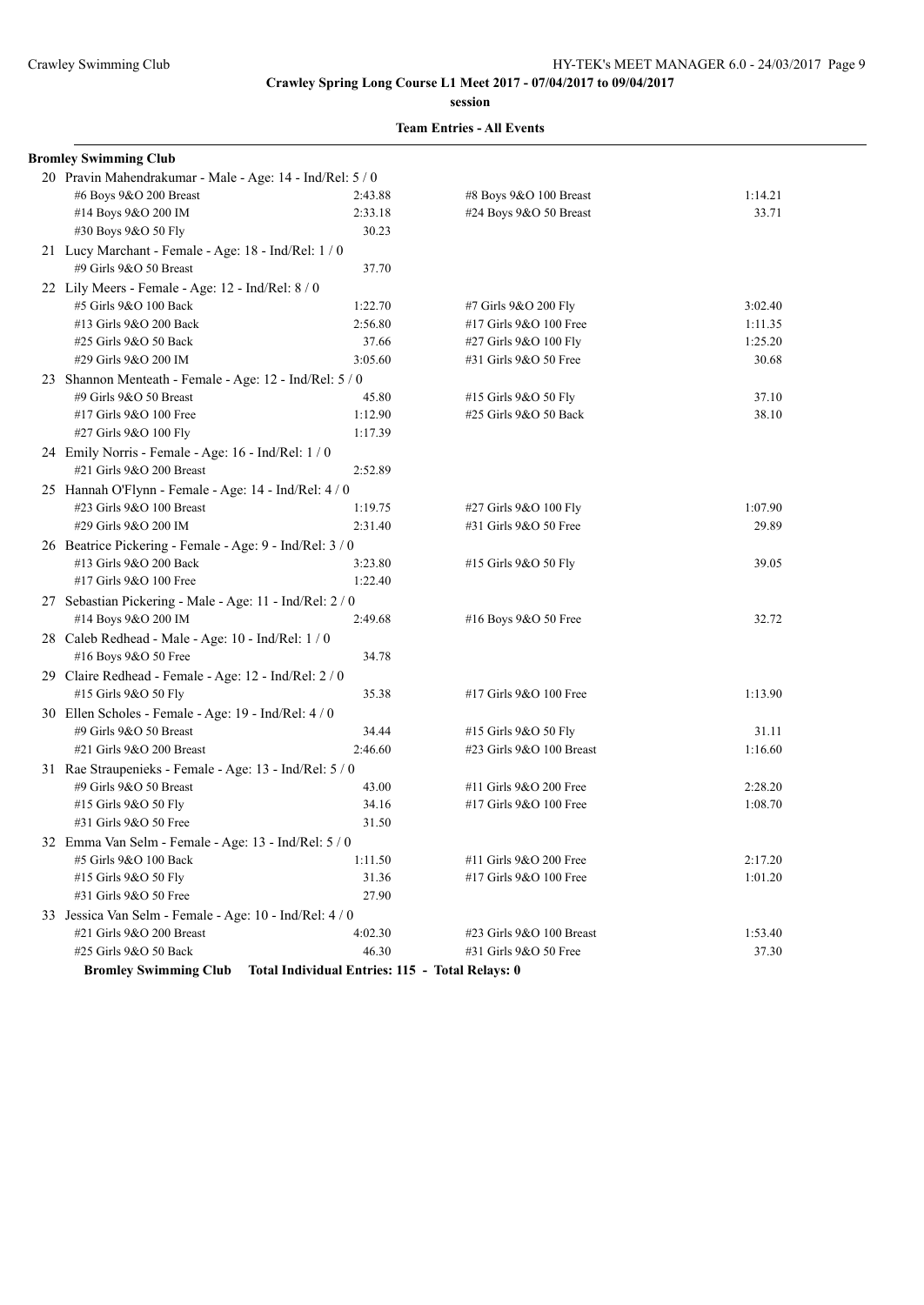**session**

|  | <b>Team Entries - All Events</b> |  |  |
|--|----------------------------------|--|--|
|--|----------------------------------|--|--|

| <b>Brompton Swimming Club</b>                                         |                                               |                          |         |
|-----------------------------------------------------------------------|-----------------------------------------------|--------------------------|---------|
| 1 Zoe Beaulieu - Female - Age: 17 - Ind/Rel: 5 / 0                    |                                               |                          |         |
| #9 Girls 9&O 50 Breast                                                | 32.83                                         | #11 Girls 9&O 200 Free   | 2:20.86 |
| #15 Girls 9&O 50 Fly                                                  | 30.34                                         | #21 Girls 9&O 200 Breast | 2:41.67 |
| #23 Girls 9&O 100 Breast                                              | 1:11.36                                       |                          |         |
| 2 Sloane Carroll - Female - Age: 16 - Ind/Rel: 4 / 0                  |                                               |                          |         |
| #9 Girls 9&O 50 Breast                                                | 36.08                                         | #15 Girls 9&O 50 Fly     | 32.40   |
| #25 Girls 9&O 50 Back                                                 | 35.40                                         | #29 Girls 9&O 200 IM     | 2:38.10 |
| 3 Iris Comerford - Female - Age: 14 - Ind/Rel: 4 / 0                  |                                               |                          |         |
| #9 Girls 9&O 50 Breast                                                | 39.00                                         | #13 Girls 9&O 200 Back   | 2:35.50 |
| #23 Girls 9&O 100 Breast                                              | 1:24.80                                       | #25 Girls 9&O 50 Back    | 33.40   |
| 4 Sophia Ground - Female - Age: 15 - Ind/Rel: 3 / 0                   |                                               |                          |         |
| #15 Girls 9&O 50 Fly                                                  | 32.40                                         | #17 Girls 9&O 100 Free   | 1:03.90 |
| #31 Girls 9&O 50 Free                                                 | 28.60                                         |                          |         |
| 5 Abigail Hunter - Female - Age: 15 - Ind/Rel: 2 / 0                  |                                               |                          |         |
| #15 Girls 9&O 50 Fly                                                  | 31.20                                         | #17 Girls 9&O 100 Free   | 1:06.40 |
| 6 Alesha Kelly - Female - Age: 14 - Ind/Rel: 5 / 0                    |                                               |                          |         |
| #13 Girls 9&O 200 Back                                                | 2:29.30                                       | #17 Girls 9&O 100 Free   | 1:03.03 |
| #19 Girls 10&O 400 IM                                                 | 5:22.90                                       | #27 Girls 9&O 100 Fly    | 1:05.59 |
| #29 Girls 9&O 200 IM                                                  | 2:33.70                                       |                          |         |
| 7 Fleur Lauriot-Prevost - Female - Age: 15 - Ind/Rel: 4 / 0           |                                               |                          |         |
| #9 Girls 9&O 50 Breast                                                | 40.60                                         | #15 Girls 9&O 50 Fly     | 34.50   |
| #21 Girls 9&O 200 Breast                                              | 2:56.30                                       | #25 Girls 9&O 50 Back    | 36.50   |
| 8 Roxy Phillips - Female - Age: 13 - Ind/Rel: 4 / 0                   |                                               |                          |         |
| #9 Girls 9&O 50 Breast                                                | 40.10                                         | #23 Girls 9&O 100 Breast | 1:27.90 |
| #29 Girls 9&O 200 IM                                                  | 2:49.20                                       | #31 Girls 9&O 50 Free    | 33.90   |
| 9 Hana Wallrock - Female - Age: 11 - Ind/Rel: 4 / 0                   |                                               |                          |         |
| #13 Girls 9&O 200 Back                                                | 3:08.00                                       | #15 Girls 9&O 50 Fly     | 37.30   |
| #25 Girls 9&O 50 Back                                                 | 39.10                                         | #27 Girls 9&O 100 Fly    | 1:27.40 |
| 10 Isla Wallrock - Female - Age: 13 - Ind/Rel: 4 / 0                  |                                               |                          |         |
| #13 Girls 9&O 200 Back                                                | 2:37.40                                       | #15 Girls 9&O 50 Fly     | 31.20   |
| #25 Girls 9&O 50 Back                                                 | 34.60                                         | #27 Girls 9&O 100 Fly    | 1:10.80 |
| 11 Taylor Williams - Female - Age: 13 - Ind/Rel: 6 / 0                |                                               |                          |         |
| #13 Girls 9&O 200 Back                                                | 2:33.00                                       | #15 Girls 9&O 50 Fly     | 33.62   |
| #25 Girls 9&O 50 Back                                                 | 32.60                                         | #27 Girls 9&O 100 Fly    | 1:12.90 |
| #29 Girls 9&O 200 IM                                                  | 2:39.60                                       | #31 Girls 9&O 50 Free    | 30.60   |
| Brompton Swimming Club Total Individual Entries: 45 - Total Relays: 0 |                                               |                          |         |
| <b>Chesham SC</b>                                                     |                                               |                          |         |
| 1 Charlotte Ibbeson - Female - Age: 16 - Ind/Rel: 9/0                 |                                               |                          |         |
| #5 Girls 9&O 100 Back                                                 | 1:11.00                                       | #9 Girls 9&O 50 Breast   | 36.09   |
| #13 Girls 9&O 200 Back                                                | 2:36.40                                       | #15 Girls 9&O 50 Fly     | 32.35   |
| #21 Girls 9&O 200 Breast                                              | 2:52.50                                       | #23 Girls 9&O 100 Breast | 1:18.70 |
| #25 Girls 9&O 50 Back                                                 | 32.03                                         | #29 Girls 9&O 200 IM     | 2:32.50 |
| #31 Girls 9&O 50 Free                                                 | 29.15                                         |                          |         |
| 2 Luke Ibbeson - Male - Age: 13 - Ind/Rel: 7/0                        |                                               |                          |         |
| #4 Boys 10&O 400 IM                                                   | 5:29.10                                       | #8 Boys 9&O 100 Breast   | 1:16.04 |
| #12 Boys 9&O 100 Fly                                                  | 1:09.02                                       | #14 Boys 9&O 200 IM      | 2:28.70 |
| #20 Boys 9&O 100 Back                                                 | 1:08.10                                       | #24 Boys 9&O 50 Breast   | 35.65   |
| #28 Boys 9&O 200 Back                                                 | 2:27.98                                       |                          |         |
| <b>Chesham SC</b><br>Total Individual Entries: 16 - Total Relays: 0   |                                               |                          |         |
| <b>Chichester Cormorants SC</b>                                       |                                               |                          |         |
| 1 Seb Hadnett - Male - Age: 13 - Ind/Rel: 5 / 0                       |                                               |                          |         |
| #10 Boys 9&O 50 Back                                                  | 33.20                                         | #16 Boys 9&O 50 Free     | 27.23   |
| #24 Boys 9&O 50 Breast                                                | 37.30                                         | #30 Boys 9&O 50 Fly      | 30.54   |
| #32 Boys 9&O 100 Free                                                 | 1:00.74                                       |                          |         |
| <b>Chichester Cormorants SC</b>                                       | Total Individual Entries: 5 - Total Relays: 0 |                          |         |
|                                                                       |                                               |                          |         |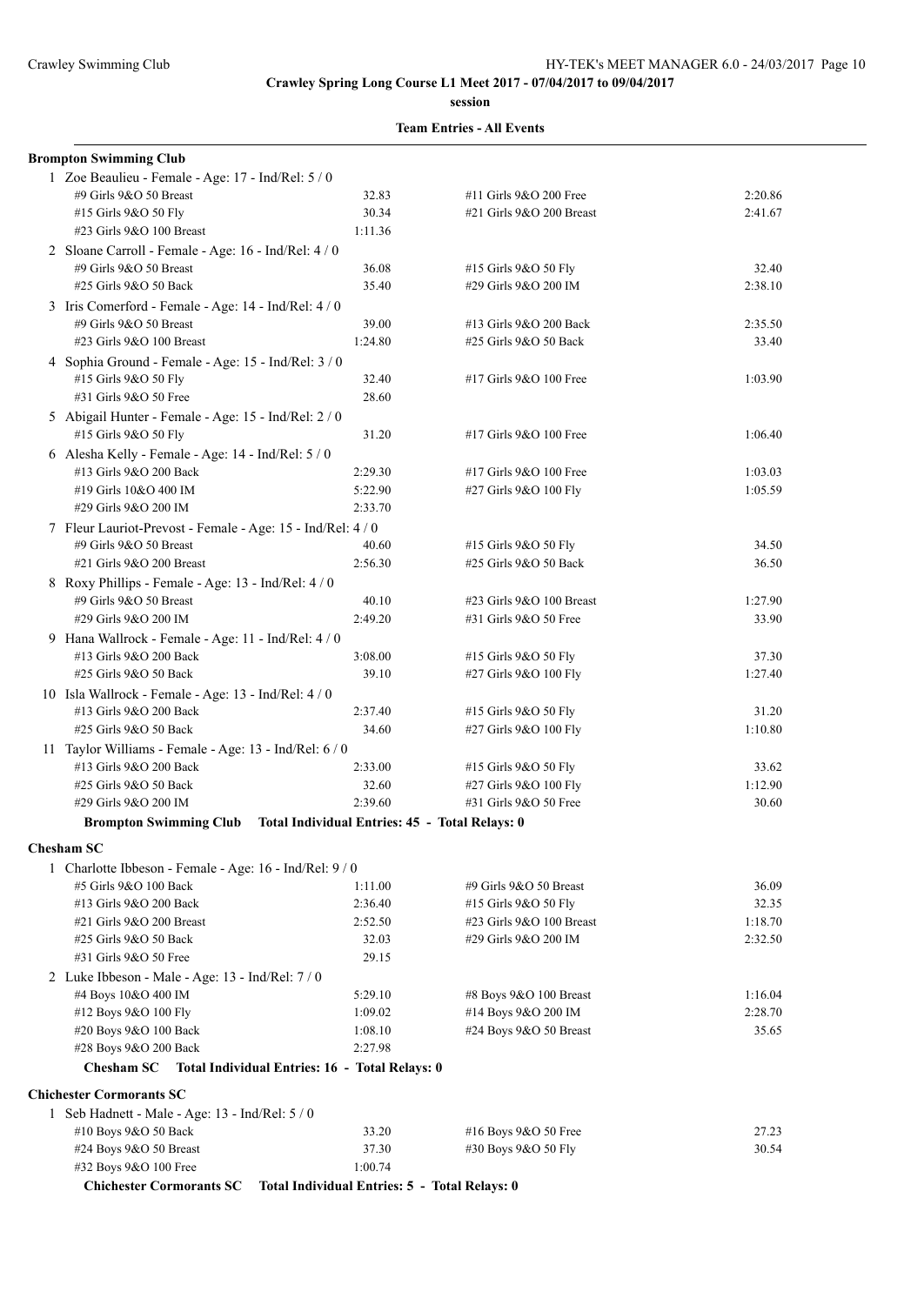**session**

|   | <b>City of Canterbury Swimming CI-SE</b>             |         |                                                |         |
|---|------------------------------------------------------|---------|------------------------------------------------|---------|
|   | 1 Lauren Benson - Female - Age: 14 - Ind/Rel: 4 / 0  |         |                                                |         |
|   | #7 Girls 9&O 200 Fly                                 | 2:48.53 | #15 Girls 9&O 50 Fly                           | 32.70   |
|   | #27 Girls 9&O 100 Fly                                | 1:15.18 | #31 Girls 9&O 50 Free                          | 30.06   |
|   | 2 George Casey - Male - Age: 17 - Ind/Rel: 4 / 0     |         |                                                |         |
|   | #10 Boys 9&O 50 Back                                 | 29.05   | #16 Boys 9&O 50 Free                           | 26.32   |
|   | #20 Boys 9&O 100 Back                                | 1:01.50 | #28 Boys 9&O 200 Back                          | 2:13.30 |
| 3 | Owain Collins - Male - Age: 10 - Ind/Rel: 4/0        |         |                                                |         |
|   | #20 Boys 9&O 100 Back                                | 1:30.50 | #24 Boys 9&O 50 Breast                         | 47.91   |
|   | #28 Boys 9&O 200 Back                                | 3:12.50 | #32 Boys 9&O 100 Free                          | 1:26.20 |
|   | 4 Clara Gill-Pratt - Female - Age: 14 - Ind/Rel: 6/0 |         |                                                |         |
|   | #5 Girls 9&O 100 Back                                | 1:13.94 | #13 Girls 9&O 200 Back                         | 2:39.63 |
|   | #15 Girls 9&O 50 Fly                                 | 32.90   | #25 Girls 9&O 50 Back                          | 33.70   |
|   | #29 Girls 9&O 200 IM                                 | 2:49.10 | #31 Girls 9&O 50 Free                          | 30.59   |
| 5 | Samuel Jack - Male - Age: 13 - Ind/Rel: 8 / 0        |         |                                                |         |
|   | #10 Boys 9&O 50 Back                                 | 36.84   | #12 Boys 9&O 100 Fly                           | 1:20.80 |
|   | #14 Boys 9&O 200 IM                                  | 2:51.20 | #20 Boys 9&O 100 Back                          | 1:19.39 |
|   | #22 Boys 9&O 200 Fly                                 | 3:02.00 | #26 Boys 9&O 200 Free                          | 2:28.50 |
|   | #30 Boys 9&O 50 Fly                                  | 35.68   | #32 Boys 9&O 100 Free                          | 1:08.69 |
| 6 | Angus Lister - Male - Age: 15 - Ind/Rel: 2 / 0       |         |                                                |         |
|   | #10 Boys 9&O 50 Back                                 | 32.49   | #16 Boys 9&O 50 Free                           | 29.75   |
|   | Toby Lister - Male - Age: $17$ - Ind/Rel: $3/0$      |         |                                                |         |
|   | #10 Boys 9&O 50 Back                                 | 28.97   | #12 Boys 9&O 100 Fly                           | 1:03.70 |
|   | #16 Boys 9&O 50 Free                                 | 26.55   |                                                |         |
|   | <b>City of Canterbury Swimming CI-SE</b>             |         | Total Individual Entries: 31 - Total Relays: 0 |         |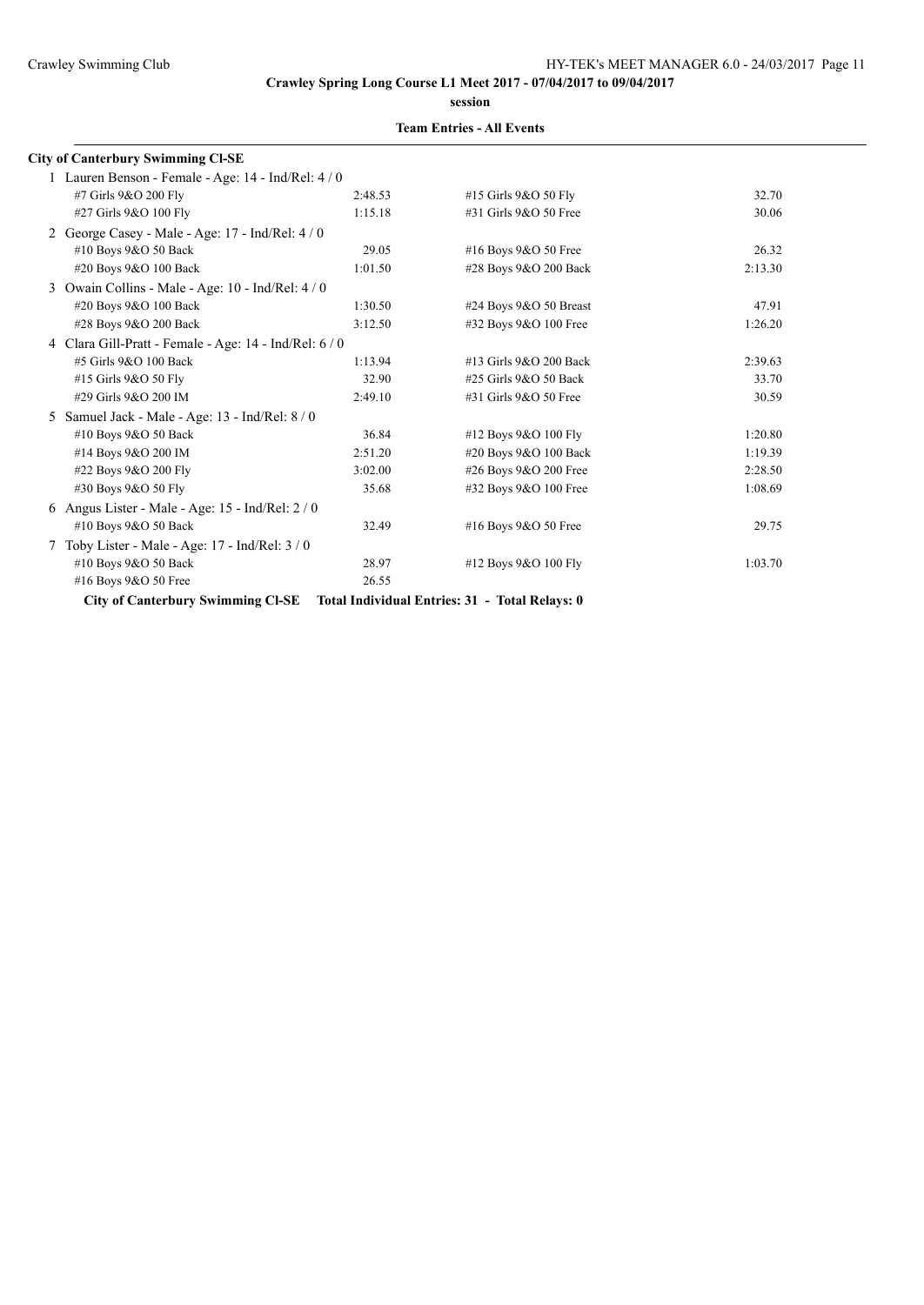**session**

|  | <b>Team Entries - All Events</b> |  |  |
|--|----------------------------------|--|--|
|--|----------------------------------|--|--|

| <b>Crawley Swimming Club</b>                                  |          |                          |         |
|---------------------------------------------------------------|----------|--------------------------|---------|
| 1 Emma Allatt-File - Female - Age: 11 - Ind/Rel: 5 / 0        |          |                          |         |
| #9 Girls 9&O 50 Breast                                        | 44.30    | #11 Girls 9&O 200 Free   | 2:49.40 |
| #13 Girls 9&O 200 Back                                        | 3:15.53  | #15 Girls 9&O 50 Fly     | 39.40   |
| #17 Girls 9&O 100 Free                                        | 1:19.20  |                          |         |
| 2 Aaishah Azoor - Female - Age: 13 - Ind/Rel: 7 / 0           |          |                          |         |
| #9 Girls 9&O 50 Breast                                        | 40.45    | #11 Girls 9&O 200 Free   | 2:39.50 |
| #15 Girls 9&O 50 Fly                                          | 37.73    | #17 Girls 9&O 100 Free   | 1:11.90 |
| #21 Girls 9&O 200 Breast                                      | 3:19.50  | #23 Girls 9&O 100 Breast | 1:32.50 |
| #25 Girls 9&O 50 Back                                         | 38.98    |                          |         |
| 3 Isabella Rose Berlin - Female - Age: 15 - Ind/Rel: 10 / 0   |          |                          |         |
| #9 Girls 9&O 50 Breast                                        | 36.00    | #11 Girls 9&O 200 Free   | 2:17.10 |
| #15 Girls 9&O 50 Fly                                          | 31.01    | #17 Girls 9&O 100 Free   | 1:03.10 |
| #19 Girls 10&O 400 IM                                         | 5:25.60  | #21 Girls 9&O 200 Breast | 2:44.13 |
| #23 Girls 9&O 100 Breast                                      | 1:20.10  | #27 Girls 9&O 100 Fly    | 1:11.40 |
| #29 Girls 9&O 200 IM                                          | 2:34.36  | #31 Girls 9&O 50 Free    | 29.06   |
| 4 Georgia Blenkley - Female - Age: 14 - Ind/Rel: 2 / 0        |          |                          |         |
| #17 Girls 9&O 100 Free                                        | 1:11.65  | #31 Girls 9&O 50 Free    | 32.40   |
|                                                               |          |                          |         |
| 5 Nathaniel Brissett - Male - Age: 10 - Ind/Rel: 3 / 0        |          |                          |         |
| #6 Boys 9&O 200 Breast                                        | 4:07.00  | #8 Boys 9&O 100 Breast   | 1:52.90 |
| #16 Boys 9&O 50 Free                                          | 38.20    |                          |         |
| 6 Lucy Bullock - Female - Age: $12$ - Ind/Rel: $3/0$          |          |                          |         |
| #9 Girls 9&O 50 Breast                                        | 45.38    | #11 Girls 9&O 200 Free   | 2:37.57 |
| #17 Girls 9&O 100 Free                                        | 1:12.70  |                          |         |
| 7 Sebastian Deacon-Jackson - Male - Age: 13 - Ind/Rel: 10 / 0 |          |                          |         |
| #6 Boys 9&O 200 Breast                                        | 2:55.30  | #8 Boys 9&O 100 Breast   | 1:21.40 |
| #10 Boys 9&O 50 Back                                          | 34.70    | #14 Boys 9&O 200 IM      | 2:41.00 |
| #16 Boys 9&O 50 Free                                          | 28.60    | #20 Boys 9&O 100 Back    | 1:15.60 |
| #24 Boys 9&O 50 Breast                                        | 36.80    | #26 Boys 9&O 200 Free    | 2:23.10 |
| #30 Boys 9&O 50 Fly                                           | 33.38    | #32 Boys 9&O 100 Free    | 1:03.10 |
| 8 Lakith Gabrielsen - Male - Age: 13 - Ind/Rel: 4 / 0         |          |                          |         |
| #20 Boys 9&O 100 Back                                         | 1:15.10  | #26 Boys 9&O 200 Free    | 2:26.30 |
| #28 Boys 9&O 200 Back                                         | 2:36.80  | #32 Boys 9&O 100 Free    | 1:07.30 |
| 9 Daisy Gilder - Female - Age: 13 - Ind/Rel: 8 / 0            |          |                          |         |
| #1 Girls 10&O 800 Free                                        | 10:10.33 | #3 Girls 10&O 400 Free   | 4:51.10 |
| #5 Girls 9&O 100 Back                                         | 1:12.80  | #11 Girls 9&O 200 Free   | 2:17.70 |
| #15 Girls 9&O 50 Fly                                          | 32.57    | #17 Girls 9&O 100 Free   | 1:03.10 |
| #25 Girls 9&O 50 Back                                         | 33.80    | #31 Girls 9&O 50 Free    | 29.70   |
| 10 Shannon Goding - Female - Age: 12 - Ind/Rel: 7 / 0         |          |                          |         |
| #7 Girls 9&O 200 Fly                                          | 3:15.60  | #13 Girls 9&O 200 Back   | 3:02.40 |
| #15 Girls 9&O 50 Fly                                          | 37.60    | #25 Girls 9&O 50 Back    | 38.60   |
| #27 Girls 9&O 100 Fly                                         | 1:26.90  | #29 Girls 9&O 200 IM     | 3:05.30 |
| #31 Girls 9&O 50 Free                                         | 33.80    |                          |         |
| 11 Isobel Hooker - Female - Age: 14 - Ind/Rel: 8 / 0          |          |                          |         |
| #1 Girls 10&O 800 Free                                        | 10:30.78 | #3 Girls 10&O 400 Free   | 5:03.80 |
| #5 Girls 9&O 100 Back                                         | 1:17.80  | #13 Girls 9&O 200 Back   | 2:42.80 |
| #15 Girls 9&O 50 Fly                                          | 34.30    | #17 Girls 9&O 100 Free   | 1:06.60 |
| #25 Girls 9&O 50 Back                                         | 34.80    | #31 Girls 9&O 50 Free    | 30.20   |
| 12 Charlie Hopkins - Male - Age: 17 - Ind/Rel: 4 / 0          |          |                          |         |
| #2 Boys 10&O 1500 Free                                        | 16:45.53 | #18 Boys 10&O 400 Free   | 4:16.60 |
| #26 Boys 9&O 200 Free                                         | 2:01.00  |                          | 55.40   |
|                                                               |          | #32 Boys 9&O 100 Free    |         |
| 13 Freya Hopkins - Female - Age: 14 - Ind/Rel: 5 / 0          |          |                          |         |
| #3 Girls 10&O 400 Free                                        | 4:48.10  | #9 Girls 9&O 50 Breast   | 37.10   |
| #21 Girls 9&O 200 Breast                                      | 2:45.00  | #23 Girls 9&O 100 Breast | 1:16.86 |
| #29 Girls 9&O 200 IM                                          | 2:32.43  |                          |         |
| 14 George Hopkins - Male - Age: 17 - Ind/Rel: 2 / 0           |          |                          |         |
| #8 Boys 9&O 100 Breast                                        | 1:09.03  | #24 Boys 9&O 50 Breast   | 31.44   |
| 15 Ruby Jamieson - Female - Age: 14 - Ind/Rel: 4 / 0          |          |                          |         |
| #25 Girls 9&O 50 Back                                         | 34.60    | #27 Girls 9&O 100 Fly    | 1:16.70 |
| #29 Girls 9&O 200 IM                                          | 2:44.50  | #31 Girls 9&O 50 Free    | 29.90   |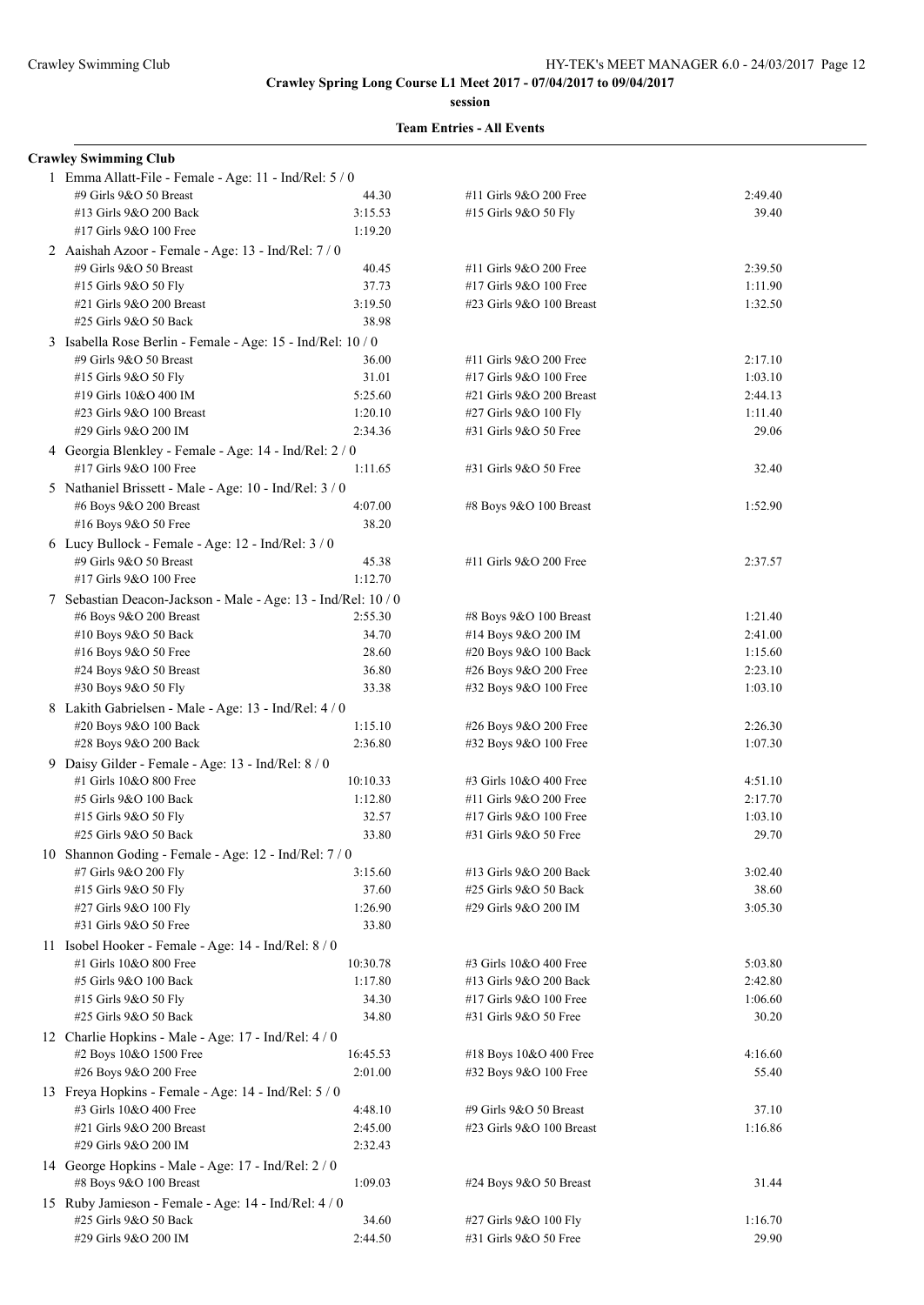**session**

| <b>Crawley Swimming Club</b>                                                   |                    |                                                 |                  |
|--------------------------------------------------------------------------------|--------------------|-------------------------------------------------|------------------|
| 16 Oren Jones - Male - Age: 10 - Ind/Rel: 2 / 0<br>#12 Boys 9&O 100 Fly        | 1:37.46            | #16 Boys 9&O 50 Free                            | 37.90            |
| 17 Yasmin Jones - Female - Age: 11 - Ind/Rel: 3 / 0<br>#7 Girls 9&O 200 Fly    | 3:09.70            | #15 Girls 9&O 50 Fly                            | 36.70            |
| #17 Girls 9&O 100 Free                                                         | 1:15.40            |                                                 |                  |
| 18 Thomas Kehoe - Male - Age: 10 - Ind/Rel: 5 / 0                              |                    |                                                 |                  |
| #10 Boys 9&O 50 Back                                                           | 46.40              | #16 Boys 9&O 50 Free                            | 38.20            |
| #20 Boys 9&O 100 Back                                                          | 1:38.80            | #26 Boys 9&O 200 Free                           | 3:03.90          |
| #32 Boys 9&O 100 Free                                                          | 1:22.90            |                                                 |                  |
| 19 Erin Leachman - Female - Age: 16 - Ind/Rel: 2 / 0<br>#11 Girls 9&O 200 Free | 2:32.50            | #17 Girls 9&O 100 Free                          | 1:09.30          |
| 20 Miles Leachman - Male - Age: 13 - Ind/Rel: 4 / 0                            |                    |                                                 |                  |
| #6 Boys 9&O 200 Breast                                                         | 3:14.90            | #8 Boys 9&O 100 Breast                          | 1:29.80          |
| #10 Boys 9&O 50 Back                                                           | 37.81              | #14 Boys 9&O 200 IM                             | 2:57.30          |
| 21 Amaia Lopez - Female - Age: 10 - Ind/Rel: 2 / 0<br>#25 Girls 9&O 50 Back    | 43.20              | #31 Girls 9&O 50 Free                           | 36.80            |
| 22 Iker Lopez - Male - Age: 13 - Ind/Rel: 2 / 0                                |                    |                                                 |                  |
| #16 Boys 9&O 50 Free                                                           | 32.90              | #30 Boys 9&O 50 Fly                             | 36.40            |
| 23 Emilia Martin - Female - Age: 12 - Ind/Rel: 1 / 0                           |                    |                                                 |                  |
| #1 Girls 10&O 800 Free                                                         | 10:34.19           |                                                 |                  |
| 24 Brooke Mickel - Female - Age: 13 - Ind/Rel: 9 / 0                           |                    |                                                 |                  |
| #5 Girls 9&O 100 Back                                                          | 1:19.20            | #9 Girls 9&O 50 Breast                          | 44.00            |
| #11 Girls 9&O 200 Free                                                         | 2:28.80            | #15 Girls 9&O 50 Fly                            | 35.10            |
| #17 Girls 9&O 100 Free                                                         | 1:08.10            | #25 Girls 9&O 50 Back                           | 36.40            |
| #27 Girls 9&O 100 Fly                                                          | 1:19.20            | #29 Girls 9&O 200 IM                            | 2:47.70          |
| #31 Girls 9&O 50 Free                                                          | 31.20              |                                                 |                  |
| 25 Georgia Mickel - Female - Age: 11 - Ind/Rel: 3 / 0                          |                    |                                                 |                  |
| #5 Girls 9&O 100 Back                                                          | 1:31.90            | #11 Girls 9&O 200 Free                          | 2:57.65          |
| #17 Girls 9&O 100 Free                                                         | 1:21.70            |                                                 |                  |
| 26 Eleanor Morris - Female - Age: 18 - Ind/Rel: 6 / 0                          |                    |                                                 |                  |
| #5 Girls 9&O 100 Back<br>#13 Girls 9&O 200 Back                                | 1:05.50<br>2:19.40 | #9 Girls 9&O 50 Breast<br>#19 Girls 10&O 400 IM | 34.70<br>4:59.00 |
| #23 Girls 9&O 100 Breast                                                       | 1:14.20            | #29 Girls 9&O 200 IM                            | 2:20.10          |
| 27 Rohanna Murphy - Female - Age: 9 - Ind/Rel: 2 / 0                           |                    |                                                 |                  |
| #21 Girls 9&O 200 Breast                                                       | 4:03.50            | #23 Girls 9&O 100 Breast                        | 1:52.60          |
| 28 Samuel Murray - Male - Age: 16 - Ind/Rel: 6 / 0                             |                    |                                                 |                  |
| $#10$ Boys 9&O 50 Back                                                         | 30.00              | #14 Boys 9&O 200 IM                             | 2:25.60          |
| #16 Boys 9&O 50 Free                                                           | 26.65              | #20 Boys 9&O 100 Back                           | 1:03.70          |
| #28 Boys 9&O 200 Back                                                          | 2:17.50            | #32 Boys 9&O 100 Free                           | 57.80            |
| 29 Keira Narraway - Female - Age: 13 - Ind/Rel: 8 / 0                          |                    |                                                 |                  |
| #1 Girls 10&O 800 Free                                                         | 10:08.39           | #3 Girls 10&O 400 Free                          | 4:55.10          |
| #9 Girls 9&O 50 Breast                                                         | 38.31              | #11 Girls 9&O 200 Free                          | 2:19.00          |
| #17 Girls 9&O 100 Free                                                         | 1:03.79            | #21 Girls 9&O 200 Breast                        | 2:56.30          |
| #23 Girls 9&O 100 Breast                                                       | 1:22.00            | #31 Girls 9&O 50 Free                           | 30.28            |
| 30 Luke Nixon - Male - Age: 11 - Ind/Rel: 1/0<br>#30 Boys 9&O 50 Fly           | 41.90              |                                                 |                  |
| 31 Harrison Peel - Male - Age: 15 - Ind/Rel: 4/0                               |                    |                                                 |                  |
| #16 Boys 9&O 50 Free                                                           | 27.00              | #20 Boys 9&O 100 Back                           | 1:07.40          |
| #26 Boys 9&O 200 Free                                                          | 2:08.70            | #32 Boys 9&O 100 Free                           | 58.40            |
| 32 Owen Peel - Male - Age: 13 - Ind/Rel: 5 / 0                                 |                    |                                                 |                  |
| #10 Boys 9&O 50 Back                                                           | 34.10              | #12 Boys 9&O 100 Fly                            | 1:14.80          |
| #16 Boys 9&O 50 Free                                                           | 28.60              | #30 Boys 9&O 50 Fly                             | 32.57            |
| #32 Boys 9&O 100 Free                                                          | 1:05.00            |                                                 |                  |
| 33 Frankie Phillips - Female - Age: 14 - Ind/Rel: 6 / 0                        |                    |                                                 |                  |
| #9 Girls 9&O 50 Breast                                                         | 38.60              | #15 Girls 9&O 50 Fly                            | 33.90            |
| #21 Girls 9&O 200 Breast                                                       | 3:17.10            | #23 Girls 9&O 100 Breast                        | 1:25.20          |
| #27 Girls 9&O 100 Fly                                                          | 1:18.40            | #31 Girls 9&O 50 Free                           | 31.20            |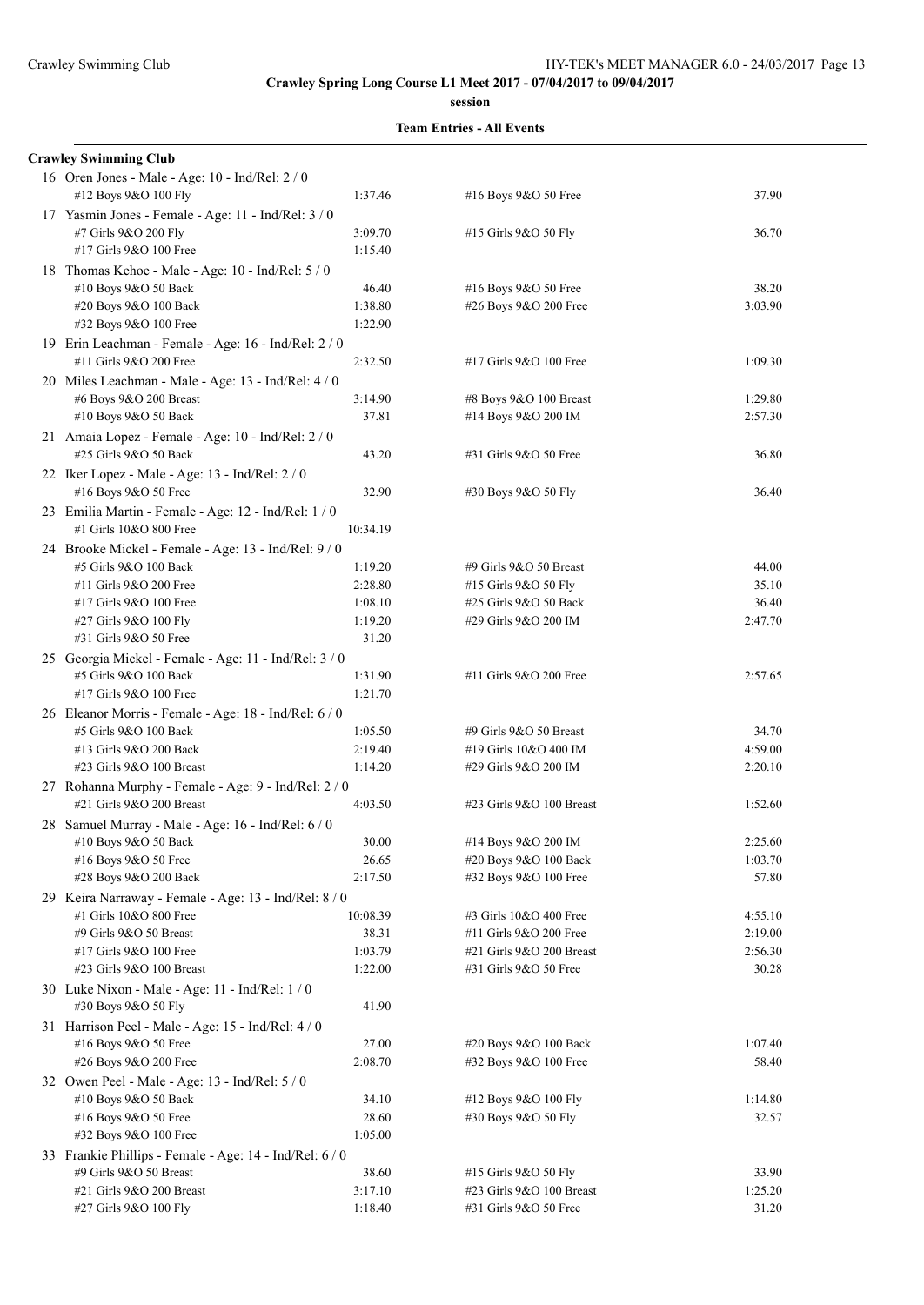**session**

| <b>Crawley Swimming Club</b>                                                |                    |                                               |                    |
|-----------------------------------------------------------------------------|--------------------|-----------------------------------------------|--------------------|
| 34 Harry Prescott - Male - Age: 10 - Ind/Rel: 1/0<br>#16 Boys 9&O 50 Free   | 39.80              |                                               |                    |
| 35 Alice Renshaw - Female - Age: 14 - Ind/Rel: 4 / 0                        |                    |                                               |                    |
| #3 Girls 10&O 400 Free                                                      | 5:17.10            | #15 Girls 9&O 50 Fly                          | 35.10              |
| #23 Girls $9&O$ 100 Breast                                                  | 1:30.70            | #27 Girls 9&O 100 Fly                         | 1:19.50            |
| 36 Niamh Ryan - Female - Age: 14 - Ind/Rel: 5 / 0                           |                    |                                               |                    |
| #7 Girls 9&O 200 Fly                                                        | 2:38.20            | #15 Girls 9&O 50 Fly                          | 31.80              |
| #17 Girls 9&O 100 Free                                                      | 1:07.10            | #27 Girls 9&O 100 Fly                         | 1:10.36            |
| #31 Girls 9&O 50 Free                                                       | 31.00              |                                               |                    |
| 37 Erika Sait - Female - Age: 10 - Ind/Rel: 3 / 0<br>#9 Girls 9&O 50 Breast | 48.10              | #21 Girls 9&O 200 Breast                      | 3:54.50            |
| #23 Girls 9&O 100 Breast                                                    | 1:46.70            |                                               |                    |
| 38 Tiegan Sait - Female - Age: 13 - Ind/Rel: 7/0                            |                    |                                               |                    |
| #9 Girls 9&O 50 Breast                                                      | 39.10              | #11 Girls 9&O 200 Free                        | 2:38.60            |
| #17 Girls 9&O 100 Free                                                      | 1:12.20            | #21 Girls 9&O 200 Breast                      | 3:24.80            |
| #23 Girls 9&O 100 Breast                                                    | 1:34.30            | #25 Girls 9&O 50 Back                         | 38.70              |
| #31 Girls 9&O 50 Free                                                       | 32.90              |                                               |                    |
| 39 Martin Schofield - Male - Age: 17 - Ind/Rel: 7 / 0                       |                    |                                               |                    |
| #10 Boys 9&O 50 Back                                                        | 29.10              | #12 Boys 9&O 100 Fly                          | 1:00.80            |
| #16 Boys 9&O 50 Free                                                        | 25.33              | #20 Boys 9&O 100 Back                         | 1:02.70            |
| #26 Boys 9&O 200 Free                                                       | 2:04.10            | #30 Boys 9&O 50 Fly                           | 27.34              |
| #32 Boys 9&O 100 Free                                                       | 56.48              |                                               |                    |
| 40 Jamie Scutt - Male - Age: 13 - Ind/Rel: 5 / 0                            |                    |                                               |                    |
| #6 Boys 9&O 200 Breast                                                      | 2:46.70            | #8 Boys 9&O 100 Breast                        | 1:14.90            |
| #14 Boys 9&O 200 IM                                                         | 2:33.60            | #16 Boys 9&O 50 Free                          | 28.80              |
| #18 Boys 10&O 400 Free                                                      | 5:07.80            |                                               |                    |
| 41 Nathaniel Shonubi - Male - Age: 12 - Ind/Rel: 11 / 0                     |                    |                                               |                    |
| #6 Boys 9&O 200 Breast<br>#10 Boys 9&O 50 Back                              | 3:35.70<br>37.90   | #8 Boys 9&O 100 Breast<br>#14 Boys 9&O 200 IM | 1:39.80<br>3:08.80 |
| #16 Boys $9&O 50$ Free                                                      | 34.30              | #20 Boys 9&O 100 Back                         | 1:25.00            |
| #24 Boys 9&O 50 Breast                                                      | 44.20              | #26 Boys 9&O 200 Free                         | 2:48.90            |
| #28 Boys 9&O 200 Back                                                       | 3:06.36            | #30 Boys 9&O 50 Fly                           | 38.30              |
| #32 Boys 9&O 100 Free                                                       | 1:16.30            |                                               |                    |
| 42 Isabelle Steer - Female - Age: 10 - Ind/Rel: 7 / 0                       |                    |                                               |                    |
| #5 Girls 9&O 100 Back                                                       | 1:28.90            | #9 Girls 9&O 50 Breast                        | 52.70              |
| #13 Girls 9&O 200 Back                                                      | 3:08.00            | #17 Girls 9&O 100 Free                        | 1:27.40            |
| #25 Girls 9&O 50 Back                                                       | 39.90              | #29 Girls 9&O 200 IM                          | 3:22.10            |
| #31 Girls 9&O 50 Free                                                       | 35.90              |                                               |                    |
| 43 Dominik Strba - Male - Age: 13 - Ind/Rel: 10 / 0                         |                    |                                               |                    |
| #4 Boys 10&O 400 IM                                                         | 5:09.30            | #10 Boys 9&O 50 Back                          | 31.90              |
| #12 Boys 9&O 100 Fly                                                        | 1:05.10            | #14 Boys 9&O 200 IM                           | 2:29.90            |
| #16 Boys 9&O 50 Free                                                        | 28.90              | #18 Boys 10&O 400 Free                        | 4:42.80            |
| #20 Boys 9&O 100 Back<br>#26 Boys 9&O 200 Free                              | 1:08.30<br>2:17.32 | #22 Boys 9&O 200 Fly<br>#30 Boys 9&O 50 Fly   | 2:43.26<br>32.34   |
|                                                                             |                    |                                               |                    |
| 44 Nicol Strba - Female - Age: 10 - Ind/Rel: 7/0<br>#9 Girls 9&O 50 Breast  | 49.50              | #11 Girls 9&O 200 Free                        | 2:56.20            |
| #15 Girls 9&O 50 Fly                                                        | 42.80              | #23 Girls 9&O 100 Breast                      | 1:53.90            |
| #25 Girls 9&O 50 Back                                                       | 45.70              | #29 Girls 9&O 200 IM                          | 3:34.78            |
| #31 Girls 9&O 50 Free                                                       | 38.70              |                                               |                    |
| 45 Rose Stride - Female - Age: 16 - Ind/Rel: 4 / 0                          |                    |                                               |                    |
| #7 Girls 9&O 200 Fly                                                        | 2:33.50            | #9 Girls 9&O 50 Breast                        | 38.02              |
| #11 Girls 9&O 200 Free                                                      | 2:19.10            | #19 Girls 10&O 400 IM                         | 5:26.50            |
| 46 Jordon Sturt - Female - Age: 18 - Ind/Rel: 3 / 0                         |                    |                                               |                    |
| #11 Girls 9&O 200 Free                                                      | 2:08.50            | #17 Girls 9&O 100 Free                        | 59.85              |
| #31 Girls 9&O 50 Free                                                       | 28.79              |                                               |                    |
| 47 Alex Sypher - Male - Age: 16 - Ind/Rel: 5 / 0                            |                    |                                               |                    |
| #8 Boys 9&O 100 Breast                                                      | 1:14.00            | #16 Boys 9&O 50 Free                          | 26.32              |
| #24 Boys 9&O 50 Breast                                                      | 33.65              | #30 Boys 9&O 50 Fly                           | 29.00              |
| #32 Boys 9&O 100 Free                                                       | 56.76              |                                               |                    |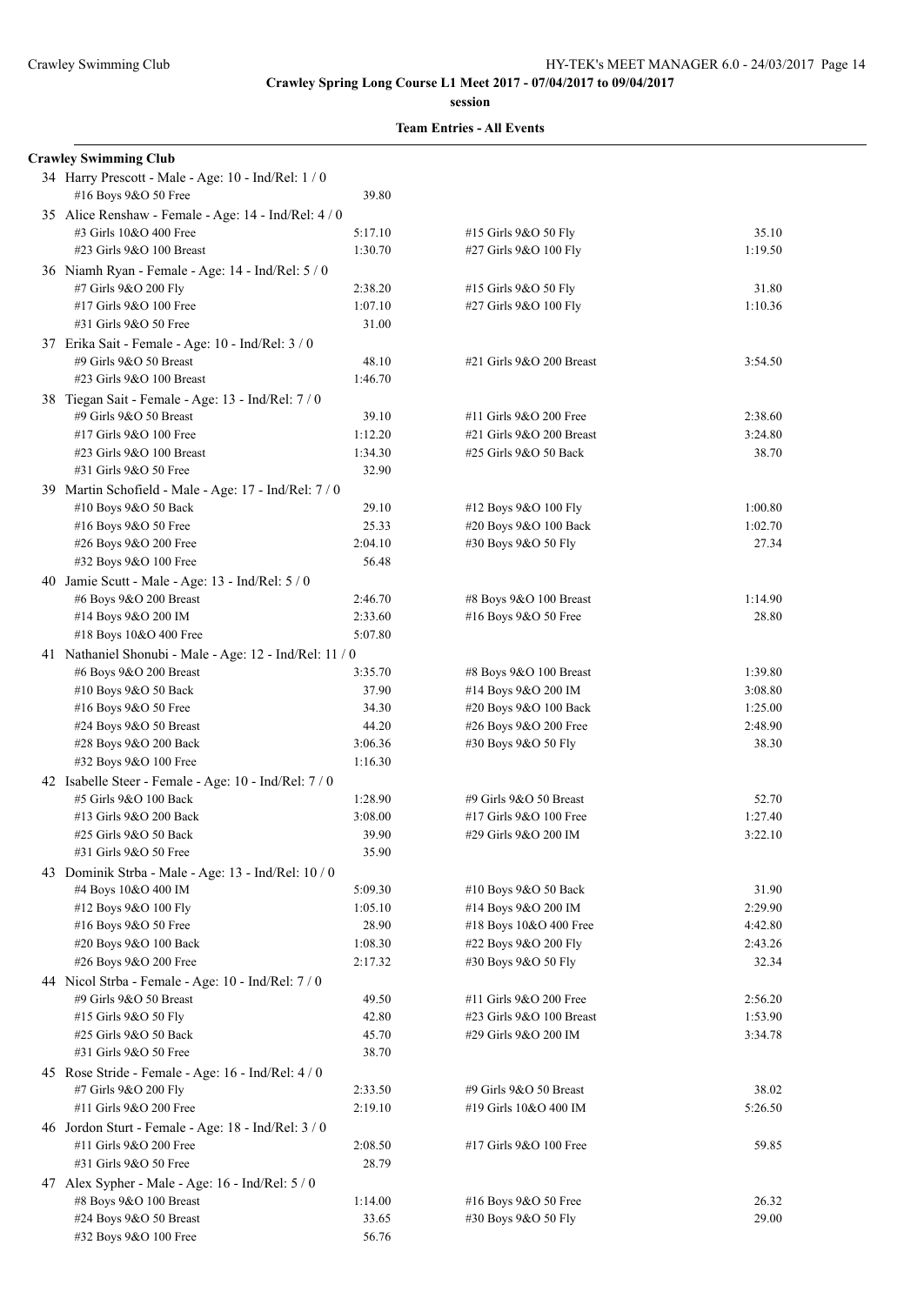**session**

## **Team Entries - All Events**

#### **Crawley Swimming Club**

|    | 48 Emily Toms - Female - Age: 10 - Ind/Rel: 1/0         |                                                                       |                        |         |
|----|---------------------------------------------------------|-----------------------------------------------------------------------|------------------------|---------|
|    | #15 Girls 9&O 50 Fly                                    | 44.20                                                                 |                        |         |
| 49 | Gerasimas Vuliyerys - Male - Age: 13 - Ind/Rel: 10 / 0  |                                                                       |                        |         |
|    | #8 Boys 9&O 100 Breast                                  | 1:23.70                                                               | #10 Boys $9&O 50$ Back | 33.50   |
|    | #12 Boys 9&O 100 Fly                                    | 1:10.50                                                               | #14 Boys 9&O 200 IM    | 2:38.50 |
|    | #16 Boys 9&O 50 Free                                    | 28.10                                                                 | #18 Boys 10&O 400 Free | 4:53.50 |
|    | #24 Boys 9&O 50 Breast                                  | 37.80                                                                 | #26 Boys 9&O 200 Free  | 2:18.30 |
|    | #30 Boys 9&O 50 Fly                                     | 31.20                                                                 | #32 Boys 9&O 100 Free  | 1:02.90 |
|    | 50 Abigail Woollard - Female - Age: 10 - Ind/Rel: 7 / 0 |                                                                       |                        |         |
|    | #5 Girls 9&O 100 Back                                   | 1:38.60                                                               | #9 Girls 9&O 50 Breast | 51.60   |
|    | #11 Girls 9&O 200 Free                                  | 3:08.70                                                               | #17 Girls 9&O 100 Free | 1:25.00 |
|    | #25 Girls 9&O 50 Back                                   | 43.90                                                                 | #29 Girls 9&O 200 IM   | 3:27.50 |
|    | #31 Girls 9&O 50 Free                                   | 36.00                                                                 |                        |         |
| 51 | Joseph Woollard - Male - Age: 17 - Ind/Rel: 10 / 0      |                                                                       |                        |         |
|    | #2 Boys 10&O 1500 Free                                  | 18:00.90                                                              | #4 Boys 10&O 400 IM    | 5:09.70 |
|    | #10 Boys 9&O 50 Back                                    | 31.70                                                                 | #12 Boys 9&O 100 Fly   | 1:04.10 |
|    | #14 Boys 9&O 200 IM                                     | 2:25.56                                                               | #16 Boys 9&O 50 Free   | 26.92   |
|    | #18 Boys 10&O 400 Free                                  | 4:30.40                                                               | #26 Boys 9&O 200 Free  | 2:05.70 |
|    | #30 Boys 9&O 50 Fly                                     | 28.95                                                                 | #32 Boys 9&O 100 Free  | 57.90   |
|    | 52 Eva Zielke - Female - Age: 9 - Ind/Rel: 1 / 0        |                                                                       |                        |         |
|    | #9 Girls 9&O 50 Breast                                  | 56.34                                                                 |                        |         |
|    |                                                         | Crawley Swimming Club Total Individual Entries: 261 - Total Relays: 0 |                        |         |
|    | <b>Croydon Amphibians</b>                               |                                                                       |                        |         |
|    | Orrin Blair - Female - Age: 11 - Ind/Rel: 1 / 0         |                                                                       |                        |         |
|    | #1 Girls 10&O 800 Free                                  | 12:26.10                                                              |                        |         |

 2 Tay Blair - Female - Age: 13 - Ind/Rel: 1 / 0 #1 Girls 10&O 800 Free 10:55.96

**Croydon Amphibians Total Individual Entries: 2 - Total Relays: 0**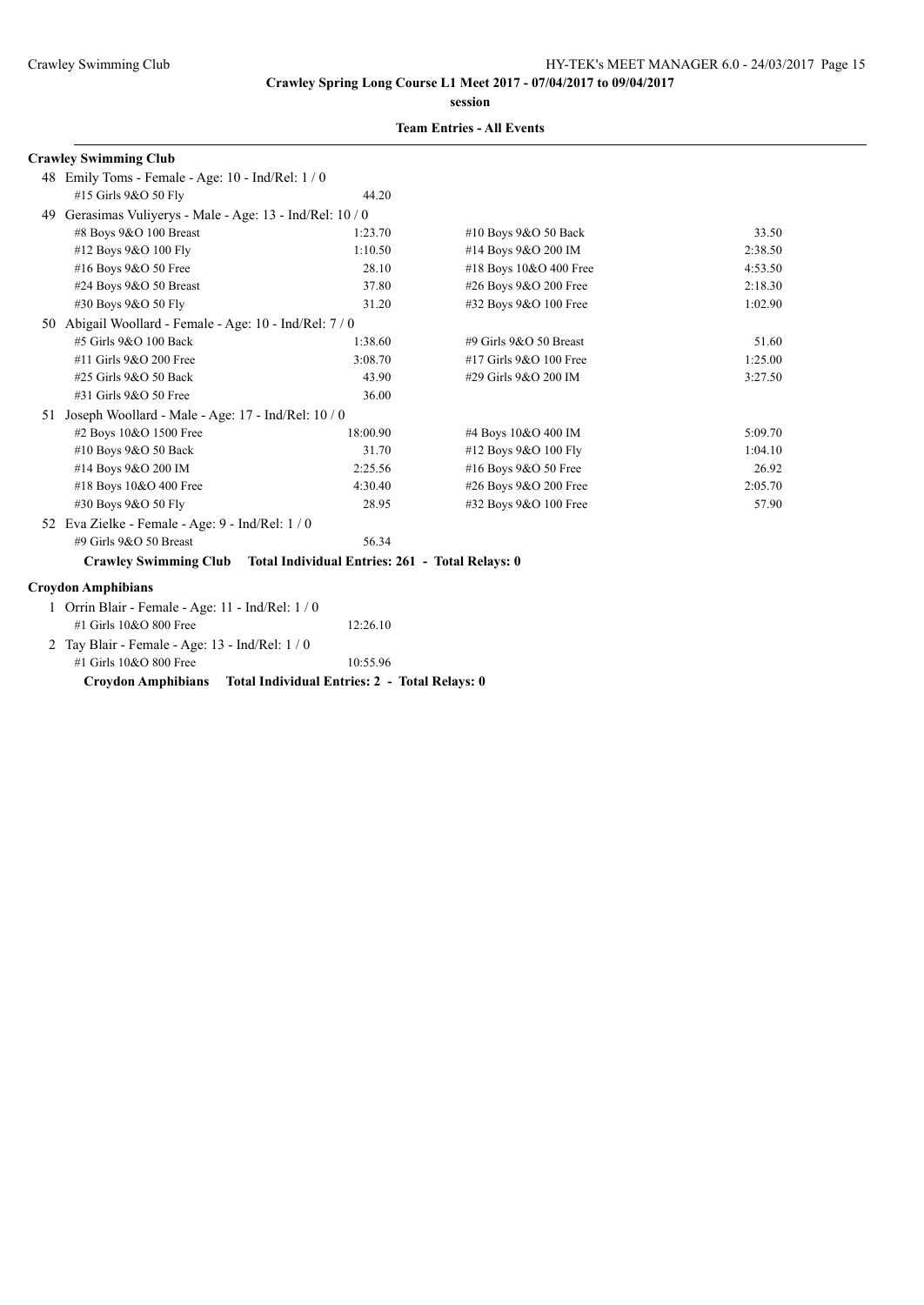**session**

| <b>Croydon Swimming Club</b>                           |          |                          |         |
|--------------------------------------------------------|----------|--------------------------|---------|
| 1 Luca Barretta - Male - Age: 13 - Ind/Rel: 5 / 0      |          |                          |         |
| #10 Boys 9&O 50 Back                                   | 33.40    | #16 Boys 9&O 50 Free     | 29.90   |
| #20 Boys 9&O 100 Back                                  | 1:13.10  | #30 Boys 9&O 50 Fly      | 34.20   |
| #32 Boys 9&O 100 Free                                  | 1:06.50  |                          |         |
| 2 Stepan Bazhenov - Male - Age: 12 - Ind/Rel: 6 / 0    |          |                          |         |
| #2 Boys 10&O 1500 Free                                 | 22:57.50 | #4 Boys 10&O 400 IM      | 6:25.40 |
| #10 Boys 9&O 50 Back                                   | 38.20    | #12 Boys 9&O 100 Fly     | 1:23.90 |
| #14 Boys 9&O 200 IM                                    | 2:52.50  | #16 Boys 9&O 50 Free     | 34.70   |
|                                                        |          |                          |         |
| 3 Mary Cruickshank - Female - Age: 15 - Ind/Rel: 3 / 0 |          |                          |         |
| #11 Girls 9&O 200 Free<br>#17 Girls 9&O 100 Free       | 2:30.60  | #13 Girls 9&O 200 Back   | 2:51.80 |
|                                                        | 1:11.00  |                          |         |
| 4 Alexander Dabysing - Male - Age: 14 - Ind/Rel: 1 / 0 |          |                          |         |
| #14 Boys 9&O 200 IM                                    | 2:48.60  |                          |         |
| 5 Chloe Davey - Female - Age: 10 - Ind/Rel: 6 / 0      |          |                          |         |
| #9 Girls 9&O 50 Breast                                 | 45.40    | #21 Girls 9&O 200 Breast | 3:32.20 |
| #23 Girls 9&O 100 Breast                               | 1:39.70  | #25 Girls 9&O 50 Back    | 44.10   |
| #29 Girls 9&O 200 IM                                   | 3:14.00  | #31 Girls 9&O 50 Free    | 36.20   |
| 6 Ethan Desouza - Male - Age: 17 - Ind/Rel: 5 / 0      |          |                          |         |
| #8 Boys 9&O 100 Breast                                 | 1:17.10  | #16 Boys 9&O 50 Free     | 27.20   |
| #24 Boys 9&O 50 Breast                                 | 33.70    | #30 Boys 9&O 50 Fly      | 29.50   |
| #32 Boys 9&O 100 Free                                  | 1:01.00  |                          |         |
| 7 Daniel Dubet - Male - Age: 16 - Ind/Rel: 5 / 0       |          |                          |         |
| #12 Boys 9&O 100 Fly                                   | 1:07.90  | #14 Boys 9&O 200 IM      | 2:34.10 |
| #16 Boys 9&O 50 Free                                   | 28.30    | #30 Boys 9&O 50 Fly      | 30.30   |
| $\#32$ Boys 9&O 100 Free                               | 1:01.30  |                          |         |
| 8 Zhegia Espino - Female - Age: 9 - Ind/Rel: 3 / 0     |          |                          |         |
| #9 Girls 9&O 50 Breast                                 | 53.10    | #25 Girls 9&O 50 Back    | 48.70   |
| #31 Girls 9&O 50 Free                                  | 41.90    |                          |         |
|                                                        |          |                          |         |
| 9 Noah Findell - Male - Age: 10 - Ind/Rel: 3 / 0       |          |                          |         |
| #18 Boys 10&O 400 Free                                 | 6:16.50  | #26 Boys 9&O 200 Free    | 2:51.40 |
| #32 Boys 9&O 100 Free                                  | 1:16.60  |                          |         |
| 10 Tiya Gokani - Female - Age: 12 - Ind/Rel: 6 / 0     |          |                          |         |
| #5 Girls 9&O 100 Back                                  | 1:23.60  | #9 Girls 9&O 50 Breast   | 43.80   |
| #15 Girls 9&O 50 Fly                                   | 37.40    | #23 Girls 9&O 100 Breast | 1:34.90 |
| #25 Girls 9&O 50 Back                                  | 38.30    | #31 Girls 9&O 50 Free    | 33.20   |
| 11 Charlie Goriup - Male - Age: 17 - Ind/Rel: 4/0      |          |                          |         |
| #10 Boys 9&O 50 Back                                   | 30.47    | #16 Boys 9&O 50 Free     | 25.19   |
| #30 Boys 9&O 50 Fly                                    | 27.93    | #32 Boys 9&O 100 Free    | 56.84   |
| 12 Ivan Jotic - Male - Age: 10 - Ind/Rel: 2 / 0        |          |                          |         |
| #8 Boys 9&O 100 Breast                                 | 1:52.60  | #16 Boys 9&O 50 Free     | 40.20   |
| 13 Ava Kelly - Female - Age: 11 - Ind/Rel: 3 / 0       |          |                          |         |
| #23 Girls 9&O 100 Breast                               | 1:25.30  | #29 Girls 9&O 200 IM     | 2:53.90 |
| #31 Girls 9&O 50 Free                                  | 33.30    |                          |         |
| 14 Sophia Munns - Female - Age: 10 - Ind/Rel: 1 / 0    |          |                          |         |
| #25 Girls 9&O 50 Back                                  | 47.00    |                          |         |
| 15 Arun Oelkers - Male - Age: 12 - Ind/Rel: 10 / 0     |          |                          |         |
| #6 Boys 9&O 200 Breast                                 | 3:06.97  | #8 Boys 9&O 100 Breast   | 1:22.80 |
|                                                        | 1:13.90  |                          |         |
| #12 Boys 9&O 100 Fly                                   |          | #14 Boys 9&O 200 IM      | 2:48.10 |
| #16 Boys 9&O 50 Free                                   | 30.70    | #20 Boys 9&O 100 Back    | 1:12.80 |
| #22 Boys 9&O 200 Fly                                   | 2:47.80  | #24 Boys 9&O 50 Breast   | 43.80   |
| #28 Boys 9&O 200 Back                                  | 2:38.00  | #32 Boys 9&O 100 Free    | 1:06.60 |
| 16 James Poulton - Male - Age: 12 - Ind/Rel: 2 / 0     |          |                          |         |
| #26 Boys 9&O 200 Free                                  | 2:38.10  | #32 Boys 9&O 100 Free    | 1:14.30 |
| 17 Matilda Purnell - Female - Age: 9 - Ind/Rel: 2 / 0  |          |                          |         |
| #25 Girls 9&O 50 Back                                  | 48.00    | #31 Girls 9&O 50 Free    | 40.50   |
| 18 Leah Slattery - Female - Age: 15 - Ind/Rel: 3/0     |          |                          |         |
| #17 Girls 9&O 100 Free                                 | 1:07.70  | #25 Girls 9&O 50 Back    | 36.70   |
| #31 Girls 9&O 50 Free                                  | 30.70    |                          |         |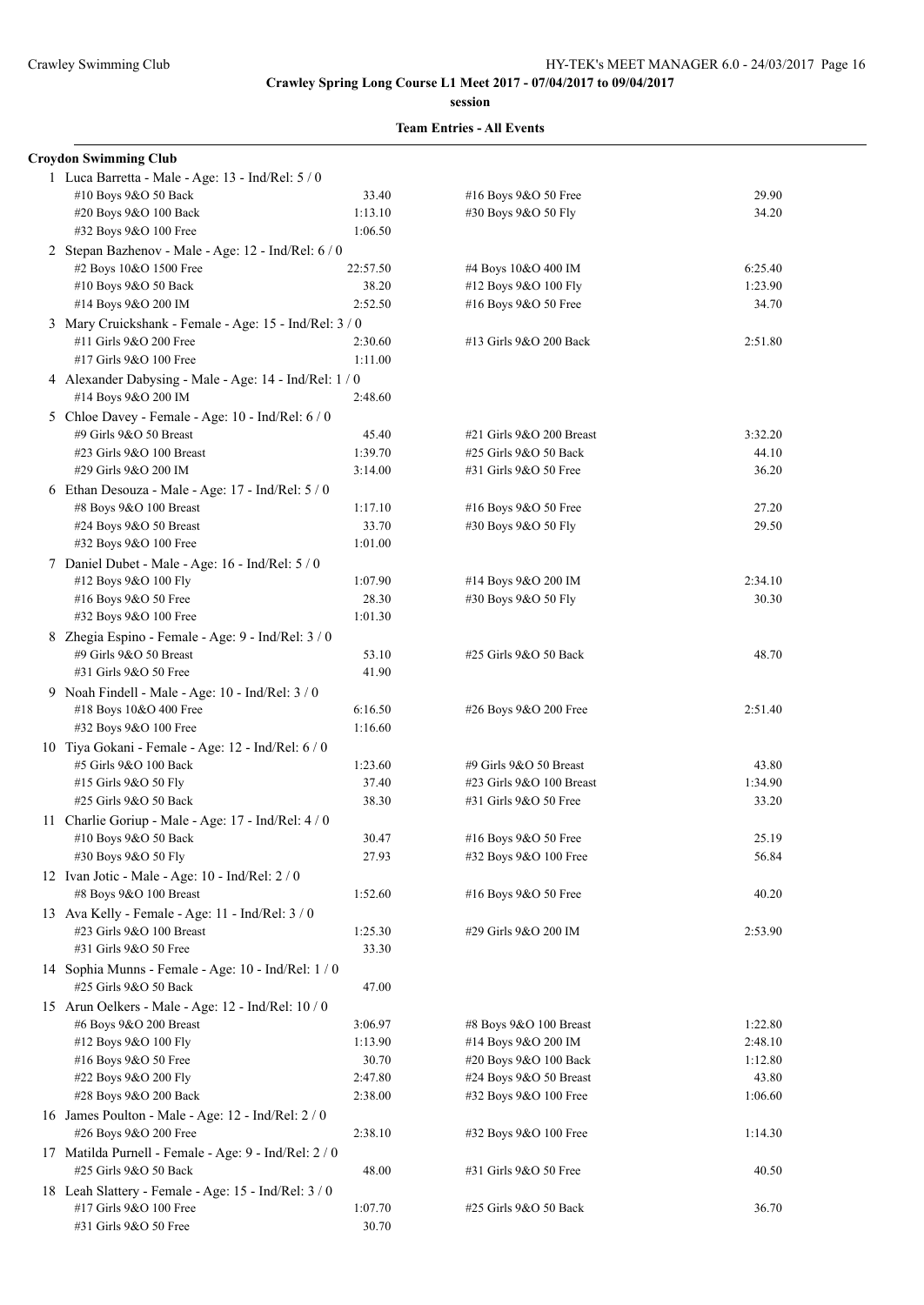**session**

|  | <b>Team Entries - All Events</b> |  |  |
|--|----------------------------------|--|--|
|--|----------------------------------|--|--|

| <b>Croydon Swimming Club</b>                               |                                                       |                            |         |
|------------------------------------------------------------|-------------------------------------------------------|----------------------------|---------|
| 19 Julianne Sollano - Female - Age: 9 - Ind/Rel: 2 / 0     |                                                       |                            |         |
| #25 Girls 9&O 50 Back                                      | 46.30                                                 | #31 Girls 9&O 50 Free      | 42.80   |
| 20 Katarzyna Titterton - Female - Age: 11 - Ind/Rel: 3 / 0 |                                                       |                            |         |
| #5 Girls 9&O 100 Back                                      | 1:17.20                                               | #9 Girls $9&O$ 50 Breast   | 47.00   |
| #11 Girls 9&O 200 Free                                     | 2:30.62                                               |                            |         |
| 21 Noah Tolfrey - Male - Age: 12 - Ind/Rel: 4/0            |                                                       |                            |         |
| #6 Boys 9&O 200 Breast                                     | 3:30.70                                               | #8 Boys 9&O 100 Breast     | 1:37.50 |
| #14 Boys 9&O 200 IM                                        | 3:06.00                                               | #26 Boys 9&O 200 Free      | 2:44.10 |
| <b>Croydon Swimming Club</b>                               | <b>Total Individual Entries: 79 - Total Relays: 0</b> |                            |         |
|                                                            |                                                       |                            |         |
| <b>Dartford District Swimming Clu</b>                      |                                                       |                            |         |
| 1 Jessica Bisrat - Female - Age: 11 - Ind/Rel: 8 / 0       |                                                       |                            |         |
| #5 Girls 9&O 100 Back                                      | 1:21.20                                               | #7 Girls 9&O 200 Fly       | 2:56.80 |
| #9 Girls 9&O 50 Breast                                     | 43.71                                                 | #15 Girls 9&O 50 Fly       | 35.36   |
| #17 Girls 9&O 100 Free                                     | 1:10.30                                               | #25 Girls 9&O 50 Back      | 37.54   |
| #27 Girls 9&O 100 Fly                                      | 1:23.30                                               | #31 Girls 9&O 50 Free      | 32.40   |
| 2 Bethany Burke - Female - Age: 11 - Ind/Rel: 5 / 0        |                                                       |                            |         |
| #9 Girls 9&O 50 Breast                                     | 47.58                                                 | #11 Girls 9&O 200 Free     | 2:57.63 |
| #21 Girls 9&O 200 Breast                                   | 3:33.60                                               | #23 Girls 9&O 100 Breast   | 1:39.40 |
| #25 Girls 9&O 50 Back                                      | 42.91                                                 |                            |         |
| 3 Toby Burke - Male - Age: 9 - Ind/Rel: 4 / 0              |                                                       |                            |         |
| #10 Boys 9&O 50 Back                                       | 45.56                                                 | #16 Boys 9&O 50 Free       | 41.89   |
| #24 Boys 9&O 50 Breast                                     | 57.20                                                 | #26 Boys 9&O 200 Free      | 3:28.50 |
| 4 Keane Cepeda - Male - Age: 11 - Ind/Rel: 7/0             |                                                       |                            |         |
| #6 Boys 9&O 200 Breast                                     | 3:28.80                                               | #10 Boys 9&O 50 Back       | 40.67   |
| #12 Boys 9&O 100 Fly                                       | 1:32.20                                               | #14 Boys 9&O 200 IM        | 3:06.50 |
| #16 Boys 9&O 50 Free                                       | 32.29                                                 | #30 Boys 9&O 50 Fly        | 37.93   |
| #32 Boys 9&O 100 Free                                      | 1:13.90                                               |                            |         |
| 5 Jaedon Lynch - Male - Age: $11$ - Ind/Rel: $6/0$         |                                                       |                            |         |
| #12 Boys 9&O 100 Fly                                       | 1:17.20                                               | #16 Boys 9&O 50 Free       | 30.81   |
| #22 Boys 9&O 200 Fly                                       | 3:08.80                                               | $#24$ Boys $9&O$ 50 Breast | 40.58   |
| #30 Boys 9&O 50 Fly                                        | 33.34                                                 | #32 Boys 9&O 100 Free      | 1:08.10 |
| 6 Max Moulton - Male - Age: 14 - Ind/Rel: 8 / 0            |                                                       |                            |         |
| #2 Boys 10&O 1500 Free                                     | 19:29.36                                              | #6 Boys 9&O 200 Breast     | 2:49.90 |
| #8 Boys 9&O 100 Breast                                     | 1:19.50                                               | #14 Boys 9&O 200 IM        | 2:34.60 |
| #16 Boys 9&O 50 Free                                       | 29.35                                                 | #24 Boys 9&O 50 Breast     | 35.72   |
| #30 Boys 9&O 50 Fly                                        | 32.54                                                 | #32 Boys 9&O 100 Free      | 1:03.70 |
| 7 Anjola Pratt - Female - Age: 10 - Ind/Rel: 3 / 0         |                                                       |                            |         |
| #15 Girls 9&O 50 Fly                                       | 43.00                                                 | #17 Girls 9&O 100 Free     | 1:25.70 |
| #31 Girls 9&O 50 Free                                      | 35.46                                                 |                            |         |
| 8 George Wise - Male - Age: 13 - Ind/Rel: 6 / 0            |                                                       |                            |         |
| #2 Boys 10&O 1500 Free                                     | 20:54.00                                              | #10 Boys 9&O 50 Back       | 35.72   |
| #12 Boys 9&O 100 Fly                                       | 1:19.39                                               | #16 Boys 9&O 50 Free       | 31.35   |
| #22 Boys 9&O 200 Fly                                       | 2:54.50                                               | #30 Boys 9&O 50 Fly        | 34.26   |
| 9 Jack Wise - Male - Age: 9 - Ind/Rel: 4 / 0               |                                                       |                            |         |
| #10 Boys 9&O 50 Back                                       | 49.57                                                 | #16 Boys 9&O 50 Free       | 43.88   |
| #26 Boys 9&O 200 Free                                      | 3:30.77                                               | #30 Boys 9&O 50 Fly        | 46.56   |
| <b>Dartford District Swimming Clu</b>                      | Total Individual Entries: 51 - Total Relays: 0        |                            |         |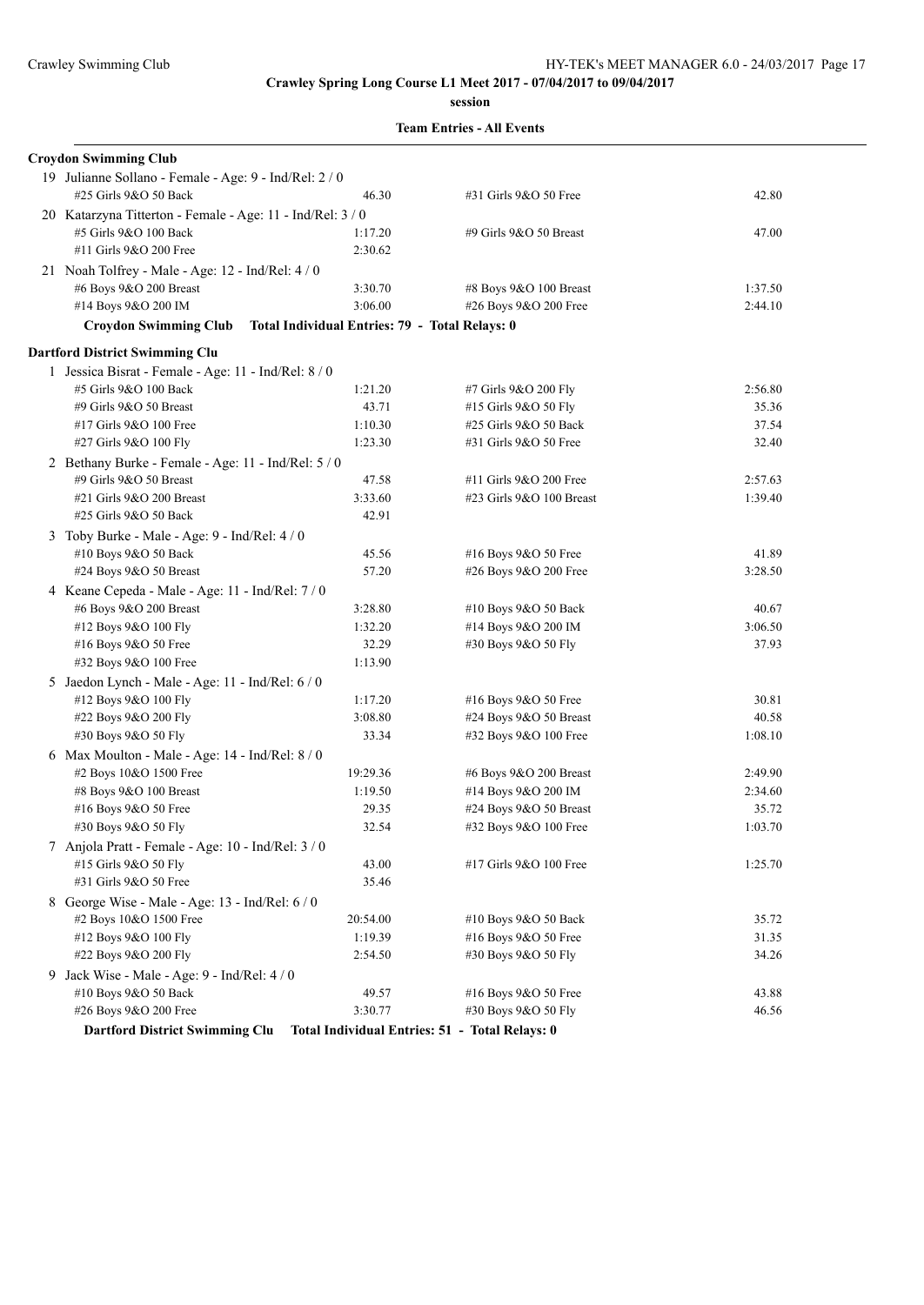**session**

| <b>Dorking Swimming Club</b>                                                |          |                          |         |
|-----------------------------------------------------------------------------|----------|--------------------------|---------|
| 1 Louis Amoroso - Male - Age: 15 - Ind/Rel: 5 / 0                           |          |                          |         |
| #10 Boys 9&O 50 Back                                                        | 32.70    | #12 Boys 9&O 100 Fly     | 1:10.50 |
| #16 Boys 9&O 50 Free                                                        | 27.40    | #30 Boys 9&O 50 Fly      | 30.50   |
| #32 Boys 9&O 100 Free                                                       | 58.90    |                          |         |
| 2 Ollie Amy - Male - Age: 11 - Ind/Rel: 3 / 0                               |          |                          |         |
| #20 Boys 9&O 100 Back                                                       | 1:19.40  | #28 Boys 9&O 200 Back    | 2:54.60 |
| #32 Boys 9&O 100 Free                                                       | 1:14.00  |                          |         |
|                                                                             |          |                          |         |
| 3 Chloe Beggs - Female - Age: 12 - Ind/Rel: 2 / 0<br>#1 Girls 10&O 800 Free | 11:18.75 | #3 Girls 10&O 400 Free   | 5:31.80 |
|                                                                             |          |                          |         |
| 4 Daisy Biglands - Female - Age: 14 - Ind/Rel: 9 / 0                        |          |                          |         |
| #5 Girls 9&O 100 Back                                                       | 1:10.10  | #11 Girls 9&O 200 Free   | 2:25.20 |
| #13 Girls 9&O 200 Back                                                      | 2:32.90  | #15 Girls 9&O 50 Fly     | 33.47   |
| #17 Girls 9&O 100 Free                                                      | 1:06.40  | #25 Girls 9&O 50 Back    | 33.63   |
| #27 Girls 9&O 100 Fly                                                       | 1:16.70  | #29 Girls 9&O 200 IM     | 2:40.70 |
| #31 Girls 9&O 50 Free                                                       | 31.30    |                          |         |
| 5 Justin Christie - Male - Age: 11 - Ind/Rel: 10 / 0                        |          |                          |         |
| #8 Boys 9&O 100 Breast                                                      | 1:40.20  | #10 Boys 9&O 50 Back     | 39.40   |
| #14 Boys 9&O 200 IM                                                         | 2:59.86  | #16 Boys 9&O 50 Free     | 32.10   |
| #18 Boys 10&O 400 Free                                                      | 5:19.10  | #20 Boys 9&O 100 Back    | 1:21.30 |
| #24 Boys 9&O 50 Breast                                                      | 46.50    | #26 Boys 9&O 200 Free    | 2:29.65 |
| #30 Boys 9&O 50 Fly                                                         | 36.50    | #32 Boys 9&O 100 Free    | 1:08.80 |
| 6 Tayla Christie - Female - Age: 13 - Ind/Rel: 7/0                          |          |                          |         |
| #3 Girls 10&O 400 Free                                                      | 5:11.10  | #7 Girls 9&O 200 Fly     | 3:03.90 |
| #11 Girls 9&O 200 Free                                                      | 2:21.04  | #23 Girls 9&O 100 Breast | 1:33.10 |
| #27 Girls 9&O 100 Fly                                                       | 1:19.10  | #29 Girls 9&O 200 IM     | 2:47.09 |
| #31 Girls 9&O 50 Free                                                       | 30.90    |                          |         |
| 7 Matthew Crawford - Male - Age: 14 - Ind/Rel: 10 / 0                       |          |                          |         |
| #4 Boys 10&O 400 IM                                                         | 5:11.49  | #10 Boys 9&O 50 Back     | 31.70   |
| #12 Boys 9&O 100 Fly                                                        | 1:05.00  | #14 Boys 9&O 200 IM      | 2:27.16 |
| #20 Boys 9&O 100 Back                                                       | 1:07.20  | #22 Boys 9&O 200 Fly     | 2:22.60 |
| #26 Boys 9&O 200 Free                                                       | 2:12.80  | #28 Boys 9&O 200 Back    | 2:26.60 |
| #30 Boys 9&O 50 Fly                                                         | 30.00    | #32 Boys 9&O 100 Free    | 1:00.70 |
| 8 Madison Desroches - Female - Age: 15 - Ind/Rel: 10 / 0                    |          |                          |         |
| #1 Girls 10&O 800 Free                                                      | 10:12.34 | #3 Girls 10&O 400 Free   | 4:55.20 |
| #11 Girls 9&O 200 Free                                                      | 2:19.00  | #15 Girls 9&O 50 Fly     | 32.30   |
| #17 Girls 9&O 100 Free                                                      | 1:04.00  | #21 Girls 9&O 200 Breast | 2:59.40 |
| #23 Girls 9&O 100 Breast                                                    | 1:21.30  | #27 Girls 9&O 100 Fly    | 1:10.90 |
| #29 Girls 9&O 200 IM                                                        | 2:36.00  | #31 Girls 9&O 50 Free    | 30.30   |
|                                                                             |          |                          |         |
| 9 Louisa Harrington - Female - Age: 15 - Ind/Rel: 7/0                       |          |                          |         |
| #5 Girls 9&O 100 Back                                                       | 1:11.00  | #15 Girls 9&O 50 Fly     | 33.72   |
| #17 Girls 9&O 100 Free                                                      | 1:06.00  | #25 Girls 9&O 50 Back    | 34.50   |
| #27 Girls 9&O 100 Fly                                                       | 1:14.30  | #29 Girls 9&O 200 IM     | 2:43.90 |
| #31 Girls 9&O 50 Free                                                       | 30.90    |                          |         |
| 10 Elis Knowles - Male - Age: 11 - Ind/Rel: 7/0                             |          |                          |         |
| #6 Boys 9&O 200 Breast                                                      | 3:22.86  | #8 Boys 9&O 100 Breast   | 1:34.00 |
| #10 Boys 9&O 50 Back                                                        | 39.70    | #14 Boys 9&O 200 IM      | 3:02.56 |
| #24 Boys 9&O 50 Breast                                                      | 43.90    | #26 Boys 9&O 200 Free    | 2:41.40 |
| #28 Boys 9&O 200 Back                                                       | 2:54.61  |                          |         |
| 11 Ioan Knowles - Male - Age: 11 - Ind/Rel: $7/0$                           |          |                          |         |
| #6 Boys 9&O 200 Breast                                                      | 3:34.20  | #8 Boys 9&O 100 Breast   | 1:37.20 |
| #10 Boys 9&O 50 Back                                                        | 41.60    | #14 Boys 9&O 200 IM      | 3:07.00 |
| #24 Boys 9&O 50 Breast                                                      | 48.20    | #26 Boys 9&O 200 Free    | 2:41.40 |
| #28 Boys 9&O 200 Back                                                       | 3:13.40  |                          |         |
| 12 Owen Knowles - Male - Age: 15 - Ind/Rel: 8 / 0                           |          |                          |         |
| #4 Boys 10&O 400 IM                                                         | 5:10.30  | #6 Boys 9&O 200 Breast   | 2:38.00 |
| #8 Boys 9&O 100 Breast                                                      | 1:11.70  | #12 Boys 9&O 100 Fly     | 1:07.40 |
| #14 Boys 9&O 200 IM                                                         | 2:24.50  | #24 Boys 9&O 50 Breast   | 32.58   |
| #28 Boys 9&O 200 Back                                                       | 2:21.60  | #30 Boys 9&O 50 Fly      | 29.37   |
|                                                                             |          |                          |         |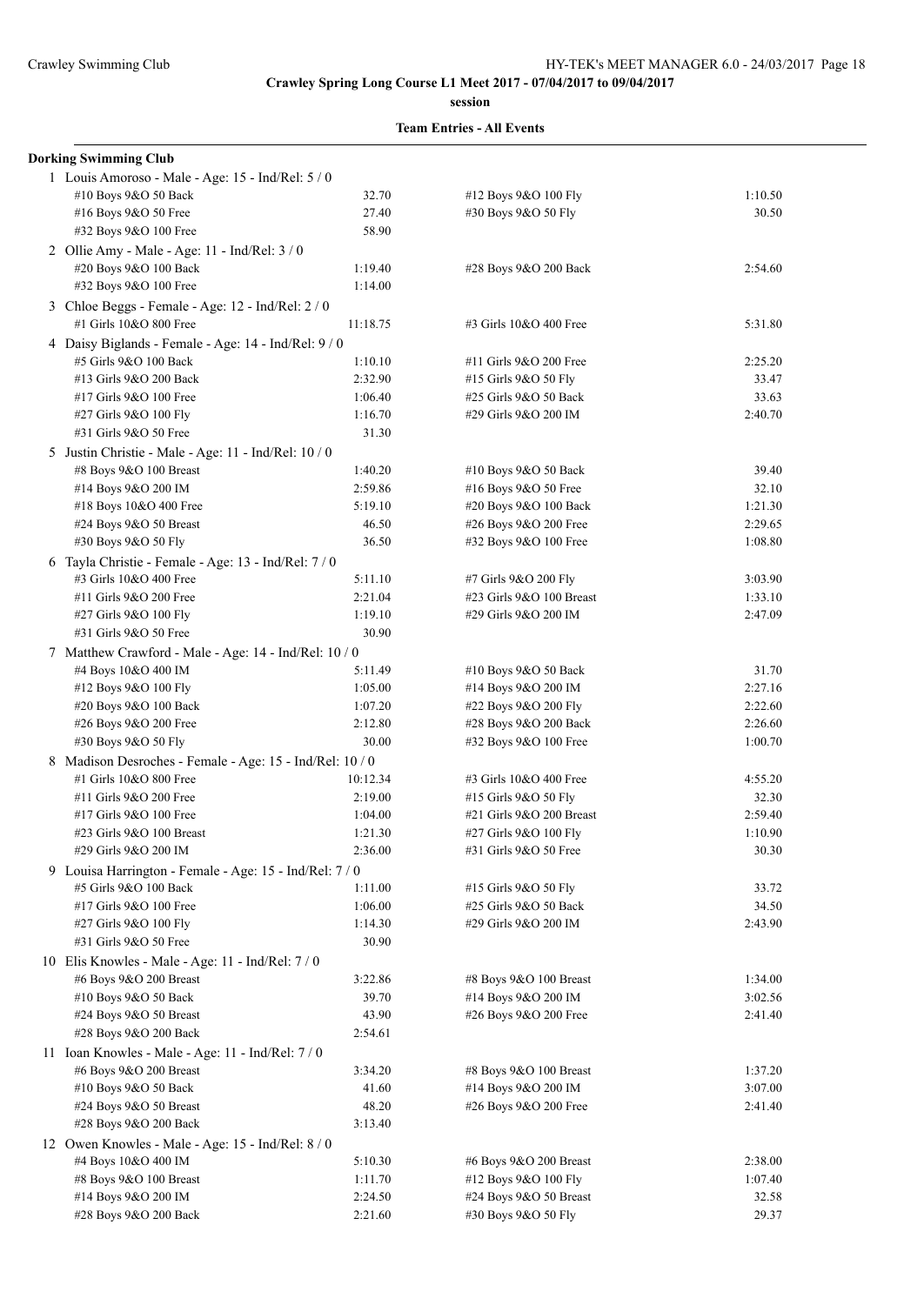**session**

| <b>Dorking Swimming Club</b>                            |                                                 |                           |         |
|---------------------------------------------------------|-------------------------------------------------|---------------------------|---------|
| 13 Tomos Knowles - Male - Age: 14 - Ind/Rel: 11 / 0     |                                                 |                           |         |
| #2 Boys 10&O 1500 Free                                  | 19:06.90                                        | #4 Boys 10&O 400 IM       | 5:31.90 |
| #6 Boys 9&O 200 Breast                                  | 2:58.90                                         | #8 Boys 9&O 100 Breast    | 1:23.20 |
| #10 Boys 9&O 50 Back                                    | 34.10                                           | #14 Boys 9&O 200 IM       | 2:37.49 |
| #20 Boys 9&O 100 Back                                   | 1:11.90                                         | $\#24$ Boys 9&O 50 Breast | 39.10   |
| #26 Boys 9&O 200 Free                                   | 2:21.30                                         | #28 Boys 9&O 200 Back     | 2:34.10 |
| #30 Boys 9&O 50 Fly                                     | 34.40                                           |                           |         |
| 14 Nathan McCleave - Male - Age: 15 - Ind/Rel: 9/0      |                                                 |                           |         |
| #4 Boys 10&O 400 IM                                     | 4:58.80                                         | #10 Boys 9&O 50 Back      | 27.19   |
| #12 Boys 9&O 100 Fly                                    | 1:01.74                                         | #16 Boys 9&O 50 Free      | 25.29   |
| #20 Boys 9&O 100 Back                                   | 58.75                                           | #26 Boys 9&O 200 Free     | 2:00.25 |
| #28 Boys 9&O 200 Back                                   | 2:06.73                                         | #30 Boys 9&O 50 Fly       | 27.60   |
| #32 Boys 9&O 100 Free                                   | 54.70                                           |                           |         |
| 15 Edward Moran - Male - Age: 12 - Ind/Rel: 8 / 0       |                                                 |                           |         |
| #4 Boys 10&O 400 IM                                     | 6:14.88                                         | #10 Boys $9&O 50$ Back    | 37.70   |
| #14 Boys 9&O 200 IM                                     | 2:56.45                                         | #16 Boys 9&O 50 Free      | 33.40   |
| #20 Boys 9&O 100 Back                                   | 1:17.10                                         | #26 Boys 9&O 200 Free     | 2:30.54 |
| #28 Boys 9&O 200 Back                                   | 2:42.33                                         | #32 Boys 9&O 100 Free     | 1:11.30 |
| 16 Dominic Morgan - Male - Age: 11 - Ind/Rel: 11 / 0    |                                                 |                           |         |
| #4 Boys 10&O 400 IM                                     | 6:02.90                                         | #10 Boys 9&O 50 Back      | 34.40   |
| #12 Boys 9&O 100 Fly                                    | 1:24.20                                         | #14 Boys 9&O 200 IM       | 2:52.30 |
| #16 Boys 9&O 50 Free                                    | 31.40                                           | #18 Boys 10&O 400 Free    | 5:12.55 |
| #20 Boys 9&O 100 Back                                   | 1:10.20                                         | #26 Boys 9&O 200 Free     | 2:25.56 |
| #28 Boys 9&O 200 Back                                   | 2:31.44                                         | #30 Boys 9&O 50 Fly       | 36.50   |
| #32 Boys 9&O 100 Free                                   | 1:07.20                                         |                           |         |
| 17 Huw Morgan - Male - Age: 15 - Ind/Rel: $10/0$        |                                                 |                           |         |
| #10 Boys 9&O 50 Back                                    | 31.80                                           | #12 Boys 9&O 100 Fly      | 1:07.60 |
| #14 Boys 9&O 200 IM                                     | 2:30.00                                         | #16 Boys 9&O 50 Free      | 26.30   |
| #18 Boys 10&O 400 Free                                  | 4:31.00                                         | #20 Boys 9&O 100 Back     | 1:07.40 |
| #26 Boys 9&O 200 Free                                   | 2:08.50                                         | #28 Boys 9&O 200 Back     | 2:23.60 |
| #30 Boys 9&O 50 Fly                                     | 30.29                                           | #32 Boys 9&O 100 Free     | 57.60   |
| 18 Ali Nayebi - Male - Age: 11 - Ind/Rel: 10 / 0        |                                                 |                           |         |
| #8 Boys 9&O 100 Breast                                  | 1:40.30                                         | #10 Boys 9&O 50 Back      | 39.60   |
| #12 Boys 9&O 100 Fly                                    | 1:24.50                                         | #14 Boys 9&O 200 IM       | 3:04.09 |
| #16 Boys 9&O 50 Free                                    | 33.60                                           | #22 Boys 9&O 200 Fly      | 3:29.40 |
| #24 Boys 9&O 50 Breast                                  | 45.60                                           | #26 Boys 9&O 200 Free     | 2:45.10 |
| #30 Boys 9&O 50 Fly                                     | 34.60                                           | #32 Boys 9&O 100 Free     | 1:16.30 |
| 19 George Robert-Shaw - Male - Age: 15 - Ind/Rel: 5 / 0 |                                                 |                           |         |
| #12 Boys 9&O 100 Fly                                    | 1:03.70                                         | #16 Boys 9&O 50 Free      | 25.70   |
| #26 Boys 9&O 200 Free                                   | 2:05.68                                         | #30 Boys 9&O 50 Fly       | 29.27   |
| #32 Boys 9&O 100 Free                                   | 55.60                                           |                           |         |
| 20 Oscar Robert-Shaw - Male - Age: 13 - Ind/Rel: 2 / 0  |                                                 |                           |         |
| #2 Boys 10&O 1500 Free                                  | 20:19.00                                        | #16 Boys 9&O 50 Free      | 31.60   |
| <b>Dorking Swimming Club</b>                            | Total Individual Entries: 151 - Total Relays: 0 |                           |         |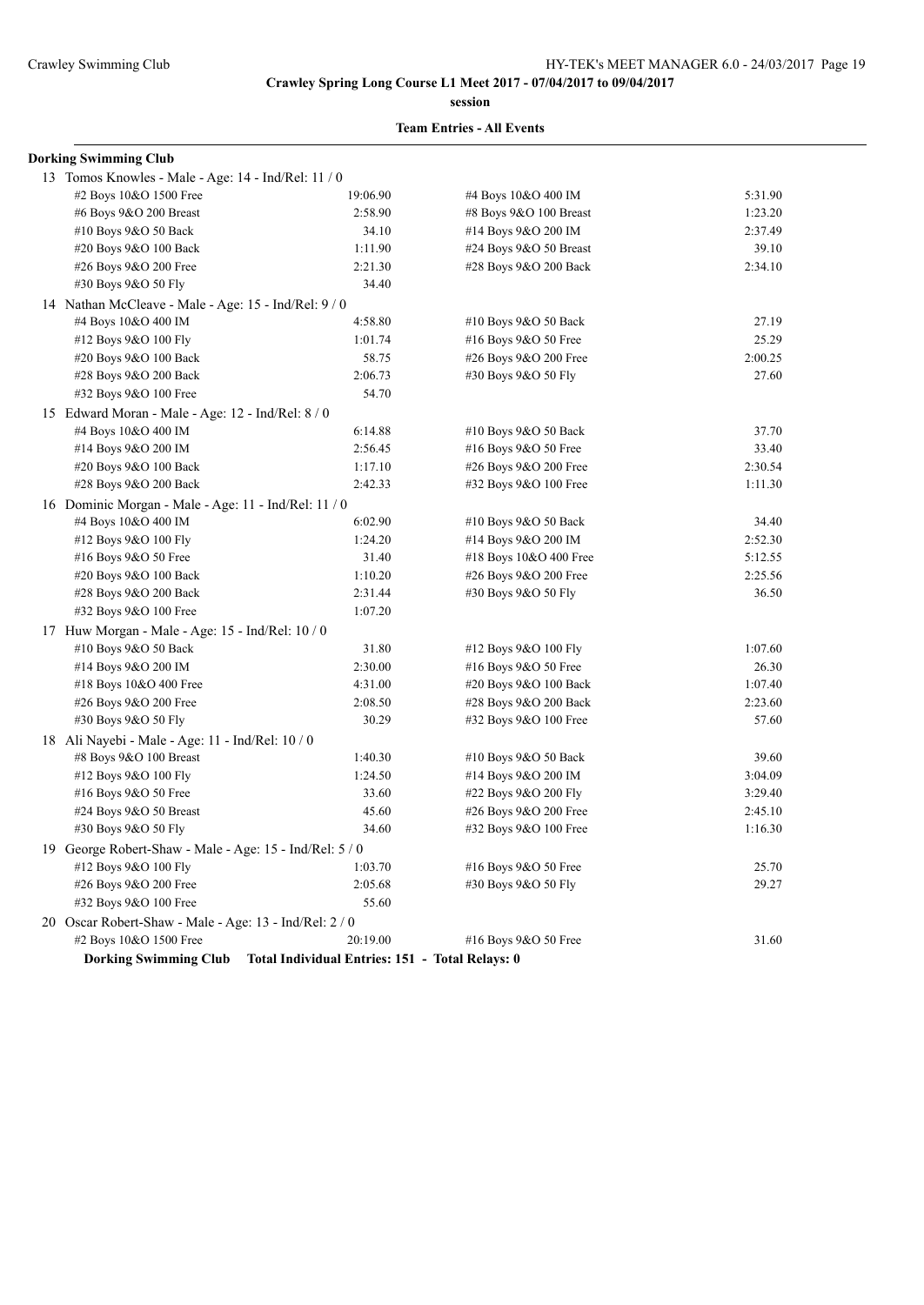**session**

### **Team Entries - All Events**

## **Dover Lifeguard Club**

| Abigail Hogben - Female - Age: 11 - Ind/Rel: 6 / 0  |                                                                     |                             |         |
|-----------------------------------------------------|---------------------------------------------------------------------|-----------------------------|---------|
| $#1$ Girls $10&O$ 800 Free                          | 11:47.12                                                            | $\#3$ Girls 10&O 400 Free   | 5:44.55 |
| #9 Girls $9&O$ 50 Breast                            | 46.90                                                               | #13 Girls 9&O 200 Back      | 2:54.49 |
| $\#25$ Girls 9&O 50 Back                            | 39.29                                                               | $\#31$ Girls $9&O$ 50 Free  | 36.22   |
| 2 Libby Kerry - Female - Age: $15$ - Ind/Rel: $3/0$ |                                                                     |                             |         |
| $#25$ Girls $9&O$ 50 Back                           | 36.95                                                               | #29 Girls 9&O 200 IM        | 2:49.20 |
| $\#31$ Girls 9&O 50 Free                            | 30.50                                                               |                             |         |
| 3 Molly Lown - Female - Age: $11$ - Ind/Rel: $9/0$  |                                                                     |                             |         |
| #9 Girls $9&O$ 50 Breast                            | 44.80                                                               | $#11$ Girls 9&O 200 Free    | 2:45.50 |
| #15 Girls 9&O 50 Fly                                | 39.50                                                               | #17 Girls 9&O 100 Free      | 1:20.00 |
| $\#21$ Girls 9&O 200 Breast                         | 3:27.70                                                             | $\#23$ Girls 9&O 100 Breast | 1:38.20 |
| #27 Girls 9&O 100 Fly                               | 1:30.40                                                             | #29 Girls 9&O 200 IM        | 3:00.20 |
| #31 Girls 9&O 50 Free                               | 35.20                                                               |                             |         |
| 4 Erin Seal - Female - Age: 13 - Ind/Rel: 5 / 0     |                                                                     |                             |         |
| #5 Girls 9&O 100 Back                               | 1:13.30                                                             | #15 Girls 9&O 50 Fly        | 32.80   |
| $#17$ Girls 9&O 100 Free                            | 1:05.60                                                             | $\#25$ Girls $9&O$ 50 Back  | 34.70   |
| $\#31$ Girls 9&O 50 Free                            | 30.90                                                               |                             |         |
|                                                     | Dover Lifeguard Club Total Individual Entries: 23 - Total Relays: 0 |                             |         |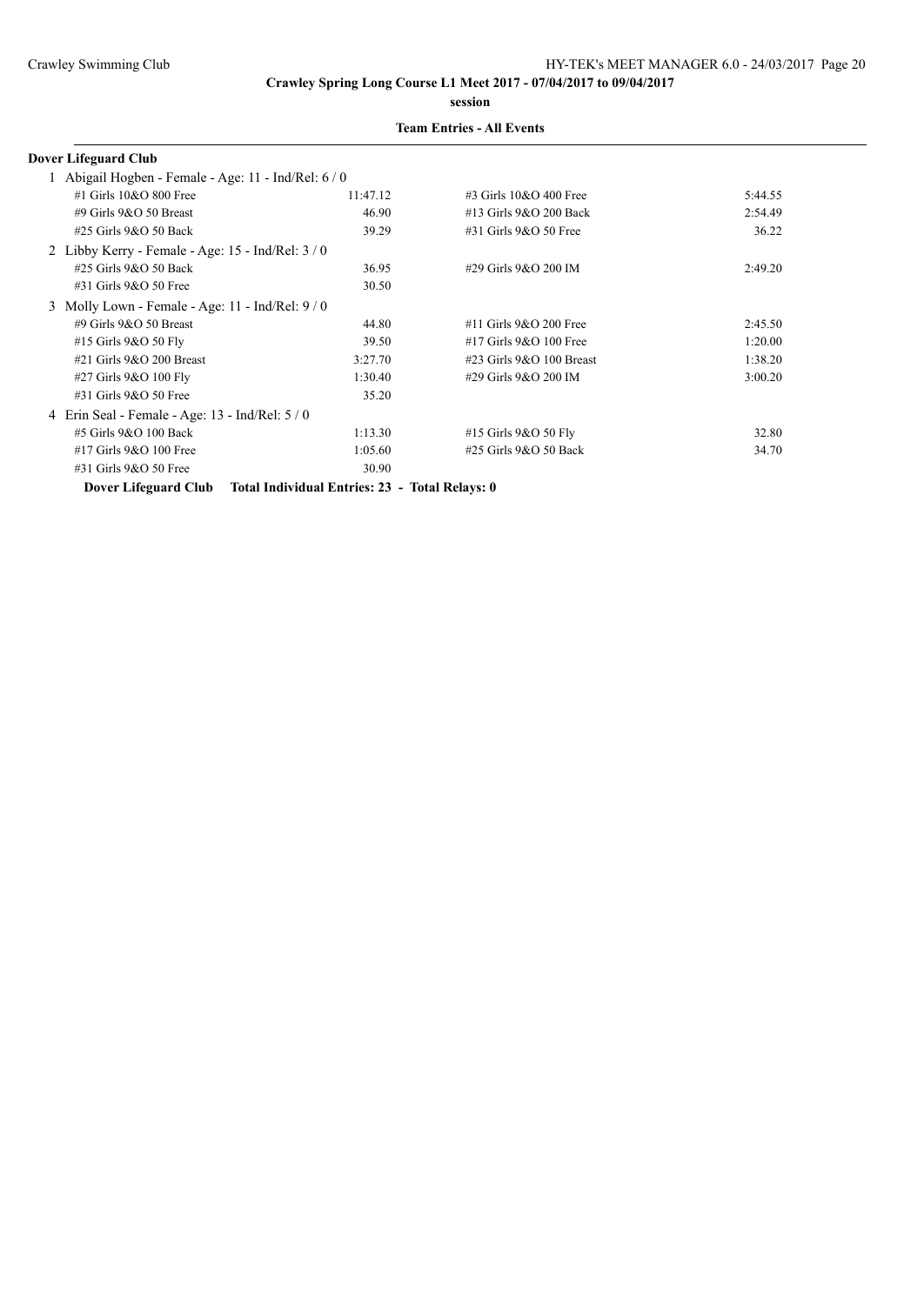**session**

|  | <b>Team Entries - All Events</b> |  |  |
|--|----------------------------------|--|--|
|--|----------------------------------|--|--|

| <b>East Grinstead SC</b>                                                                                                                                                                                            |                                        |                                                                         |                             |
|---------------------------------------------------------------------------------------------------------------------------------------------------------------------------------------------------------------------|----------------------------------------|-------------------------------------------------------------------------|-----------------------------|
| 1 Grace Backshall - Female - Age: 11 - Ind/Rel: 2 / 0<br>#11 Girls 9&O 200 Free                                                                                                                                     | 2:57.20                                | #13 Girls 9&O 200 Back                                                  | 3:15.20                     |
| 2 Rebecca Frost - Female - Age: 16 - Ind/Rel: 1 / 0<br>#1 Girls 10&O 800 Free                                                                                                                                       | 10:40.99                               |                                                                         |                             |
| 3 Tricia Glassborow - Female - Age: 13 - Ind/Rel: 3 / 0<br>#3 Girls 10&O 400 Free<br>#31 Girls 9&O 50 Free                                                                                                          | 4:52.20<br>29.78                       | #15 Girls 9&O 50 Fly                                                    | 32.79                       |
| 4 Abigail Hall - Female - Age: 12 - Ind/Rel: 1 / 0<br>#17 Girls 9&O 100 Free                                                                                                                                        | 1:12.70                                |                                                                         |                             |
| 5 Natalya Harvey - Female - Age: 9 - Ind/Rel: 5 / 0<br>#21 Girls 9&O 200 Breast<br>#25 Girls 9&O 50 Back<br>#31 Girls 9&O 50 Free                                                                                   | 4:03.80<br>45.40<br>38.07              | #23 Girls 9&O 100 Breast<br>#29 Girls 9&O 200 IM                        | 1:50.86<br>3:23.06          |
| 6 Joseph Lancaster - Male - Age: 13 - Ind/Rel: 2 / 0<br>#6 Boys 9&O 200 Breast                                                                                                                                      | 3:07.60                                | #8 Boys 9&O 100 Breast                                                  | 1:28.40                     |
| 7 Arabella Lester - Female - Age: 10 - Ind/Rel: 7 / 0<br>#3 Girls 10&O 400 Free<br>#9 Girls 9&O 50 Breast<br>#13 Girls 9&O 200 Back<br>#17 Girls 9&O 100 Free<br>8 Kieran Lindars - Male - Age: 20 - Ind/Rel: 1 / 0 | 6:06.60<br>50.20<br>3:09.74<br>1:15.22 | #5 Girls 9&O 100 Back<br>#11 Girls 9&O 200 Free<br>#15 Girls 9&O 50 Fly | 1:31.30<br>2:49.60<br>44.46 |
| #2 Boys 10&O 1500 Free<br>9 Max Morgan - Male - Age: 12 - Ind/Rel: 2 / 0                                                                                                                                            | 18:34.70                               |                                                                         |                             |
| #26 Boys 9&O 200 Free<br>10 Oscar Morgan - Male - Age: 11 - Ind/Rel: 1 / 0<br>#26 Boys 9&O 200 Free                                                                                                                 | 2:50.70<br>2:46.73                     | #28 Boys 9&O 200 Back                                                   | 3:01.50                     |
| 11 Rhys Page - Male - Age: 13 - Ind/Rel: 3 / 0<br>#28 Boys 9&O 200 Back                                                                                                                                             | 2:43.40                                | #30 Boys 9&O 50 Fly                                                     | 37.79                       |
| #32 Boys 9&O 100 Free                                                                                                                                                                                               | 1:10.10                                |                                                                         |                             |
| 12 Luca Plater - Male - Age: 12 - Ind/Rel: 8 / 0<br>#10 Boys 9&O 50 Back                                                                                                                                            | 37.83                                  | #12 Boys 9&O 100 Fly                                                    | 1:19.80                     |
| #16 Boys 9&O 50 Free                                                                                                                                                                                                | 31.07                                  | #18 Boys 10&O 400 Free                                                  | 5:33.43                     |
| #20 Boys 9&O 100 Back                                                                                                                                                                                               | 1:22.80                                | #26 Boys 9&O 200 Free                                                   | 2:32.43                     |
| #30 Boys 9&O 50 Fly                                                                                                                                                                                                 | 33.71                                  | #32 Boys 9&O 100 Free                                                   | 1:10.20                     |
| 13 Chloe Pollard - Female - Age: 19 - Ind/Rel: 1 / 0<br>#1 Girls 10&O 800 Free                                                                                                                                      | 9:14.90                                |                                                                         |                             |
| 14 Isobel Reeves - Female - Age: 12 - Ind/Rel: 6 / 0                                                                                                                                                                |                                        |                                                                         |                             |
| #3 Girls 10&O 400 Free                                                                                                                                                                                              | 5:37.70                                | #5 Girls 9&O 100 Back                                                   | 1:22.50                     |
| #11 Girls 9&O 200 Free                                                                                                                                                                                              | 2:38.79                                | #17 Girls 9&O 100 Free                                                  | 1:11.51                     |
| #25 Girls 9&O 50 Back                                                                                                                                                                                               | 37.82                                  | #31 Girls 9&O 50 Free                                                   | 32.77                       |
| 15 Hannah Richards - Female - Age: 11 - Ind/Rel: 6 / 0                                                                                                                                                              |                                        |                                                                         |                             |
| #7 Girls 9&O 200 Fly                                                                                                                                                                                                | 3:17.07                                | #15 Girls 9&O 50 Fly                                                    | 37.29                       |
| #17 Girls 9&O 100 Free                                                                                                                                                                                              | 1:13.06                                | #27 Girls 9&O 100 Fly                                                   | 1:29.30                     |
| #29 Girls 9&O 200 IM                                                                                                                                                                                                | 3:01.67                                | #31 Girls 9&O 50 Free                                                   | 33.30                       |
| 16 Barnaby Ross - Male - Age: 15 - Ind/Rel: 6 / 0                                                                                                                                                                   |                                        |                                                                         |                             |
| #10 Boys 9&O 50 Back                                                                                                                                                                                                | 31.52                                  | #12 Boys 9&O 100 Fly                                                    | 1:10.10                     |
| #20 Boys 9&O 100 Back                                                                                                                                                                                               | 1:08.80                                | #22 Boys 9&O 200 Fly                                                    | 2:34.29                     |
| #28 Boys 9&O 200 Back                                                                                                                                                                                               | 2:27.80                                | #30 Boys 9&O 50 Fly                                                     | 30.29                       |
| 17 Maddie Sims - Female - Age: 12 - Ind/Rel: 3 / 0                                                                                                                                                                  |                                        |                                                                         |                             |
| #15 Girls 9&O 50 Fly                                                                                                                                                                                                | 34.94                                  | #25 Girls 9&O 50 Back                                                   | 36.82                       |
| #31 Girls 9&O 50 Free                                                                                                                                                                                               | 31.91                                  |                                                                         |                             |
| 18 Robert Taylor - Male - Age: 10 - Ind/Rel: 8 / 0                                                                                                                                                                  |                                        |                                                                         |                             |
| #10 Boys 9&O 50 Back                                                                                                                                                                                                | 38.57                                  | #12 Boys 9&O 100 Fly                                                    | 1:20.05                     |
| #14 Boys 9&O 200 IM                                                                                                                                                                                                 | 2:56.94<br>2:41.86                     | #16 Boys 9&O 50 Free                                                    | 33.29                       |
| #26 Boys 9&O 200 Free<br>#30 Boys 9&O 50 Fly                                                                                                                                                                        | 36.21                                  | #28 Boys 9&O 200 Back<br>#32 Boys 9&O 100 Free                          | 2:56.08<br>1:12.01          |
|                                                                                                                                                                                                                     |                                        |                                                                         |                             |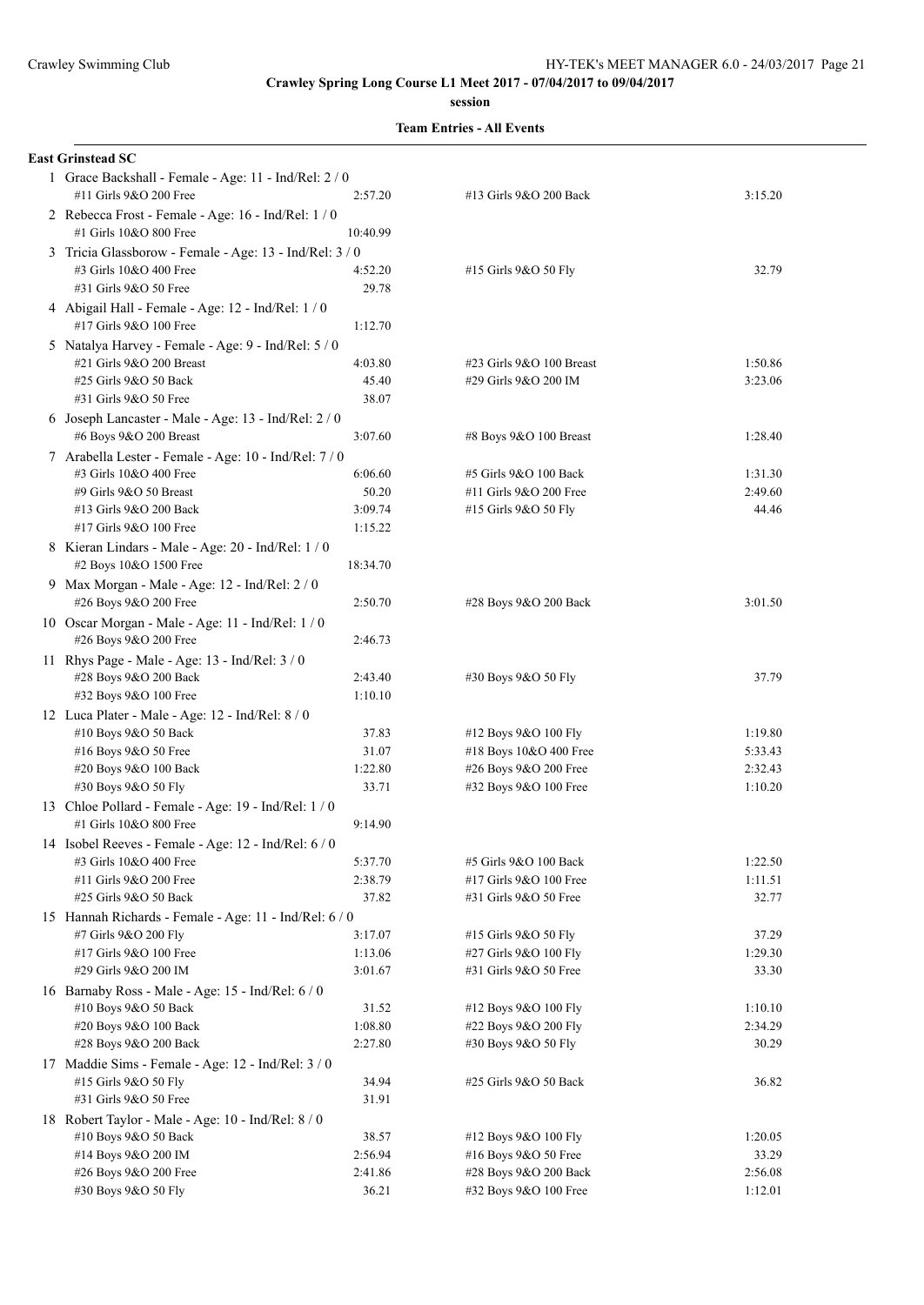**session**

|  | <b>Team Entries - All Events</b> |  |  |
|--|----------------------------------|--|--|
|--|----------------------------------|--|--|

| <b>East Grinstead SC</b>                                 |                                                |                          |         |
|----------------------------------------------------------|------------------------------------------------|--------------------------|---------|
| 19 Sophie Taylor - Female - Age: 13 - Ind/Rel: 7 / 0     |                                                |                          |         |
| #11 Girls 9&O 200 Free                                   | 2:31.99                                        | #13 Girls 9&O 200 Back   | 2:54.50 |
| #15 Girls 9&O 50 Fly                                     | 37.61                                          | #17 Girls 9&O 100 Free   | 1:10.80 |
| #25 Girls 9&O 50 Back                                    | 37.18                                          | #29 Girls 9&O 200 IM     | 2:59.40 |
| #31 Girls 9&O 50 Free                                    | 32.29                                          |                          |         |
| <b>East Grinstead SC</b>                                 | Total Individual Entries: 73 - Total Relays: 0 |                          |         |
| <b>Edenbridge Piranhas</b>                               |                                                |                          |         |
| 1 Emily Graziano - Female - Age: 12 - Ind/Rel: 4 / 0     |                                                |                          |         |
| #9 Girls 9&O 50 Breast                                   | 38.58                                          | #21 Girls 9&O 200 Breast | 3:16.36 |
| #23 Girls 9&O 100 Breast                                 | 1:27.38                                        | #31 Girls 9&O 50 Free    | 35.79   |
| 2 Holli Gushlow - Female - Age: 11 - Ind/Rel: 5 / 0      |                                                |                          |         |
| #9 Girls 9&O 50 Breast                                   | 43.00                                          | #15 Girls 9&O 50 Fly     | 37.70   |
| #21 Girls 9&O 200 Breast                                 | 3:13.36                                        | #23 Girls 9&O 100 Breast | 1:31.36 |
| #27 Girls 9&O 100 Fly                                    | 1:24.47                                        |                          |         |
| 3 Harvey Hawkins - Male - Age: 12 - Ind/Rel: 3 / 0       |                                                |                          |         |
| #6 Boys 9&O 200 Breast                                   | 3:16.70                                        | #8 Boys 9&O 100 Breast   | 1:30.95 |
| #24 Boys 9&O 50 Breast                                   | 42.71                                          |                          |         |
| 4 Imie Hawkins - Female - Age: 16 - Ind/Rel: 3 / 0       |                                                |                          |         |
| #5 Girls 9&O 100 Back                                    | 1:06.95                                        | #13 Girls 9&O 200 Back   | 2:21.80 |
| #29 Girls 9&O 200 IM                                     | 2:30.10                                        |                          |         |
| 5 Joseph Parker - Male - Age: 14 - Ind/Rel: 5 / 0        |                                                |                          |         |
| #10 Boys 9&O 50 Back                                     | 29.92                                          | #16 Boys 9&O 50 Free     | 26.00   |
| #20 Boys 9&O 100 Back                                    | 1:05.96                                        | #30 Boys 9&O 50 Fly      | 34.70   |
| #32 Boys 9&O 100 Free                                    | 57.97                                          |                          |         |
| 6 Ella Plowman - Female - Age: 14 - Ind/Rel: 7/0         |                                                |                          |         |
| #9 Girls 9&O 50 Breast                                   | 39.79                                          | #15 Girls 9&O 50 Fly     | 32.24   |
| #17 Girls 9&O 100 Free                                   | 1:06.80                                        | #23 Girls 9&O 100 Breast | 1:27.20 |
| #25 Girls 9&O 50 Back                                    | 34.34                                          | #27 Girls 9&O 100 Fly    | 1:12.28 |
| #29 Girls 9&O 200 IM                                     | 2:42.20                                        |                          |         |
| 7 Catriona Robertson - Female - Age: 15 - Ind/Rel: 5 / 0 |                                                |                          |         |
| #17 Girls 9&O 100 Free                                   | 1:03.67                                        | #23 Girls 9&O 100 Breast | 1:27.70 |
| #25 Girls 9&O 50 Back                                    | 35.43                                          | #29 Girls 9&O 200 IM     | 2:41.90 |
| #31 Girls 9&O 50 Free                                    | 29.38                                          |                          |         |

**Edenbridge Piranhas Total Individual Entries: 32 - Total Relays: 0**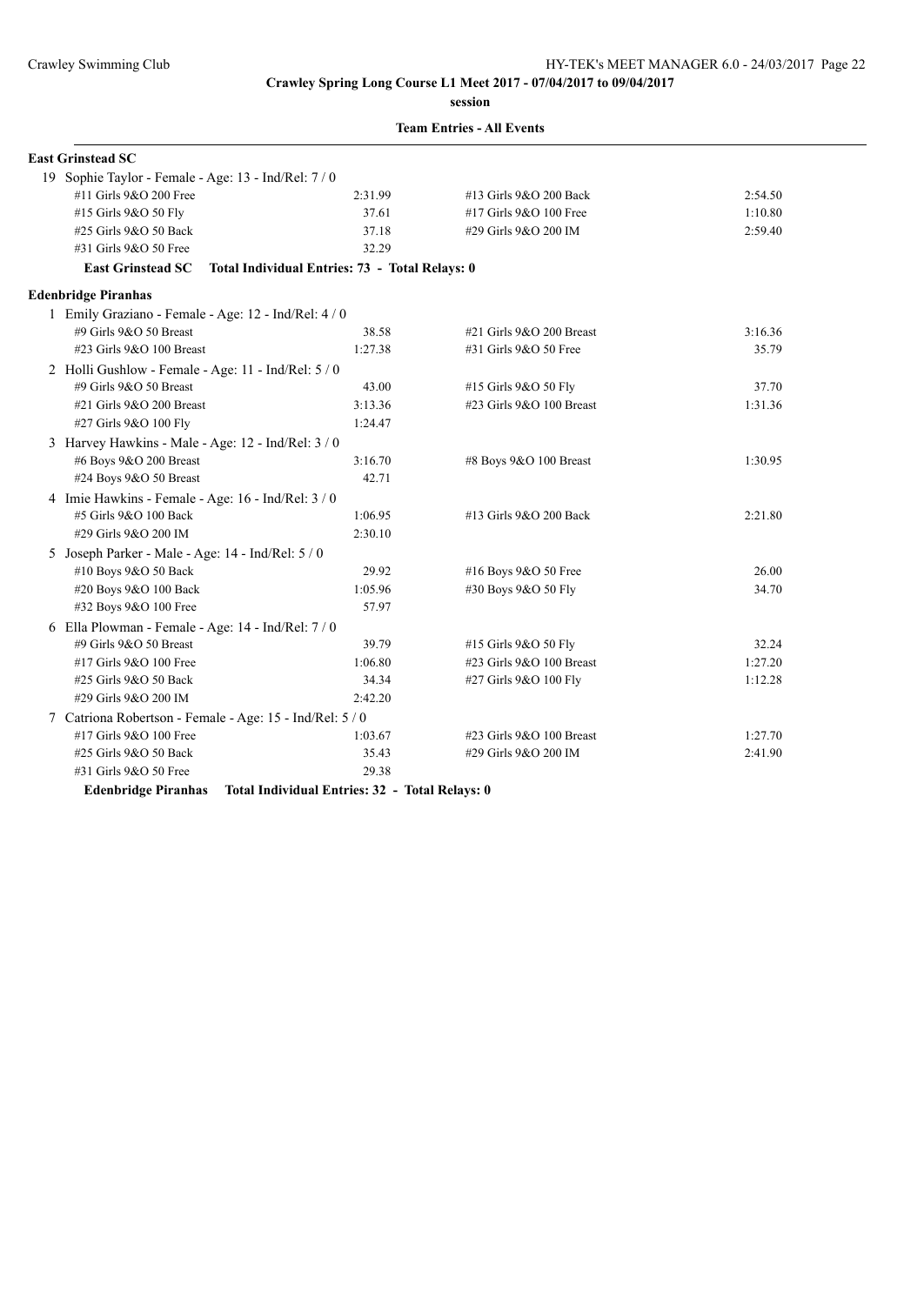#### **session**

|  | <b>Team Entries - All Events</b> |  |  |
|--|----------------------------------|--|--|
|--|----------------------------------|--|--|

| <b>Elmbridge Phoenix SC</b>                                                    |          |                          |         |
|--------------------------------------------------------------------------------|----------|--------------------------|---------|
| 1 Katie Coackley - Female - Age: 12 - Ind/Rel: 2 / 0<br>#1 Girls 10&O 800 Free | 10:31.60 | #3 Girls 10&O 400 Free   | 5:06.00 |
| 2 Joshua Day - Male - Age: 15 - Ind/Rel: 2 / 0<br>#10 Boys 9&O 50 Back         | 34.20    | #16 Boys 9&O 50 Free     | 28.00   |
| 3 Dylan Dejahang - Male - Age: 13 - Ind/Rel: 3 / 0                             |          |                          |         |
| #10 Boys 9&O 50 Back                                                           | 31.80    | #20 Boys 9&O 100 Back    | 1:09.70 |
| #28 Boys 9&O 200 Back                                                          | 2:28.71  |                          |         |
| 4 Millie Fantham - Female - Age: 15 - Ind/Rel: 1 / 0<br>#31 Girls 9&O 50 Free  | 30.17    |                          |         |
| 5 Nathan Farmer - Male - Age: 9 - Ind/Rel: 4 / 0                               |          |                          |         |
| #14 Boys 9&O 200 IM                                                            | 3:36.30  | #16 Boys 9&O 50 Free     | 42.90   |
| #20 Boys 9&O 100 Back                                                          | 1:39.30  | #28 Boys 9&O 200 Back    | 3:42.50 |
| 6 Josh Gordon - Male - Age: 10 - Ind/Rel: 3 / 0                                |          |                          |         |
| #8 Boys 9&O 100 Breast                                                         | 1:55.20  | #16 Boys 9&O 50 Free     | 39.30   |
| #24 Boys 9&O 50 Breast                                                         | 53.00    |                          |         |
| 7 Kennedy Gordon - Female - Age: 11 - Ind/Rel: 3 / 0                           |          |                          |         |
| #17 Girls 9&O 100 Free                                                         | 1:10.08  | #25 Girls 9&O 50 Back    | 38.90   |
| #31 Girls 9&O 50 Free                                                          | 32.90    |                          |         |
| 8 Josh Huxtable - Male - Age: 12 - Ind/Rel: 4 / 0                              |          |                          |         |
| #10 Boys 9&O 50 Back                                                           | 36.50    | #16 Boys 9&O 50 Free     | 31.40   |
| #20 Boys 9&O 100 Back                                                          | 1:16.40  | #32 Boys 9&O 100 Free    | 1:07.60 |
| 9 Eve Perry - Female - Age: 14 - Ind/Rel: 4 / 0                                |          |                          |         |
| #3 Girls 10&O 400 Free                                                         | 4:51.37  | #5 Girls 9&O 100 Back    | 1:14.80 |
| #11 Girls 9&O 200 Free                                                         | 2:16.71  | #17 Girls 9&O 100 Free   | 1:03.30 |
| 10 Annabel Pilgrim - Female - Age: 11 - Ind/Rel: 9 / 0                         |          |                          |         |
| #3 Girls 10&O 400 Free                                                         | 5:45.00  | #5 Girls 9&O 100 Back    | 1:28.20 |
| #11 Girls 9&O 200 Free                                                         | 2:43.42  | #13 Girls 9&O 200 Back   | 3:04.80 |
| #15 Girls 9&O 50 Fly                                                           | 38.90    | #17 Girls 9&O 100 Free   | 1:15.20 |
| #25 Girls 9&O 50 Back                                                          | 42.00    | #27 Girls 9&O 100 Fly    | 1:31.80 |
| #31 Girls 9&O 50 Free                                                          | 34.88    |                          |         |
| 11 Emily Pilgrim - Female - Age: 13 - Ind/Rel: 8 / 0                           |          |                          |         |
| #3 Girls 10&O 400 Free                                                         | 5:04.47  | #5 Girls 9&O 100 Back    | 1:11.40 |
| #11 Girls 9&O 200 Free                                                         | 2:20.50  | #13 Girls 9&O 200 Back   | 2:34.69 |
| #15 Girls 9&O 50 Fly                                                           | 33.80    | #17 Girls 9&O 100 Free   | 1:05.40 |
| #25 Girls 9&O 50 Back                                                          | 33.80    | #31 Girls 9&O 50 Free    | 30.40   |
| 12 Zara Pratt-Hart - Female - Age: 12 - Ind/Rel: 10 / 0                        |          |                          |         |
| #5 Girls 9&O 100 Back                                                          | 1:16.20  | #7 Girls 9&O 200 Fly     | 2:58.09 |
| #9 Girls 9&O 50 Breast                                                         | 40.28    | #15 Girls 9&O 50 Fly     | 34.08   |
| #19 Girls 10&O 400 IM                                                          | 5:56.63  | #21 Girls 9&O 200 Breast | 3:06.70 |
| #23 Girls 9&O 100 Breast                                                       | 1:25.70  | #25 Girls 9&O 50 Back    | 37.12   |
| #27 Girls 9&O 100 Fly                                                          | 1:17.60  | #29 Girls 9&O 200 IM     | 2:46.26 |
| 13 Ryan Rautenbach - Male - Age: 11 - Ind/Rel: 2 / 0                           |          |                          |         |
| #10 Boys 9&O 50 Back                                                           | 35.20    | #12 Boys 9&O 100 Fly     | 1:17.00 |
| 14 Esme Sherriff - Female - Age: 10 - Ind/Rel: 6 / 0                           |          |                          |         |
| #9 Girls 9&O 50 Breast                                                         | 48.20    | #15 Girls 9&O 50 Fly     | 44.62   |
| #17 Girls 9&O 100 Free                                                         | 1:23.50  | #21 Girls 9&O 200 Breast | 3:49.60 |
| #23 Girls 9&O 100 Breast                                                       | 1:42.70  | #31 Girls 9&O 50 Free    | 38.40   |
| 15 Sophie Thomas - Female - Age: 14 - Ind/Rel: 7 / 0                           |          |                          |         |
| #13 Girls 9&O 200 Back                                                         | 2:33.30  | #15 Girls 9&O 50 Fly     | 34.05S  |
| #17 Girls 9&O 100 Free                                                         | 1:06.40  | #25 Girls 9&O 50 Back    | 33.38   |
| #27 Girls 9&O 100 Fly                                                          | 1:19.10  | #29 Girls 9&O 200 IM     | 2:44.10 |
| #31 Girls 9&O 50 Free                                                          | 31.50    |                          |         |
| 16 Cameron White - Male - Age: 15 - Ind/Rel: 3 / 0                             |          |                          |         |
| #6 Boys 9&O 200 Breast                                                         | 2:46.60  | #8 Boys 9&O 100 Breast   | 1:14.90 |
| #24 Boys 9&O 50 Breast                                                         | 34.20    |                          |         |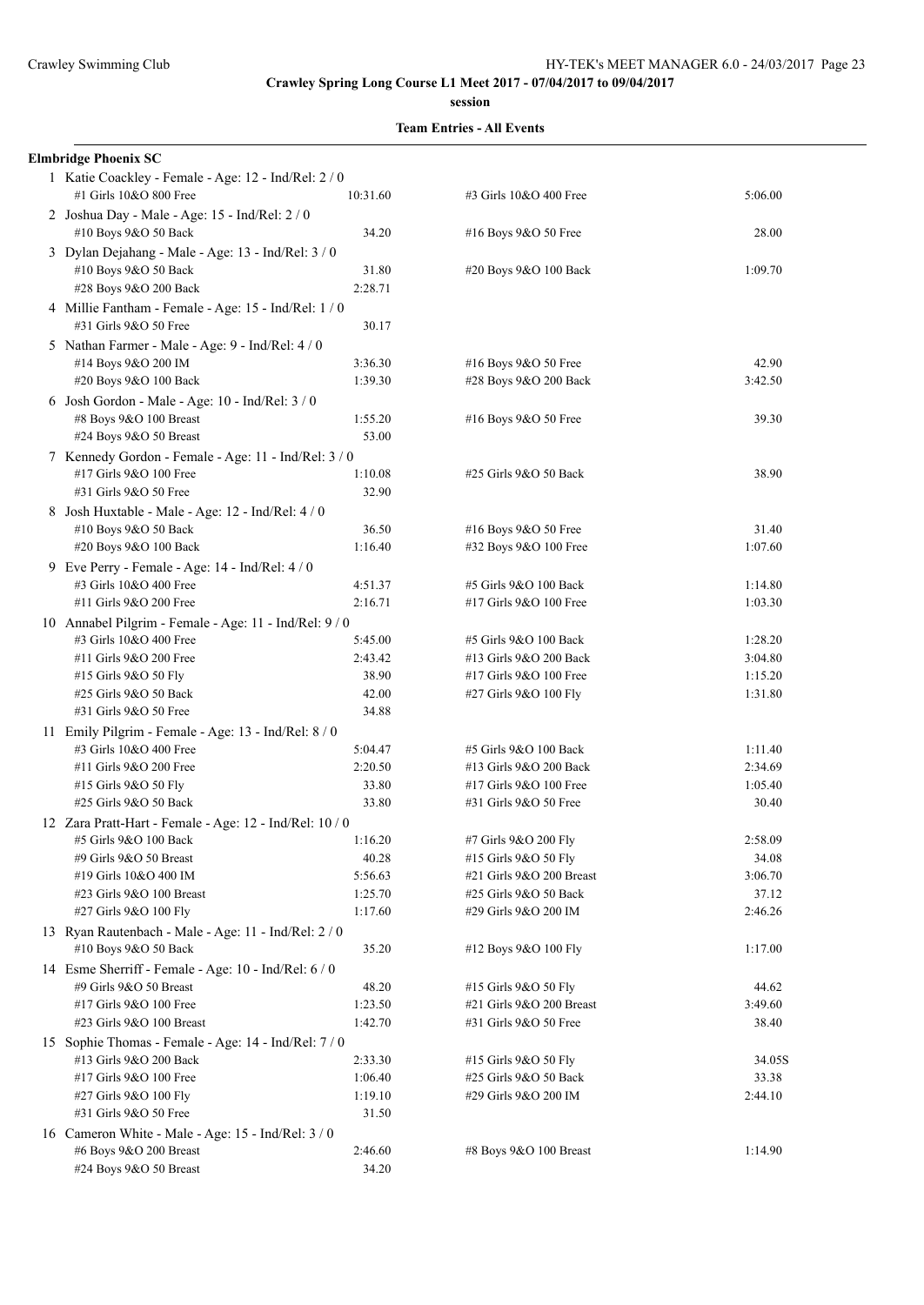**session**

|  | <b>Team Entries - All Events</b> |  |  |
|--|----------------------------------|--|--|
|--|----------------------------------|--|--|

| <b>Elmbridge Phoenix SC</b>                                                |                                               |                            |         |
|----------------------------------------------------------------------------|-----------------------------------------------|----------------------------|---------|
| Brigit Wilson - Female - Age: 14 - Ind/Rel: 4 / 0<br>17                    |                                               |                            |         |
| #3 Girls $10&O$ 400 Free                                                   | 4:50.24                                       | #11 Girls 9&O 200 Free     | 2:18.00 |
| #17 Girls 9&O 100 Free                                                     | 1:03.00                                       | #21 Girls $9&O$ 200 Breast | 2:59.56 |
| Elmbridge Phoenix SC Total Individual Entries: 75 - Total Relays: 0        |                                               |                            |         |
| <b>Epsom District Swimming Club</b>                                        |                                               |                            |         |
| 1 Leila Flower - Female - Age: 12 - Ind/Rel: 4/0                           |                                               |                            |         |
| #3 Girls 10&O 400 Free                                                     | 5:33.50                                       | #7 Girls 9&O 200 Fly       | 2:39.96 |
| #15 Girls 9&O 50 Fly                                                       | 35.40                                         | #27 Girls 9&O 100 Fly      | 1:15.70 |
| Thomas Peel - Male - Age: 12 - Ind/Rel: 2 / 0                              |                                               |                            |         |
| #28 Boys 9&O 200 Back                                                      | 2:47.98                                       | #32 Boys 9&O 100 Free      | 1:10.44 |
| Epsom District Swimming Club Total Individual Entries: 6 - Total Relays: 0 |                                               |                            |         |
| <b>Folkestone Sports Centre SC</b>                                         |                                               |                            |         |
| 1 Casey O'Connor - Male - Age: $14$ - Ind/Rel: $1/0$                       |                                               |                            |         |
| #2 Boys 10&O 1500 Free                                                     | 19:33.87                                      |                            |         |
| Jordan Rogers-Mills - Female - Age: 13 - Ind/Rel: 8/0                      |                                               |                            |         |
| #5 Girls 9&O 100 Back                                                      | 1:17.81                                       | #9 Girls $9&O$ 50 Breast   | 42.77   |
| #15 Girls 9&O 50 Fly                                                       | 31.77                                         | $#17$ Girls $9&O$ 100 Free | 1:05.91 |
| #23 Girls 9&O 100 Breast                                                   | 1:28.10                                       | #25 Girls 9&O 50 Back      | 35.61   |
| #27 Girls 9&O 100 Fly                                                      | 1:14.07                                       | #31 Girls 9&O 50 Free      | 29.27   |
| <b>Folkestone Sports Centre SC</b>                                         | Total Individual Entries: 9 - Total Relays: 0 |                            |         |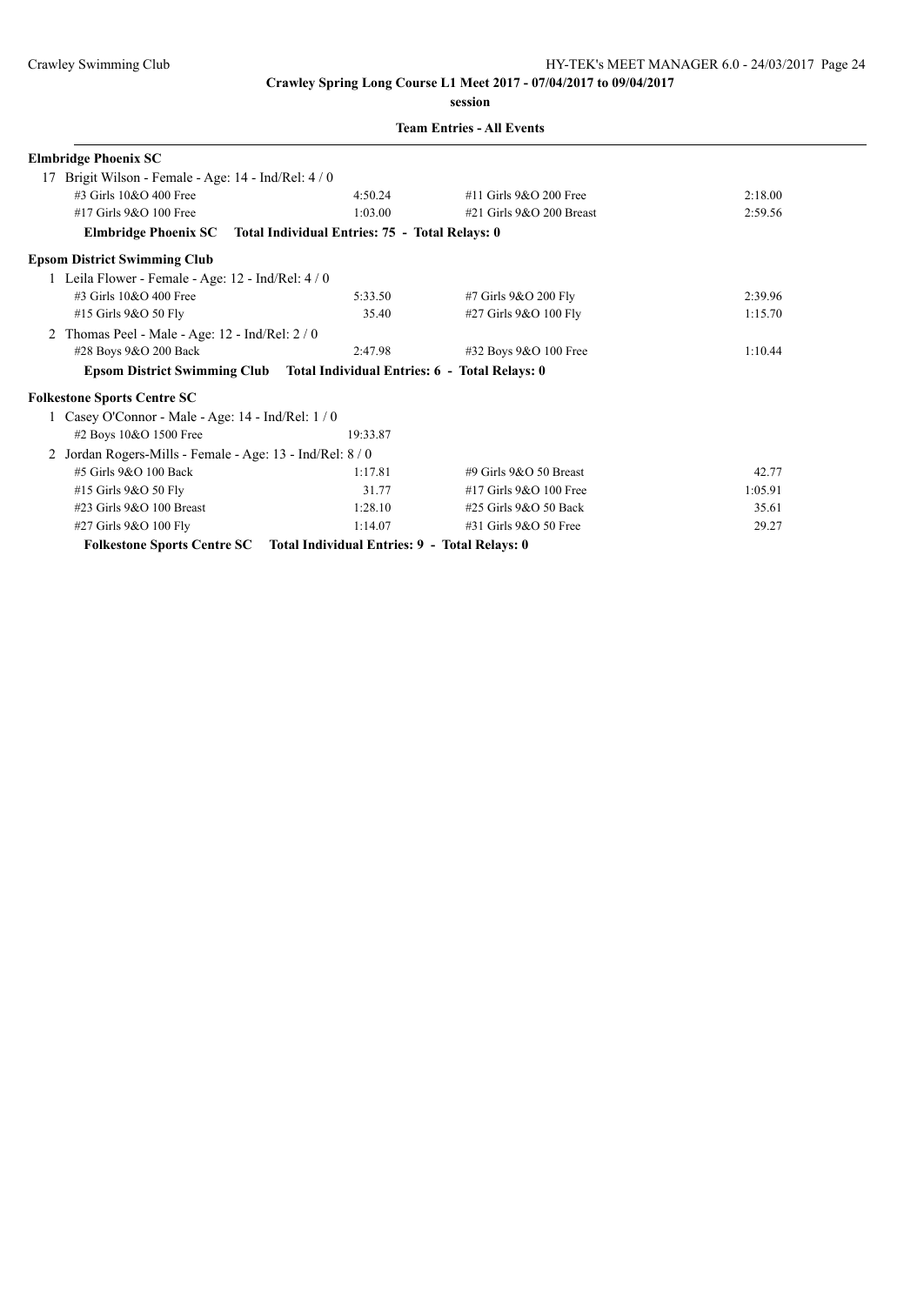**session**

|   | <b>Greenwich Royals Swimming Club</b>                                          |          |                          |         |
|---|--------------------------------------------------------------------------------|----------|--------------------------|---------|
|   | 1 Nathan Chapman - Male - Age: 12 - Ind/Rel: 4 / 0                             |          |                          |         |
|   | #2 Boys 10&O 1500 Free                                                         | 20:04.18 | #6 Boys 9&O 200 Breast   | 3:18.70 |
|   | #8 Boys 9&O 100 Breast                                                         | 1:34.80  | #10 Boys 9&O 50 Back     | 37.80   |
|   | 2 Maisie Denney - Female - Age: 11 - Ind/Rel: 7/0                              |          |                          |         |
|   | #1 Girls 10&O 800 Free                                                         | 12:13.20 | #9 Girls 9&O 50 Breast   | 48.59   |
|   | #13 Girls 9&O 200 Back                                                         | 3:14.59  | #15 Girls 9&O 50 Fly     | 41.05   |
|   | #17 Girls 9&O 100 Free                                                         | 1:20.96  | #25 Girls 9&O 50 Back    | 42.46   |
|   | #31 Girls 9&O 50 Free                                                          | 35.30    |                          |         |
|   | 3 Matthew Harding - Male - Age: 15 - Ind/Rel: 10 / 0                           |          |                          |         |
|   | #2 Boys 10&O 1500 Free                                                         | 18:59.10 | #10 Boys 9&O 50 Back     | 32.46   |
|   | #12 Boys 9&O 100 Fly                                                           | 1:12.04  | #16 Boys 9&O 50 Free     | 28.60   |
|   | #18 Boys 10&O 400 Free                                                         | 4:48.40  | #20 Boys 9&O 100 Back    | 1:11.40 |
|   | #26 Boys 9&O 200 Free                                                          | 2:14.78  | #28 Boys 9&O 200 Back    | 2:39.29 |
|   | #30 Boys 9&O 50 Fly                                                            | 33.49    | #32 Boys 9&O 100 Free    | 1:04.50 |
|   |                                                                                |          |                          |         |
|   | 4 Matilda Jarvis - Female - Age: 14 - Ind/Rel: 6 / 0<br>#1 Girls 10&O 800 Free |          |                          |         |
|   |                                                                                | 10:06.70 | #21 Girls 9&O 200 Breast | 3:10.19 |
|   | #23 Girls 9&O 100 Breast                                                       | 1:28.30  | #27 Girls 9&O 100 Fly    | 1:16.46 |
|   | #29 Girls 9&O 200 IM                                                           | 2:42.78  | #31 Girls 9&O 50 Free    | 31.46   |
|   | 5 Chloe Jenkins - Female - Age: 12 - Ind/Rel: 8 / 0                            |          |                          |         |
|   | #9 Girls 9&O 50 Breast                                                         | 43.17    | #11 Girls 9&O 200 Free   | 2:38.40 |
|   | #15 Girls 9&O 50 Fly                                                           | 37.34    | #17 Girls 9&O 100 Free   | 1:13.50 |
|   | #23 Girls 9&O 100 Breast                                                       | 1:35.50  | #25 Girls 9&O 50 Back    | 37.82   |
|   | #29 Girls 9&O 200 IM                                                           | 2:57.70  | #31 Girls 9&O 50 Free    | 32.50   |
|   | 6 Bradley Khizzah - Male - Age: 15 - Ind/Rel: 3 / 0                            |          |                          |         |
|   | #8 Boys 9&O 100 Breast                                                         | 1:18.60  | #16 Boys 9&O 50 Free     | 28.19   |
|   | #24 Boys 9&O 50 Breast                                                         | 35.13    |                          |         |
|   | 7 Melissa Khizzah - Female - Age: 12 - Ind/Rel: 9 / 0                          |          |                          |         |
|   | #9 Girls 9&O 50 Breast                                                         | 37.96    | #11 Girls 9&O 200 Free   | 2:24.84 |
|   | #15 Girls 9&O 50 Fly                                                           | 34.08    | #17 Girls 9&O 100 Free   | 1:08.66 |
|   | #21 Girls 9&O 200 Breast                                                       | 3:01.77  | #23 Girls 9&O 100 Breast | 1:20.39 |
|   | #27 Girls 9&O 100 Fly                                                          | 1:13.90  | #29 Girls 9&O 200 IM     | 2:40.77 |
|   | #31 Girls 9&O 50 Free                                                          | 31.75    |                          |         |
|   | 8 Danai Lakatos - Female - Age: 10 - Ind/Rel: 8 / 0                            |          |                          |         |
|   | #5 Girls 9&O 100 Back                                                          | 1:26.27  | #11 Girls 9&O 200 Free   | 2:53.28 |
|   | #15 Girls 9&O 50 Fly                                                           | 37.94    | #17 Girls 9&O 100 Free   | 1:21.55 |
|   | #25 Girls 9&O 50 Back                                                          | 40.76    | #27 Girls 9&O 100 Fly    | 1:34.63 |
|   | #29 Girls 9&O 200 IM                                                           | 3:06.77  | #31 Girls 9&O 50 Free    | 34.69   |
| 9 | Zoi Lakatos - Female - Age: 12 - Ind/Rel: 8 / 0                                |          |                          |         |
|   | #5 Girls 9&O 100 Back                                                          | 1:21.54  | #9 Girls 9&O 50 Breast   | 43.47   |
|   | #15 Girls 9&O 50 Fly                                                           | 39.23    | #17 Girls 9&O 100 Free   | 1:12.75 |
|   | #23 Girls 9&O 100 Breast                                                       | 1:36.09  | #25 Girls 9&O 50 Back    | 38.20   |
|   | #29 Girls 9&O 200 IM                                                           | 3:04.50  | #31 Girls 9&O 50 Free    | 32.88   |
|   | 10 Harvey Maunders - Male - Age: 12 - Ind/Rel: 4 / 0                           |          |                          |         |
|   | #4 Boys 10&O 400 IM                                                            | 5:45.04  | #12 Boys 9&O 100 Fly     | 1:13.52 |
|   | #22 Boys 9&O 200 Fly                                                           | 2:37.98  | #30 Boys 9&O 50 Fly      | 33.85   |
|   | 11 Kirsty Moore - Female - Age: 14 - Ind/Rel: 3 / 0                            |          |                          |         |
|   | #1 Girls 10&O 800 Free                                                         | 10:50.60 | #11 Girls 9&O 200 Free   | 2:34.20 |
|   | #29 Girls 9&O 200 IM                                                           | 2:54.20  |                          |         |
|   |                                                                                |          |                          |         |
|   | 12 Connor Pfreundschuh - Male - Age: 17 - Ind/Rel: 9/0                         |          |                          |         |
|   | #2 Boys 10&O 1500 Free                                                         | 18:10.20 | #4 Boys 10&O 400 IM      | 5:24.40 |
|   | #12 Boys 9&O 100 Fly                                                           | 1:07.98  | #14 Boys 9&O 200 IM      | 2:34.29 |
|   | #18 Boys 10&O 400 Free                                                         | 4:39.29  | #22 Boys 9&O 200 Fly     | 2:26.40 |
|   | #26 Boys 9&O 200 Free                                                          | 2:15.60  | #28 Boys 9&O 200 Back    | 2:32.70 |
|   | #30 Boys 9&O 50 Fly                                                            | 31.91    |                          |         |
|   | 13 Hannah Rayner - Female - Age: 12 - Ind/Rel: 4 / 0                           |          |                          |         |
|   | #1 Girls 10&O 800 Free                                                         | 11:59.10 | #5 Girls 9&O 100 Back    | 1:25.03 |
|   | #11 Girls 9&O 200 Free                                                         | 2:45.83  | #31 Girls 9&O 50 Free    | 35.40   |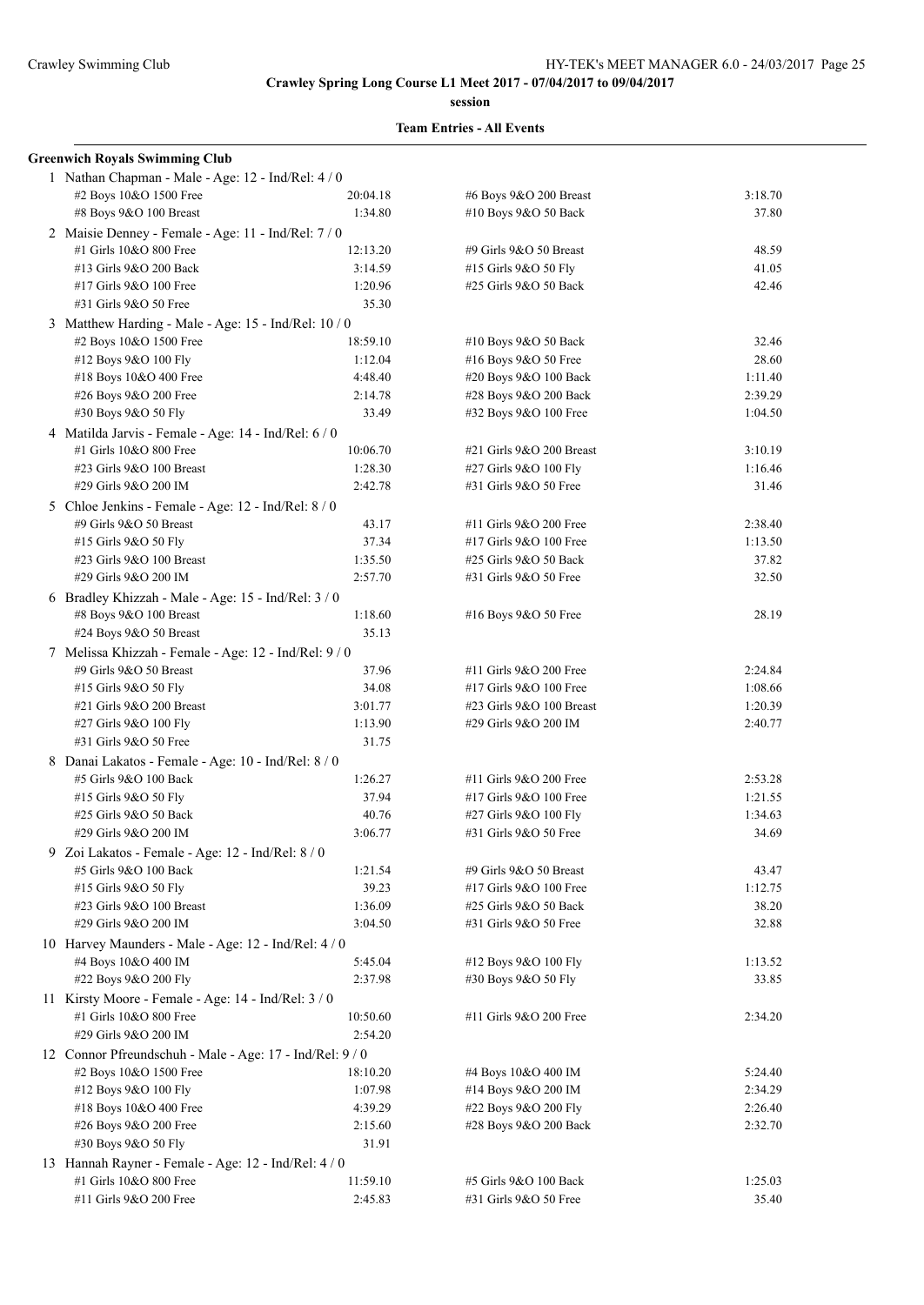**session**

| <b>Greenwich Royals Swimming Club</b>                     |                                                |                                                 |         |
|-----------------------------------------------------------|------------------------------------------------|-------------------------------------------------|---------|
| 14 Joshua Sands - Male - Age: 14 - Ind/Rel: 3 / 0         |                                                |                                                 |         |
| #20 Boys 9&O 100 Back                                     | 1:14.98                                        | #26 Boys 9&O 200 Free                           | 2:19.87 |
| #32 Boys 9&O 100 Free                                     | 1:04.92                                        |                                                 |         |
| 15 Ellen Stepan - Female - Age: 14 - Ind/Rel: 4/0         |                                                |                                                 |         |
| #1 Girls 10&O 800 Free                                    | 9:47.42                                        | #3 Girls 10&O 400 Free                          | 4:46.35 |
| #11 Girls 9&O 200 Free                                    | 2:13.92                                        | #17 Girls 9&O 100 Free                          | 1:02.27 |
| 16 Balazs Szuhodovszky - Male - Age: 12 - Ind/Rel: 8 / 0  |                                                |                                                 |         |
| #4 Boys 10&O 400 IM                                       | 6:12.91                                        | #10 Boys 9&O 50 Back                            | 39.02   |
| #12 Boys 9&O 100 Fly                                      | 1:28.52                                        | #14 Boys 9&O 200 IM                             | 2:56.30 |
| #16 Boys 9&O 50 Free                                      | 34.19                                          | #20 Boys 9&O 100 Back                           | 1:21.72 |
| #26 Boys 9&O 200 Free                                     | 2:43.22                                        | #28 Boys 9&O 200 Back                           | 2:55.84 |
| 17 Emilija Verbaityte - Female - Age: 12 - Ind/Rel: 3 / 0 |                                                |                                                 |         |
| #23 Girls 9&O 100 Breast                                  | 1:35.29                                        | #25 Girls 9&O 50 Back                           | 39.22   |
| #31 Girls 9&O 50 Free                                     | 34.64                                          |                                                 |         |
| 18 Emily Watts - Female - Age: 12 - Ind/Rel: 2 / 0        |                                                |                                                 |         |
| #19 Girls 10&O 400 IM                                     | 5:28.04                                        | #29 Girls 9&O 200 IM                            | 2:37.63 |
| 19 Lilia Zyp - Male - Age: 12 - Ind/Rel: 6/0              |                                                |                                                 |         |
| #10 Boys 9&O 50 Back                                      | 37.49                                          | #16 Boys 9&O 50 Free                            | 30.40   |
| #24 Boys 9&O 50 Breast                                    | 40.36                                          | #26 Boys 9&O 200 Free                           | 2:29.30 |
| #30 Boys 9&O 50 Fly                                       | 32.88                                          | #32 Boys 9&O 100 Free                           | 1:09.30 |
| <b>Greenwich Royals Swimming Club</b>                     |                                                | Total Individual Entries: 109 - Total Relays: 0 |         |
| <b>Guildford City Swimming Club</b>                       |                                                |                                                 |         |
| 1 Nicole Farmer - Female - Age: 13 - Ind/Rel: 7 / 0       |                                                |                                                 |         |
| #9 Girls 9&O 50 Breast                                    | 39.10                                          | #11 Girls 9&O 200 Free                          | 2:29.38 |
| #13 Girls 9&O 200 Back                                    | 2:51.70                                        | #17 Girls 9&O 100 Free                          | 1:09.40 |
| #21 Girls 9&O 200 Breast                                  | 3:00.37                                        | #23 Girls 9&O 100 Breast                        | 1:22.80 |
| #29 Girls 9&O 200 IM                                      | 2:46.88                                        |                                                 |         |
| 2 Alexander Macdonald - Male - Age: 14 - Ind/Rel: 9 / 0   |                                                |                                                 |         |
| #6 Boys 9&O 200 Breast                                    | 2:53.37                                        | #8 Boys 9&O 100 Breast                          | 1:18.72 |
| #10 Boys 9&O 50 Back                                      | 33.40                                          | #14 Boys 9&O 200 IM                             | 2:32.05 |
| #16 Boys 9&O 50 Free                                      | 28.35                                          | #20 Boys 9&O 100 Back                           | 1:11.10 |
| #24 Boys 9&O 50 Breast                                    | 36.56                                          | #28 Boys 9&O 200 Back                           | 2:31.48 |
| #32 Boys 9&O 100 Free                                     | 1:02.26                                        |                                                 |         |
| 3 Piper Ridley-Parish - Female - Age: 13 - Ind/Rel: 7 / 0 |                                                |                                                 |         |
| #1 Girls 10&O 800 Free                                    | 10:10.98                                       | #3 Girls 10&O 400 Free                          | 4:55.68 |
| #5 Girls 9&O 100 Back                                     | 1:13.40                                        | #7 Girls 9&O 200 Fly                            | 2:51.50 |
| #11 Girls 9&O 200 Free                                    | 2:19.16                                        | #15 Girls 9&O 50 Fly                            | 32.97   |
| #17 Girls 9&O 100 Free                                    | 1:05.90                                        |                                                 |         |
| 4 Ella Windle - Female - Age: 18 - Ind/Rel: 2 / 0         |                                                |                                                 |         |
| #19 Girls 10&O 400 IM                                     | 5:06.86                                        | #29 Girls 9&O 200 IM                            | 2:26.38 |
| 5 Kate Windle - Female - Age: 16 - Ind/Rel: 5/0           |                                                |                                                 |         |
| #5 Girls 9&O 100 Back                                     | 1:07.79                                        | #13 Girls 9&O 200 Back                          | 2:25.80 |
| #15 Girls 9&O 50 Fly                                      | 30.33                                          | #19 Girls 10&O 400 IM                           | 5:17.08 |
| #29 Girls 9&O 200 IM                                      | 2:30.94                                        |                                                 |         |
| 6 Max Windle - Male - Age: 13 - Ind/Rel: 3 / 0            |                                                |                                                 |         |
| #4 Boys 10&O 400 IM                                       | 5:17.50                                        | #14 Boys 9&O 200 IM                             | 2:28.10 |
| #16 Boys 9&O 50 Free                                      | 28.95                                          |                                                 |         |
| <b>Guildford City Swimming Club</b>                       | Total Individual Entries: 33 - Total Relays: 0 |                                                 |         |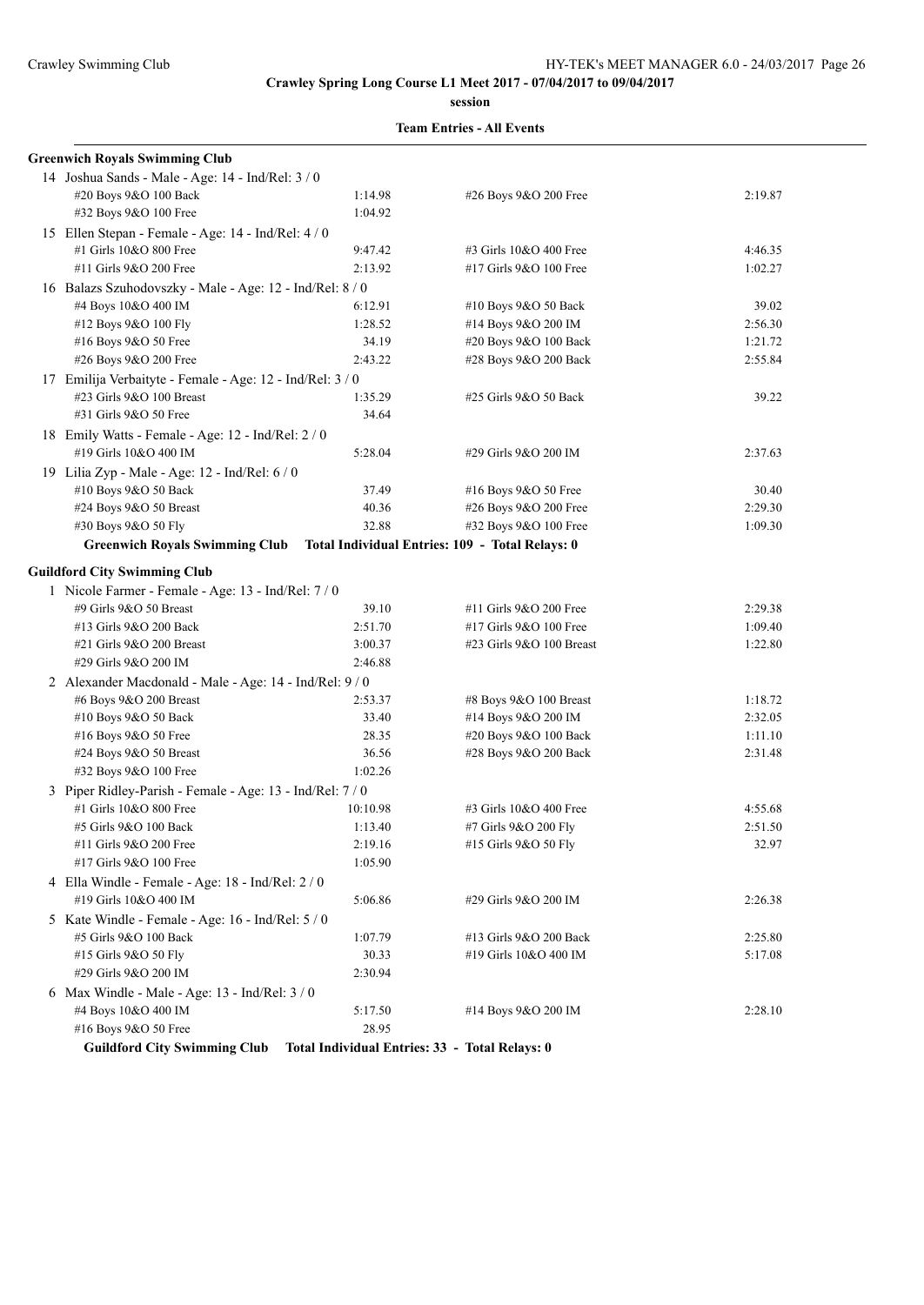**session**

| <b>Hailsham Swimming Club</b>                                                   |         |                          |         |
|---------------------------------------------------------------------------------|---------|--------------------------|---------|
| 1 Sam Avery - Male - Age: 16 - Ind/Rel: 3 / 0                                   |         |                          |         |
| #10 Boys 9&O 50 Back                                                            | 29.15   | #12 Boys 9&O 100 Fly     | 1:06.46 |
| #16 Boys 9&O 50 Free                                                            | 25.97   |                          |         |
| 2 Tom Barden - Male - Age: 14 - Ind/Rel: 3 / 0                                  |         |                          |         |
| #20 Boys 9&O 100 Back                                                           | 1:09.90 | #22 Boys 9&O 200 Fly     | 2:32.60 |
| #30 Boys 9&O 50 Fly                                                             | 31.69   |                          |         |
| 3 Jade Coleman - Female - Age: 14 - Ind/Rel: 3 / 0                              |         |                          |         |
| #11 Girls 9&O 200 Free                                                          | 2:27.57 | #15 Girls 9&O 50 Fly     | 34.80   |
| #17 Girls 9&O 100 Free                                                          | 1:08.60 |                          |         |
| 4 Lexie Coleman - Female - Age: 14 - Ind/Rel: 6 / 0                             |         |                          |         |
| #5 Girls 9&O 100 Back                                                           | 1:13.10 | #9 Girls 9&O 50 Breast   | 43.00   |
| #11 Girls 9&O 200 Free                                                          | 2:22.70 | #13 Girls 9&O 200 Back   | 2:37.50 |
| #15 Girls 9&O 50 Fly                                                            | 34.40   | #17 Girls 9&O 100 Free   | 1:06.50 |
|                                                                                 |         |                          |         |
| 5 Lottie Evershed - Female - Age: 11 - Ind/Rel: 5 / 0<br>#9 Girls 9&O 50 Breast | 43.90   | #11 Girls 9&O 200 Free   | 2:46.81 |
| #21 Girls 9&O 200 Breast                                                        | 3:27.50 | #23 Girls 9&O 100 Breast | 1:35.50 |
| #25 Girls 9&O 50 Back                                                           |         |                          |         |
|                                                                                 | 41.30   |                          |         |
| 6 Thomas Exall - Male - Age: 14 - Ind/Rel: 5 / 0                                |         |                          |         |
| #8 Boys 9&O 100 Breast                                                          | 1:23.00 | #16 Boys 9&O 50 Free     | 27.18   |
| #26 Boys 9&O 200 Free                                                           | 2:19.20 | #30 Boys 9&O 50 Fly      | 31.80   |
| #32 Boys 9&O 100 Free                                                           | 1:00.20 |                          |         |
| 7 Harriet Farrington - Female - Age: 16 - Ind/Rel: 4 / 0                        |         |                          |         |
| #15 Girls 9&O 50 Fly                                                            | 30.97   | #17 Girls 9&O 100 Free   | 1:01.00 |
| #25 Girls 9&O 50 Back                                                           | 32.00   | #31 Girls 9&O 50 Free    | 28.40   |
| 8 Daniel Flint - Male - Age: 15 - Ind/Rel: 6 / 0                                |         |                          |         |
| #6 Boys 9&O 200 Breast                                                          | 2:32.10 | #8 Boys 9&O 100 Breast   | 1:09.60 |
| #12 Boys 9&O 100 Fly                                                            | 1:06.88 | #14 Boys 9&O 200 IM      | 2:23.60 |
| #24 Boys 9&O 50 Breast                                                          | 32.09   | #26 Boys 9&O 200 Free    | 2:09.86 |
| 9 Joe Golding - Male - Age: 16 - Ind/Rel: 6 / 0                                 |         |                          |         |
| #18 Boys 10&O 400 Free                                                          | 4:27.20 | #22 Boys 9&O 200 Fly     | 2:25.10 |
| #24 Boys 9&O 50 Breast                                                          | 34.60   | #26 Boys 9&O 200 Free    | 2:04.60 |
| #30 Boys 9&O 50 Fly                                                             | 30.60   | #32 Boys 9&O 100 Free    | 57.70   |
| 10 Lauren Goldsmith - Female - Age: 16 - Ind/Rel: 3 / 0                         |         |                          |         |
| #5 Girls 9&O 100 Back                                                           | 1:10.56 | #11 Girls 9&O 200 Free   | 2:19.22 |
| #13 Girls 9&O 200 Back                                                          | 2:29.70 |                          |         |
| 11 Lachlan Gower - Male - Age: 14 - Ind/Rel: 7 / 0                              |         |                          |         |
| #8 Boys 9&O 100 Breast                                                          | 1:22.10 | #10 Boys 9&O 50 Back     | 33.50   |
| #12 Boys 9&O 100 Fly                                                            | 1:08.38 | #14 Boys 9&O 200 IM      | 2:36.48 |
| #16 Boys 9&O 50 Free                                                            | 27.73   | #30 Boys 9&O 50 Fly      | 30.54   |
| #32 Boys 9&O 100 Free                                                           | 1:00.13 |                          |         |
| 12 James Grimmond - Male - Age: 16 - Ind/Rel: 4 / 0                             |         |                          |         |
| #12 Boys 9&O 100 Fly                                                            | 1:04.93 | #16 Boys 9&O 50 Free     | 26.19   |
| #30 Boys 9&O 50 Fly                                                             | 28.26   | #32 Boys 9&O 100 Free    | 55.99   |
| 13 Felix Lane - Male - Age: 11 - Ind/Rel: 2/0                                   |         |                          |         |
| #26 Boys 9&O 200 Free                                                           | 2:58.84 | #28 Boys 9&O 200 Back    | 3:16.70 |
| 14 Maezie Lane - Female - Age: 13 - Ind/Rel: 5 / 0                              |         |                          |         |
| #23 Girls 9&O 100 Breast                                                        | 1:29.40 | #25 Girls 9&O 50 Back    | 37.10   |
| #27 Girls 9&O 100 Fly                                                           | 1:23.90 | #29 Girls 9&O 200 IM     | 2:57.40 |
| #31 Girls 9&O 50 Free                                                           | 33.05   |                          |         |
| 15 William Last - Male - Age: 12 - Ind/Rel: 5 / 0                               |         |                          |         |
| #4 Boys 10&O 400 IM                                                             | 5:54.10 | #6 Boys 9&O 200 Breast   | 3:08.10 |
| #8 Boys 9&O 100 Breast                                                          | 1:26.80 | #24 Boys 9&O 50 Breast   | 39.60   |
| #26 Boys 9&O 200 Free                                                           | 2:25.70 |                          |         |
| 16 Anisa Maccaskill - Female - Age: 13 - Ind/Rel: 6 / 0                         |         |                          |         |
| #5 Girls 9&O 100 Back                                                           | 1:12.80 | #13 Girls 9&O 200 Back   | 2:35.29 |
| #15 Girls 9&O 50 Fly                                                            | 33.51   | #25 Girls 9&O 50 Back    | 34.22   |
| #27 Girls 9&O 100 Fly                                                           | 1:15.70 | #29 Girls 9&O 200 IM     | 2:44.40 |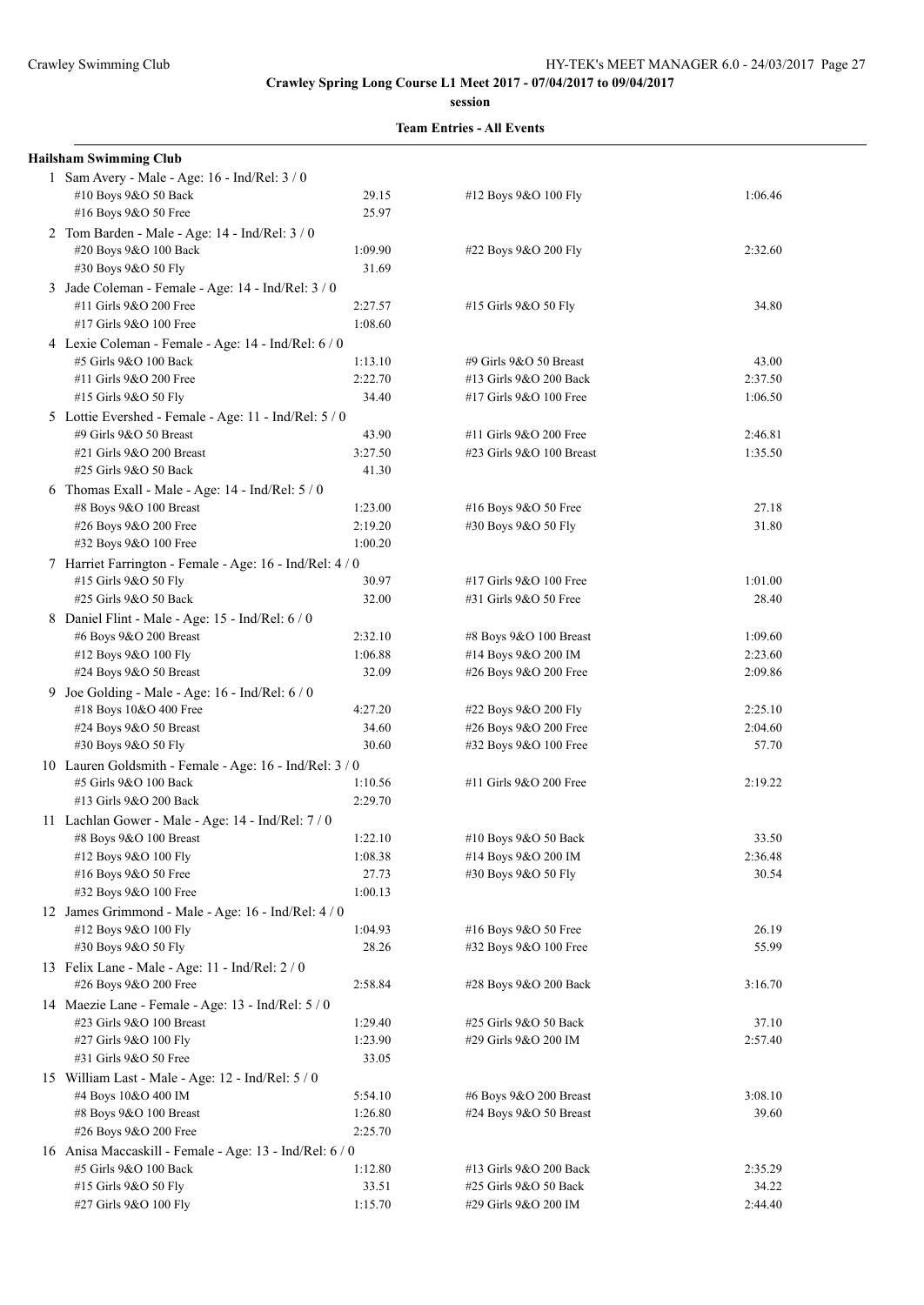**session**

| <b>Hailsham Swimming Club</b>                         |                                                 |                          |         |
|-------------------------------------------------------|-------------------------------------------------|--------------------------|---------|
| 17 Poppy Mearns - Female - Age: 13 - Ind/Rel: 4 / 0   |                                                 |                          |         |
| #11 Girls 9&O 200 Free                                | 2:24.40                                         | #15 Girls 9&O 50 Fly     | 33.39   |
| #17 Girls 9&O 100 Free                                | 1:04.90                                         | #31 Girls 9&O 50 Free    | 29.93   |
| 18 Tilly Rayner - Female - Age: 12 - Ind/Rel: 3 / 0   |                                                 |                          |         |
| #15 Girls 9&O 50 Fly                                  | 36.96                                           | #17 Girls 9&O 100 Free   | 1:10.70 |
| #31 Girls 9&O 50 Free                                 | 31.33                                           |                          |         |
| 19 Macy Ring - Female - Age: 14 - Ind/Rel: 6 / 0      |                                                 |                          |         |
| #9 Girls 9&O 50 Breast                                | 38.40                                           | #11 Girls 9&O 200 Free   | 2:24.34 |
| #15 Girls 9&O 50 Fly                                  | 31.09                                           | #17 Girls 9&O 100 Free   | 1:03.60 |
| #29 Girls 9&O 200 IM                                  | 2:38.40                                         | #31 Girls 9&O 50 Free    | 28.23   |
| 20 Rozzie Scarff - Female - Age: 16 - Ind/Rel: 5 / 0  |                                                 |                          |         |
| #7 Girls 9&O 200 Fly                                  | 2:47.00                                         | #9 Girls 9&O 50 Breast   | 40.70   |
| #15 Girls 9&O 50 Fly                                  | 32.07                                           | #23 Girls 9&O 100 Breast | 1:28.90 |
| #27 Girls 9&O 100 Fly                                 | 1:11.60                                         |                          |         |
| 21 Abbie Shorthouse - Female - Age: 14 - Ind/Rel: 9/0 |                                                 |                          |         |
| #5 Girls 9&O 100 Back                                 | 1:07.80                                         | #9 Girls 9&O 50 Breast   | 39.80   |
| #13 Girls 9&O 200 Back                                | 2:29.10                                         | #15 Girls 9&O 50 Fly     | 33.56   |
| #21 Girls 9&O 200 Breast                              | 3:03.50                                         | #23 Girls 9&O 100 Breast | 1:25.70 |
| #25 Girls 9&O 50 Back                                 | 31.90                                           | #29 Girls 9&O 200 IM     | 2:43.78 |
| #31 Girls 9&O 50 Free                                 | 30.90                                           |                          |         |
| 22 Ben Shorthouse - Male - Age: 12 - Ind/Rel: 9 / 0   |                                                 |                          |         |
| #6 Boys 9&O 200 Breast                                | 3:21.50                                         | #8 Boys 9&O 100 Breast   | 1:37.92 |
| #10 Boys 9&O 50 Back                                  | 36.90                                           | #14 Boys 9&O 200 IM      | 3:04.30 |
| #16 Boys 9&O 50 Free                                  | 34.81                                           | #20 Boys 9&O 100 Back    | 1:21.60 |
| #24 Boys 9&O 50 Breast                                | 44.50                                           | #26 Boys 9&O 200 Free    | 2:43.70 |
| #28 Boys 9&O 200 Back                                 | 2:48.60                                         |                          |         |
| 23 Craig Steenhoff - Male - Age: 34 - Ind/Rel: 5 / 0  |                                                 |                          |         |
| #12 Boys 9&O 100 Fly                                  | 1:01.15                                         | #16 Boys 9&O 50 Free     | 26.50   |
| #20 Boys 9&O 100 Back                                 | 1:03.30                                         | #26 Boys 9&O 200 Free    | 2:07.90 |
| #30 Boys 9&O 50 Fly                                   | 27.27                                           |                          |         |
| 24 Oliver Thornton - Male - Age: 12 - Ind/Rel: 9 / 0  |                                                 |                          |         |
| #4 Boys 10&O 400 IM                                   | 6:03.00                                         | #10 Boys 9&O 50 Back     | 36.80   |
| #12 Boys 9&O 100 Fly                                  | 1:23.46                                         | #14 Boys 9&O 200 IM      | 2:48.80 |
| #16 Boys 9&O 50 Free                                  | 32.23                                           | #18 Boys 10&O 400 Free   | 5:20.14 |
| #22 Boys 9&O 200 Fly                                  | 3:00.60                                         | #26 Boys 9&O 200 Free    | 2:33.20 |
| #28 Boys 9&O 200 Back                                 | 2:50.20                                         |                          |         |
| 25 Milly Widdop - Female - Age: 13 - Ind/Rel: 5 / 0   |                                                 |                          |         |
| #9 Girls 9&O 50 Breast                                | 36.40                                           | #15 Girls 9&O 50 Fly     | 31.61   |
| #21 Girls 9&O 200 Breast                              | 2:49.80                                         | #23 Girls 9&O 100 Breast | 1:18.70 |
| #29 Girls 9&O 200 IM                                  | 2:33.10                                         |                          |         |
| 26 Erin Wright - Female - Age: 14 - Ind/Rel: 2 / 0    |                                                 |                          |         |
| #5 Girls 9&O 100 Back                                 | 1:18.10                                         | #11 Girls 9&O 200 Free   | 2:31.40 |
| <b>Hailsham Swimming Club</b>                         | Total Individual Entries: 130 - Total Relays: 0 |                          |         |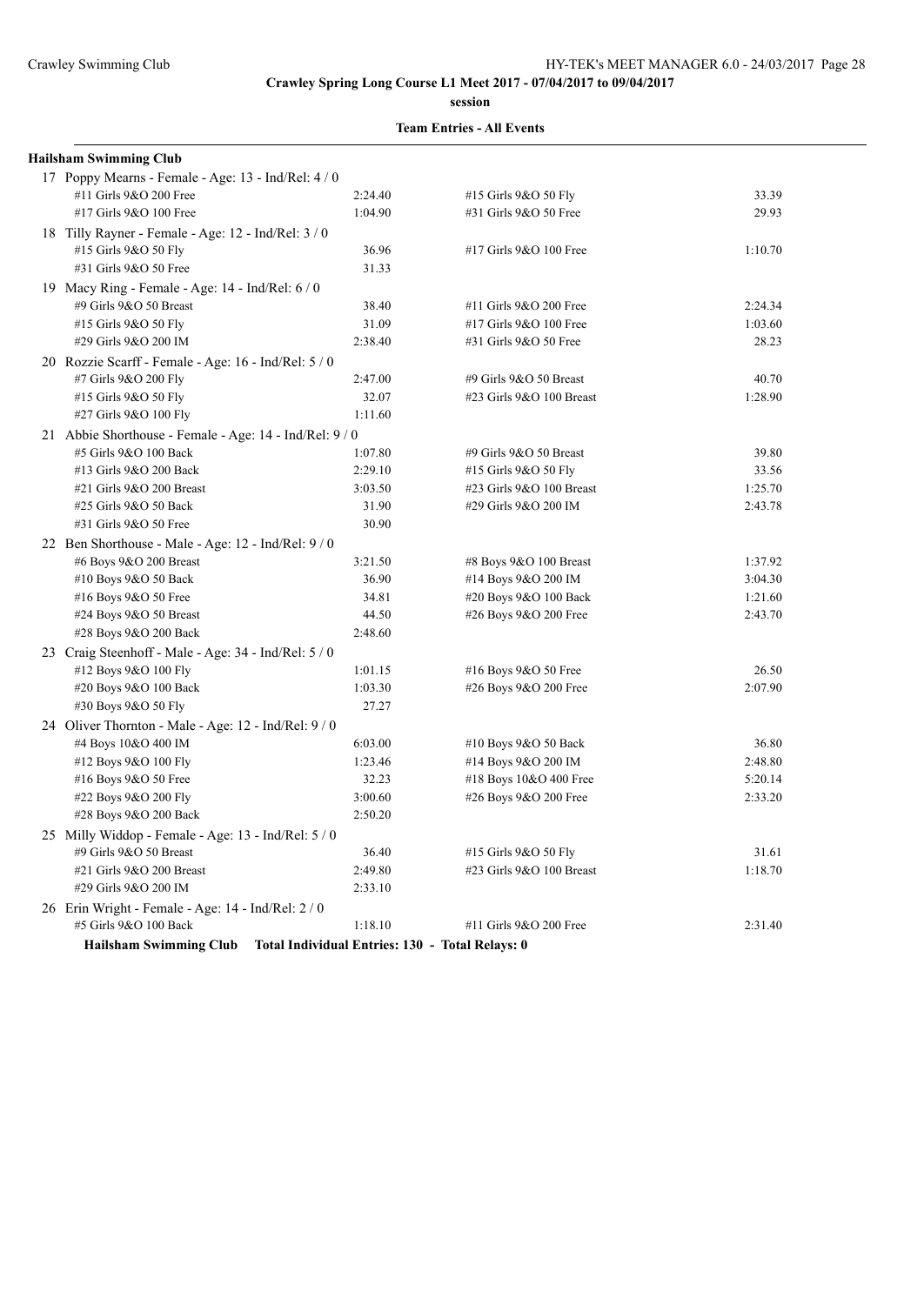**session**

| <b>Haringey Aquatics</b>                                   |                                                |                            |         |
|------------------------------------------------------------|------------------------------------------------|----------------------------|---------|
| 1 Adam Caravati-Pringle - Male - Age: 18 - Ind/Rel: 3 / 0  |                                                |                            |         |
| #10 Boys 9&O 50 Back                                       | 33.50                                          | #24 Boys 9&O 50 Breast     | 38.80   |
| #28 Boys 9&O 200 Back                                      | 2:34.80                                        |                            |         |
| 2 Elia Caravati-Pringle - Male - Age: 10 - Ind/Rel: 4/0    |                                                |                            |         |
| #10 Boys 9&O 50 Back                                       | 46.90                                          | #16 Boys 9&O 50 Free       | 38.64   |
| #26 Boys 9&O 200 Free                                      | 2:59.90                                        | #28 Boys 9&O 200 Back      | 3:21.20 |
| 3 Matteo Caravati-Pringle - Male - Age: 14 - Ind/Rel: 3/0  |                                                |                            |         |
| #8 Boys 9&O 100 Breast                                     | 1:28.00                                        | $#24$ Boys $9&O$ 50 Breast | 40.21   |
| #28 Boys 9&O 200 Back                                      | 2:43.70                                        |                            |         |
| 4 Gareth Davies - Male - Age: 12 - Ind/Rel: 7/0            |                                                |                            |         |
| #4 Boys 10&O 400 IM                                        | 5:49.30                                        | #12 Boys 9&O 100 Fly       | 1:12.00 |
| #14 Boys 9&O 200 IM                                        | 2:43.30                                        | #16 Boys 9&O 50 Free       | 31.30   |
| #22 Boys 9&O 200 Fly                                       | 2:46.00                                        | #24 Boys 9&O 50 Breast     | 41.60   |
| #30 Boys 9&O 50 Fly                                        | 33.40                                          |                            |         |
| 5 Shakil Giordani - Male - Age: 14 - Ind/Rel: 8 / 0        |                                                |                            |         |
| #10 Boys 9&O 50 Back                                       | 29.70                                          | #12 Boys 9&O 100 Fly       | 1:06.30 |
| #16 Boys 9&O 50 Free                                       | 26.60                                          | #18 Boys 10&O 400 Free     | 4:32.20 |
| #20 Boys 9&O 100 Back                                      | 1:04.50                                        | #26 Boys 9&O 200 Free      | 2:06.70 |
| #30 Boys 9&O 50 Fly                                        | 28.80                                          | #32 Boys 9&O 100 Free      | 57.80   |
| 6 Max Green - Male - Age: 13 - Ind/Rel: $10/0$             |                                                |                            |         |
| #8 Boys 9&O 100 Breast                                     | 1:19.10                                        | #10 Boys 9&O 50 Back       | 34.20   |
| #14 Boys 9&O 200 IM                                        | 2:28.20                                        | #16 Boys 9&O 50 Free       | 28.04   |
| #18 Boys 10&O 400 Free                                     | 4:43.50                                        | #20 Boys 9&O 100 Back      | 1:10.10 |
| #24 Boys 9&O 50 Breast                                     | 35.50                                          | #26 Boys 9&O 200 Free      | 2:12.90 |
| #30 Boys 9&O 50 Fly                                        | 32.50                                          | #32 Boys 9&O 100 Free      | 1:00.70 |
| 7 Max Hanson - Male - Age: 14 - Ind/Rel: 6 / 0             |                                                |                            |         |
| #6 Boys 9&O 200 Breast                                     | 2:47.10                                        | #8 Boys 9&O 100 Breast     | 1:14.50 |
| #10 Boys 9&O 50 Back                                       | 34.90                                          | #14 Boys 9&O 200 IM        | 2:34.20 |
| #16 Boys $9&O 50$ Free                                     | 28.50                                          | #24 Boys 9&O 50 Breast     | 34.40   |
| 8 Haydn Hoole - Male - Age: 13 - Ind/Rel: 3 / 0            |                                                |                            |         |
| #8 Boys 9&O 100 Breast                                     | 1:31.60                                        | #24 Boys 9&O 50 Breast     | 40.90   |
| #30 Boys 9&O 50 Fly                                        | 35.30                                          |                            |         |
| 9 Alejandro Isaza Ocampo - Male - Age: 15 - Ind/Rel: 3 / 0 |                                                |                            |         |
| #20 Boys 9&O 100 Back                                      | 1:07.10                                        | #26 Boys 9&O 200 Free      | 2:10.90 |
| #28 Boys 9&O 200 Back                                      | 2:24.00                                        |                            |         |
| 10 Fernando Isaza Ocampo - Male - Age: 17 - Ind/Rel: 5 / 0 |                                                |                            |         |
| #10 Boys 9&O 50 Back                                       | 31.30                                          | #12 Boys 9&O 100 Fly       | 1:04.50 |
| #16 Boys 9&O 50 Free                                       | 27.50                                          | #20 Boys 9&O 100 Back      | 1:05.20 |
| #28 Boys 9&O 200 Back                                      | 2:21.60                                        |                            |         |
| 11 Alfie Lucas - Male - Age: $15$ - Ind/Rel: $2/0$         |                                                |                            |         |
| #4 Boys 10&O 400 IM                                        | 5:18.30                                        | #8 Boys 9&O 100 Breast     | 1:18.50 |
| 12 Luca Ridard - Male - Age: 9 - Ind/Rel: 7 / 0            |                                                |                            |         |
| #8 Boys 9&O 100 Breast                                     | 1:47.17                                        | #10 Boys 9&O 50 Back       | 46.44   |
| #16 Boys 9&O 50 Free                                       | 37.18                                          | #20 Boys 9&O 100 Back      | 1:39.40 |
| #24 Boys 9&O 50 Breast                                     | 47.69                                          | #30 Boys 9&O 50 Fly        | 47.57   |
| #32 Boys 9&O 100 Free                                      | 1:24.40                                        |                            |         |
| <b>Haringey Aquatics</b>                                   | Total Individual Entries: 61 - Total Relays: 0 |                            |         |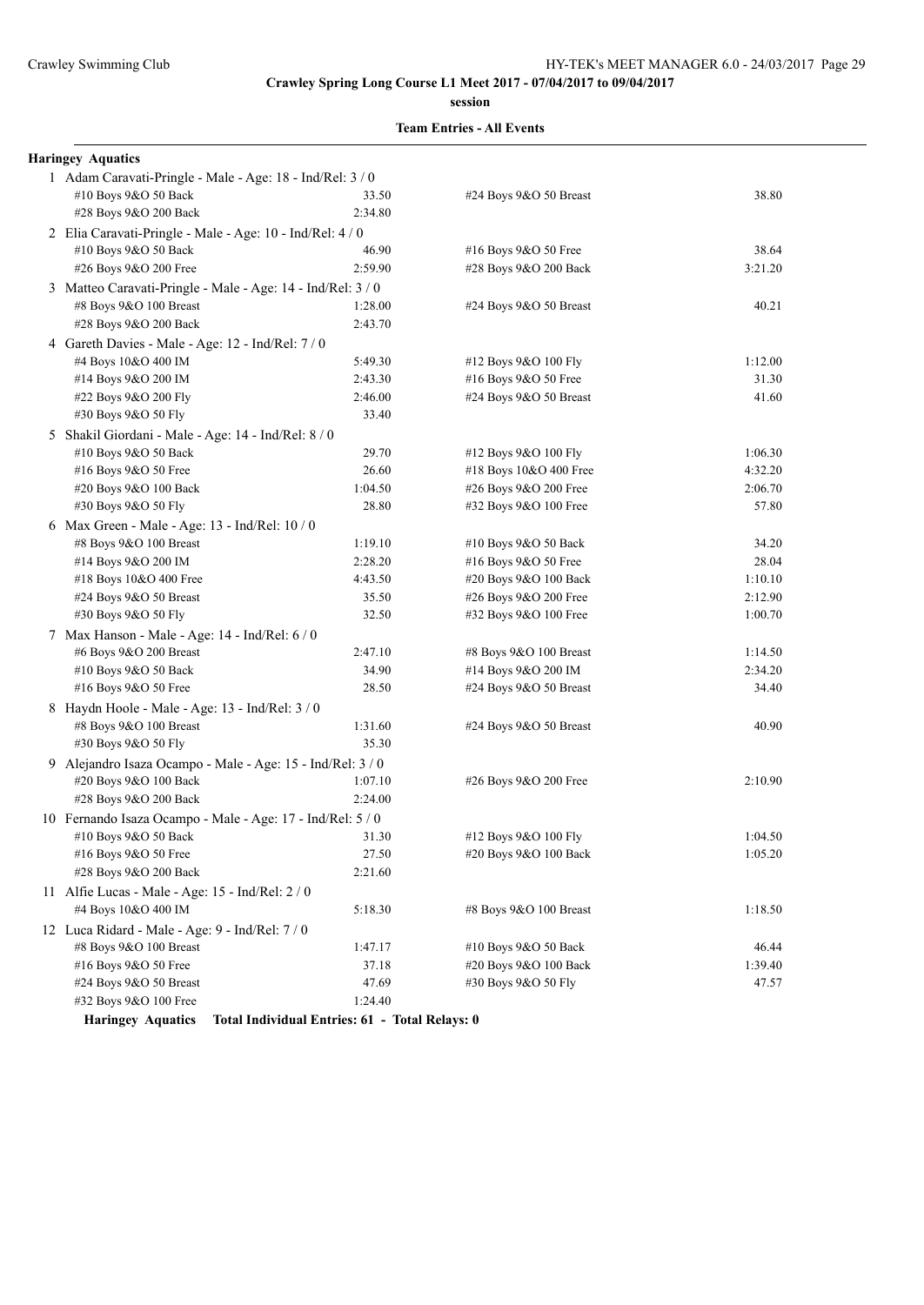**session**

#### **Team Entries - All Events**

| <b>Hart Swim Club</b>                                   |          |                          |         |  |
|---------------------------------------------------------|----------|--------------------------|---------|--|
| 1 Matthew Farmiloe - Male - Age: 16 - Ind/Rel: 8 / 0    |          |                          |         |  |
| #10 Boys 9&O 50 Back                                    | 31.10    | #14 Boys 9&O 200 IM      | 2:27.90 |  |
| #16 Boys 9&O 50 Free                                    | 27.29    | #20 Boys 9&O 100 Back    | 1:06.30 |  |
| #24 Boys 9&O 50 Breast                                  | 35.60    | #26 Boys 9&O 200 Free    | 2:05.50 |  |
| #30 Boys 9&O 50 Fly                                     | 30.60    | #32 Boys 9&O 100 Free    | 58.60   |  |
| 2 Benjamin Faux - Male - Age: 15 - Ind/Rel: 8 / 0       |          |                          |         |  |
| #10 Boys 9&O 50 Back                                    | 33.00    | #12 Boys 9&O 100 Fly     | 1:12.90 |  |
| #16 Boys 9&O 50 Free                                    | 29.20    | #20 Boys 9&O 100 Back    | 1:10.10 |  |
| #26 Boys 9&O 200 Free                                   | 2:18.40  | #28 Boys 9&O 200 Back    | 2:32.14 |  |
| #30 Boys 9&O 50 Fly                                     | 31.91    | #32 Boys 9&O 100 Free    | 1:04.50 |  |
| 3 Sophia Foreman - Female - Age: 10 - Ind/Rel: 1 / 0    |          |                          |         |  |
| #9 Girls 9&O 50 Breast                                  | 46.10    |                          |         |  |
| 4 Emma Jones - Female - Age: 12 - Ind/Rel: 2 / 0        |          |                          |         |  |
| #25 Girls 9&O 50 Back                                   | 39.50    | #31 Girls 9&O 50 Free    | 34.50   |  |
| 5 Karys Kapri - Female - Age: 10 - Ind/Rel: 4 / 0       |          |                          |         |  |
| #13 Girls 9&O 200 Back                                  | 2:59.20  | #15 Girls 9&O 50 Fly     | 39.20   |  |
| #25 Girls 9&O 50 Back                                   | 39.80    | #29 Girls 9&O 200 IM     | 3:10.80 |  |
| 6 Isobel Neighbour - Female - Age: 11 - Ind/Rel: 3 / 0  |          |                          |         |  |
| #9 Girls 9&O 50 Breast                                  | 44.90    | #21 Girls 9&O 200 Breast | 3:21.70 |  |
| #23 Girls 9&O 100 Breast                                | 1:36.50  |                          |         |  |
| 7 Nadia Pearce - Female - Age: 14 - Ind/Rel: 4 / 0      |          |                          |         |  |
| #15 Girls 9&O 50 Fly                                    | 33.74    | #17 Girls 9&O 100 Free   | 1:07.60 |  |
| #25 Girls 9&O 50 Back                                   | 35.20    | #31 Girls 9&O 50 Free    | 30.30   |  |
| 8 Stephanie Roberts - Female - Age: 16 - Ind/Rel: 3 / 0 |          |                          |         |  |
| #7 Girls 9&O 200 Fly                                    | 2:40.08  | #11 Girls 9&O 200 Free   | 2:16.70 |  |
| #29 Girls 9&O 200 IM                                    | 2:35.30  |                          |         |  |
| 9 Erik Scott - Male - Age: 12 - Ind/Rel: 7 / 0          |          |                          |         |  |
| #2 Boys 10&O 1500 Free                                  | 20:20.96 | #10 Boys 9&O 50 Back     | 35.70   |  |
| #16 Boys 9&O 50 Free                                    | 30.20    | #18 Boys 10&O 400 Free   | 5:09.20 |  |
| #26 Boys 9&O 200 Free                                   | 2:25.80  | #28 Boys 9&O 200 Back    | 2:45.50 |  |
| #32 Boys 9&O 100 Free                                   | 1:06.70  |                          |         |  |
| 10 Nina Skingley - Female - Age: 14 - Ind/Rel: 3 / 0    |          |                          |         |  |
| #1 Girls 10&O 800 Free                                  | 10:38.61 | #3 Girls 10&O 400 Free   | 5:09.90 |  |
| #11 Girls 9&O 200 Free                                  | 2:27.90  |                          |         |  |
| 11 Zack Westhead - Male - Age: 14 - Ind/Rel: 4/0        |          |                          |         |  |
| #6 Boys 9&O 200 Breast                                  | 2:58.50  | #8 Boys 9&O 100 Breast   | 1:24.00 |  |
| #24 Boys 9&O 50 Breast                                  | 38.25    | #26 Boys 9&O 200 Free    | 2:28.60 |  |
|                                                         | $\sim$   |                          |         |  |

**Hart Swim Club Total Individual Entries: 47 - Total Relays: 0**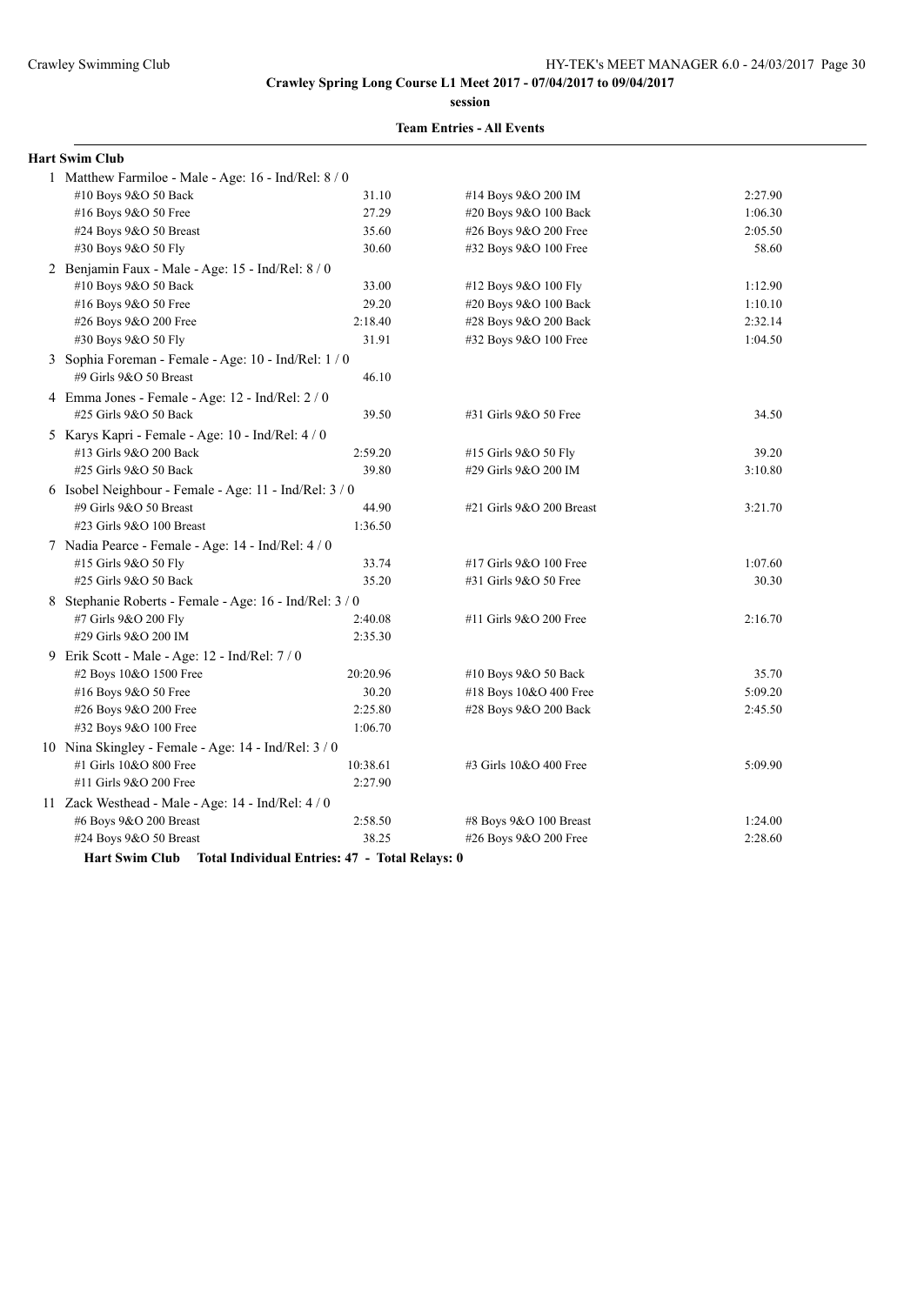**session**

### **Team Entries - All Events**

| <b>Haslemere Swimming Club</b>                            |          |                          |         |
|-----------------------------------------------------------|----------|--------------------------|---------|
| 1 Mark Bicknell - Male - Age: 19 - Ind/Rel: 2 / 0         |          |                          |         |
| #10 Boys 9&O 50 Back                                      | 28.95    | #20 Boys 9&O 100 Back    | 1:02.20 |
| 2 Dominic De Vuyst - Male - Age: $10$ - Ind/Rel: $1/0$    |          |                          |         |
| #6 Boys 9&O 200 Breast                                    | 4:10.55  |                          |         |
| 3 Andrej Donovski - Male - Age: 14 - Ind/Rel: 4 / 0       |          |                          |         |
| #16 Boys 9&O 50 Free                                      | 28.14    | #24 Boys 9&O 50 Breast   | 37.64   |
| #30 Boys 9&O 50 Fly                                       | 29.55    | #32 Boys 9&O 100 Free    | 58.93   |
| 4 Callum Farthing - Male - Age: 10 - Ind/Rel: 5 / 0       |          |                          |         |
| #8 Boys 9&O 100 Breast                                    | 1:56.71  | #10 Boys 9&O 50 Back     | 44.42   |
| #16 Boys 9&O 50 Free                                      | 39.24    | #24 Boys $9&O 50$ Breast | 50.20   |
| #32 Boys 9&O 100 Free                                     | 1:27.70  |                          |         |
| 5 Jamie Farthing - Male - Age: 12 - Ind/Rel: 6/0          |          |                          |         |
| #8 Boys 9&O 100 Breast                                    | 1:38.33  | #10 Boys 9&O 50 Back     | 39.10   |
| #16 Boys 9&O 50 Free                                      | 32.76    | #24 Boys $9&O 50$ Breast | 44.15   |
| #26 Boys 9&O 200 Free                                     | 2:40.98  | #32 Boys 9&O 100 Free    | 1:13.72 |
| 6 Zoe Farthing - Female - Age: $15$ - Ind/Rel: $3/0$      |          |                          |         |
| #15 Girls 9&O 50 Fly                                      | 32.95    | #25 Girls 9&O 50 Back    | 36.24   |
| #31 Girls 9&O 50 Free                                     | 31.29    |                          |         |
| 7 Ella Grosse - Female - Age: 13 - Ind/Rel: 3/0           |          |                          |         |
| #3 Girls 10&O 400 Free                                    | 5:00.91  | #9 Girls 9&O 50 Breast   | 42.50   |
| #11 Girls 9&O 200 Free                                    | 2:23.71  |                          |         |
| 8 Gracie Nash - Female - Age: 11 - Ind/Rel: 6 / 0         |          |                          |         |
| #9 Girls 9&O 50 Breast                                    | 45.57    | #13 Girls 9&O 200 Back   | 3:01.24 |
| #15 Girls 9&O 50 Fly                                      | 35.40    | #17 Girls 9&O 100 Free   | 1:08.85 |
| #29 Girls 9&O 200 IM                                      | 2:54.27  | #31 Girls 9&O 50 Free    | 30.82   |
| 9 Daisy Seymour - Female - Age: 14 - Ind/Rel: 4 / 0       |          |                          |         |
| #5 Girls 9&O 100 Back                                     | 1:15.55  | #17 Girls 9&O 100 Free   | 1:03.55 |
| #25 Girls 9&O 50 Back                                     | 32.98    | #31 Girls 9&O 50 Free    | 29.03   |
| 10 Lilly Seymour - Female - Age: $12$ - Ind/Rel: $3/0$    |          |                          |         |
| #5 Girls 9&O 100 Back                                     | 1:15.55  | #15 Girls 9&O 50 Fly     | 32.60   |
| #25 Girls 9&O 50 Back                                     | 34.07    |                          |         |
| 11 Abigail Stemp - Female - Age: 14 - Ind/Rel: 7/0        |          |                          |         |
| #3 Girls 10&O 400 Free                                    | 4:55.66  | #7 Girls 9&O 200 Fly     | 2:33.41 |
| #11 Girls 9&O 200 Free                                    | 2:19.80  | #15 Girls 9&O 50 Fly     | 30.55   |
| #19 Girls 10&O 400 IM                                     | 5:35.74  | #23 Girls 9&O 100 Breast | 1:21.92 |
| #27 Girls 9&O 100 Fly                                     | 1:08.78  |                          |         |
| 12 Alexandra Thurston - Female - Age: 14 - Ind/Rel: 7 / 0 |          |                          |         |
| #3 Girls 10&O 400 Free                                    | 5:02.97  | #7 Girls 9&O 200 Fly     | 2:55.83 |
| #11 Girls 9&O 200 Free                                    | 2:23.68  | #15 Girls 9&O 50 Fly     | 32.73   |
| #17 Girls 9&O 100 Free                                    | 1:05.35  | #27 Girls 9&O 100 Fly    | 1:13.89 |
| #31 Girls 9&O 50 Free                                     | 30.69    |                          |         |
| 13 Ewen Ward - Male - Age: 17 - Ind/Rel: 1/0              |          |                          |         |
| #2 Boys 10&O 1500 Free                                    | 18:20.23 |                          |         |

**Haslemere Swimming Club Total Individual Entries: 52 - Total Relays: 0**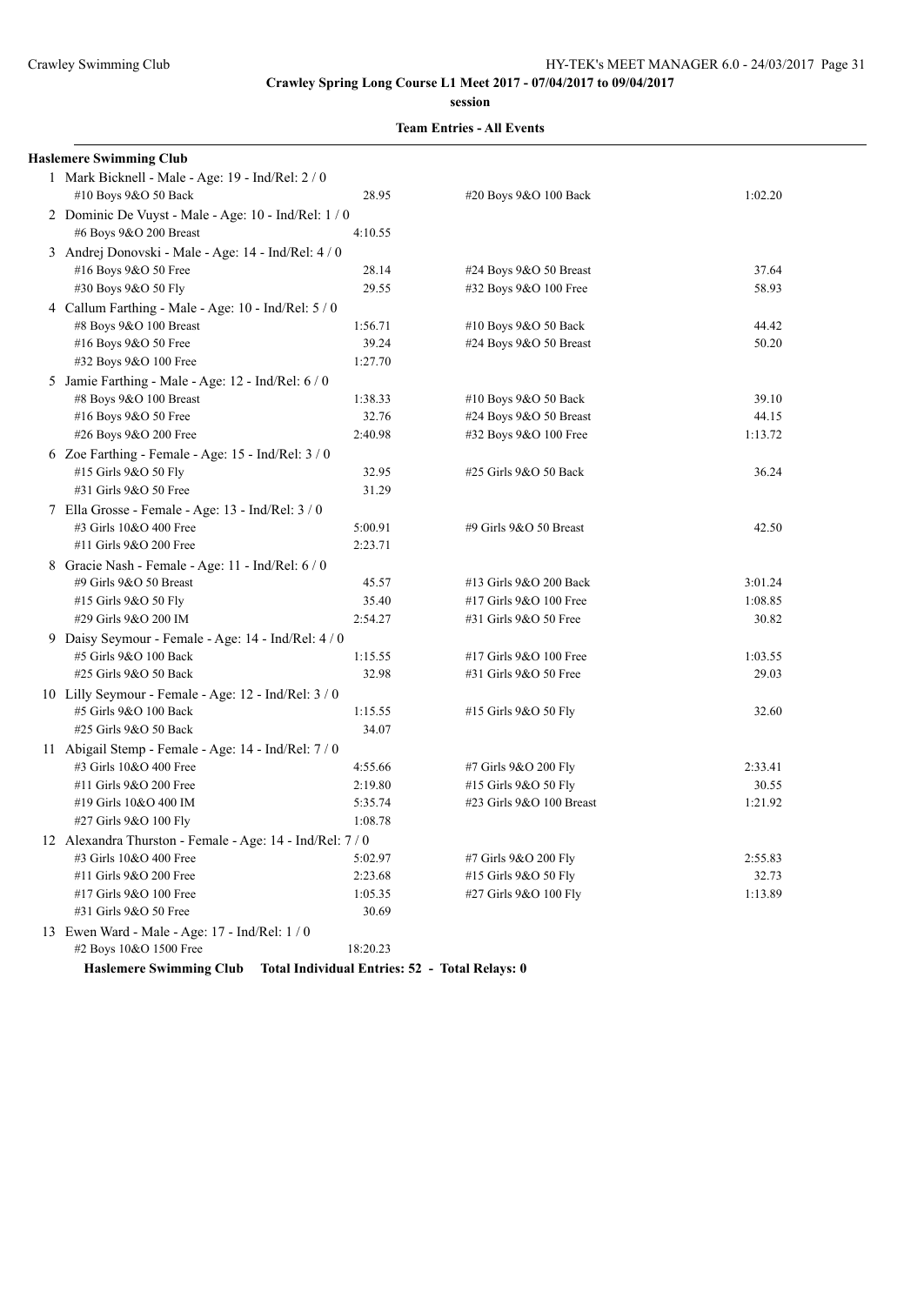**session**

#### **Team Entries - All Events**

## **Hastings Seagull SC**

| 1 Lauren Alff - Female - Age: 15 - Ind/Rel: 8 / 0                            |         |                          |         |
|------------------------------------------------------------------------------|---------|--------------------------|---------|
| #9 Girls 9&O 50 Breast                                                       | 39.80   | #11 Girls 9&O 200 Free   | 2:12.40 |
| #15 Girls 9&O 50 Fly                                                         | 31.48   | #17 Girls 9&O 100 Free   | 1:02.30 |
| #21 Girls 9&O 200 Breast                                                     | 3:08.60 | #23 Girls 9&O 100 Breast | 1:23.50 |
| #27 Girls 9&O 100 Fly                                                        | 1:12.00 | #31 Girls 9&O 50 Free    | 29.00   |
| 2 Benjamin Beckley - Male - Age: 12 - Ind/Rel: 3 / 0                         |         |                          |         |
| #18 Boys 10&O 400 Free                                                       | 5:33.70 | #26 Boys 9&O 200 Free    | 2:28.55 |
| #32 Boys 9&O 100 Free                                                        | 1:11.00 |                          |         |
| 3 Ruben Bigg - Male - Age: 12 - Ind/Rel: 10/0                                |         |                          |         |
| #8 Boys 9&O 100 Breast                                                       | 1:30.30 | #10 Boys 9&O 50 Back     | 38.30   |
| #12 Boys 9&O 100 Fly                                                         | 1:20.60 | #14 Boys 9&O 200 IM      | 2:47.00 |
| #16 Boys 9&O 50 Free                                                         | 31.80   | #18 Boys 10&O 400 Free   | 5:35.20 |
| #24 Boys 9&O 50 Breast                                                       | 40.70   | #26 Boys 9&O 200 Free    | 2:25.80 |
| #30 Boys 9&O 50 Fly                                                          | 34.61   | #32 Boys 9&O 100 Free    | 1:09.00 |
| 4 Archie Blackmore - Male - Age: 15 - Ind/Rel: 5 / 0                         |         |                          |         |
| #12 Boys 9&O 100 Fly                                                         | 1:09.80 | #16 Boys 9&O 50 Free     | 27.50   |
| #24 Boys 9&O 50 Breast                                                       | 36.10   | #30 Boys 9&O 50 Fly      | 31.54   |
| #32 Boys 9&O 100 Free                                                        | 59.20   |                          |         |
| 5 Connie Blackmore - Female - Age: 12 - Ind/Rel: 9/0                         |         |                          |         |
| #9 Girls 9&O 50 Breast                                                       | 42.18   | #11 Girls 9&O 200 Free   | 2:29.80 |
| #15 Girls 9&O 50 Fly                                                         | 36.30   | #17 Girls 9&O 100 Free   | 1:09.80 |
| #19 Girls 10&O 400 IM                                                        | 6:20.40 | #23 Girls 9&O 100 Breast | 1:30.70 |
| #27 Girls 9&O 100 Fly                                                        | 1:19.20 | #29 Girls 9&O 200 IM     | 2:44.04 |
| #31 Girls 9&O 50 Free                                                        | 31.93   |                          |         |
| 6 Peter Conte - Male - Age: 12 - Ind/Rel: 2 / 0                              |         |                          |         |
| #8 Boys 9&O 100 Breast                                                       | 1:37.70 | #20 Boys 9&O 100 Back    | 1:26.30 |
| 7 Thomas Conte - Male - Age: 16 - Ind/Rel: 8 / 0                             |         |                          |         |
| #6 Boys 9&O 200 Breast                                                       | 2:57.10 | #8 Boys 9&O 100 Breast   | 1:21.90 |
| #10 Boys 9&O 50 Back                                                         | 31.37   | #16 Boys $9&O 50$ Free   | 26.93   |
| #20 Boys 9&O 100 Back                                                        | 1:08.50 | #24 Boys 9&O 50 Breast   | 37.20   |
| #26 Boys 9&O 200 Free                                                        | 2:13.10 | #28 Boys 9&O 200 Back    | 2:29.70 |
| 8 Eve Dine - Female - Age: 12 - Ind/Rel: 5 / 0                               |         |                          |         |
| #11 Girls 9&O 200 Free                                                       | 2:41.00 | #15 Girls 9&O 50 Fly     | 38.60   |
| #17 Girls 9&O 100 Free                                                       | 1:14.60 | #25 Girls 9&O 50 Back    | 38.40   |
| #31 Girls 9&O 50 Free                                                        | 33.10   |                          |         |
| 9 James Gardiner - Male - Age: 11 - Ind/Rel: 4 / 0                           |         |                          |         |
| #26 Boys 9&O 200 Free                                                        | 2:47.50 | #28 Boys 9&O 200 Back    | 3:11.30 |
| #30 Boys 9&O 50 Fly                                                          | 41.75   | #32 Boys 9&O 100 Free    | 1:18.40 |
| 10 Bella Gardner - Female - Age: 10 - Ind/Rel: 5 / 0                         |         |                          |         |
| #5 Girls 9&O 100 Back                                                        | 1:25.10 | #7 Girls 9&O 200 Fly     | 3:17.44 |
| #9 Girls 9&O 50 Breast                                                       | 44.88   | #15 Girls 9&O 50 Fly     | 36.60   |
| #17 Girls 9&O 100 Free                                                       | 1:13.82 |                          |         |
|                                                                              |         |                          |         |
| 11 Emily Harley - Female - Age: 15 - Ind/Rel: 3 / 0<br>#27 Girls 9&O 100 Fly | 1:12.60 | #29 Girls 9&O 200 IM     | 2:39.90 |
| #31 Girls 9&O 50 Free                                                        | 31.30   |                          |         |
|                                                                              |         |                          |         |
| 12 Christopher Lewis - Male - Age: 14 - Ind/Rel: 4 / 0                       |         |                          |         |
| #10 Boys 9&O 50 Back                                                         | 33.90   | #16 Boys 9&O 50 Free     | 29.98   |
| #20 Boys 9&O 100 Back                                                        | 1:12.50 | #28 Boys 9&O 200 Back    | 2:32.30 |
| 13 Ayda Maljaie - Female - Age: 14 - Ind/Rel: 3 / 0                          |         |                          |         |
| #5 Girls 9&O 100 Back                                                        | 1:19.50 | #15 Girls 9&O 50 Fly     | 34.40   |
| #17 Girls 9&O 100 Free                                                       | 1:08.90 |                          |         |
| 14 Amber Matthews - Female - Age: 12 - Ind/Rel: 4 / 0                        |         |                          |         |
| #21 Girls 9&O 200 Breast                                                     | 3:25.70 | #23 Girls 9&O 100 Breast | 1:36.60 |
| #27 Girls 9&O 100 Fly                                                        | 1:28.70 | #29 Girls 9&O 200 IM     | 3:06.30 |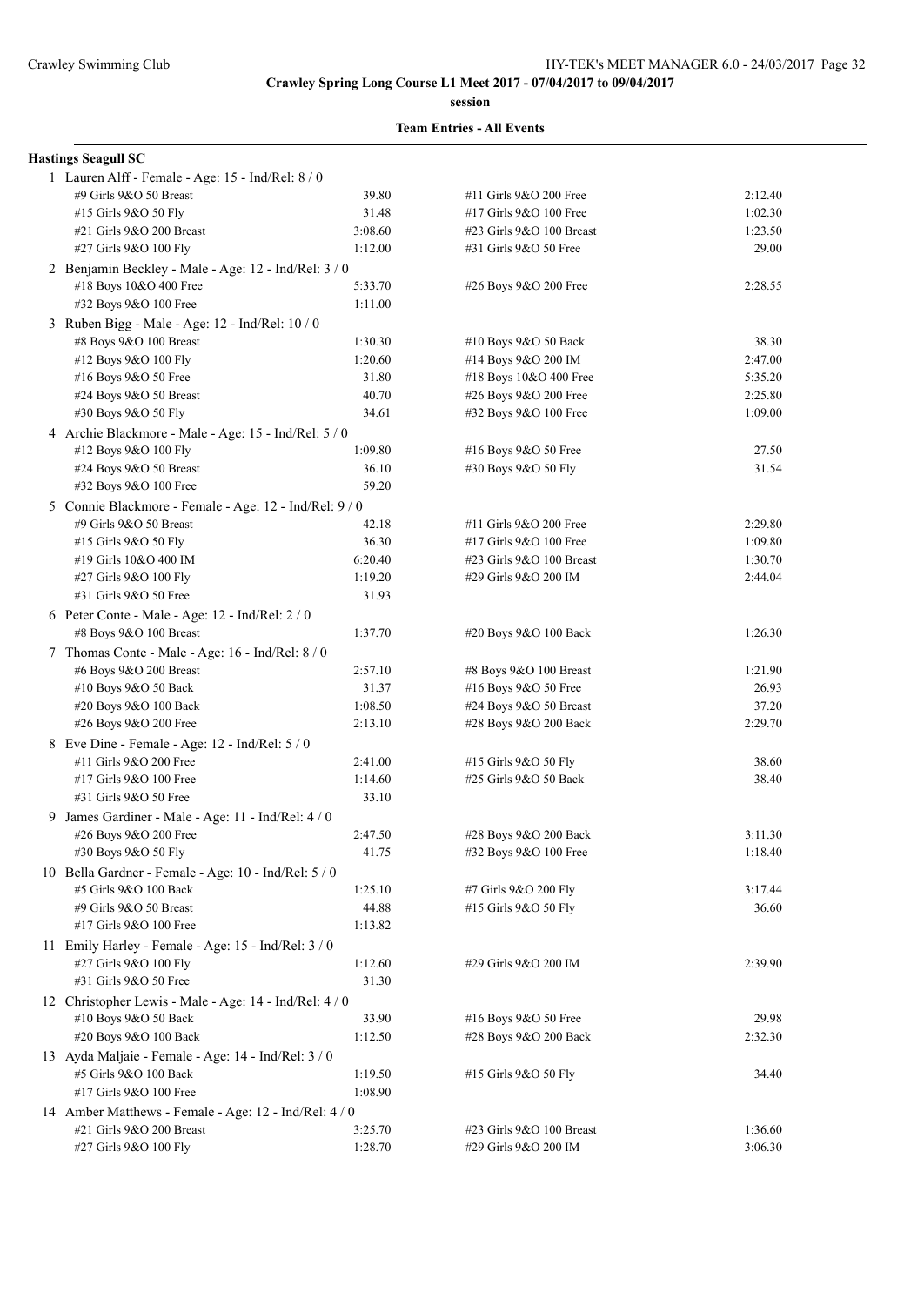**session**

#### **Team Entries - All Events**

## **Hastings Seagull SC**

| 15 David Maule - Male - Age: 11 - Ind/Rel: 9 / 0                          |                                                 |                        |         |
|---------------------------------------------------------------------------|-------------------------------------------------|------------------------|---------|
| #6 Boys 9&O 200 Breast                                                    | 3:17.88                                         | #8 Boys 9&O 100 Breast | 1:35.70 |
| #10 Boys 9&O 50 Back                                                      | 38.40                                           | #14 Boys 9&O 200 IM    | 3:00.54 |
| #16 Boys 9&O 50 Free                                                      | 34.00                                           | #24 Boys 9&O 50 Breast | 43.12   |
| #26 Boys 9&O 200 Free                                                     | 2:36.35                                         | #30 Boys 9&O 50 Fly    | 36.40   |
| #32 Boys 9&O 100 Free                                                     | 1:14.70                                         |                        |         |
| 16 Lucas Maule - Male - Age: 9 - Ind/Rel: 3 / 0                           |                                                 |                        |         |
| #8 Boys 9&O 100 Breast                                                    | 1:43.20                                         | #10 Boys 9&O 50 Back   | 39.94   |
| #16 Boys 9&O 50 Free                                                      | 36.20                                           |                        |         |
| 17 Elisha Paige - Female - Age: 11 - Ind/Rel: 10 / 0                      |                                                 |                        |         |
| #3 Girls 10&O 400 Free                                                    | 5:53.20                                         | #5 Girls 9&O 100 Back  | 1:23.70 |
| #11 Girls 9&O 200 Free                                                    | 2:43.50                                         | #13 Girls 9&O 200 Back | 2:56.77 |
| #15 Girls 9&O 50 Fly                                                      | 37.80                                           | #17 Girls 9&O 100 Free | 1:13.62 |
| #25 Girls 9&O 50 Back                                                     | 39.00                                           | #27 Girls 9&O 100 Fly  | 1:32.20 |
| #29 Girls 9&O 200 IM                                                      | 2:59.43                                         | #31 Girls 9&O 50 Free  | 32.91   |
|                                                                           |                                                 |                        |         |
| 18 Daniel Pascall - Male - Age: 11 - Ind/Rel: 2 / 0                       | 35.80                                           | #24 Boys 9&O 50 Breast | 47.20   |
| #16 Boys $9&O 50$ Free                                                    |                                                 |                        |         |
| 19 Delicia Pascall - Female - Age: 12 - Ind/Rel: 3 / 0                    |                                                 |                        |         |
| #25 Girls 9&O 50 Back                                                     | 38.80                                           | #27 Girls 9&O 100 Fly  | 1:23.80 |
| #31 Girls 9&O 50 Free                                                     | 32.30                                           |                        |         |
| 20 Callum Pearson - Male - Age: 20 - Ind/Rel: 3 / 0                       |                                                 |                        |         |
| #6 Boys 9&O 200 Breast                                                    | 3:02.20                                         | #8 Boys 9&O 100 Breast | 1:24.20 |
| #10 Boys 9&O 50 Back                                                      | 31.20                                           |                        |         |
| 21 Ellie Powell - Female - Age: 12 - Ind/Rel: 1 / 0                       |                                                 |                        |         |
| #31 Girls 9&O 50 Free                                                     | 34.60                                           |                        |         |
| 22 James Sargent - Male - Age: 14 - Ind/Rel: 3 / 0                        |                                                 |                        |         |
| #10 Boys 9&O 50 Back                                                      | 35.50                                           | #16 Boys 9&O 50 Free   | 29.50   |
| #32 Boys 9&O 100 Free                                                     | 1:03.40                                         |                        |         |
| 23 Eloise Saunders - Female - Age: 13 - Ind/Rel: 3 / 0                    |                                                 |                        |         |
| #5 Girls 9&O 100 Back                                                     | 1:21.20                                         | #9 Girls 9&O 50 Breast | 43.30   |
| #15 Girls 9&O 50 Fly                                                      | 36.60                                           |                        |         |
| 24 Christian Whiteley - Male - Age: 13 - Ind/Rel: 4/0                     |                                                 |                        |         |
| #10 Boys 9&O 50 Back                                                      | 35.40                                           | #12 Boys 9&O 100 Fly   | 1:19.60 |
| #14 Boys 9&O 200 IM                                                       | 2:54.00                                         | #16 Boys 9&O 50 Free   | 30.80   |
| 25 Daniel Williams - Male - Age: 19 - Ind/Rel: 2 / 0                      |                                                 |                        |         |
| #10 Boys 9&O 50 Back                                                      | 29.30                                           | #16 Boys 9&O 50 Free   | 26.36   |
| <b>Hastings Seagull SC</b>                                                | Total Individual Entries: 116 - Total Relays: 0 |                        |         |
| Havant & Waterlooville SC                                                 |                                                 |                        |         |
|                                                                           |                                                 |                        |         |
| 1 Lucy Ellis - Female - Age: 12 - Ind/Rel: 2 / 0<br>#25 Girls 9&O 50 Back |                                                 |                        |         |
|                                                                           | 33.91                                           | #31 Girls 9&O 50 Free  | 31.42   |
| 2 Alesha Lee - Female - Age: 14 - Ind/Rel: 3 / 0                          |                                                 |                        |         |
| #25 Girls 9&O 50 Back                                                     | 32.17                                           | #27 Girls 9&O 100 Fly  | 1:09.69 |
| #31 Girls 9&O 50 Free                                                     | 28.67                                           |                        |         |
| 3 Abbie Turner - Female - Age: 17 - Ind/Rel: 3 / 0                        |                                                 |                        |         |
| #11 Girls 9&O 200 Free                                                    | 2:17.29                                         | #15 Girls 9&O 50 Fly   | 32.94   |
| #17 Girls 9&O 100 Free                                                    | 1:04.23                                         |                        |         |
| 4 Alys Turner - Female - Age: $14$ - Ind/Rel: $4/0$                       |                                                 |                        |         |
| #7 Girls 9&O 200 Fly                                                      | 2:56.30                                         | #11 Girls 9&O 200 Free | 2:32.10 |
| #15 Girls 9&O 50 Fly                                                      | 35.54                                           | #17 Girls 9&O 100 Free | 1:10.70 |
| Havant & Waterlooville SC Total Individual Entries: 12 - Total Relays: 0  |                                                 |                        |         |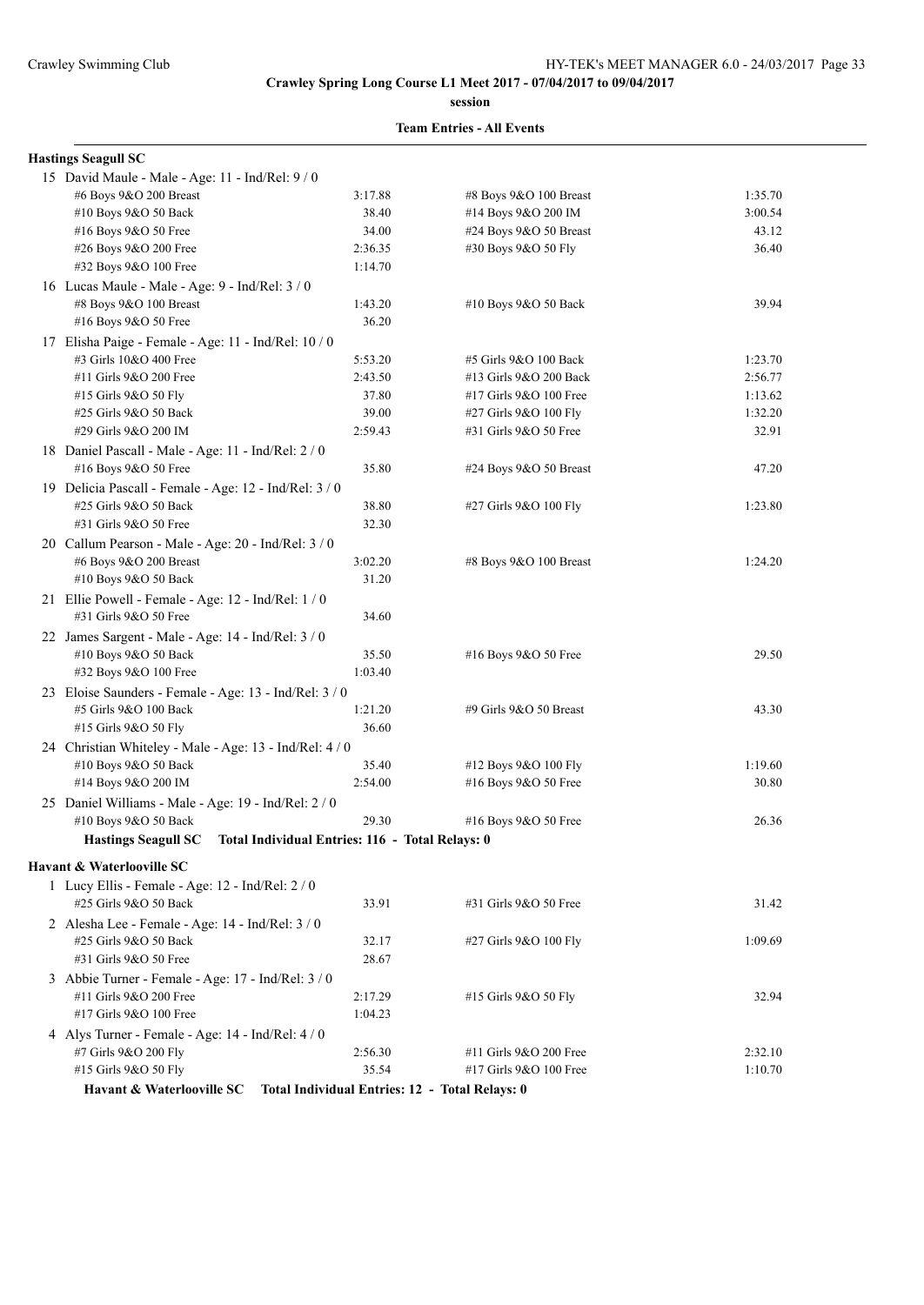**session**

### **Team Entries - All Events**

### **Herne Bay L&SC**

| 1 Marcus Crossman - Male - Age: 9 - Ind/Rel: 6 / 0                                                                                                                                                                                                                                                                                 |         |                          |         |
|------------------------------------------------------------------------------------------------------------------------------------------------------------------------------------------------------------------------------------------------------------------------------------------------------------------------------------|---------|--------------------------|---------|
| #10 Boys 9&O 50 Back                                                                                                                                                                                                                                                                                                               | 44.62   | #16 Boys 9&O 50 Free     | 39.15   |
| #20 Boys 9&O 100 Back                                                                                                                                                                                                                                                                                                              | 1:34.65 | #26 Boys 9&O 200 Free    | 2:54.88 |
| #28 Boys 9&O 200 Back                                                                                                                                                                                                                                                                                                              | 3:24.38 | #32 Boys 9&O 100 Free    | 1:23.71 |
| 2 Rose Douglas-Sutton - Female - Age: 12 - Ind/Rel: 6 / 0                                                                                                                                                                                                                                                                          |         |                          |         |
| $#5$ Girls $9&O$ 100 Back                                                                                                                                                                                                                                                                                                          | 1:18.50 | #15 Girls 9&O 50 Fly     | 33.70   |
| #17 Girls 9&O 100 Free                                                                                                                                                                                                                                                                                                             | 1:06.84 | #25 Girls 9&O 50 Back    | 36.20   |
| #27 Girls 9&O 100 Fly                                                                                                                                                                                                                                                                                                              | 1:19.10 | #31 Girls 9&O 50 Free    | 31.30   |
| 3 Oliver Edwards - Male - Age: 12 - Ind/Rel: 5 / 0                                                                                                                                                                                                                                                                                 |         |                          |         |
| #10 Boys 9&O 50 Back                                                                                                                                                                                                                                                                                                               | 36.40   | #16 Boys $9&O 50$ Free   | 31.20   |
| #24 Boys $9&O 50$ Breast                                                                                                                                                                                                                                                                                                           | 39.50   | #30 Boys 9&O 50 Fly      | 38.40   |
| $\#32$ Boys 9&O 100 Free                                                                                                                                                                                                                                                                                                           | 1:08.00 |                          |         |
| 4 James Page - Male - Age: 11 - Ind/Rel: 2/0                                                                                                                                                                                                                                                                                       |         |                          |         |
| #26 Boys 9&O 200 Free                                                                                                                                                                                                                                                                                                              | 2:58.80 | #30 Boys 9&O 50 Fly      | 40.57   |
| 5 Ethan Sales - Male - Age: 13 - Ind/Rel: 4/0                                                                                                                                                                                                                                                                                      |         |                          |         |
| #6 Boys 9&O 200 Breast                                                                                                                                                                                                                                                                                                             | 3:03.19 | #8 Boys $9&O$ 100 Breast | 1:24.15 |
| #12 Boys 9&O 100 Fly                                                                                                                                                                                                                                                                                                               | 1:19.32 | #14 Boys 9&O 200 IM      | 2:44.78 |
| $\mathbf{r}$ $\mathbf{r}$ $\mathbf{r}$ $\mathbf{r}$ $\mathbf{r}$ $\mathbf{r}$ $\mathbf{r}$ $\mathbf{r}$ $\mathbf{r}$ $\mathbf{r}$ $\mathbf{r}$ $\mathbf{r}$ $\mathbf{r}$ $\mathbf{r}$ $\mathbf{r}$ $\mathbf{r}$ $\mathbf{r}$ $\mathbf{r}$ $\mathbf{r}$ $\mathbf{r}$ $\mathbf{r}$ $\mathbf{r}$ $\mathbf{r}$ $\mathbf{r}$ $\mathbf{$ |         |                          |         |

**Herne Bay L&SC Total Individual Entries: 23 - Total Relays: 0**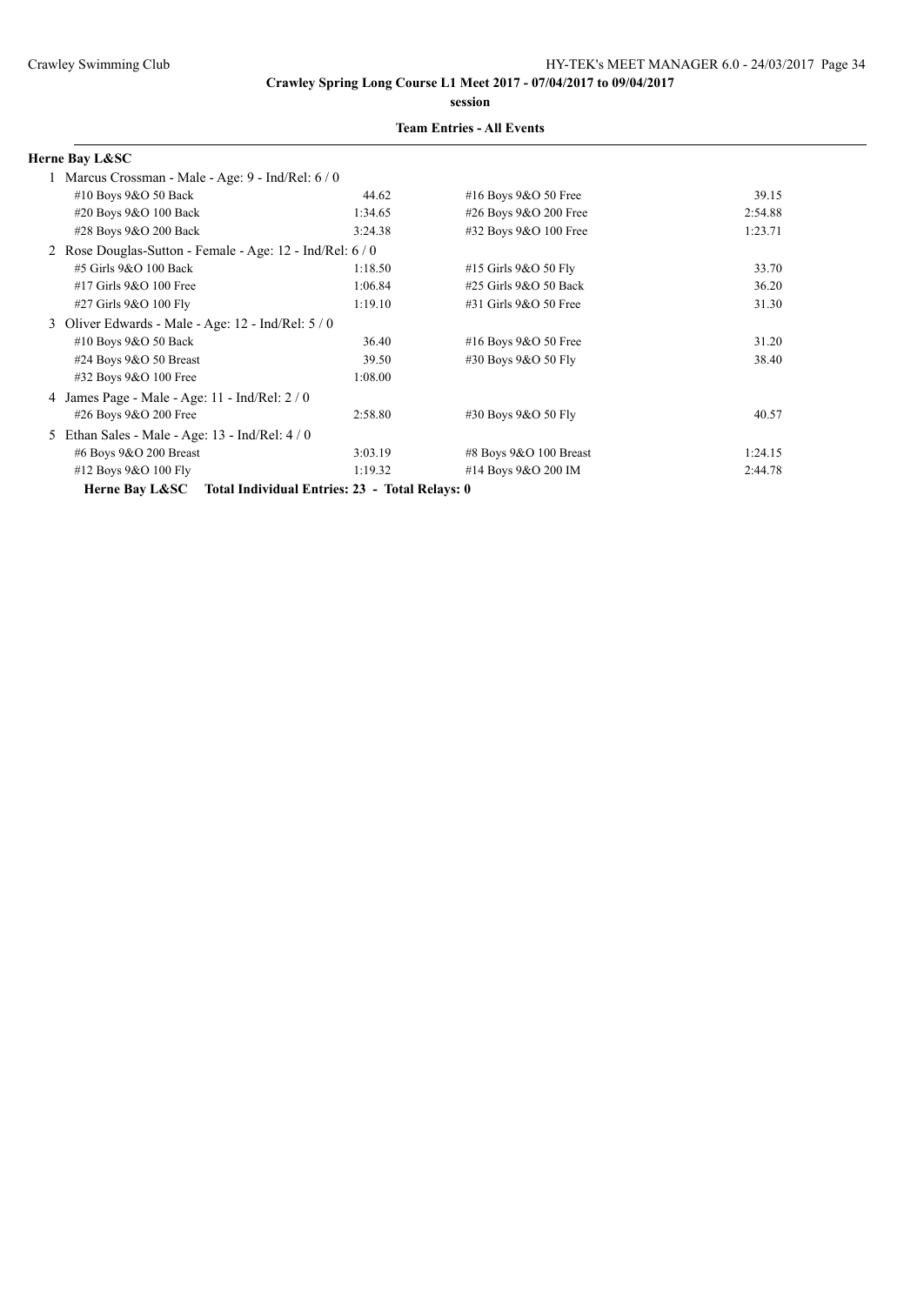**session**

#### **Team Entries - All Events**

## **Kingston Royals SC**

| 1 Zach Austin - Male - Age: 13 - Ind/Rel: 5 / 0                            |          |                          |         |
|----------------------------------------------------------------------------|----------|--------------------------|---------|
| #14 Boys 9&O 200 IM                                                        | 2:49.69  | #20 Boys 9&O 100 Back    | 1:21.20 |
| #24 Boys 9&O 50 Breast                                                     | 39.70    | #26 Boys 9&O 200 Free    | 2:28.00 |
| #32 Boys 9&O 100 Free                                                      | 1:10.40  |                          |         |
| 2 Lisa Boerner - Female - Age: 15 - Ind/Rel: 5 / 0                         |          |                          |         |
| #1 Girls 10&O 800 Free                                                     | 10:10.40 | #3 Girls 10&O 400 Free   | 4:53.94 |
| #11 Girls 9&O 200 Free                                                     | 2:18.85  | #13 Girls 9&O 200 Back   | 2:39.00 |
| #17 Girls 9&O 100 Free                                                     | 1:04.20  |                          |         |
| 3 Luca Capezzuoli - Male - Age: 14 - Ind/Rel: 8 / 0                        |          |                          |         |
| #10 Boys 9&O 50 Back                                                       | 33.10    | #12 Boys 9&O 100 Fly     | 1:03.60 |
| #14 Boys 9&O 200 IM                                                        | 2:34.60  | #16 Boys 9&O 50 Free     | 27.20   |
| #22 Boys 9&O 200 Fly                                                       | 2:22.64  | #26 Boys 9&O 200 Free    | 2:12.10 |
| #30 Boys 9&O 50 Fly                                                        | 30.00    | #32 Boys 9&O 100 Free    | 1:00.10 |
| 4 Charlotte Carmichael - Female - Age: 16 - Ind/Rel: 4 / 0                 |          |                          |         |
| #5 Girls 9&O 100 Back                                                      | 1:18.40  | #7 Girls 9&O 200 Fly     | 2:54.60 |
| #15 Girls 9&O 50 Fly                                                       | 33.86    | #27 Girls 9&O 100 Fly    | 1:16.40 |
| 5 Kathryn Carmichael - Female - Age: 12 - Ind/Rel: 4 / 0                   |          |                          |         |
| #5 Girls 9&O 100 Back                                                      | 1:17.40  | #11 Girls 9&O 200 Free   | 2:42.20 |
| #13 Girls 9&O 200 Back                                                     | 2:47.50  | #25 Girls 9&O 50 Back    | 37.30   |
| 6 Roksana Glinska - Female - Age: 14 - Ind/Rel: 4 / 0                      |          |                          |         |
| #9 Girls 9&O 50 Breast                                                     | 41.50    | #13 Girls 9&O 200 Back   | 2:48.60 |
| #21 Girls 9&O 200 Breast                                                   | 3:14.92  | #29 Girls 9&O 200 IM     | 2:55.90 |
|                                                                            |          |                          |         |
| 7 Konrad Glinski - Male - Age: 17 - Ind/Rel: 7 / 0<br>#10 Boys 9&O 50 Back | 30.70    | #16 Boys 9&O 50 Free     | 26.90   |
| #20 Boys 9&O 100 Back                                                      | 1:06.00  | #24 Boys $9&O 50$ Breast | 35.70   |
| #26 Boys 9&O 200 Free                                                      | 2:08.40  | #28 Boys 9&O 200 Back    | 2:27.20 |
| #32 Boys 9&O 100 Free                                                      | 57.80    |                          |         |
|                                                                            |          |                          |         |
| 8 Ellen Hawley - Female - Age: 13 - Ind/Rel: 1/0                           | 43.10    |                          |         |
| #9 Girls 9&O 50 Breast                                                     |          |                          |         |
| 9 Lucy Hawley - Female - Age: 16 - Ind/Rel: 2/0                            |          |                          |         |
| #7 Girls 9&O 200 Fly                                                       | 2:35.30  | #9 Girls 9&O 50 Breast   | 37.50   |
| 10 Jasmine Humble - Female - Age: 12 - Ind/Rel: 6 / 0                      |          |                          |         |
| #9 Girls 9&O 50 Breast                                                     | 40.26    | #15 Girls 9&O 50 Fly     | 34.60   |
| #21 Girls 9&O 200 Breast                                                   | 3:04.66  | #23 Girls 9&O 100 Breast | 1:25.30 |
| #27 Girls 9&O 100 Fly                                                      | 1:25.20  | #31 Girls 9&O 50 Free    | 32.60   |
| 11 Megan Jenkins - Female - Age: 11 - Ind/Rel: 1/0                         |          |                          |         |
| #1 Girls 10&O 800 Free                                                     | 12:17.30 |                          |         |
| 12 Cristina Joos - Female - Age: 13 - Ind/Rel: 1/0                         |          |                          |         |
| #15 Girls 9&O 50 Fly                                                       | 35.60    |                          |         |
| 13 Tegan Lessey - Female - Age: 15 - Ind/Rel: 6 / 0                        |          |                          |         |
| #3 Girls 10&O 400 Free                                                     | 4:50.30  | #11 Girls 9&O 200 Free   | 2:14.30 |
| #15 Girls 9&O 50 Fly                                                       | 30.51    | #17 Girls 9&O 100 Free   | 1:01.75 |
| #27 Girls 9&O 100 Fly                                                      | 1:10.20  | #31 Girls 9&O 50 Free    | 28.75   |
| 14 Yahia Makky - Male - Age: 15 - Ind/Rel: 5 / 0                           |          |                          |         |
| #16 Boys 9&O 50 Free                                                       | 28.80    | #18 Boys 10&O 400 Free   | 4:43.42 |
| #24 Boys 9&O 50 Breast                                                     | 38.60    | #28 Boys 9&O 200 Back    | 2:28.58 |
| #30 Boys 9&O 50 Fly                                                        | 30.40    |                          |         |
| 15 Guy Morad - Male - Age: 15 - Ind/Rel: 5 / 0                             |          |                          |         |
| #10 Boys 9&O 50 Back                                                       | 34.28    | #16 Boys 9&O 50 Free     | 29.90   |
| #20 Boys 9&O 100 Back                                                      | 1:12.10  | #28 Boys 9&O 200 Back    | 2:38.40 |
| #30 Boys 9&O 50 Fly                                                        | 32.50    |                          |         |
| 16 Tegan Wilcock - Female - Age: 12 - Ind/Rel: 3 / 0                       |          |                          |         |
| #15 Girls 9&O 50 Fly                                                       | 35.40    | #25 Girls 9&O 50 Back    | 36.20   |
| #27 Girls 9&O 100 Fly                                                      | 1:24.60  |                          |         |
| 17 Melina Williams - Female - Age: 16 - Ind/Rel: 2 / 0                     |          |                          |         |
| #15 Girls 9&O 50 Fly                                                       | 31.36    | #17 Girls 9&O 100 Free   | 1:04.50 |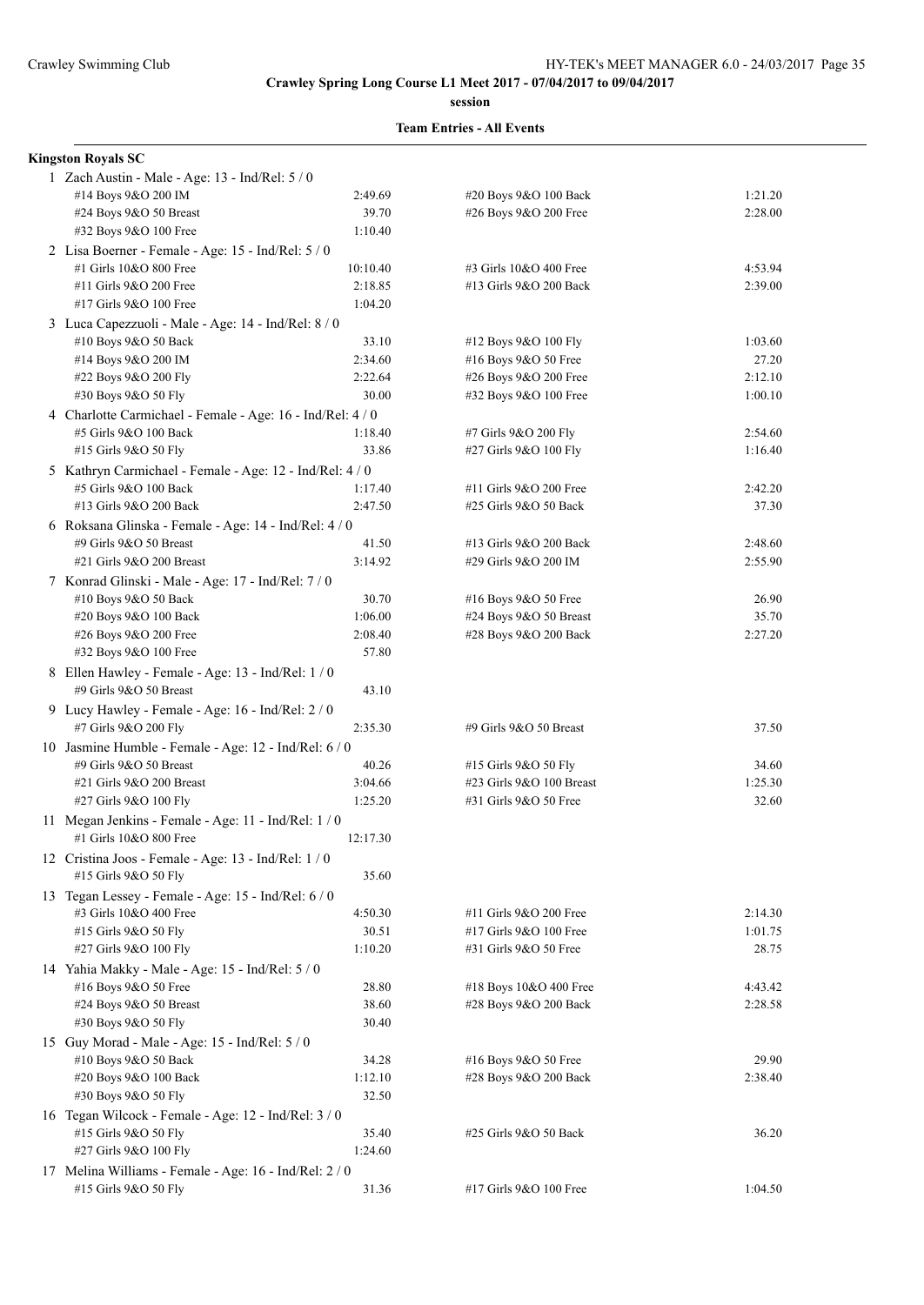**session**

**Team Entries - All Events**

| <b>Kingston Royals SC</b>                                                     |                                                |                                                |         |  |  |  |
|-------------------------------------------------------------------------------|------------------------------------------------|------------------------------------------------|---------|--|--|--|
| 18 Eleanor Young - Female - Age: 14 - Ind/Rel: 3 / 0<br>#25 Girls 9&O 50 Back | 35.90                                          | #29 Girls 9&O 200 IM                           | 2:56.20 |  |  |  |
| #31 Girls 9&O 50 Free                                                         | 32.00                                          |                                                |         |  |  |  |
| Total Individual Entries: 72 - Total Relays: 0<br><b>Kingston Royals SC</b>   |                                                |                                                |         |  |  |  |
| <b>Larkfield Swimming Club</b>                                                |                                                |                                                |         |  |  |  |
| 1 Amelia Allen - Female - Age: 10 - Ind/Rel: 1/0<br>#9 Girls 9&O 50 Breast    | 48.51                                          |                                                |         |  |  |  |
| 2 Mia Cotton - Female - Age: 13 - Ind/Rel: 3 / 0                              |                                                |                                                |         |  |  |  |
| #9 Girls 9&O 50 Breast                                                        | 43.76                                          | #15 Girls 9&O 50 Fly                           | 36.40   |  |  |  |
| #17 Girls 9&O 100 Free                                                        | 1:11.96                                        |                                                |         |  |  |  |
| 3 Finlay Courtier - Male - Age: 11 - Ind/Rel: 3 / 0                           |                                                |                                                |         |  |  |  |
| #10 Boys 9&O 50 Back                                                          | 37.29                                          | $#16$ Boys 9&O 50 Free                         | 31.64   |  |  |  |
| #24 Boys 9&O 50 Breast                                                        | 42.60                                          |                                                |         |  |  |  |
| 4 Andrew Gore - Male - Age: 12 - Ind/Rel: 2 / 0<br>#10 Boys 9&O 50 Back       | 38.73                                          | #16 Boys 9&O 50 Free                           | 34.97   |  |  |  |
| 5 Lyanna Gore - Female - Age: 9 - Ind/Rel: 1 / 0                              |                                                |                                                |         |  |  |  |
| #15 Girls 9&O 50 Fly                                                          | 46.90                                          |                                                |         |  |  |  |
| 6 Oliver Moore - Male - Age: 11 - Ind/Rel: 3 / 0                              |                                                |                                                |         |  |  |  |
| #8 Boys 9&O 100 Breast                                                        | 1:32.27                                        | $#16$ Boys 9&O 50 Free                         | 32.12   |  |  |  |
| #24 Boys 9&O 50 Breast                                                        | 41.45                                          |                                                |         |  |  |  |
| 7 Hannah Shibli - Female - Age: 10 - Ind/Rel: 3 / 0                           |                                                |                                                |         |  |  |  |
| #11 Girls 9&O 200 Free                                                        | 3:14.60                                        | #15 Girls 9&O 50 Fly                           | 42.46   |  |  |  |
| #17 Girls 9&O 100 Free                                                        | 1:27.50                                        |                                                |         |  |  |  |
| 8 Dominic Traube - Male - Age: 11 - Ind/Rel: 3 / 0                            |                                                |                                                |         |  |  |  |
| #12 Boys 9&O 100 Fly                                                          | 1:24.40                                        | $\#24$ Boys 9&O 50 Breast                      | 43.77   |  |  |  |
| #30 Boys 9&O 50 Fly                                                           | 37.04                                          |                                                |         |  |  |  |
| <b>Larkfield Swimming Club</b>                                                | Total Individual Entries: 19 - Total Relays: 0 |                                                |         |  |  |  |
|                                                                               |                                                |                                                |         |  |  |  |
| <b>Littlehampton Swimming Club</b>                                            |                                                |                                                |         |  |  |  |
| 1 Jessica Brown - Female - Age: 16 - Ind/Rel: 5 / 0<br>#9 Girls 9&O 50 Breast | 39.30                                          | #15 Girls 9&O 50 Fly                           | 31.60   |  |  |  |
| #23 Girls 9&O 100 Breast                                                      | 1:23.80                                        | #27 Girls 9&O 100 Fly                          | 1:09.70 |  |  |  |
| #29 Girls 9&O 200 IM                                                          | 2:35.30                                        |                                                |         |  |  |  |
| 2 Jess Frayne - Female - Age: 21 - Ind/Rel: 2 / 0                             |                                                |                                                |         |  |  |  |
| #15 Girls 9&O 50 Fly                                                          | 30.01                                          | #17 Girls 9&O 100 Free                         | 1:02.40 |  |  |  |
| 3 Oliver Iden - Male - Age: 13 - Ind/Rel: 4 / 0                               |                                                |                                                |         |  |  |  |
| #10 Boys 9&O 50 Back                                                          | 34.40                                          | #14 Boys 9&O 200 IM                            | 2:34.61 |  |  |  |
| #24 Boys 9&O 50 Breast                                                        | 39.12                                          | #30 Boys 9&O 50 Fly                            | 31.13   |  |  |  |
| 4 Euan MacLeod - Male - Age: 11 - Ind/Rel: 2 / 0                              |                                                |                                                |         |  |  |  |
| #14 Boys 9&O 200 IM                                                           | 3:03.40                                        | #16 Boys 9&O 50 Free                           | 32.70   |  |  |  |
| 5 Ella Porter - Female - Age: 17 - Ind/Rel: 1 / 0                             |                                                |                                                |         |  |  |  |
| #5 Girls 9&O 100 Back                                                         | 1:09.50                                        |                                                |         |  |  |  |
| 6 Stephen Redman - Male - Age: 14 - Ind/Rel: 1 / 0                            |                                                |                                                |         |  |  |  |
| #2 Boys 10&O 1500 Free                                                        | 20:03.20                                       |                                                |         |  |  |  |
| 7 Abby Smith - Female - Age: 14 - Ind/Rel: 1 / 0                              |                                                |                                                |         |  |  |  |
| #9 Girls 9&O 50 Breast                                                        | 37.15                                          |                                                |         |  |  |  |
| <b>Littlehampton Swimming Club</b>                                            |                                                | Total Individual Entries: 16 - Total Relays: 0 |         |  |  |  |
| <b>Loughborough University</b>                                                |                                                |                                                |         |  |  |  |
| 1 Kieran Hodson-Kilroy - Male - Age: 20 - Ind/Rel: 1 / 0                      |                                                |                                                |         |  |  |  |
| #24 Boys 9&O 50 Breast                                                        | 30.37                                          |                                                |         |  |  |  |

**Loughborough University Total Individual Entries: 1 - Total Relays: 0**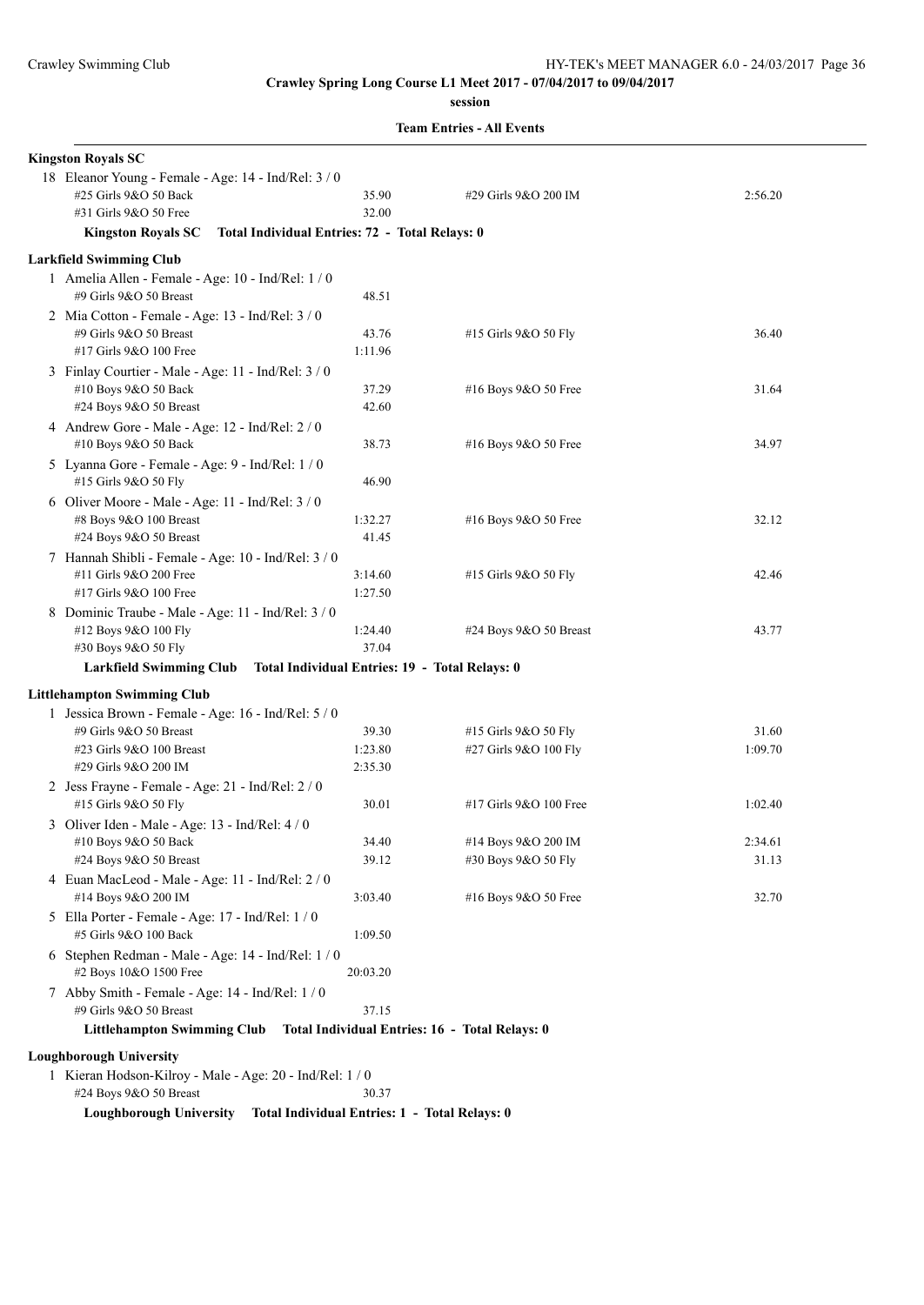**session**

|   | <b>Maidstone Swimming Club</b>                        |                                                |                          |         |
|---|-------------------------------------------------------|------------------------------------------------|--------------------------|---------|
|   | 1 George Blair - Male - Age: 14 - Ind/Rel: 5 / 0      |                                                |                          |         |
|   | #10 Boys 9&O 50 Back                                  | 30.19                                          | #16 Boys 9&O 50 Free     | 27.50   |
|   | #20 Boys 9&O 100 Back                                 | 1:05.40                                        | #24 Boys $9&O$ 50 Breast | 36.30   |
|   | #28 Boys 9&O 200 Back                                 | 2:30.00                                        |                          |         |
|   | 2 Hannah Bowie - Female - Age: 13 - Ind/Rel: 4 / 0    |                                                |                          |         |
|   | #5 Girls 9&O 100 Back                                 | 1:13.60                                        | #7 Girls 9&O 200 Fly     | 2:46.70 |
|   | #13 Girls 9&O 200 Back                                | 2:36.40                                        | #15 Girls 9&O 50 Fly     | 33.00   |
|   | 3 Lauren Braddon - Female - Age: 15 - Ind/Rel: 3/0    |                                                |                          |         |
|   | #3 Girls 10&O 400 Free                                | 4:42.50                                        | #7 Girls 9&O 200 Fly     | 2:26.20 |
|   | #13 Girls 9&O 200 Back                                | 2:21.00                                        |                          |         |
|   | 4 Mya Diboll - Female - Age: $12$ - Ind/Rel: $7/0$    |                                                |                          |         |
|   | #5 Girls 9&O 100 Back                                 | 1:16.30                                        | #7 Girls 9&O 200 Fly     | 3:03.10 |
|   | #9 Girls 9&O 50 Breast                                | 41.90                                          | #13 Girls 9&O 200 Back   | 2:48.80 |
|   | #15 Girls 9&O 50 Fly                                  | 34.10                                          | #25 Girls 9&O 50 Back    | 35.88   |
|   | #27 Girls 9&O 100 Fly                                 | 1:18.70                                        |                          |         |
| 5 | James Dick - Male - Age: 14 - Ind/Rel: 3 / 0          |                                                |                          |         |
|   | #12 Boys 9&O 100 Fly                                  | 1:10.50                                        | #14 Boys 9&O 200 IM      | 2:30.42 |
|   | #22 Boys 9&O 200 Fly                                  | 2:37.63                                        |                          |         |
|   | 6 Abigail Maddaford - Female - Age: 12 - Ind/Rel: 9/0 |                                                |                          |         |
|   | #9 Girls 9&O 50 Breast                                | 41.21                                          | #11 Girls 9&O 200 Free   | 2:39.70 |
|   | #15 Girls 9&O 50 Fly                                  | 36.10                                          | #17 Girls 9&O 100 Free   | 1:13.60 |
|   | #21 Girls 9&O 200 Breast                              | 3:09.80                                        | #23 Girls 9&O 100 Breast | 1:27.57 |
|   | #27 Girls 9&O 100 Fly                                 | 1:22.10                                        | #29 Girls 9&O 200 IM     | 2:57.20 |
|   | #31 Girls 9&O 50 Free                                 | 34.10                                          |                          |         |
|   | Simon Newton - Male - Age: 17 - Ind/Rel: 3 / 0        |                                                |                          |         |
|   | #12 Boys 9&O 100 Fly                                  | 58.04                                          | #14 Boys 9&O 200 IM      | 2:13.70 |
|   | #16 Boys 9&O 50 Free                                  | 25.49                                          |                          |         |
|   | <b>Maidstone Swimming Club</b>                        | Total Individual Entries: 34 - Total Relays: 0 |                          |         |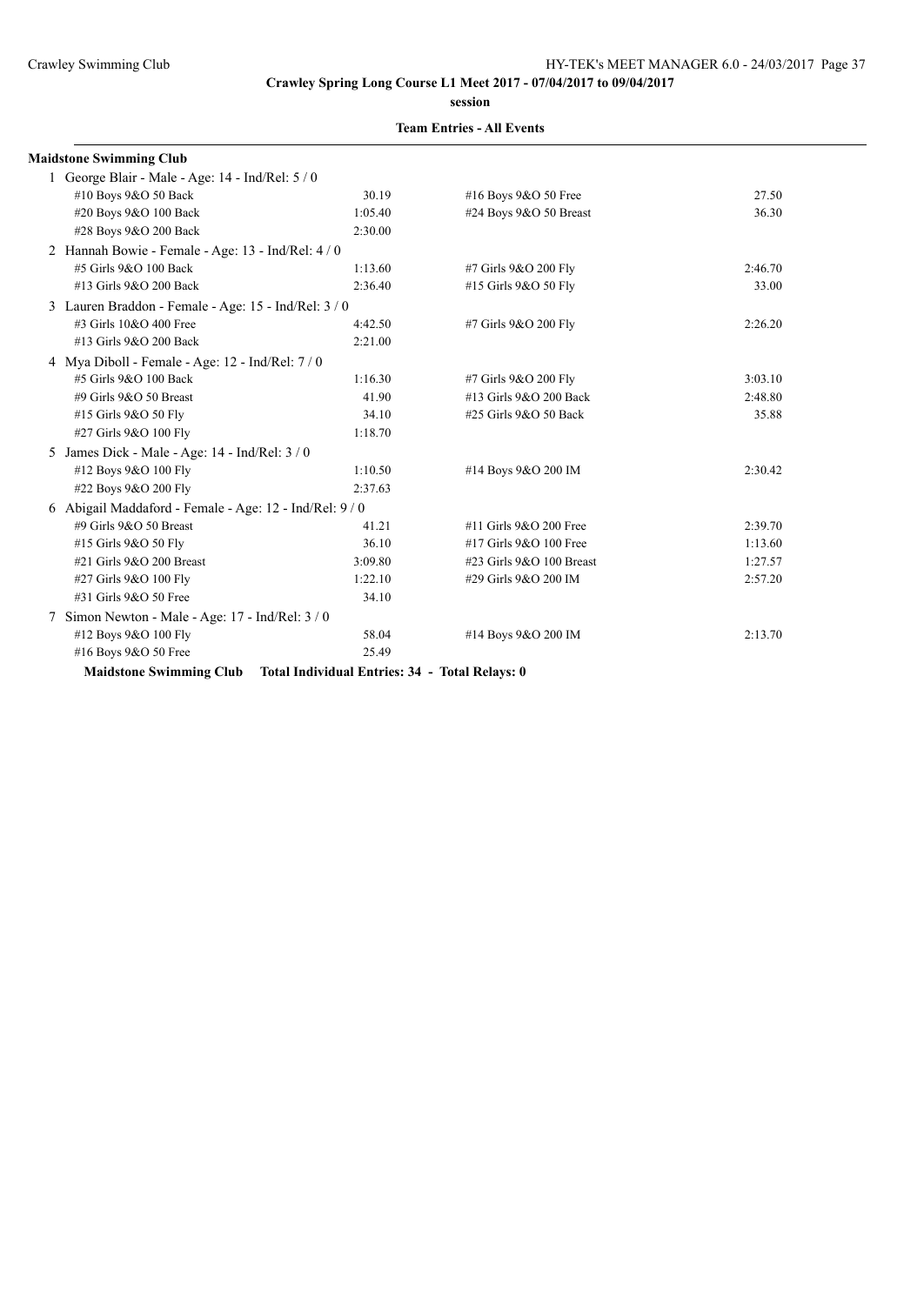**session**

| <b>Mid Sussex Marlins SC</b>                                  |          |                          |         |
|---------------------------------------------------------------|----------|--------------------------|---------|
| 1 Bethany Abrams - Female - Age: 12 - Ind/Rel: 8 / 0          |          |                          |         |
| #1 Girls 10&O 800 Free                                        | 10:24.50 | #3 Girls 10&O 400 Free   | 5:21.00 |
| #5 Girls 9&O 100 Back                                         | 1:18.90  | #7 Girls 9&O 200 Fly     | 3:09.78 |
| #13 Girls 9&O 200 Back                                        | 2:51.32  | #21 Girls 9&O 200 Breast | 3:16.90 |
| #25 Girls 9&O 50 Back                                         | 37.20    | #31 Girls 9&O 50 Free    | 30.82   |
| 2 Joe Anderson - Male - Age: 17 - Ind/Rel: 3 / 0              |          |                          |         |
| #18 Boys 10&O 400 Free                                        | 4:26.60  | #26 Boys 9&O 200 Free    | 2:04.80 |
| #32 Boys 9&O 100 Free                                         | 57.70    |                          |         |
| 3 Molly Atkinson - Female - Age: 13 - Ind/Rel: 4 / 0          |          |                          |         |
| #9 Girls 9&O 50 Breast                                        | 41.86    | #15 Girls 9&O 50 Fly     | 37.70   |
| #21 Girls 9&O 200 Breast                                      | 3:22.60  | #23 Girls 9&O 100 Breast | 1:32.52 |
|                                                               |          |                          |         |
| 4 Maddi Barnaby - Female - Age: 17 - Ind/Rel: 3 / 0           |          |                          |         |
| #9 Girls 9&O 50 Breast                                        | 35.56    | #23 Girls 9&O 100 Breast | 1:18.60 |
| #29 Girls 9&O 200 IM                                          | 2:39.46  |                          |         |
| 5 Claudia Benstead Schlup - Female - Age: 14 - Ind/Rel: 5 / 0 |          |                          |         |
| #9 Girls 9&O 50 Breast                                        | 39.40    | #11 Girls 9&O 200 Free   | 2:31.60 |
| #15 Girls 9&O 50 Fly                                          | 34.98    | #17 Girls 9&O 100 Free   | 1:05.90 |
| #31 Girls 9&O 50 Free                                         | 30.50    |                          |         |
| 6 Rachael Bowen - Female - Age: 26 - Ind/Rel: 2 / 0           |          |                          |         |
| #15 Girls 9&O 50 Fly                                          | 28.17    | #31 Girls 9&O 50 Free    | 26.78   |
| 7 Robin Boyden - Male - Age: 16 - Ind/Rel: 7 / 0              |          |                          |         |
| #10 Boys 9&O 50 Back                                          | 30.10    | #12 Boys 9&O 100 Fly     | 1:02.20 |
| #14 Boys 9&O 200 IM                                           | 2:21.60  | #16 Boys 9&O 50 Free     | 26.00   |
| #24 Boys 9&O 50 Breast                                        | 33.40    | #30 Boys 9&O 50 Fly      | 26.93   |
| #32 Boys 9&O 100 Free                                         | 57.00    |                          |         |
|                                                               |          |                          |         |
| 8 Ben Chalmers - Male - Age: 11 - Ind/Rel: 4 / 0              |          |                          |         |
| #8 Boys 9&O 100 Breast                                        | 1:45.20  | #14 Boys 9&O 200 IM      | 3:04.90 |
| #16 Boys 9&O 50 Free                                          | 33.40    | #32 Boys 9&O 100 Free    | 1:14.30 |
| 9 Will Chan - Male - Age: 13 - Ind/Rel: 8 / 0                 |          |                          |         |
| #8 Boys 9&O 100 Breast                                        | 1:34.40  | $#10$ Boys 9&O 50 Back   | 37.10   |
| #14 Boys 9&O 200 IM                                           | 2:51.80  | #16 Boys 9&O 50 Free     | 31.40   |
| #24 Boys 9&O 50 Breast                                        | 42.10    | #26 Boys 9&O 200 Free    | 2:32.17 |
| #30 Boys 9&O 50 Fly                                           | 36.92    | #32 Boys 9&O 100 Free    | 1:10.70 |
| 10 Amelia Clarke - Female - Age: 11 - Ind/Rel: 3 / 0          |          |                          |         |
| #9 Girls 9&O 50 Breast                                        | 48.50    | #11 Girls 9&O 200 Free   | 2:55.40 |
| #17 Girls 9&O 100 Free                                        | 1:19.40  |                          |         |
| 11 Guy Cooper - Male - Age: 21 - Ind/Rel: 7 / 0               |          |                          |         |
| #2 Boys 10&O 1500 Free                                        | 17:26.70 | #8 Boys 9&O 100 Breast   | 1:12.00 |
| #10 Boys 9&O 50 Back                                          | 30.50    | #16 Boys 9&O 50 Free     | 24.94   |
| #22 Boys 9&O 200 Fly                                          | 2:23.65  | #24 Boys 9&O 50 Breast   | 33.38   |
| #28 Boys 9&O 200 Back                                         | 2:21.60  |                          |         |
|                                                               |          |                          |         |
| 12 Millie Cummins - Female - Age: 14 - Ind/Rel: 7/0           |          |                          |         |
| #1 Girls 10&O 800 Free                                        | 10:37.80 | #9 Girls 9&O 50 Breast   | 40.00   |
| #15 Girls 9&O 50 Fly                                          | 34.00    | #17 Girls 9&O 100 Free   | 1:08.40 |
| #23 Girls 9&O 100 Breast                                      | 1:28.10  | #29 Girls 9&O 200 IM     | 2:49.00 |
| #31 Girls 9&O 50 Free                                         | 30.99    |                          |         |
| 13 Alex Curry - Male - Age: 14 - Ind/Rel: 7 / 0               |          |                          |         |
| #6 Boys 9&O 200 Breast                                        | 2:46.30  | #8 Boys 9&O 100 Breast   | 1:17.30 |
| #12 Boys 9&O 100 Fly                                          | 1:11.28  | #14 Boys 9&O 200 IM      | 2:36.70 |
| #24 Boys 9&O 50 Breast                                        | 36.60    | #26 Boys 9&O 200 Free    | 2:21.70 |
| #30 Boys 9&O 50 Fly                                           | 32.30    |                          |         |
| 14 Heidi Denyer - Female - Age: 11 - Ind/Rel: 2 / 0           |          |                          |         |
| #1 Girls 10&O 800 Free                                        | 10:55.35 | #11 Girls 9&O 200 Free   | 2:28.20 |
| 15 Freya Dingemans - Female - Age: 20 - Ind/Rel: 3 / 0        |          |                          |         |
| #9 Girls 9&O 50 Breast                                        | 35.70    | #23 Girls 9&O 100 Breast |         |
|                                                               |          |                          | 1:20.00 |
| #29 Girls 9&O 200 IM                                          | 2:45.10  |                          |         |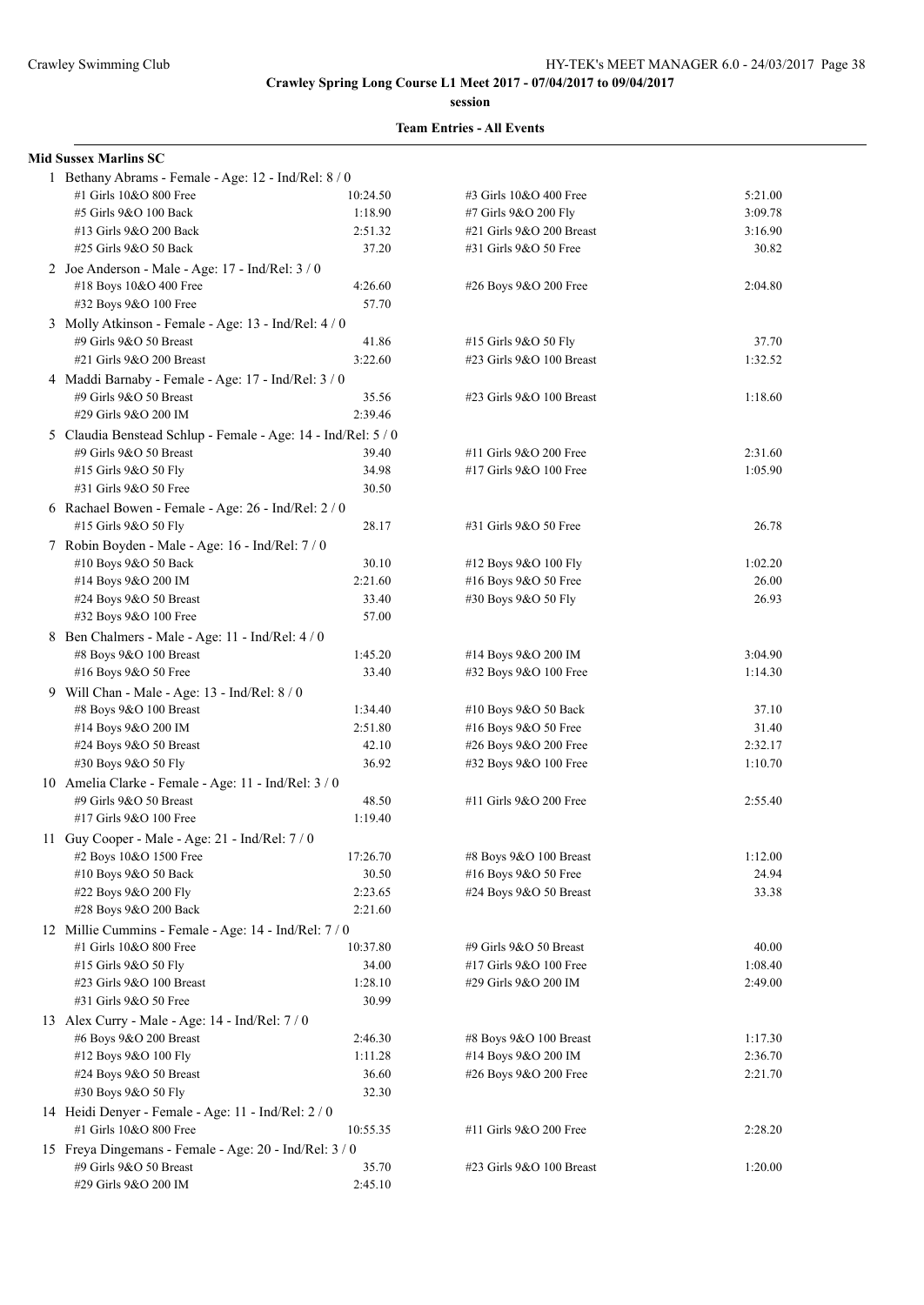**session**

| <b>Mid Sussex Marlins SC</b>                             |          |                          |         |
|----------------------------------------------------------|----------|--------------------------|---------|
| 16 Michael Edwards - Male - Age: 12 - Ind/Rel: 6 / 0     |          |                          |         |
| #6 Boys 9&O 200 Breast                                   | 3:04.76  | #8 Boys 9&O 100 Breast   | 1:28.90 |
| #10 Boys 9&O 50 Back                                     | 37.40    | #12 Boys 9&O 100 Fly     | 1:21.20 |
| #14 Boys 9&O 200 IM                                      | 2:51.40  | #16 Boys 9&O 50 Free     | 31.60   |
| 17 Monty Filmer-Cox - Male - Age: 13 - Ind/Rel: 5 / 0    |          |                          |         |
| #10 Boys 9&O 50 Back                                     | 34.80    | #14 Boys 9&O 200 IM      | 2:47.30 |
| #16 Boys 9&O 50 Free                                     | 29.90    | #30 Boys 9&O 50 Fly      | 35.10   |
| #32 Boys 9&O 100 Free                                    | 1:07.20  |                          |         |
|                                                          |          |                          |         |
| 18 Millie Forcier - Female - Age: 12 - Ind/Rel: 8 / 0    |          |                          |         |
| #5 Girls 9&O 100 Back                                    | 1:15.30  | #11 Girls 9&O 200 Free   | 2:30.30 |
| #13 Girls 9&O 200 Back                                   | 2:44.79  | #15 Girls 9&O 50 Fly     | 35.30   |
| #17 Girls 9&O 100 Free                                   | 1:07.42  | #25 Girls 9&O 50 Back    | 35.70   |
| #27 Girls 9&O 100 Fly                                    | 1:19.05  | #31 Girls 9&O 50 Free    | 30.40   |
| 19 Charlie Gale - Female - Age: 12 - Ind/Rel: 7/0        |          |                          |         |
| #1 Girls 10&O 800 Free                                   | 11:16.50 | #9 Girls 9&O 50 Breast   | 42.40   |
| #11 Girls 9&O 200 Free                                   | 2:38.10  | #13 Girls 9&O 200 Back   | 2:53.60 |
| #21 Girls 9&O 200 Breast                                 | 3:11.00  | #23 Girls 9&O 100 Breast | 1:30.10 |
| #31 Girls 9&O 50 Free                                    | 34.50    |                          |         |
| 20 Imogen Goodhew - Female - Age: 14 - Ind/Rel: 5 / 0    |          |                          |         |
| #9 Girls 9&O 50 Breast                                   | 38.45    | #11 Girls 9&O 200 Free   | 2:20.90 |
| #21 Girls 9&O 200 Breast                                 | 2:59.70  | #23 Girls 9&O 100 Breast | 1:22.80 |
| #29 Girls 9&O 200 IM                                     | 2:40.00  |                          |         |
|                                                          |          |                          |         |
| 21 Ollie Goodhew - Male - Age: 19 - Ind/Rel: 5 / 0       |          |                          |         |
| #2 Boys 10&O 1500 Free                                   | 17:28.09 | #10 Boys 9&O 50 Back     | 28.14   |
| #16 Boys 9&O 50 Free                                     | 25.60    | #26 Boys 9&O 200 Free    | 2:01.20 |
| #32 Boys 9&O 100 Free                                    | 55.10    |                          |         |
| 22 Natasha Gower - Female - Age: 13 - Ind/Rel: 5 / 0     |          |                          |         |
| #7 Girls 9&O 200 Fly                                     | 2:53.37  | #9 Girls 9&O 50 Breast   | 43.30   |
| #11 Girls 9&O 200 Free                                   | 2:29.10  | #15 Girls 9&O 50 Fly     | 34.90   |
| #17 Girls 9&O 100 Free                                   | 1:09.90  |                          |         |
| 23 Georgina Gratton - Female - Age: 17 - Ind/Rel: 3 / 0  |          |                          |         |
| #5 Girls 9&O 100 Back                                    | 1:06.20  | #25 Girls 9&O 50 Back    | 30.80   |
| #27 Girls 9&O 100 Fly                                    | 1:12.60  |                          |         |
| 24 Eren Guryel - Male - Age: 13 - Ind/Rel: 2 / 0         |          |                          |         |
|                                                          | 33.88    |                          |         |
| #30 Boys 9&O 50 Fly                                      |          | #32 Boys 9&O 100 Free    | 1:10.00 |
| 25 Jason Hawkey - Male - Age: 15 - Ind/Rel: 8 / 0        |          |                          |         |
| #4 Boys 10&O 400 IM                                      | 5:02.60  | #10 Boys 9&O 50 Back     | 29.30   |
| #12 Boys 9&O 100 Fly                                     | 1:01.53  | #16 Boys 9&O 50 Free     | 26.26   |
| #20 Boys 9&O 100 Back                                    | 1:06.33  | #26 Boys 9&O 200 Free    | 2:08.20 |
| #30 Boys 9&O 50 Fly                                      | 27.29    | #32 Boys 9&O 100 Free    | 58.10   |
| 26 Charlie Hepworth - Male - Age: 19 - Ind/Rel: 2 / 0    |          |                          |         |
| #16 Boys 9&O 50 Free                                     | 25.60    | #30 Boys 9&O 50 Fly      | 27.80   |
| 27 Michelle Hepworth - Female - Age: 17 - Ind/Rel: 4 / 0 |          |                          |         |
| #23 Girls 9&O 100 Breast                                 | 1:28.50  | #27 Girls 9&O 100 Fly    | 1:12.50 |
| #29 Girls 9&O 200 IM                                     | 2:38.50  | #31 Girls 9&O 50 Free    | 29.08   |
| 28 Charlotte Johnson - Female - Age: 13 - Ind/Rel: 4/0   |          |                          |         |
| #1 Girls 10&O 800 Free                                   | 9:30.06  | #7 Girls 9&O 200 Fly     | 2:32.95 |
|                                                          |          |                          |         |
| #15 Girls 9&O 50 Fly                                     | 32.30    | #19 Girls 10&O 400 IM    | 5:35.70 |
| 29 Ben Kovacs - Male - Age: 15 - Ind/Rel: 3 / 0          |          |                          |         |
| #16 Boys 9&O 50 Free                                     | 28.30    | #26 Boys 9&O 200 Free    | 2:15.80 |
| #32 Boys 9&O 100 Free                                    | 1:00.80  |                          |         |
| 30 Arthur Logan - Male - Age: 12 - Ind/Rel: 10 / 0       |          |                          |         |
| #4 Boys 10&O 400 IM                                      | 5:45.72  | #10 Boys 9&O 50 Back     | 35.60   |
| #12 Boys 9&O 100 Fly                                     | 1:16.48  | #14 Boys 9&O 200 IM      | 2:45.90 |
| #16 Boys $9&O 50$ Free                                   | 31.50    | #18 Boys 10&O 400 Free   | 4:57.76 |
| #20 Boys 9&O 100 Back                                    | 1:15.50  | #26 Boys 9&O 200 Free    | 2:24.50 |
| #28 Boys 9&O 200 Back                                    | 2:38.20  | #30 Boys 9&O 50 Fly      | 33.90   |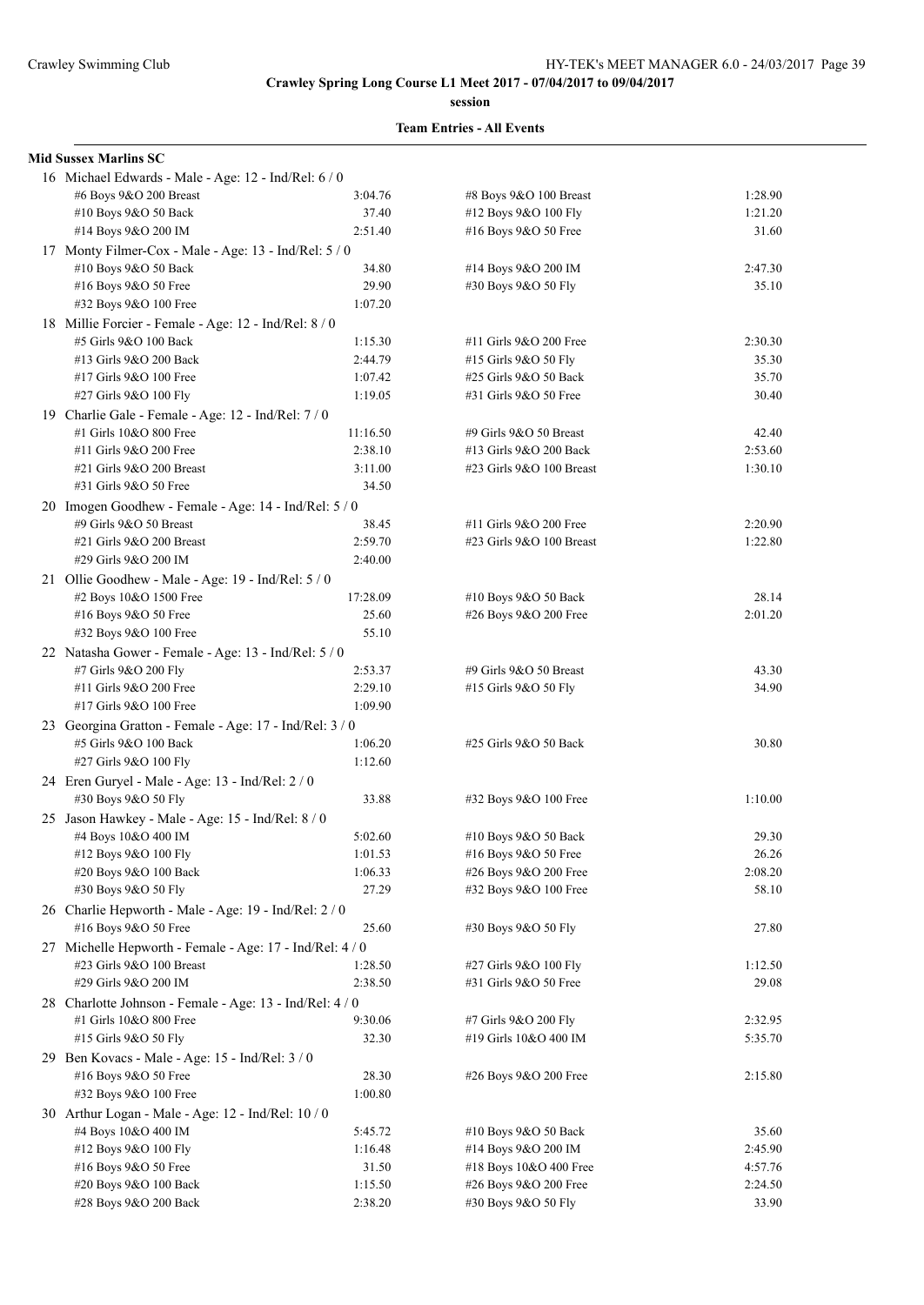**session**

| 31 Georgia Maguire - Female - Age: 12 - Ind/Rel: 7 / 0                     |                                                                                                                                                                                                                                                                                                                                                                                                                                                                                                                                                                                                                                                                                                                                                                                                                                   |                                                                                                                                                                                                                                                                                                                                                                                                                                                                                                                                                                                                                                                                                                                                                                                                                                                                                                                                                                                                                                          |                                                                                                                                                                                                                                                                                                                                                                                                                                                                                                                                            |
|----------------------------------------------------------------------------|-----------------------------------------------------------------------------------------------------------------------------------------------------------------------------------------------------------------------------------------------------------------------------------------------------------------------------------------------------------------------------------------------------------------------------------------------------------------------------------------------------------------------------------------------------------------------------------------------------------------------------------------------------------------------------------------------------------------------------------------------------------------------------------------------------------------------------------|------------------------------------------------------------------------------------------------------------------------------------------------------------------------------------------------------------------------------------------------------------------------------------------------------------------------------------------------------------------------------------------------------------------------------------------------------------------------------------------------------------------------------------------------------------------------------------------------------------------------------------------------------------------------------------------------------------------------------------------------------------------------------------------------------------------------------------------------------------------------------------------------------------------------------------------------------------------------------------------------------------------------------------------|--------------------------------------------------------------------------------------------------------------------------------------------------------------------------------------------------------------------------------------------------------------------------------------------------------------------------------------------------------------------------------------------------------------------------------------------------------------------------------------------------------------------------------------------|
|                                                                            | 11:16.31                                                                                                                                                                                                                                                                                                                                                                                                                                                                                                                                                                                                                                                                                                                                                                                                                          | #5 Girls 9&O 100 Back                                                                                                                                                                                                                                                                                                                                                                                                                                                                                                                                                                                                                                                                                                                                                                                                                                                                                                                                                                                                                    | 1:21.00                                                                                                                                                                                                                                                                                                                                                                                                                                                                                                                                    |
|                                                                            | 44.00                                                                                                                                                                                                                                                                                                                                                                                                                                                                                                                                                                                                                                                                                                                                                                                                                             | #11 Girls 9&O 200 Free                                                                                                                                                                                                                                                                                                                                                                                                                                                                                                                                                                                                                                                                                                                                                                                                                                                                                                                                                                                                                   | 2:37.40                                                                                                                                                                                                                                                                                                                                                                                                                                                                                                                                    |
|                                                                            | 2:52.40                                                                                                                                                                                                                                                                                                                                                                                                                                                                                                                                                                                                                                                                                                                                                                                                                           | #15 Girls 9&O 50 Fly                                                                                                                                                                                                                                                                                                                                                                                                                                                                                                                                                                                                                                                                                                                                                                                                                                                                                                                                                                                                                     | 37.20                                                                                                                                                                                                                                                                                                                                                                                                                                                                                                                                      |
|                                                                            | 1:13.40                                                                                                                                                                                                                                                                                                                                                                                                                                                                                                                                                                                                                                                                                                                                                                                                                           |                                                                                                                                                                                                                                                                                                                                                                                                                                                                                                                                                                                                                                                                                                                                                                                                                                                                                                                                                                                                                                          |                                                                                                                                                                                                                                                                                                                                                                                                                                                                                                                                            |
|                                                                            |                                                                                                                                                                                                                                                                                                                                                                                                                                                                                                                                                                                                                                                                                                                                                                                                                                   |                                                                                                                                                                                                                                                                                                                                                                                                                                                                                                                                                                                                                                                                                                                                                                                                                                                                                                                                                                                                                                          |                                                                                                                                                                                                                                                                                                                                                                                                                                                                                                                                            |
|                                                                            | 31.70                                                                                                                                                                                                                                                                                                                                                                                                                                                                                                                                                                                                                                                                                                                                                                                                                             |                                                                                                                                                                                                                                                                                                                                                                                                                                                                                                                                                                                                                                                                                                                                                                                                                                                                                                                                                                                                                                          |                                                                                                                                                                                                                                                                                                                                                                                                                                                                                                                                            |
|                                                                            |                                                                                                                                                                                                                                                                                                                                                                                                                                                                                                                                                                                                                                                                                                                                                                                                                                   |                                                                                                                                                                                                                                                                                                                                                                                                                                                                                                                                                                                                                                                                                                                                                                                                                                                                                                                                                                                                                                          |                                                                                                                                                                                                                                                                                                                                                                                                                                                                                                                                            |
|                                                                            | 2:47.70                                                                                                                                                                                                                                                                                                                                                                                                                                                                                                                                                                                                                                                                                                                                                                                                                           | #8 Boys 9&O 100 Breast                                                                                                                                                                                                                                                                                                                                                                                                                                                                                                                                                                                                                                                                                                                                                                                                                                                                                                                                                                                                                   | 1:16.00                                                                                                                                                                                                                                                                                                                                                                                                                                                                                                                                    |
|                                                                            | 34.40                                                                                                                                                                                                                                                                                                                                                                                                                                                                                                                                                                                                                                                                                                                                                                                                                             | #30 Boys 9&O 50 Fly                                                                                                                                                                                                                                                                                                                                                                                                                                                                                                                                                                                                                                                                                                                                                                                                                                                                                                                                                                                                                      | 29.34                                                                                                                                                                                                                                                                                                                                                                                                                                                                                                                                      |
|                                                                            |                                                                                                                                                                                                                                                                                                                                                                                                                                                                                                                                                                                                                                                                                                                                                                                                                                   |                                                                                                                                                                                                                                                                                                                                                                                                                                                                                                                                                                                                                                                                                                                                                                                                                                                                                                                                                                                                                                          |                                                                                                                                                                                                                                                                                                                                                                                                                                                                                                                                            |
|                                                                            | 31.80                                                                                                                                                                                                                                                                                                                                                                                                                                                                                                                                                                                                                                                                                                                                                                                                                             |                                                                                                                                                                                                                                                                                                                                                                                                                                                                                                                                                                                                                                                                                                                                                                                                                                                                                                                                                                                                                                          | 1:06.70                                                                                                                                                                                                                                                                                                                                                                                                                                                                                                                                    |
|                                                                            | 2:29.90                                                                                                                                                                                                                                                                                                                                                                                                                                                                                                                                                                                                                                                                                                                                                                                                                           |                                                                                                                                                                                                                                                                                                                                                                                                                                                                                                                                                                                                                                                                                                                                                                                                                                                                                                                                                                                                                                          |                                                                                                                                                                                                                                                                                                                                                                                                                                                                                                                                            |
|                                                                            |                                                                                                                                                                                                                                                                                                                                                                                                                                                                                                                                                                                                                                                                                                                                                                                                                                   |                                                                                                                                                                                                                                                                                                                                                                                                                                                                                                                                                                                                                                                                                                                                                                                                                                                                                                                                                                                                                                          |                                                                                                                                                                                                                                                                                                                                                                                                                                                                                                                                            |
|                                                                            |                                                                                                                                                                                                                                                                                                                                                                                                                                                                                                                                                                                                                                                                                                                                                                                                                                   |                                                                                                                                                                                                                                                                                                                                                                                                                                                                                                                                                                                                                                                                                                                                                                                                                                                                                                                                                                                                                                          |                                                                                                                                                                                                                                                                                                                                                                                                                                                                                                                                            |
|                                                                            |                                                                                                                                                                                                                                                                                                                                                                                                                                                                                                                                                                                                                                                                                                                                                                                                                                   |                                                                                                                                                                                                                                                                                                                                                                                                                                                                                                                                                                                                                                                                                                                                                                                                                                                                                                                                                                                                                                          |                                                                                                                                                                                                                                                                                                                                                                                                                                                                                                                                            |
|                                                                            |                                                                                                                                                                                                                                                                                                                                                                                                                                                                                                                                                                                                                                                                                                                                                                                                                                   |                                                                                                                                                                                                                                                                                                                                                                                                                                                                                                                                                                                                                                                                                                                                                                                                                                                                                                                                                                                                                                          | 34.30                                                                                                                                                                                                                                                                                                                                                                                                                                                                                                                                      |
|                                                                            |                                                                                                                                                                                                                                                                                                                                                                                                                                                                                                                                                                                                                                                                                                                                                                                                                                   |                                                                                                                                                                                                                                                                                                                                                                                                                                                                                                                                                                                                                                                                                                                                                                                                                                                                                                                                                                                                                                          |                                                                                                                                                                                                                                                                                                                                                                                                                                                                                                                                            |
|                                                                            |                                                                                                                                                                                                                                                                                                                                                                                                                                                                                                                                                                                                                                                                                                                                                                                                                                   |                                                                                                                                                                                                                                                                                                                                                                                                                                                                                                                                                                                                                                                                                                                                                                                                                                                                                                                                                                                                                                          |                                                                                                                                                                                                                                                                                                                                                                                                                                                                                                                                            |
|                                                                            |                                                                                                                                                                                                                                                                                                                                                                                                                                                                                                                                                                                                                                                                                                                                                                                                                                   |                                                                                                                                                                                                                                                                                                                                                                                                                                                                                                                                                                                                                                                                                                                                                                                                                                                                                                                                                                                                                                          | 2:17.36                                                                                                                                                                                                                                                                                                                                                                                                                                                                                                                                    |
|                                                                            |                                                                                                                                                                                                                                                                                                                                                                                                                                                                                                                                                                                                                                                                                                                                                                                                                                   |                                                                                                                                                                                                                                                                                                                                                                                                                                                                                                                                                                                                                                                                                                                                                                                                                                                                                                                                                                                                                                          | 1:02.70                                                                                                                                                                                                                                                                                                                                                                                                                                                                                                                                    |
|                                                                            |                                                                                                                                                                                                                                                                                                                                                                                                                                                                                                                                                                                                                                                                                                                                                                                                                                   |                                                                                                                                                                                                                                                                                                                                                                                                                                                                                                                                                                                                                                                                                                                                                                                                                                                                                                                                                                                                                                          |                                                                                                                                                                                                                                                                                                                                                                                                                                                                                                                                            |
|                                                                            |                                                                                                                                                                                                                                                                                                                                                                                                                                                                                                                                                                                                                                                                                                                                                                                                                                   |                                                                                                                                                                                                                                                                                                                                                                                                                                                                                                                                                                                                                                                                                                                                                                                                                                                                                                                                                                                                                                          | 34.10                                                                                                                                                                                                                                                                                                                                                                                                                                                                                                                                      |
|                                                                            |                                                                                                                                                                                                                                                                                                                                                                                                                                                                                                                                                                                                                                                                                                                                                                                                                                   |                                                                                                                                                                                                                                                                                                                                                                                                                                                                                                                                                                                                                                                                                                                                                                                                                                                                                                                                                                                                                                          | 28.60                                                                                                                                                                                                                                                                                                                                                                                                                                                                                                                                      |
|                                                                            |                                                                                                                                                                                                                                                                                                                                                                                                                                                                                                                                                                                                                                                                                                                                                                                                                                   |                                                                                                                                                                                                                                                                                                                                                                                                                                                                                                                                                                                                                                                                                                                                                                                                                                                                                                                                                                                                                                          | 36.80                                                                                                                                                                                                                                                                                                                                                                                                                                                                                                                                      |
|                                                                            |                                                                                                                                                                                                                                                                                                                                                                                                                                                                                                                                                                                                                                                                                                                                                                                                                                   |                                                                                                                                                                                                                                                                                                                                                                                                                                                                                                                                                                                                                                                                                                                                                                                                                                                                                                                                                                                                                                          | 1:03.00                                                                                                                                                                                                                                                                                                                                                                                                                                                                                                                                    |
|                                                                            |                                                                                                                                                                                                                                                                                                                                                                                                                                                                                                                                                                                                                                                                                                                                                                                                                                   |                                                                                                                                                                                                                                                                                                                                                                                                                                                                                                                                                                                                                                                                                                                                                                                                                                                                                                                                                                                                                                          |                                                                                                                                                                                                                                                                                                                                                                                                                                                                                                                                            |
|                                                                            |                                                                                                                                                                                                                                                                                                                                                                                                                                                                                                                                                                                                                                                                                                                                                                                                                                   |                                                                                                                                                                                                                                                                                                                                                                                                                                                                                                                                                                                                                                                                                                                                                                                                                                                                                                                                                                                                                                          | 1:09.00                                                                                                                                                                                                                                                                                                                                                                                                                                                                                                                                    |
|                                                                            |                                                                                                                                                                                                                                                                                                                                                                                                                                                                                                                                                                                                                                                                                                                                                                                                                                   |                                                                                                                                                                                                                                                                                                                                                                                                                                                                                                                                                                                                                                                                                                                                                                                                                                                                                                                                                                                                                                          |                                                                                                                                                                                                                                                                                                                                                                                                                                                                                                                                            |
|                                                                            |                                                                                                                                                                                                                                                                                                                                                                                                                                                                                                                                                                                                                                                                                                                                                                                                                                   |                                                                                                                                                                                                                                                                                                                                                                                                                                                                                                                                                                                                                                                                                                                                                                                                                                                                                                                                                                                                                                          | 31.10                                                                                                                                                                                                                                                                                                                                                                                                                                                                                                                                      |
|                                                                            |                                                                                                                                                                                                                                                                                                                                                                                                                                                                                                                                                                                                                                                                                                                                                                                                                                   |                                                                                                                                                                                                                                                                                                                                                                                                                                                                                                                                                                                                                                                                                                                                                                                                                                                                                                                                                                                                                                          |                                                                                                                                                                                                                                                                                                                                                                                                                                                                                                                                            |
|                                                                            |                                                                                                                                                                                                                                                                                                                                                                                                                                                                                                                                                                                                                                                                                                                                                                                                                                   |                                                                                                                                                                                                                                                                                                                                                                                                                                                                                                                                                                                                                                                                                                                                                                                                                                                                                                                                                                                                                                          |                                                                                                                                                                                                                                                                                                                                                                                                                                                                                                                                            |
|                                                                            |                                                                                                                                                                                                                                                                                                                                                                                                                                                                                                                                                                                                                                                                                                                                                                                                                                   |                                                                                                                                                                                                                                                                                                                                                                                                                                                                                                                                                                                                                                                                                                                                                                                                                                                                                                                                                                                                                                          | 2:30.20                                                                                                                                                                                                                                                                                                                                                                                                                                                                                                                                    |
|                                                                            |                                                                                                                                                                                                                                                                                                                                                                                                                                                                                                                                                                                                                                                                                                                                                                                                                                   |                                                                                                                                                                                                                                                                                                                                                                                                                                                                                                                                                                                                                                                                                                                                                                                                                                                                                                                                                                                                                                          | 3:14.70                                                                                                                                                                                                                                                                                                                                                                                                                                                                                                                                    |
|                                                                            |                                                                                                                                                                                                                                                                                                                                                                                                                                                                                                                                                                                                                                                                                                                                                                                                                                   |                                                                                                                                                                                                                                                                                                                                                                                                                                                                                                                                                                                                                                                                                                                                                                                                                                                                                                                                                                                                                                          | 37.80                                                                                                                                                                                                                                                                                                                                                                                                                                                                                                                                      |
|                                                                            |                                                                                                                                                                                                                                                                                                                                                                                                                                                                                                                                                                                                                                                                                                                                                                                                                                   |                                                                                                                                                                                                                                                                                                                                                                                                                                                                                                                                                                                                                                                                                                                                                                                                                                                                                                                                                                                                                                          |                                                                                                                                                                                                                                                                                                                                                                                                                                                                                                                                            |
|                                                                            |                                                                                                                                                                                                                                                                                                                                                                                                                                                                                                                                                                                                                                                                                                                                                                                                                                   |                                                                                                                                                                                                                                                                                                                                                                                                                                                                                                                                                                                                                                                                                                                                                                                                                                                                                                                                                                                                                                          |                                                                                                                                                                                                                                                                                                                                                                                                                                                                                                                                            |
|                                                                            |                                                                                                                                                                                                                                                                                                                                                                                                                                                                                                                                                                                                                                                                                                                                                                                                                                   |                                                                                                                                                                                                                                                                                                                                                                                                                                                                                                                                                                                                                                                                                                                                                                                                                                                                                                                                                                                                                                          | 42.60                                                                                                                                                                                                                                                                                                                                                                                                                                                                                                                                      |
|                                                                            |                                                                                                                                                                                                                                                                                                                                                                                                                                                                                                                                                                                                                                                                                                                                                                                                                                   |                                                                                                                                                                                                                                                                                                                                                                                                                                                                                                                                                                                                                                                                                                                                                                                                                                                                                                                                                                                                                                          |                                                                                                                                                                                                                                                                                                                                                                                                                                                                                                                                            |
|                                                                            |                                                                                                                                                                                                                                                                                                                                                                                                                                                                                                                                                                                                                                                                                                                                                                                                                                   |                                                                                                                                                                                                                                                                                                                                                                                                                                                                                                                                                                                                                                                                                                                                                                                                                                                                                                                                                                                                                                          | 1:39.40                                                                                                                                                                                                                                                                                                                                                                                                                                                                                                                                    |
|                                                                            |                                                                                                                                                                                                                                                                                                                                                                                                                                                                                                                                                                                                                                                                                                                                                                                                                                   |                                                                                                                                                                                                                                                                                                                                                                                                                                                                                                                                                                                                                                                                                                                                                                                                                                                                                                                                                                                                                                          | 34.12                                                                                                                                                                                                                                                                                                                                                                                                                                                                                                                                      |
|                                                                            |                                                                                                                                                                                                                                                                                                                                                                                                                                                                                                                                                                                                                                                                                                                                                                                                                                   |                                                                                                                                                                                                                                                                                                                                                                                                                                                                                                                                                                                                                                                                                                                                                                                                                                                                                                                                                                                                                                          |                                                                                                                                                                                                                                                                                                                                                                                                                                                                                                                                            |
|                                                                            |                                                                                                                                                                                                                                                                                                                                                                                                                                                                                                                                                                                                                                                                                                                                                                                                                                   |                                                                                                                                                                                                                                                                                                                                                                                                                                                                                                                                                                                                                                                                                                                                                                                                                                                                                                                                                                                                                                          | 43.60                                                                                                                                                                                                                                                                                                                                                                                                                                                                                                                                      |
|                                                                            |                                                                                                                                                                                                                                                                                                                                                                                                                                                                                                                                                                                                                                                                                                                                                                                                                                   |                                                                                                                                                                                                                                                                                                                                                                                                                                                                                                                                                                                                                                                                                                                                                                                                                                                                                                                                                                                                                                          | 2:57.93                                                                                                                                                                                                                                                                                                                                                                                                                                                                                                                                    |
|                                                                            |                                                                                                                                                                                                                                                                                                                                                                                                                                                                                                                                                                                                                                                                                                                                                                                                                                   |                                                                                                                                                                                                                                                                                                                                                                                                                                                                                                                                                                                                                                                                                                                                                                                                                                                                                                                                                                                                                                          | 1:16.90                                                                                                                                                                                                                                                                                                                                                                                                                                                                                                                                    |
|                                                                            |                                                                                                                                                                                                                                                                                                                                                                                                                                                                                                                                                                                                                                                                                                                                                                                                                                   |                                                                                                                                                                                                                                                                                                                                                                                                                                                                                                                                                                                                                                                                                                                                                                                                                                                                                                                                                                                                                                          |                                                                                                                                                                                                                                                                                                                                                                                                                                                                                                                                            |
|                                                                            |                                                                                                                                                                                                                                                                                                                                                                                                                                                                                                                                                                                                                                                                                                                                                                                                                                   |                                                                                                                                                                                                                                                                                                                                                                                                                                                                                                                                                                                                                                                                                                                                                                                                                                                                                                                                                                                                                                          | 1:07.27                                                                                                                                                                                                                                                                                                                                                                                                                                                                                                                                    |
|                                                                            |                                                                                                                                                                                                                                                                                                                                                                                                                                                                                                                                                                                                                                                                                                                                                                                                                                   |                                                                                                                                                                                                                                                                                                                                                                                                                                                                                                                                                                                                                                                                                                                                                                                                                                                                                                                                                                                                                                          | 2:56.80                                                                                                                                                                                                                                                                                                                                                                                                                                                                                                                                    |
| #26 Boys 9&O 200 Free                                                      | 2:14.35                                                                                                                                                                                                                                                                                                                                                                                                                                                                                                                                                                                                                                                                                                                                                                                                                           | #30 Boys 9&O 50 Fly                                                                                                                                                                                                                                                                                                                                                                                                                                                                                                                                                                                                                                                                                                                                                                                                                                                                                                                                                                                                                      | 30.00                                                                                                                                                                                                                                                                                                                                                                                                                                                                                                                                      |
|                                                                            |                                                                                                                                                                                                                                                                                                                                                                                                                                                                                                                                                                                                                                                                                                                                                                                                                                   |                                                                                                                                                                                                                                                                                                                                                                                                                                                                                                                                                                                                                                                                                                                                                                                                                                                                                                                                                                                                                                          |                                                                                                                                                                                                                                                                                                                                                                                                                                                                                                                                            |
| #32 Boys 9&O 100 Free                                                      | 1:04.50                                                                                                                                                                                                                                                                                                                                                                                                                                                                                                                                                                                                                                                                                                                                                                                                                           |                                                                                                                                                                                                                                                                                                                                                                                                                                                                                                                                                                                                                                                                                                                                                                                                                                                                                                                                                                                                                                          |                                                                                                                                                                                                                                                                                                                                                                                                                                                                                                                                            |
| 46 Kate Wood - Female - Age: 16 - Ind/Rel: 2 / 0<br>#13 Girls 9&O 200 Back | 2:27.60                                                                                                                                                                                                                                                                                                                                                                                                                                                                                                                                                                                                                                                                                                                                                                                                                           | #17 Girls 9&O 100 Free                                                                                                                                                                                                                                                                                                                                                                                                                                                                                                                                                                                                                                                                                                                                                                                                                                                                                                                                                                                                                   | 1:01.01                                                                                                                                                                                                                                                                                                                                                                                                                                                                                                                                    |
|                                                                            | #1 Girls 10&O 800 Free<br>#9 Girls 9&O 50 Breast<br>#13 Girls 9&O 200 Back<br>#17 Girls 9&O 100 Free<br>#25 Girls 9&O 50 Back<br>#6 Boys 9&O 200 Breast<br>#24 Boys 9&O 50 Breast<br>#10 Boys 9&O 50 Back<br>#14 Boys 9&O 200 IM<br>#29 Girls 9&O 200 IM<br>#9 Girls 9&O 50 Breast<br>#17 Girls 9&O 100 Free<br>#24 Boys 9&O 50 Breast<br>#30 Boys 9&O 50 Fly<br>#8 Boys 9&O 100 Breast<br>#12 Boys 9&O 100 Fly<br>#20 Boys 9&O 100 Back<br>#30 Boys 9&O 50 Fly<br>#26 Boys 9&O 200 Free<br>#5 Girls 9&O 100 Back<br>#27 Girls 9&O 100 Fly<br>#9 Girls 9&O 50 Breast<br>#17 Girls 9&O 100 Free<br>#23 Girls 9&O 100 Breast<br>#6 Boys 9&O 200 Breast<br>#6 Boys 9&O 200 Breast<br>#10 Boys 9&O 50 Back<br>#5 Girls 9&O 100 Back<br>#11 Girls 9&O 200 Free<br>#15 Girls 9&O 50 Fly<br>#10 Boys 9&O 50 Back<br>#16 Boys 9&O 50 Free | 32 Sophie Maguire - Female - Age: 15 - Ind/Rel: 1 / 0<br>33 Ollie Mayhew - Male - Age: 15 - Ind/Rel: 4/0<br>34 Alastair McCallum - Male - Age: 16 - Ind/Rel: 3 / 0<br>35 Kirsty McCallum - Female - Age: 12 - Ind/Rel: 1 / 0<br>3:02.50<br>36 Megan McCallum - Female - Age: 14 - Ind/Rel: 3/0<br>39.70<br>1:09.90<br>37 Tom Midmer - Male - Age: 13 - Ind/Rel: 4 / 0<br>38.80<br>33.01<br>38 Oliver Richardson - Male - Age: 13 - Ind/Rel: 8 / 0<br>1:21.00<br>1:14.16<br>1:17.60<br>31.06<br>39 Harry Robinson - Male - Age: 12 - Ind/Rel: 2 / 0<br>2:33.41<br>40 Sophie Shaw - Female - Age: 14 - Ind/Rel: 3 / 0<br>1:07.00<br>1:09.60<br>41 Olivia Teague - Female - Age: 14 - Ind/Rel: 6 / 0<br>39.80<br>1:09.70<br>1:28.70<br>42 Heath Thompson - Male - Age: 9 - Ind/Rel: 2 / 0<br>4:29.70<br>43 Scott Thompson - Male - Age: 12 - Ind/Rel: 4 / 0<br>3:35.00<br>38.60<br>44 Isabel Valovin - Female - Age: 12 - Ind/Rel: 6 / 0<br>1:25.90<br>2:45.60<br>38.50<br>45 Sam Wiles - Male - Age: 12 - Ind/Rel: 7 / 0<br>35.03<br>30.06 | #12 Boys 9&O 100 Fly<br>#15 Girls 9&O 50 Fly<br>#26 Boys 9&O 200 Free<br>#32 Boys 9&O 100 Free<br>#10 Boys 9&O 50 Back<br>#16 Boys 9&O 50 Free<br>#24 Boys 9&O 50 Breast<br>#32 Boys 9&O 100 Free<br>#32 Boys 9&O 100 Free<br>#25 Girls 9&O 50 Back<br>#11 Girls 9&O 200 Free<br>#21 Girls 9&O 200 Breast<br>#25 Girls 9&O 50 Back<br>#16 Boys 9&O 50 Free<br>#8 Boys 9&O 100 Breast<br>#16 Boys 9&O 50 Free<br>#9 Girls 9&O 50 Breast<br>#13 Girls 9&O 200 Back<br>#17 Girls 9&O 100 Free<br>#12 Boys 9&O 100 Fly<br>#22 Boys 9&O 200 Fly |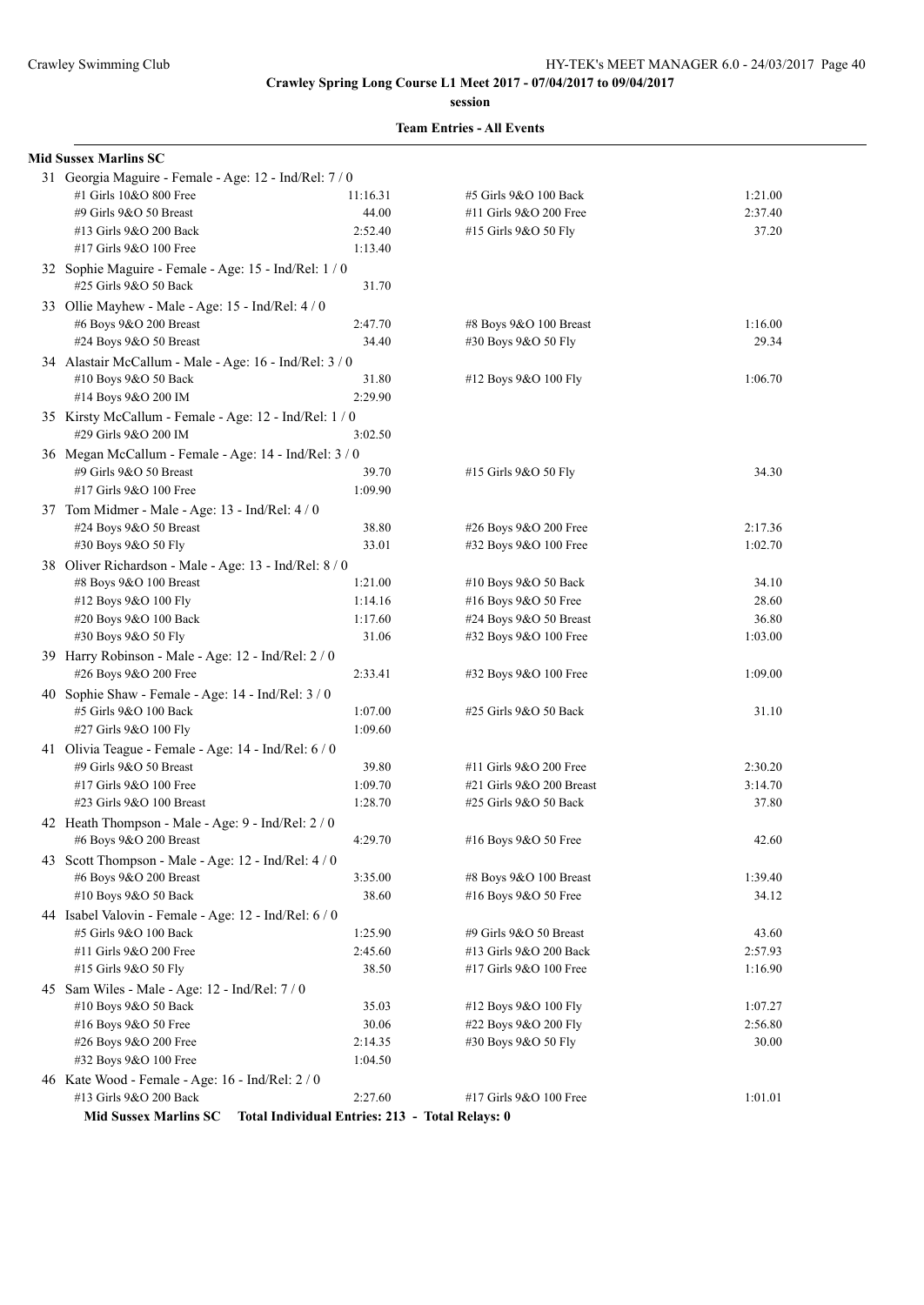**session**

| <b>Mount Kelly Swimming</b>                                |                                                                     |                        |         |
|------------------------------------------------------------|---------------------------------------------------------------------|------------------------|---------|
| 1 Sandor Apponyi - Male - Age: 13 - Ind/Rel: 3 / 0         |                                                                     |                        |         |
| #6 Boys 9&O 200 Breast                                     | 2:43.20                                                             | #8 Boys 9&O 100 Breast | 1:13.20 |
| #24 Boys 9&O 50 Breast                                     | 32.52                                                               |                        |         |
| 2 Joseph Russell - Male - Age: 14 - Ind/Rel: 7 / 0         |                                                                     |                        |         |
| #4 Boys 10&O 400 IM                                        | 4:55.16                                                             | #6 Boys 9&O 200 Breast | 2:35.70 |
| #8 Boys 9&O 100 Breast                                     | 1:12.49                                                             | #14 Boys 9&O 200 IM    | 2:18.78 |
| #18 Boys 10&O 400 Free                                     | 4:17.64                                                             | #26 Boys 9&O 200 Free  | 2:02.70 |
| #32 Boys 9&O 100 Free                                      | 59.00                                                               |                        |         |
| <b>Mount Kelly Swimming</b>                                | Total Individual Entries: 10 - Total Relays: 0                      |                        |         |
| <b>Newbury Swimming Club</b>                               |                                                                     |                        |         |
| 1 Elspeth Crane - Female - Age: 13 - Ind/Rel: 1/0          |                                                                     |                        |         |
| #1 Girls 10&O 800 Free                                     | 11:14.50                                                            |                        |         |
| 2 Abigail Holland - Female - Age: 12 - Ind/Rel: 1 / 0      |                                                                     |                        |         |
| #1 Girls 10&O 800 Free                                     | 11:20.39                                                            |                        |         |
|                                                            | Newbury Swimming Club Total Individual Entries: 2 - Total Relays: 0 |                        |         |
| <b>Orpington Ojays</b>                                     |                                                                     |                        |         |
| 1 Ellie Harden - Female - Age: 14 - Ind/Rel: 1 / 0         |                                                                     |                        |         |
| #5 Girls 9&O 100 Back                                      | 1:11.20                                                             |                        |         |
| 2 Sophia O'Neill - Female - Age: 10 - Ind/Rel: 4/0         |                                                                     |                        |         |
| #5 Girls 9&O 100 Back                                      | 1:26.01                                                             | #17 Girls 9&O 100 Free | 1:13.91 |
| #25 Girls 9&O 50 Back                                      | 38.94                                                               | #31 Girls 9&O 50 Free  | 33.57   |
|                                                            | Orpington Ojays Total Individual Entries: 5 - Total Relays: 0       |                        |         |
| <b>Reading Swimming Club</b>                               |                                                                     |                        |         |
| 1 Javier Bakker-Noguer - Male - Age: $16$ - Ind/Rel: $3/0$ |                                                                     |                        |         |
| #6 Boys 9&O 200 Breast                                     | 2:32.88                                                             | #8 Boys 9&O 100 Breast | 1:11.26 |
| #24 Boys 9&O 50 Breast                                     | 33.02                                                               |                        |         |
| <b>Reading Swimming Club</b>                               | Total Individual Entries: 3 - Total Relays: 0                       |                        |         |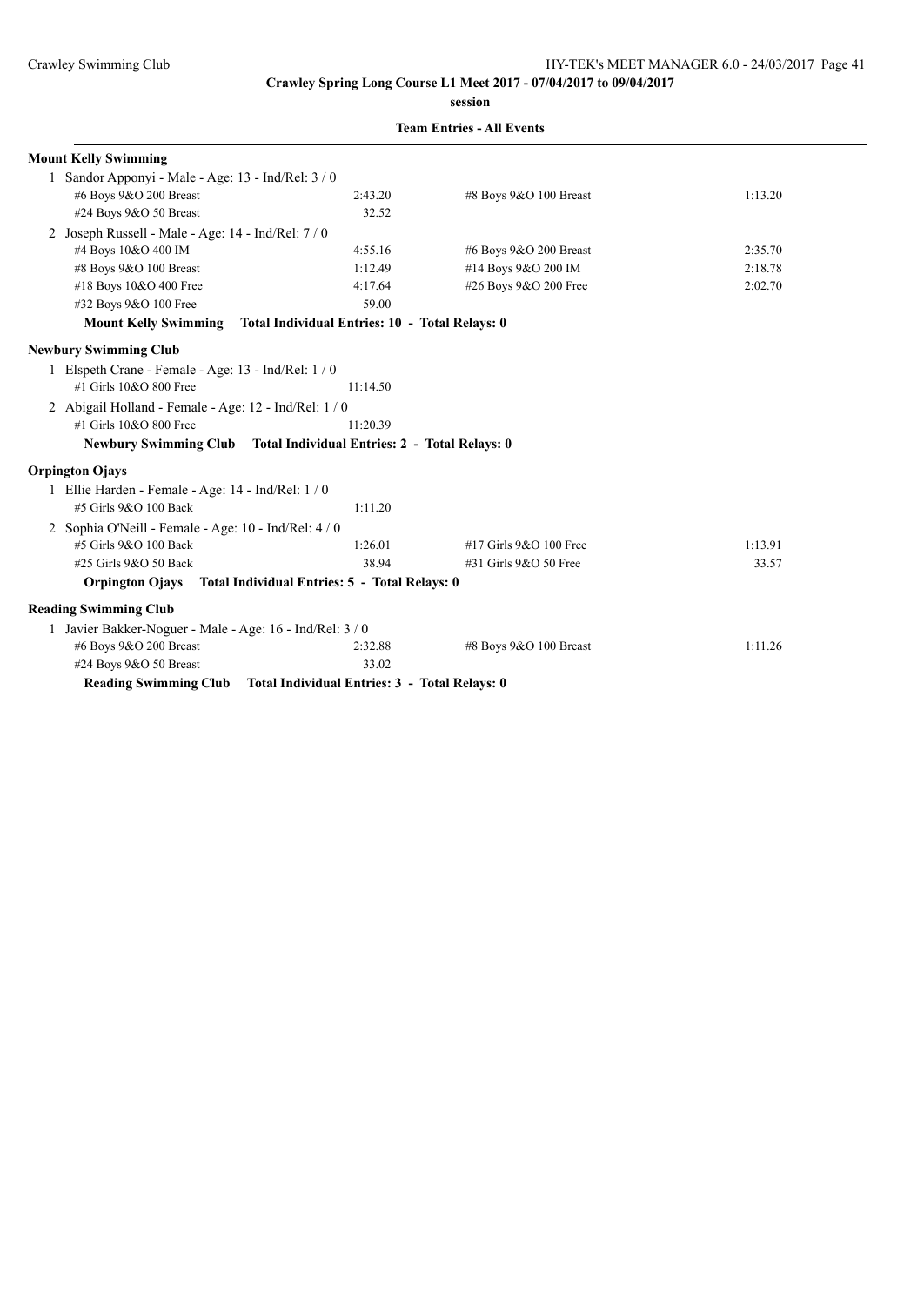**session**

|    | Redhill & Reigate SC                                   |                                                |                          |         |
|----|--------------------------------------------------------|------------------------------------------------|--------------------------|---------|
|    | 1 Benjamin Box - Male - Age: 12 - Ind/Rel: 3 / 0       |                                                |                          |         |
|    | #8 Boys 9&O 100 Breast                                 | 1:33.40                                        | #10 Boys 9&O 50 Back     | 40.31   |
|    | #16 Boys 9&O 50 Free                                   | 34.21                                          |                          |         |
|    | 2 Christopher Box - Male - Age: 14 - Ind/Rel: 5 / 0    |                                                |                          |         |
|    | #2 Boys 10&O 1500 Free                                 | 20:26.30                                       | #10 Boys 9&O 50 Back     | 35.60   |
|    | #12 Boys 9&O 100 Fly                                   | 1:12.20                                        | #14 Boys 9&O 200 IM      | 2:40.90 |
|    | #16 Boys 9&O 50 Free                                   | 30.39                                          |                          |         |
|    | 3 Abigail Durham - Female - Age: 14 - Ind/Rel: 7 / 0   |                                                |                          |         |
|    | #9 Girls 9&O 50 Breast                                 | 37.89                                          | #15 Girls 9&O 50 Fly     | 31.69   |
|    | #17 Girls 9&O 100 Free                                 | 1:02.80                                        | #23 Girls 9&O 100 Breast | 1:22.30 |
|    | #25 Girls 9&O 50 Back                                  | 33.92                                          | #27 Girls 9&O 100 Fly    | 1:15.10 |
|    | #31 Girls 9&O 50 Free                                  | 28.72                                          |                          |         |
|    | 4 Charlotte Durham - Female - Age: 17 - Ind/Rel: 3 / 0 |                                                |                          |         |
|    | #17 Girls 9&O 100 Free                                 | 1:07.48                                        | #27 Girls 9&O 100 Fly    | 1:18.70 |
|    | #31 Girls 9&O 50 Free                                  | 30.91                                          |                          |         |
|    | 5 William Gatland - Male - Age: 14 - Ind/Rel: 1 / 0    |                                                |                          |         |
|    | #8 Boys 9&O 100 Breast                                 | 1:28.30                                        |                          |         |
|    | 6 Ben Gibbs - Male - Age: 16 - Ind/Rel: 6 / 0          |                                                |                          |         |
|    | #6 Boys 9&O 200 Breast                                 | 2:47.60                                        | #8 Boys 9&O 100 Breast   | 1:17.50 |
|    | #12 Boys 9&O 100 Fly                                   | 1:11.50                                        | #14 Boys 9&O 200 IM      | 2:33.00 |
|    | #24 Boys 9&O 50 Breast                                 | 36.60                                          | #26 Boys 9&O 200 Free    | 2:15.00 |
|    | 7 Oliver Gunasekera - Male - Age: 13 - Ind/Rel: 7 / 0  |                                                |                          |         |
|    | #6 Boys 9&O 200 Breast                                 | 3:03.74                                        | #8 Boys 9&O 100 Breast   | 1:19.13 |
|    | #10 Boys 9&O 50 Back                                   | 35.05                                          | #14 Boys 9&O 200 IM      | 2:40.78 |
|    | #16 Boys 9&O 50 Free                                   | 30.28                                          | #24 Boys 9&O 50 Breast   | 37.47   |
|    | #26 Boys 9&O 200 Free                                  | 2:26.56                                        |                          |         |
|    | 8 Charles Jackman - Male - Age: 13 - Ind/Rel: 5 / 0    |                                                |                          |         |
|    | #14 Boys 9&O 200 IM                                    | 2:47.80                                        | #16 Boys 9&O 50 Free     | 29.30   |
|    | #24 Boys 9&O 50 Breast                                 | 39.80                                          | #30 Boys 9&O 50 Fly      | 31.90   |
|    | #32 Boys 9&O 100 Free                                  | 1:04.50                                        |                          |         |
| 9. | James Lovell - Male - Age: 18 - Ind/Rel: 1 / 0         |                                                |                          |         |
|    | #16 Boys 9&O 50 Free                                   | 25.71                                          |                          |         |
|    | 10 Joshua Lumsden - Male - Age: 14 - Ind/Rel: 2 / 0    |                                                |                          |         |
|    | #8 Boys 9&O 100 Breast                                 | 1:23.03                                        | #10 Boys 9&O 50 Back     | 33.10   |
|    | 11 Eva Marsh - Female - Age: 11 - Ind/Rel: 6 / 0       |                                                |                          |         |
|    | #5 Girls 9&O 100 Back                                  | 1:19.89                                        | #13 Girls 9&O 200 Back   | 2:54.00 |
|    | #15 Girls 9&O 50 Fly                                   | 35.81                                          | #17 Girls 9&O 100 Free   | 1:12.80 |
|    | #25 Girls 9&O 50 Back                                  | 37.52                                          | #27 Girls 9&O 100 Fly    | 1:28.50 |
|    | 12 Maisy Parsons - Female - Age: 13 - Ind/Rel: 1 / 0   |                                                |                          |         |
|    | #9 Girls 9&O 50 Breast                                 | 43.52                                          |                          |         |
|    | Redhill & Reigate SC                                   | Total Individual Entries: 47 - Total Relays: 0 |                          |         |
|    |                                                        |                                                |                          |         |
|    | <b>Romford Town SC</b>                                 |                                                |                          |         |
|    | 1 Lewis Binning - Male - Age: 14 - Ind/Rel: 6 / 0      |                                                |                          |         |
|    | #14 Boys 9&O 200 IM                                    | 2:18.61                                        | #16 Boys 9&O 50 Free     | 26.63   |
|    | #24 Boys $9&O 50$ Breast                               | 32.70                                          | #26 Boys 9&O 200 Free    | 2:03.25 |
|    | #30 Boys 9&O 50 Fly                                    | 28.00                                          | #32 Boys 9&O 100 Free    | 57.58   |
|    | <b>Romford Town SC</b>                                 | Total Individual Entries: 6 - Total Relays: 0  |                          |         |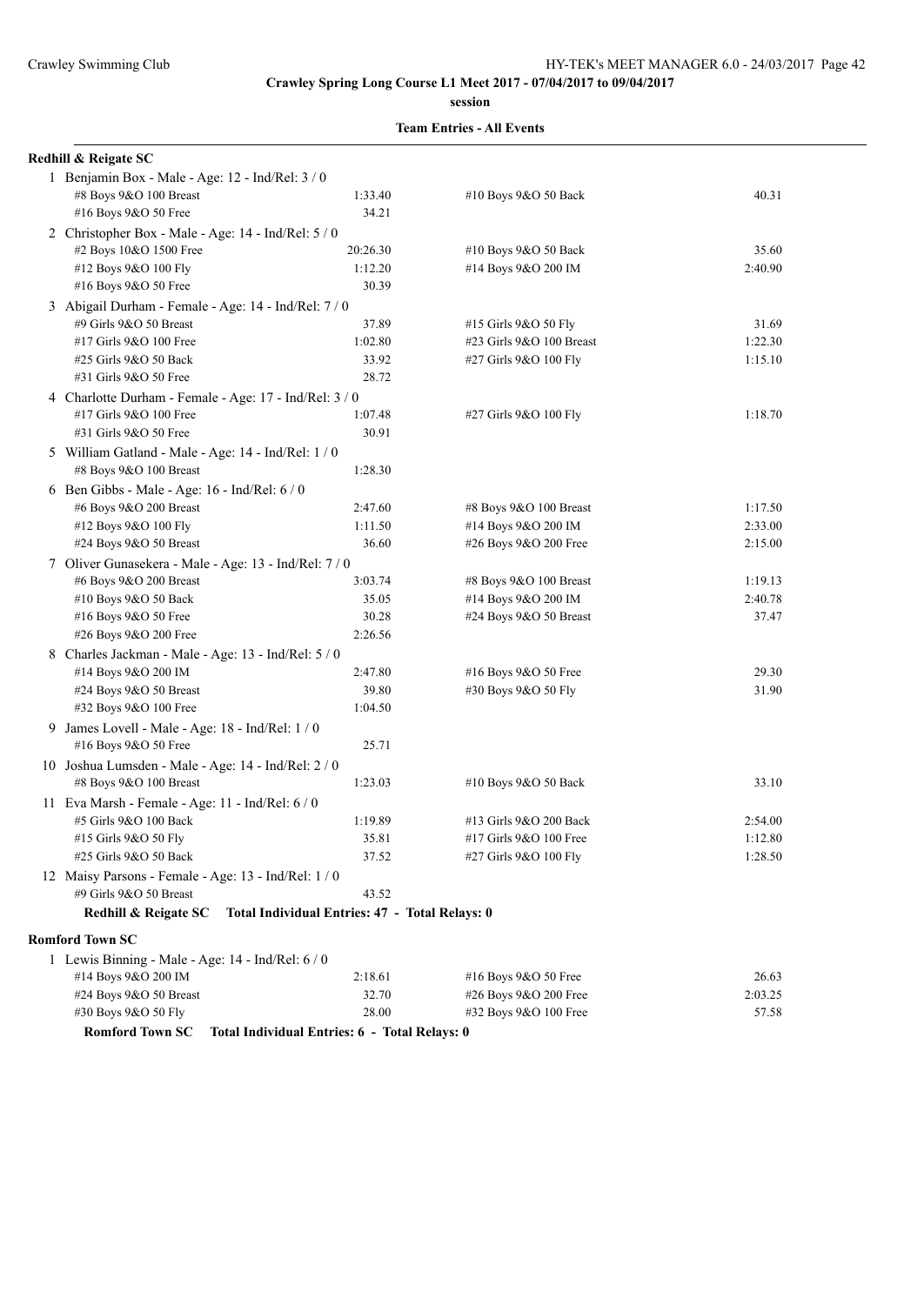**session**

| <b>RTW Monson Swimming Club</b>                        |         |                          |         |
|--------------------------------------------------------|---------|--------------------------|---------|
| 1 Lucy Andrews - Female - Age: 12 - Ind/Rel: 7 / 0     |         |                          |         |
| #5 Girls 9&O 100 Back                                  | 1:20.74 | #9 Girls 9&O 50 Breast   | 42.70   |
| #11 Girls 9&O 200 Free                                 | 2:35.40 | #13 Girls 9&O 200 Back   | 2:49.10 |
| #25 Girls 9&O 50 Back                                  | 38.22   | #29 Girls 9&O 200 IM     | 2:59.20 |
| #31 Girls 9&O 50 Free                                  | 32.00   |                          |         |
| 2 Amelia Baker - Female - Age: 11 - Ind/Rel: 3 / 0     |         |                          |         |
| #9 Girls 9&O 50 Breast                                 | 45.25   | #21 Girls 9&O 200 Breast | 3:37.18 |
| #23 Girls 9&O 100 Breast                               | 1:39.86 |                          |         |
| 3 Daniel Baker - Male - Age: 14 - Ind/Rel: 3 / 0       |         |                          |         |
| #6 Boys 9&O 200 Breast                                 | 3:14.18 | #8 Boys 9&O 100 Breast   | 1:29.17 |
| #24 Boys 9&O 50 Breast                                 | 39.63   |                          |         |
| 4 James Beele - Male - Age: 18 - Ind/Rel: 8 / 0        |         |                          |         |
| #4 Boys 10&O 400 IM                                    | 4:59.50 | #6 Boys 9&O 200 Breast   | 2:33.02 |
| #8 Boys 9&O 100 Breast                                 | 1:11.30 | #12 Boys 9&O 100 Fly     | 1:05.14 |
| #24 Boys 9&O 50 Breast                                 | 32.66   | #26 Boys 9&O 200 Free    | 2:08.01 |
| #30 Boys 9&O 50 Fly                                    | 28.53   | #32 Boys 9&O 100 Free    | 59.15   |
| 5 Jemimah Berkeley - Female - Age: 13 - Ind/Rel: 4 / 0 |         |                          |         |
| #9 Girls 9&O 50 Breast                                 | 34.18   | #11 Girls 9&O 200 Free   | 2:28.18 |
| #21 Girls 9&O 200 Breast                               | 2:47.42 | #23 Girls 9&O 100 Breast | 1:15.19 |
| 6 Kody Bradbury - Male - Age: 13 - Ind/Rel: 3 / 0      |         |                          |         |
| #22 Boys 9&O 200 Fly                                   | 2:30.45 | #30 Boys 9&O 50 Fly      | 30.13   |
| #32 Boys 9&O 100 Free                                  | 1:03.05 |                          |         |
| 7 Cole Bridges - Male - Age: 13 - Ind/Rel: 3 / 0       |         |                          |         |
| #20 Boys 9&O 100 Back                                  | 1:12.00 | #26 Boys 9&O 200 Free    | 2:21.60 |
| #28 Boys 9&O 200 Back                                  | 2:33.40 |                          |         |
| 8 Mia Burns - Female - Age: 15 - Ind/Rel: 4 / 0        |         |                          |         |
| #7 Girls 9&O 200 Fly                                   | 2:25.72 | #15 Girls 9&O 50 Fly     | 30.26   |
| #17 Girls 9&O 100 Free                                 | 1:03.60 | #27 Girls 9&O 100 Fly    | 1:06.28 |
| 9 Madeleine Burton - Female - Age: 14 - Ind/Rel: 4 / 0 |         |                          |         |
| #1 Girls 10&O 800 Free                                 | 9:32.10 | #11 Girls 9&O 200 Free   | 2:13.65 |
| #19 Girls 10&O 400 IM                                  | 5:18.46 | #21 Girls 9&O 200 Breast | 2:51.99 |
| 10 Chloe Butler - Female - Age: 12 - Ind/Rel: 3 / 0    |         |                          |         |
| #15 Girls 9&O 50 Fly                                   | 36.10   | #17 Girls 9&O 100 Free   | 1:11.55 |
| #31 Girls 9&O 50 Free                                  | 32.51   |                          |         |
| 11 Toby Dray - Male - Age: 15 - Ind/Rel: 4 / 0         |         |                          |         |
| #10 Boys 9&O 50 Back                                   | 34.20   | #12 Boys 9&O 100 Fly     | 1:08.08 |
| #22 Boys 9&O 200 Fly                                   | 2:32.30 | #30 Boys 9&O 50 Fly      | 31.53   |
| 12 Reuben Edwards - Male - Age: 13 - Ind/Rel: 3 / 0    |         |                          |         |
| #10 Boys 9&O 50 Back                                   | 33.60   | #14 Boys 9&O 200 IM      | 2:50.20 |
| #16 Boys 9&O 50 Free                                   | 28.70   |                          |         |
| 13 Toby Edwards - Male - Age: 11 - Ind/Rel: 3 / 0      |         |                          |         |
| #8 Boys 9&O 100 Breast                                 | 1:50.60 | #10 Boys 9&O 50 Back     | 42.10   |
| #16 Boys 9&O 50 Free                                   | 36.00   |                          |         |
| 14 Ben Fearon - Male - Age: 13 - Ind/Rel: 2/0          |         |                          |         |
| #8 Boys 9&O 100 Breast                                 | 1:34.29 | #24 Boys 9&O 50 Breast   | 42.16   |
| 15 Caitlin Fearon - Female - Age: 16 - Ind/Rel: 8 / 0  |         |                          |         |
| #3 Girls 10&O 400 Free                                 | 4:24.94 | #11 Girls 9&O 200 Free   | 2:05.92 |
| #17 Girls 9&O 100 Free                                 | 1:00.11 | #19 Girls 10&O 400 IM    | 5:08.44 |
| #25 Girls 9&O 50 Back                                  | 32.48   | #27 Girls 9&O 100 Fly    | 1:10.08 |
| #29 Girls 9&O 200 IM                                   | 2:25.76 | #31 Girls 9&O 50 Free    | 28.51   |
| 16 Indigo Gentry - Female - Age: 14 - Ind/Rel: 9/0     |         |                          |         |
| #3 Girls 10&O 400 Free                                 | 5:04.62 | #9 Girls 9&O 50 Breast   | 39.90   |
| #15 Girls 9&O 50 Fly                                   | 34.22   | #17 Girls 9&O 100 Free   | 1:06.94 |
| #19 Girls 10&O 400 IM                                  | 5:49.39 | #23 Girls 9&O 100 Breast | 1:28.07 |
| #25 Girls 9&O 50 Back                                  | 36.39   | #29 Girls 9&O 200 IM     | 2:43.63 |
| #31 Girls 9&O 50 Free                                  | 30.60   |                          |         |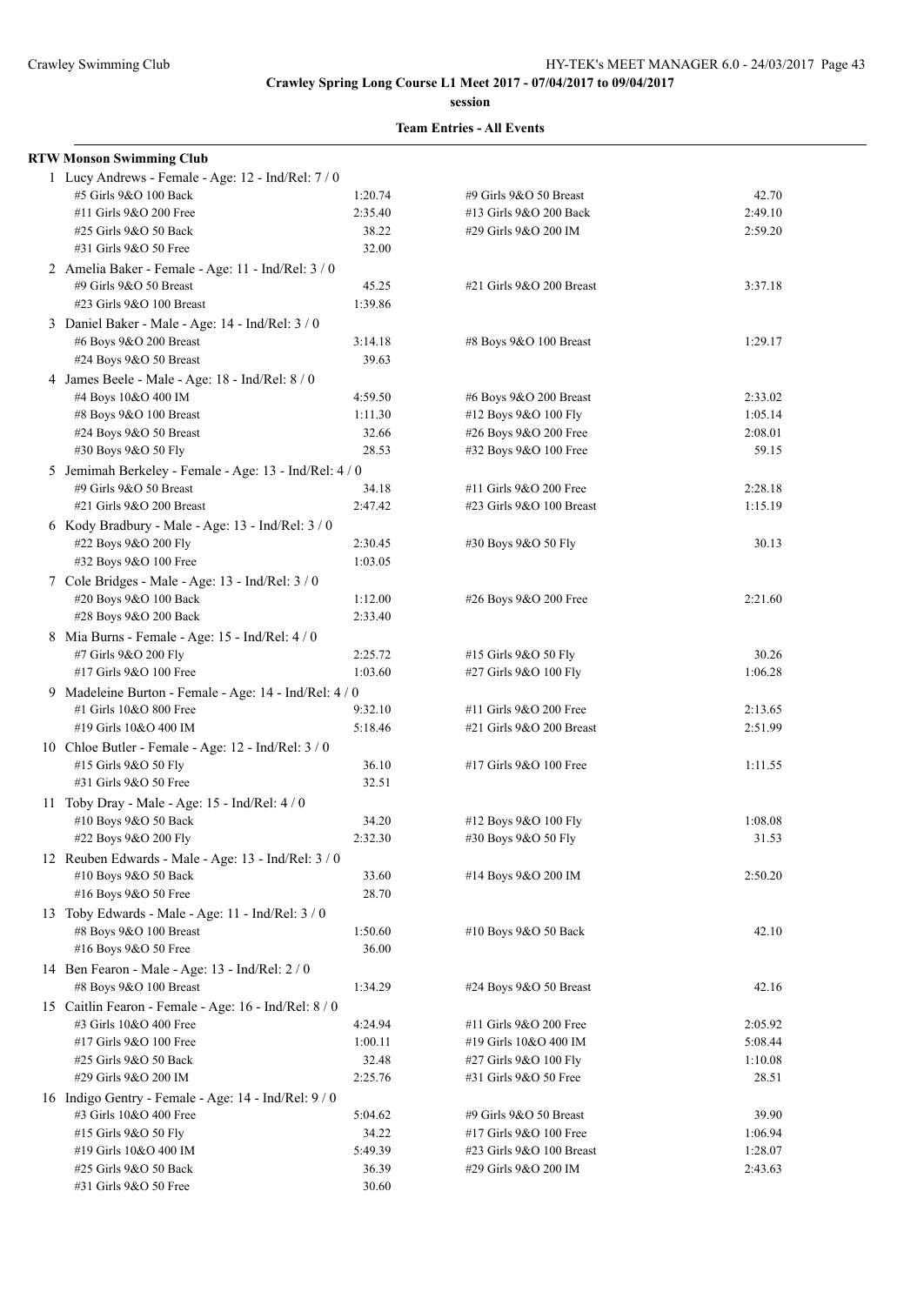**session**

| <b>RTW Monson Swimming Club</b>                             |         |                          |         |
|-------------------------------------------------------------|---------|--------------------------|---------|
| 17 Maya Gerretsen - Female - Age: 13 - Ind/Rel: 6 / 0       |         |                          |         |
| #11 Girls 9&O 200 Free                                      | 2:28.20 | #15 Girls 9&O 50 Fly     | 34.33   |
| #17 Girls 9&O 100 Free                                      | 1:09.10 | #25 Girls 9&O 50 Back    | 37.10   |
| #27 Girls 9&O 100 Fly                                       | 1:21.10 | #31 Girls 9&O 50 Free    | 31.00   |
| 18 Annabel Guye-Johnson - Female - Age: 17 - Ind/Rel: 4 / 0 |         |                          |         |
| #23 Girls 9&O 100 Breast                                    | 1:10.64 | #25 Girls 9&O 50 Back    | 32.33   |
| #29 Girls 9&O 200 IM                                        | 2:22.79 | #31 Girls 9&O 50 Free    | 28.29   |
| 19 Izzy Hillsdon - Female - Age: 13 - Ind/Rel: 5 / 0        |         |                          |         |
| #5 Girls 9&O 100 Back                                       | 1:12.40 | #11 Girls 9&O 200 Free   | 2:20.80 |
| #17 Girls 9&O 100 Free                                      | 1:05.60 | #25 Girls 9&O 50 Back    | 33.80   |
| #31 Girls 9&O 50 Free                                       | 30.30   |                          |         |
|                                                             |         |                          |         |
| 20 Grace Hobbs - Female - Age: 13 - Ind/Rel: 4/0            |         |                          |         |
| #7 Girls 9&O 200 Fly                                        | 3:04.90 | #15 Girls 9&O 50 Fly     | 33.60   |
| #17 Girls 9&O 100 Free                                      | 1:09.40 | #27 Girls 9&O 100 Fly    | 1:17.00 |
| 21 Holly Hobbs - Female - Age: 15 - Ind/Rel: 3/0            |         |                          |         |
| #9 Girls 9&O 50 Breast                                      | 37.70   | #21 Girls 9&O 200 Breast | 3:00.80 |
| #23 Girls 9&O 100 Breast                                    | 1:24.10 |                          |         |
| 22 Charlotte Jepps - Female - Age: 12 - Ind/Rel: 6 / 0      |         |                          |         |
| #11 Girls 9&O 200 Free                                      | 2:37.43 | #13 Girls 9&O 200 Back   | 2:51.90 |
| #15 Girls 9&O 50 Fly                                        | 39.88   | #25 Girls 9&O 50 Back    | 38.07   |
| #29 Girls 9&O 200 IM                                        | 3:05.47 | #31 Girls 9&O 50 Free    | 34.44   |
| 23 Elizabeth Jepps - Female - Age: 14 - Ind/Rel: 5 / 0      |         |                          |         |
| #5 Girls 9&O 100 Back                                       | 1:18.25 | #11 Girls 9&O 200 Free   | 2:28.33 |
| #17 Girls 9&O 100 Free                                      | 1:08.28 | #25 Girls 9&O 50 Back    | 36.30   |
| #31 Girls 9&O 50 Free                                       | 31.10   |                          |         |
| 24 Hannah Lambert - Female - Age: 13 - Ind/Rel: 7/0         |         |                          |         |
| #5 Girls 9&O 100 Back                                       | 1:14.77 | #11 Girls 9&O 200 Free   | 2:20.68 |
| #15 Girls 9&O 50 Fly                                        | 30.34   | #17 Girls 9&O 100 Free   | 1:04.21 |
| #25 Girls 9&O 50 Back                                       | 33.84   | #27 Girls 9&O 100 Fly    | 1:06.03 |
| #31 Girls 9&O 50 Free                                       | 29.71   |                          |         |
| 25 Anna Leman - Female - Age: 13 - Ind/Rel: 6 / 0           |         |                          |         |
| #9 Girls 9&O 50 Breast                                      | 34.20   | #15 Girls 9&O 50 Fly     | 33.22   |
| #21 Girls 9&O 200 Breast                                    | 2:44.99 | #23 Girls 9&O 100 Breast | 1:15.34 |
| #29 Girls 9&O 200 IM                                        | 2:36.70 | #31 Girls 9&O 50 Free    | 31.20   |
|                                                             |         |                          |         |
| 26 Thomas Leman - Male - Age: 14 - Ind/Rel: 6 / 0           |         |                          |         |
| #6 Boys $9&O$ 200 Breast                                    | 2:32.58 | #8 Boys 9&O 100 Breast   | 1:07.99 |
| #14 Boys 9&O 200 IM                                         | 2:27.23 | #16 Boys 9&O 50 Free     | 27.55   |
| #24 Boys 9&O 50 Breast                                      | 31.87   | #32 Boys 9&O 100 Free    | 59.22   |
| 27 Izzie Mercer - Female - Age: 11 - Ind/Rel: 10 / 0        |         |                          |         |
| #5 Girls 9&O 100 Back                                       | 1:20.50 | #9 Girls 9&O 50 Breast   | 45.90   |
| #11 Girls 9&O 200 Free                                      | 2:32.44 | #13 Girls 9&O 200 Back   | 2:48.60 |
| #15 Girls 9&O 50 Fly                                        | 34.00   | #17 Girls 9&O 100 Free   | 1:09.25 |
| #25 Girls 9&O 50 Back                                       | 36.90   | #27 Girls 9&O 100 Fly    | 1:15.73 |
| #29 Girls 9&O 200 IM                                        | 2:56.60 | #31 Girls 9&O 50 Free    | 32.70   |
| 28 Lucy Reeves - Female - Age: 15 - Ind/Rel: 4/0            |         |                          |         |
| #11 Girls 9&O 200 Free                                      | 2:20.50 | #15 Girls 9&O 50 Fly     | 32.77   |
| #17 Girls 9&O 100 Free                                      | 1:05.34 | #31 Girls 9&O 50 Free    | 29.26   |
| 29 Harry Sinclair - Male - Age: 12 - Ind/Rel: 2 / 0         |         |                          |         |
| #30 Boys 9&O 50 Fly                                         | 34.20   | #32 Boys 9&O 100 Free    | 1:08.98 |
| 30 Leo Sneddon - Male - Age: 15 - Ind/Rel: 3 / 0            |         |                          |         |
| #6 Boys 9&O 200 Breast                                      | 2:58.97 | #8 Boys 9&O 100 Breast   | 1:23.80 |
| #24 Boys 9&O 50 Breast                                      | 36.90   |                          |         |
|                                                             |         |                          |         |
| 31 Andre Strydom - Male - Age: 15 - Ind/Rel: 7/0            |         |                          |         |
| #8 Boys 9&O 100 Breast                                      | 1:15.65 | #12 Boys 9&O 100 Fly     | 1:05.00 |
| #14 Boys 9&O 200 IM                                         | 2:20.80 | #20 Boys 9&O 100 Back    | 1:06.57 |
| #26 Boys 9&O 200 Free                                       | 2:06.26 | #28 Boys 9&O 200 Back    | 2:21.67 |
| #32 Boys 9&O 100 Free                                       | 57.23   |                          |         |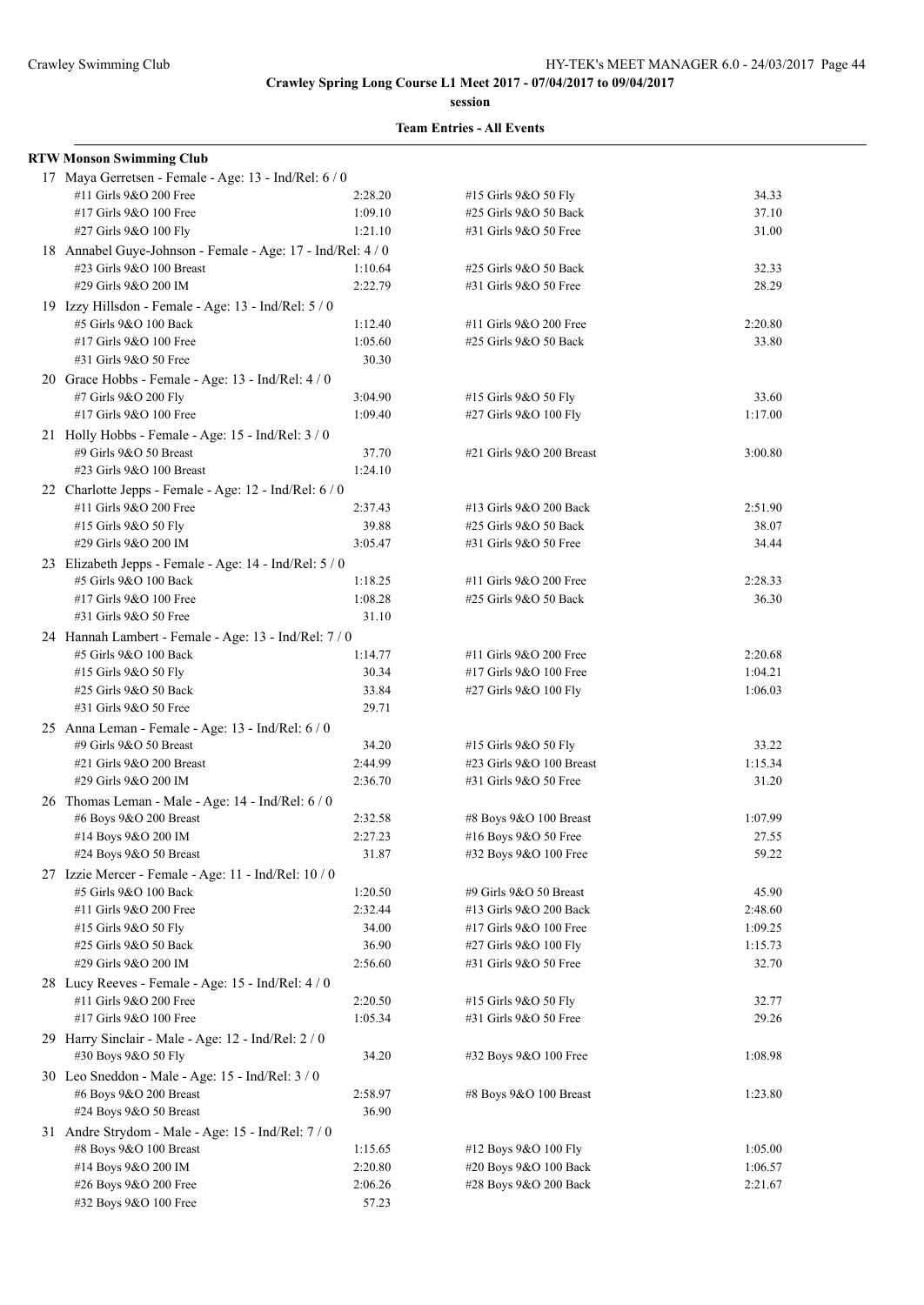**session**

|  | <b>Team Entries - All Events</b> |  |  |
|--|----------------------------------|--|--|
|--|----------------------------------|--|--|

| <b>RTW Monson Swimming Club</b>                                                     |                                                 |                          |         |
|-------------------------------------------------------------------------------------|-------------------------------------------------|--------------------------|---------|
| 32 Emilia Vorster - Female - Age: 12 - Ind/Rel: 5 / 0                               |                                                 |                          |         |
| #15 Girls 9&O 50 Fly                                                                | 33.74                                           | #17 Girls 9&O 100 Free   | 1:12.73 |
| #25 Girls 9&O 50 Back                                                               | 39.72                                           | #27 Girls 9&O 100 Fly    | 1:15.12 |
| #31 Girls 9&O 50 Free                                                               | 31.68                                           |                          |         |
| <b>RTW Monson Swimming Club</b>                                                     | Total Individual Entries: 154 - Total Relays: 0 |                          |         |
| <b>Rushmoor Royals</b>                                                              |                                                 |                          |         |
| 1 Hannah Richardson - Female - Age: 13 - Ind/Rel: 9/0                               |                                                 |                          |         |
| #5 Girls 9&O 100 Back                                                               | 1:15.80                                         | #9 Girls 9&O 50 Breast   | 38.13   |
| #13 Girls 9&O 200 Back                                                              | 2:41.70                                         | #15 Girls 9&O 50 Fly     | 32.19   |
| #21 Girls 9&O 200 Breast                                                            | 2:50.19                                         | #23 Girls 9&O 100 Breast | 1:20.70 |
| #25 Girls 9&O 50 Back                                                               | 34.80                                           | #27 Girls 9&O 100 Fly    | 1:12.30 |
| #29 Girls 9&O 200 IM                                                                | 2:39.70                                         |                          |         |
| <b>Rushmoor Royals</b>                                                              | Total Individual Entries: 9 - Total Relays: 0   |                          |         |
|                                                                                     |                                                 |                          |         |
| <b>Sevenoaks Swimming Club</b><br>1 Emily Brown - Female - Age: 10 - Ind/Rel: 6 / 0 |                                                 |                          |         |
| #9 Girls 9&O 50 Breast                                                              | 41.28                                           | #15 Girls 9&O 50 Fly     | 37.41   |
| #17 Girls 9&O 100 Free                                                              | 1:14.47                                         | #25 Girls 9&O 50 Back    | 38.12   |
| #29 Girls 9&O 200 IM                                                                | 3:00.70                                         | #31 Girls 9&O 50 Free    | 33.17   |
|                                                                                     |                                                 |                          |         |
| 2 Ben Channon - Male - Age: 15 - Ind/Rel: 3 / 0                                     |                                                 | #26 Boys 9&O 200 Free    | 2:15.50 |
| #20 Boys 9&O 100 Back<br>#32 Boys 9&O 100 Free                                      | 1:11.40<br>1:01.65                              |                          |         |
|                                                                                     |                                                 |                          |         |
| 3 Poppy Holmes - Female - Age: 14 - Ind/Rel: 3 / 0                                  |                                                 |                          |         |
| #9 Girls 9&O 50 Breast<br>#23 Girls $9&O$ 100 Breast                                | 38.27<br>1:23.80                                | #21 Girls 9&O 200 Breast | 2:57.01 |
|                                                                                     |                                                 |                          |         |
| 4 Ethan Hunter - Male - Age: 15 - Ind/Rel: 3 / 0                                    |                                                 |                          |         |
| #26 Boys 9&O 200 Free                                                               | 2:12.23                                         | #30 Boys 9&O 50 Fly      | 29.99   |
| #32 Boys 9&O 100 Free                                                               | 59.19                                           |                          |         |
| 5 Grace Mitchell - Female - Age: 13 - Ind/Rel: 5 / 0                                |                                                 |                          |         |
| #9 Girls 9&O 50 Breast                                                              | 38.74                                           | #15 Girls 9&O 50 Fly     | 32.85   |
| #17 Girls 9&O 100 Free                                                              | 1:06.09                                         | #23 Girls 9&O 100 Breast | 1:27.28 |
| #31 Girls 9&O 50 Free                                                               | 29.16                                           |                          |         |
| 6 Dominic Percy - Male - Age: 14 - Ind/Rel: 9/0                                     |                                                 |                          |         |
| #6 Boys 9&O 200 Breast                                                              | 2:49.34                                         | #8 Boys 9&O 100 Breast   | 1:15.89 |
| #12 Boys 9&O 100 Fly                                                                | 1:11.15                                         | #14 Boys 9&O 200 IM      | 2:33.97 |
| #16 Boys 9&O 50 Free                                                                | 28.12                                           | #24 Boys 9&O 50 Breast   | 34.80   |
| #26 Boys 9&O 200 Free                                                               | 2:17.09                                         | #30 Boys 9&O 50 Fly      | 31.96   |
| #32 Boys 9&O 100 Free                                                               | 1:01.50                                         |                          |         |
| 7 Max Selby - Male - Age: 12 - Ind/Rel: 2 / 0                                       |                                                 |                          |         |
| #6 Boys 9&O 200 Breast                                                              | 3:06.80                                         | #8 Boys 9&O 100 Breast   | 1:29.60 |
| 8 Teddy Wallace - Male - Age: 14 - Ind/Rel: 6 / 0                                   |                                                 |                          |         |
| #10 Boys 9&O 50 Back                                                                | 34.29                                           | #12 Boys 9&O 100 Fly     | 1:11.82 |
| #16 Boys 9&O 50 Free                                                                | 28.28                                           | #26 Boys 9&O 200 Free    | 2:15.24 |
| #30 Boys 9&O 50 Fly                                                                 | 30.95                                           | #32 Boys 9&O 100 Free    | 1:01.47 |
| 9 Jasmine Wallace - Female - Age: 13 - Ind/Rel: 8 / 0                               |                                                 |                          |         |
| #5 Girls 9&O 100 Back                                                               | 1:16.69                                         | #9 Girls 9&O 50 Breast   | 42.69   |
| #11 Girls 9&O 200 Free                                                              | 2:29.42                                         | #13 Girls 9&O 200 Back   | 2:40.59 |
| #17 Girls 9&O 100 Free                                                              | 1:09.11                                         | #25 Girls 9&O 50 Back    | 35.93   |
| #29 Girls 9&O 200 IM                                                                | 2:46.44                                         | #31 Girls 9&O 50 Free    | 31.86   |
| 10 Daisy Widdowson - Female - Age: 13 - Ind/Rel: 5 / 0                              |                                                 |                          |         |
| #5 Girls 9&O 100 Back                                                               | 1:15.13                                         | #9 Girls 9&O 50 Breast   | 38.49   |
| #15 Girls 9&O 50 Fly                                                                | 33.97                                           | #25 Girls 9&O 50 Back    | 34.64   |
| #31 Girls 9&O 50 Free                                                               | 30.32                                           |                          |         |
| 11 Sarah Williams - Female - Age: 14 - Ind/Rel: 2 / 0                               |                                                 |                          |         |
| #19 Girls 10&O 400 IM                                                               | 5:35.90                                         | #21 Girls 9&O 200 Breast | 2:53.20 |
| Sevenoaks Swimming Club Total Individual Entries: 52 - Total Relays: 0              |                                                 |                          |         |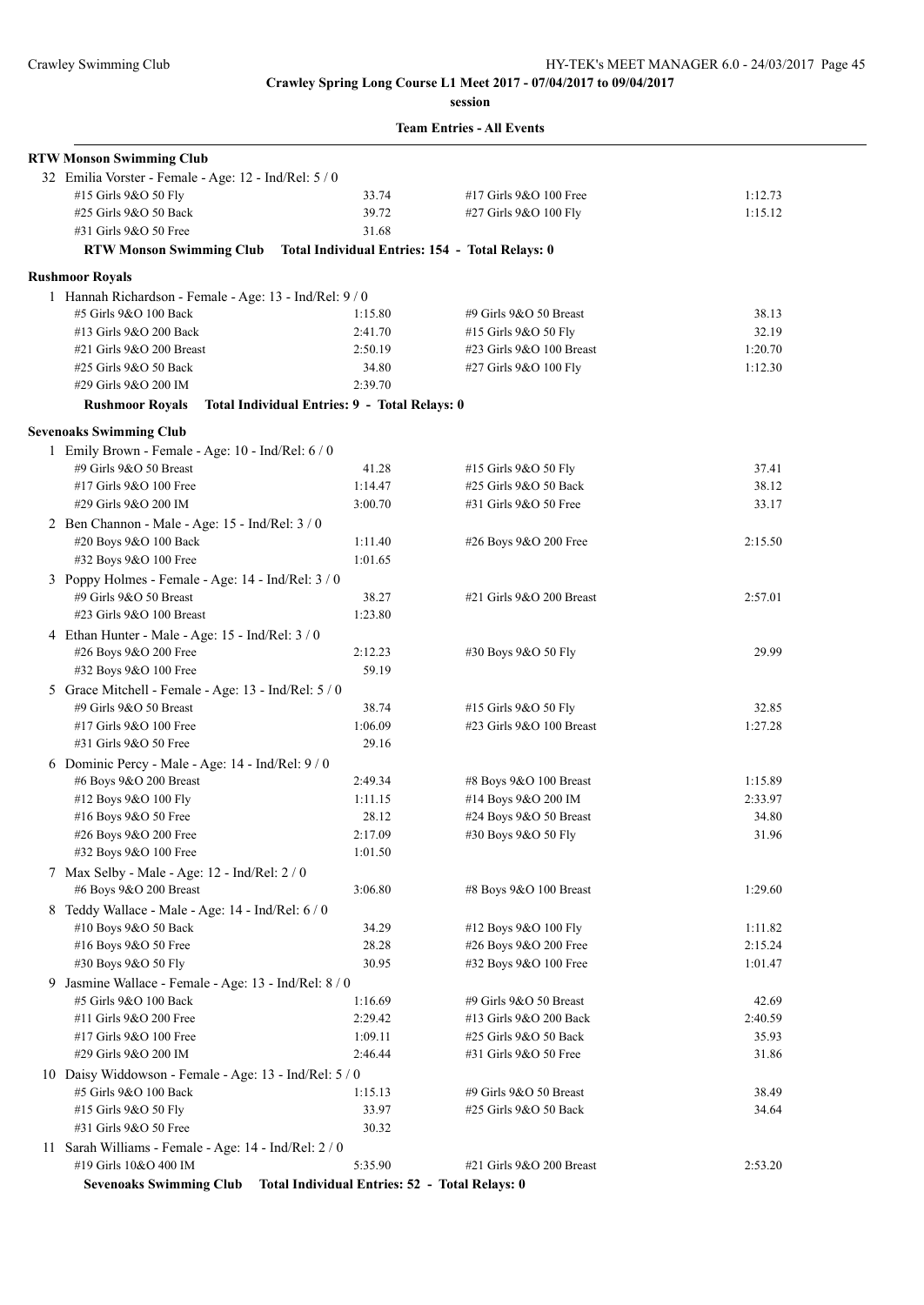**session**

#### **Team Entries - All Events**

#### **Sutton & Cheam**

| 1 Nubia Adjei - Female - Age: 14 - Ind/Rel: 6 / 0         |         |                                                |         |
|-----------------------------------------------------------|---------|------------------------------------------------|---------|
| #5 Girls 9&O 100 Back                                     | 1:10.60 | #15 Girls 9&O 50 Fly                           | 32.60   |
| #17 Girls 9&O 100 Free                                    | 1:04.20 | #25 Girls 9&O 50 Back                          | 33.00   |
| #27 Girls 9&O 100 Fly                                     | 1:20.80 | #31 Girls 9&O 50 Free                          | 28.93   |
| 2 Natalie Andrew - Female - Age: 18 - Ind/Rel: 5 / 0      |         |                                                |         |
| #11 Girls 9&O 200 Free                                    | 2:20.00 | #17 Girls 9&O 100 Free                         | 1:05.50 |
| #27 Girls 9&O 100 Fly                                     | 1:13.70 | #29 Girls 9&O 200 IM                           | 2:38.30 |
| #31 Girls 9&O 50 Free                                     | 31.70   |                                                |         |
| 3 Jake Ault - Male - Age: 13 - Ind/Rel: 7/0               |         |                                                |         |
| #6 Boys 9&O 200 Breast                                    | 3:11.40 | #8 Boys 9&O 100 Breast                         | 1:28.10 |
| #16 Boys 9&O 50 Free                                      | 30.50   | #24 Boys 9&O 50 Breast                         | 39.50   |
| #26 Boys 9&O 200 Free                                     | 2:32.90 | #30 Boys 9&O 50 Fly                            | 36.80   |
| #32 Boys 9&O 100 Free                                     | 1:09.10 |                                                |         |
| 4 Joseph Bartley - Male - Age: 12 - Ind/Rel: 8 / 0        |         |                                                |         |
| #4 Boys 10&O 400 IM                                       | 5:40.30 | #10 Boys 9&O 50 Back                           | 33.80   |
| #12 Boys 9&O 100 Fly                                      | 1:14.30 |                                                | 1:11.40 |
| #24 Boys 9&O 50 Breast                                    | 40.50   | #20 Boys 9&O 100 Back<br>#26 Boys 9&O 200 Free | 2:19.26 |
| #28 Boys 9&O 200 Back                                     | 2:36.50 | #32 Boys 9&O 100 Free                          | 1:03.10 |
|                                                           |         |                                                |         |
| 5 Thomas Bartley - Male - Age: 11 - Ind/Rel: 6 / 0        |         |                                                |         |
| #8 Boys 9&O 100 Breast                                    | 1:35.00 | #10 Boys 9&O 50 Back                           | 42.00   |
| #24 Boys 9&O 50 Breast                                    | 42.40   | #26 Boys 9&O 200 Free                          | 2:39.50 |
| #30 Boys 9&O 50 Fly                                       | 38.90   | #32 Boys 9&O 100 Free                          | 1:12.80 |
| 6 Molly Behan - Female - Age: $14$ - Ind/Rel: $6/0$       |         |                                                |         |
| #9 Girls 9&O 50 Breast                                    | 39.45   | #15 Girls 9&O 50 Fly                           | 34.00   |
| #23 Girls 9&O 100 Breast                                  | 1:26.29 | #27 Girls 9&O 100 Fly                          | 1:19.20 |
| #29 Girls 9&O 200 IM                                      | 2:55.00 | #31 Girls 9&O 50 Free                          | 31.40   |
| 7 Kelly Bone - Female - Age: 14 - Ind/Rel: 7 / 0          |         |                                                |         |
| #5 Girls 9&O 100 Back                                     | 1:06.80 | #11 Girls 9&O 200 Free                         | 2:15.22 |
| #13 Girls 9&O 200 Back                                    | 2:24.00 | #15 Girls 9&O 50 Fly                           | 32.90   |
| #25 Girls 9&O 50 Back                                     | 33.00   | #29 Girls 9&O 200 IM                           | 2:30.80 |
| #31 Girls 9&O 50 Free                                     | 29.50   |                                                |         |
| 8 Spencer Creamore - Male - Age: 13 - Ind/Rel: 4 / 0      |         |                                                |         |
| #10 Boys 9&O 50 Back                                      | 34.40   | #16 Boys 9&O 50 Free                           | 26.88   |
| #26 Boys 9&O 200 Free                                     | 2:06.21 | #32 Boys 9&O 100 Free                          | 58.00   |
| 9 Oscar Cruz-O'Dwyer - Male - Age: 15 - Ind/Rel: 3 / 0    |         |                                                |         |
| #4 Boys 10&O 400 IM                                       | 5:05.80 | #12 Boys 9&O 100 Fly                           | 1:04.90 |
| #22 Boys 9&O 200 Fly                                      | 2:25.30 |                                                |         |
| 10 Sasha Cruz-O'Dwyer - Female - Age: 13 - Ind/Rel: 6 / 0 |         |                                                |         |
| #7 Girls 9&O 200 Fly                                      | 2:41.63 | #19 Girls 10&O 400 IM                          | 5:40.44 |
| #21 Girls 9&O 200 Breast                                  | 3:00.40 | #23 Girls 9&O 100 Breast                       | 1:23.30 |
| #27 Girls 9&O 100 Fly                                     | 1:11.90 | #29 Girls 9&O 200 IM                           | 2:37.85 |
| 11 Andrej Drzaic - Male - Age: 14 - Ind/Rel: 5 / 0        |         |                                                |         |
| #18 Boys 10&O 400 Free                                    | 4:40.43 | #24 Boys 9&O 50 Breast                         | 35.30   |
| #26 Boys 9&O 200 Free                                     | 2:14.60 | #30 Boys 9&O 50 Fly                            | 33.60   |
| #32 Boys 9&O 100 Free                                     | 1:02.60 |                                                |         |
| 12 Charlie Hopkin - Male - Age: 15 - Ind/Rel: 5 / 0       |         |                                                |         |
| #10 Boys 9&O 50 Back                                      | 33.60   | #16 Boys $9&O 50$ Free                         | 28.50   |
| #20 Boys 9&O 100 Back                                     | 1:12.10 | $\#24$ Boys 9&O 50 Breast                      | 39.70   |
| #32 Boys 9&O 100 Free                                     | 1:04.80 |                                                |         |
| 13 William Irvine - Male - Age: 11 - Ind/Rel: 3 / 0       |         |                                                |         |
| #10 Boys 9&O 50 Back                                      | 37.80   | #14 Boys 9&O 200 IM                            | 3:01.80 |
| #16 Boys 9&O 50 Free                                      | 33.70   |                                                |         |
| 14 Sophia Jackson - Female - Age: 13 - Ind/Rel: 5 / 0     |         |                                                |         |
| #7 Girls 9&O 200 Fly                                      | 2:52.45 | #15 Girls 9&O 50 Fly                           | 35.00   |
| #17 Girls 9&O 100 Free                                    | 1:09.90 | #27 Girls 9&O 100 Fly                          | 1:17.40 |
| #31 Girls 9&O 50 Free                                     | 32.70   |                                                |         |
|                                                           |         |                                                |         |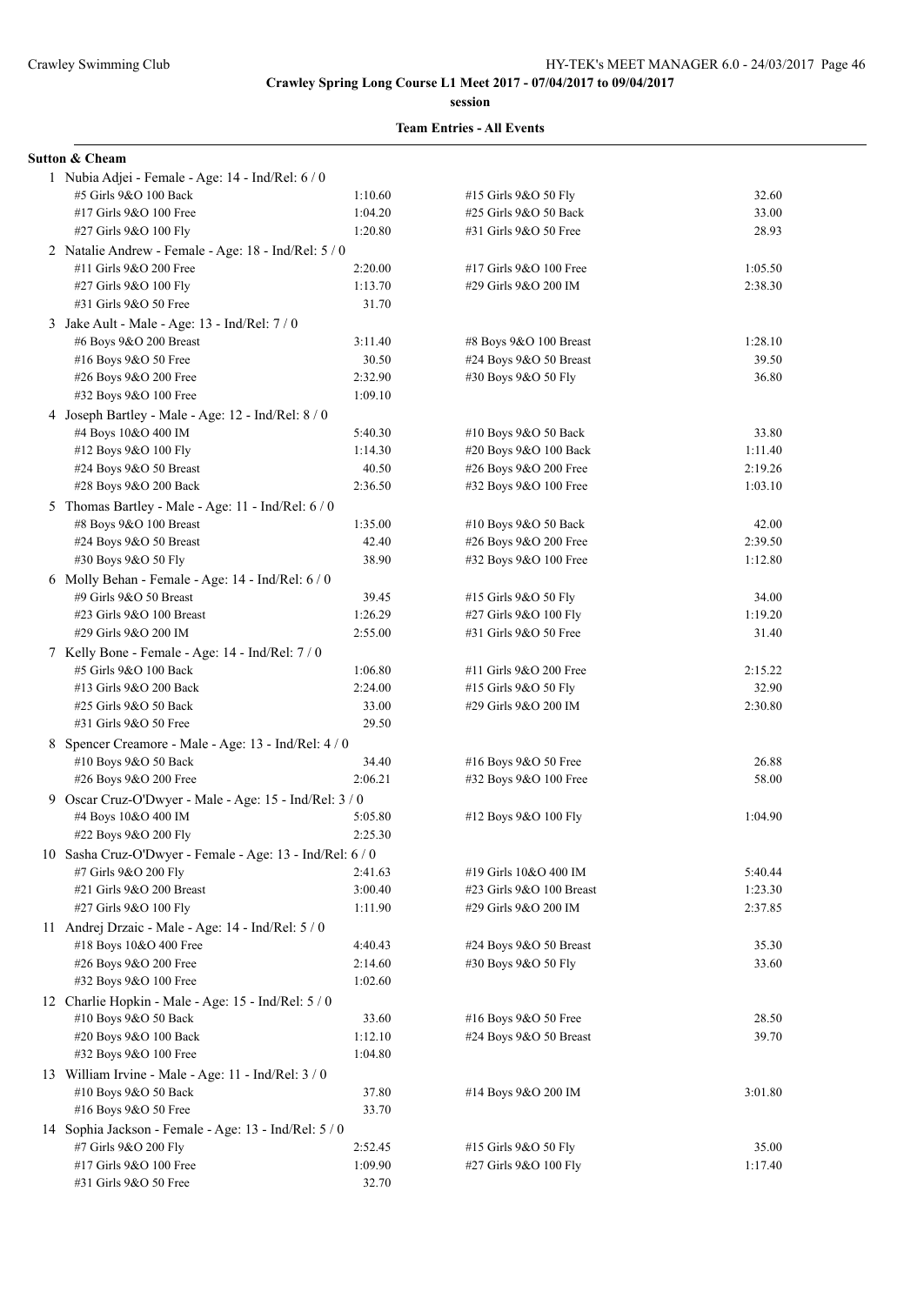**session**

#### **Team Entries - All Events**

## **Sutton & Cheam**

| 15 Dario Kan - Male - Age: 16 - Ind/Rel: 7 / 0      |         |                          |         |
|-----------------------------------------------------|---------|--------------------------|---------|
| #8 Boys 9&O 100 Breast                              | 1:21.50 | #14 Boys 9&O 200 IM      | 2:32.60 |
| #16 Boys 9&O 50 Free                                | 28.40   | #24 Boys 9&O 50 Breast   | 37.60   |
| #26 Boys 9&O 200 Free                               | 2:16.30 | #30 Boys 9&O 50 Fly      | 32.10   |
| #32 Boys 9&O 100 Free                               | 1:01.50 |                          |         |
| 16 Nicole Lee - Female - Age: 12 - Ind/Rel: 6/0     |         |                          |         |
| #9 Girls 9&O 50 Breast                              | 42.70   | #13 Girls 9&O 200 Back   | 2:55.00 |
| #17 Girls 9&O 100 Free                              | 1:14.00 | #21 Girls 9&O 200 Breast | 3:12.30 |
| #23 Girls 9&O 100 Breast                            | 1:30.50 | #25 Girls 9&O 50 Back    | 37.90   |
| 17 Joseph Lenihan - Male - Age: 15 - Ind/Rel: 7/0   |         |                          |         |
| $#10$ Boys 9&O 50 Back                              | 29.44   | #12 Boys 9&O 100 Fly     | 1:05.20 |
| #16 Boys 9&O 50 Free                                | 27.10   | #20 Boys 9&O 100 Back    | 1:02.30 |
| #26 Boys 9&O 200 Free                               | 2:04.60 | #28 Boys 9&O 200 Back    | 2:15.10 |
| #30 Boys 9&O 50 Fly                                 | 29.90   |                          |         |
| 18 Lily Lenihan - Female - Age: 12 - Ind/Rel: 9/0   |         |                          |         |
| #5 Girls 9&O 100 Back                               | 1:18.30 | #9 Girls 9&O 50 Breast   | 42.20   |
| #13 Girls 9&O 200 Back                              | 2:48.80 | #17 Girls 9&O 100 Free   | 1:15.00 |
| #21 Girls 9&O 200 Breast                            | 3:16.65 | #23 Girls 9&O 100 Breast | 1:32.30 |
| #25 Girls 9&O 50 Back                               | 37.30   | #29 Girls 9&O 200 IM     | 2:57.20 |
| #31 Girls 9&O 50 Free                               | 33.80   |                          |         |
| 19 Filip Malov - Male - Age: 11 - Ind/Rel: 11 / 0   |         |                          |         |
| #4 Boys 10&O 400 IM                                 | 6:04.20 | #10 Boys $9&O 50$ Back   | 35.10   |
| #12 Boys 9&O 100 Fly                                | 1:25.40 | #16 Boys 9&O 50 Free     | 30.90   |
| #18 Boys 10&O 400 Free                              | 5:10.47 | #20 Boys 9&O 100 Back    | 1:14.60 |
| #24 Boys $9&O 50$ Breast                            | 42.20   | #26 Boys 9&O 200 Free    | 2:23.10 |
| #28 Boys 9&O 200 Back                               | 2:49.84 | #30 Boys 9&O 50 Fly      | 35.60   |
| #32 Boys 9&O 100 Free                               | 1:07.20 |                          |         |
| 20 Lucy Medcalf - Female - Age: 12 - Ind/Rel: 9 / 0 |         |                          |         |
| #5 Girls 9&O 100 Back                               | 1:15.40 | #9 Girls 9&O 50 Breast   | 40.40   |
| #13 Girls 9&O 200 Back                              | 2:42.02 | #17 Girls 9&O 100 Free   | 1:13.00 |
| #21 Girls 9&O 200 Breast                            | 3:19.60 | #23 Girls 9&O 100 Breast | 1:29.20 |
| #25 Girls 9&O 50 Back                               | 36.20   | #29 Girls 9&O 200 IM     | 2:47.83 |
| #31 Girls 9&O 50 Free                               | 31.70   |                          |         |
| 21 Daisy Meffan - Female - Age: 16 - Ind/Rel: 6 / 0 |         |                          |         |
| #7 Girls 9&O 200 Fly                                | 2:46.90 | #9 Girls 9&O 50 Breast   | 37.26   |
| #19 Girls 10&O 400 IM                               | 5:25.40 | #21 Girls 9&O 200 Breast | 2:49.70 |
| #23 Girls 9&O 100 Breast                            | 1:17.60 | #29 Girls 9&O 200 IM     | 2:34.70 |
| 22 Megan Morland - Female - Age: 12 - Ind/Rel: 7/0  |         |                          |         |
| #5 Girls 9&O 100 Back                               | 1:16.30 | #11 Girls 9&O 200 Free   | 2:31.40 |
| #13 Girls 9&O 200 Back                              | 2:49.80 | #17 Girls 9&O 100 Free   | 1:11.30 |
| #25 Girls 9&O 50 Back                               | 36.50   | #29 Girls 9&O 200 IM     | 2:57.30 |
| #31 Girls 9&O 50 Free                               | 32.30   |                          |         |
| 23 Neve Morley - Female - Age: 17 - Ind/Rel: 4/0    |         |                          |         |
| #9 Girls 9&O 50 Breast                              | 36.04   | #15 Girls 9&O 50 Fly     | 31.94   |
| #23 Girls 9&O 100 Breast                            | 1:20.80 | #27 Girls 9&O 100 Fly    | 1:11.60 |
| 24 Harry Morris - Male - Age: 15 - Ind/Rel: 6 / 0   |         |                          |         |
| #10 Boys 9&O 50 Back                                | 33.00   | #16 Boys 9&O 50 Free     | 28.80   |
| #20 Boys 9&O 100 Back                               | 1:09.60 | #24 Boys $9&O 50$ Breast | 41.00   |
| #30 Boys 9&O 50 Fly                                 | 32.30   | #32 Boys 9&O 100 Free    | 1:03.00 |
| 25 Izzy Morris - Female - Age: 13 - Ind/Rel: 6 / 0  |         |                          |         |
| #9 Girls 9&O 50 Breast                              | 40.00   | #15 Girls 9&O 50 Fly     | 36.40   |
| #21 Girls 9&O 200 Breast                            | 3:04.23 | #23 Girls 9&O 100 Breast | 1:24.50 |
| #29 Girls 9&O 200 IM                                | 2:43.62 | #31 Girls 9&O 50 Free    | 31.30   |
|                                                     |         |                          |         |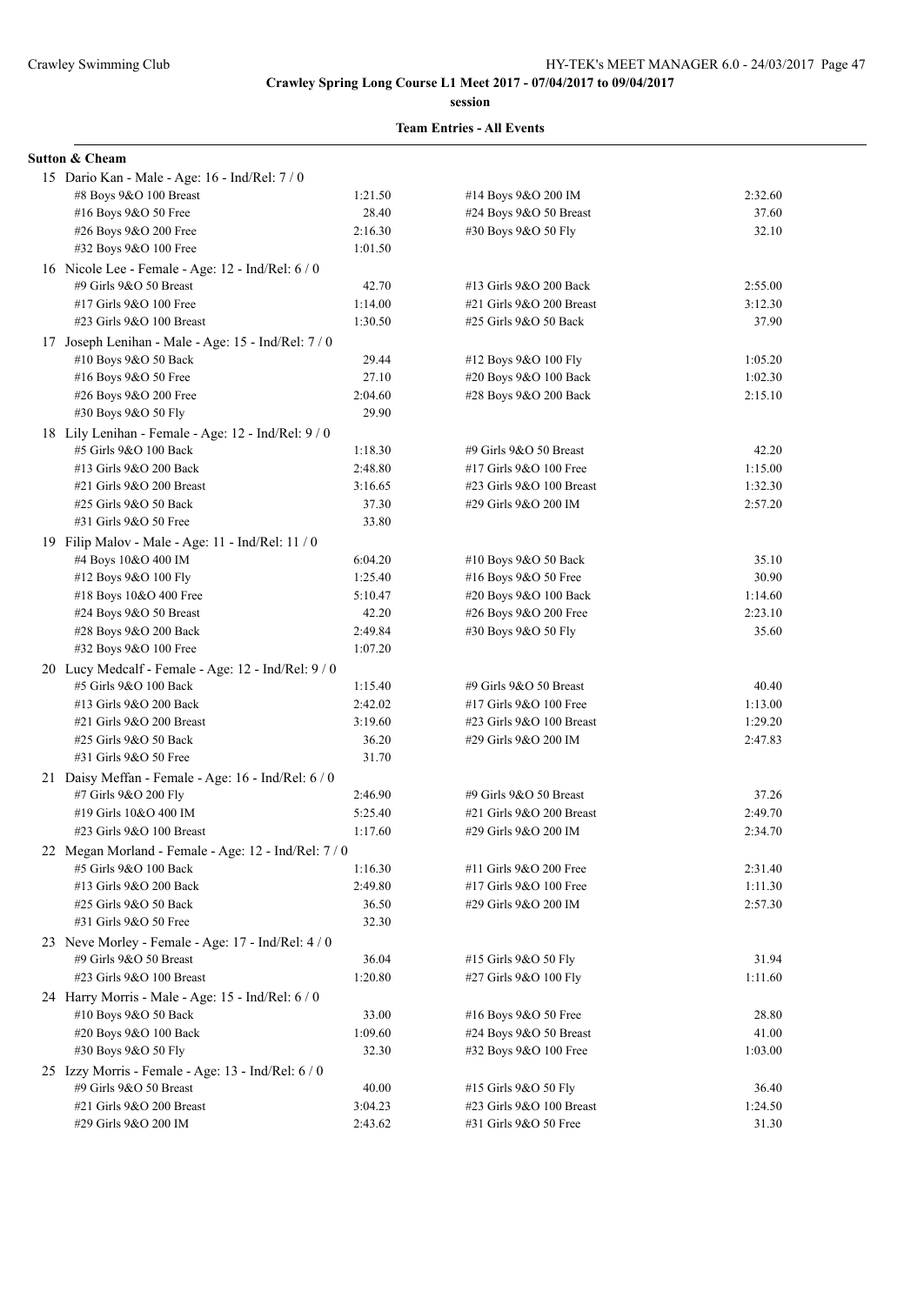**session**

#### **Team Entries - All Events**

# **Sutton & Cheam**

| 26 Alice Nicot - Female - Age: 15 - Ind/Rel: 11 / 0        |                   |                            |                    |
|------------------------------------------------------------|-------------------|----------------------------|--------------------|
| #1 Girls 10&O 800 Free                                     | 9:37.00           | #3 Girls 10&O 400 Free     | 4:41.10            |
| #5 Girls 9&O 100 Back                                      | 1:08.60           | #9 Girls 9&O 50 Breast     | 39.50              |
| #11 Girls 9&O 200 Free                                     | 2:13.50           | #13 Girls 9&O 200 Back     | 2:26.90            |
| #17 Girls 9&O 100 Free                                     | 1:01.68           | #23 Girls $9&O$ 100 Breast | 1:24.90            |
| #25 Girls 9&O 50 Back                                      | 32.50             | #29 Girls 9&O 200 IM       | 2:41.10            |
| #31 Girls 9&O 50 Free                                      | 27.93             |                            |                    |
| 27 Matylda Pawelkowicz - Female - Age: 10 - Ind/Rel: 5 / 0 |                   |                            |                    |
| #9 Girls 9&O 50 Breast                                     | 50.10             | #11 Girls 9&O 200 Free     | 3:09.00            |
| #21 Girls 9&O 200 Breast                                   | 3:42.72           | #23 Girls 9&O 100 Breast   | 1:50.20            |
| #31 Girls 9&O 50 Free                                      | 37.70             |                            |                    |
| 28 Lucy Pearson - Female - Age: 16 - Ind/Rel: 5 / 0        |                   |                            |                    |
| #5 Girls 9&O 100 Back                                      | 1:09.40           | #13 Girls 9&O 200 Back     | 2:30.90            |
| #15 Girls 9&O 50 Fly                                       | 32.10             | #25 Girls 9&O 50 Back      | 32.40              |
| #27 Girls 9&O 100 Fly                                      | 1:11.00           |                            |                    |
| 29 Poppy Phillips - Female - Age: 12 - Ind/Rel: 10 / 0     |                   |                            |                    |
| #5 Girls 9&O 100 Back                                      | 1:16.50           | #9 Girls 9&O 50 Breast     | 43.40              |
| #11 Girls 9&O 200 Free                                     | 2:27.30           | #13 Girls 9&O 200 Back     | 2:45.38            |
| #17 Girls 9&O 100 Free                                     | 1:10.10           | #21 Girls 9&O 200 Breast   | 3:14.74            |
| #23 Girls 9&O 100 Breast                                   | 1:32.40           | #25 Girls 9&O 50 Back      | 36.10              |
| #29 Girls 9&O 200 IM                                       | 2:49.79           | #31 Girls 9&O 50 Free      | 31.30              |
|                                                            |                   |                            |                    |
| 30 Hannah Rees - Female - Age: 13 - Ind/Rel: 8 / 0         |                   |                            |                    |
| #5 Girls 9&O 100 Back                                      | 1:11.70           | #11 Girls 9&O 200 Free     | 2:25.90            |
| #13 Girls 9&O 200 Back                                     | 2:39.60           | #17 Girls 9&O 100 Free     | 1:05.90            |
| #19 Girls 10&O 400 IM                                      | 5:59.88           | #25 Girls 9&O 50 Back      | 34.10              |
| #29 Girls 9&O 200 IM                                       | 2:45.60           | #31 Girls 9&O 50 Free      | 30.39              |
| 31 Michael Rees - Male - Age: 16 - Ind/Rel: 5 / 0          |                   |                            |                    |
| #4 Boys 10&O 400 IM                                        | 4:38.32           | #10 Boys 9&O 50 Back       | 27.37              |
| #14 Boys 9&O 200 IM                                        | 2:11.31           | #20 Boys 9&O 100 Back      | 58.98              |
| #28 Boys 9&O 200 Back                                      | 2:06.99           |                            |                    |
| 32 James Reid - Male - Age: 11 - Ind/Rel: 8 / 0            |                   |                            |                    |
| $#8$ Boys $9&O$ 100 Breast                                 | 1:32.10           | #12 Boys 9&O 100 Fly       | 1:28.10            |
| #14 Boys 9&O 200 IM                                        | 2:57.90           | #16 Boys $9&O 50$ Free     | 32.60              |
| #24 Boys 9&O 50 Breast                                     | 42.80             | #26 Boys 9&O 200 Free      | 2:33.25            |
| #30 Boys 9&O 50 Fly                                        | 38.80             | #32 Boys 9&O 100 Free      | 1:11.90            |
| 33 Kieran Rutter - Male - Age: 16 - Ind/Rel: 6 / 0         |                   |                            |                    |
| #4 Boys 10&O 400 IM                                        | 5:03.10           | #10 Boys 9&O 50 Back       | 28.47              |
| #12 Boys 9&O 100 Fly                                       | 1:06.60           | #20 Boys 9&O 100 Back      | 1:01.01            |
| #24 Boys 9&O 50 Breast                                     | 35.70             | #28 Boys 9&O 200 Back      | 2:12.00            |
| 34 Keely Scanlon - Female - Age: 13 - Ind/Rel: 4 / 0       |                   |                            |                    |
| #13 Girls 9&O 200 Back                                     | 2:43.80           | #17 Girls 9&O 100 Free     | 1:10.20            |
| #29 Girls 9&O 200 IM                                       | 2:53.40           | #31 Girls 9&O 50 Free      | 31.20              |
| 35 Max Scanlon - Male - Age: 11 - Ind/Rel: 1 / 0           |                   |                            |                    |
| #16 Boys 9&O 50 Free                                       | 36.70             |                            |                    |
| 36 Luke Shaw - Male - Age: 14 - Ind/Rel: 5 / 0             |                   |                            |                    |
| #10 Boys 9&O 50 Back                                       | 33.80             | #12 Boys 9&O 100 Fly       | 1:06.00            |
| #16 Boys 9&O 50 Free                                       | 28.20             | #30 Boys 9&O 50 Fly        | 31.50              |
| #32 Boys 9&O 100 Free                                      | 1:03.40           |                            |                    |
|                                                            |                   |                            |                    |
| 37 Joseph Suggitt - Male - Age: 12 - Ind/Rel: 11 / 0       |                   |                            |                    |
| #2 Boys 10&O 1500 Free                                     | 21:03.59<br>37.90 | #4 Boys 10&O 400 IM        | 6:08.14<br>2:53.37 |
| #10 Boys 9&O 50 Back                                       |                   | #14 Boys 9&O 200 IM        |                    |
| #16 Boys 9&O 50 Free                                       | 33.27             | #18 Boys 10&O 400 Free     | 5:15.91            |
| #20 Boys 9&O 100 Back                                      | 1:17.90           | #26 Boys 9&O 200 Free      | 2:33.49            |
| #28 Boys 9&O 200 Back                                      | 2:45.22           | #30 Boys 9&O 50 Fly        | 37.68              |
| #32 Boys 9&O 100 Free                                      | 1:12.10           |                            |                    |
| 38 Martin Van Domselaar - Male - Age: 12 - Ind/Rel: 3 / 0  |                   |                            |                    |
| #16 Boys 9&O 50 Free                                       | 33.50             | #26 Boys 9&O 200 Free      | 2:40.50            |
| #32 Boys 9&O 100 Free                                      | 1:14.20           |                            |                    |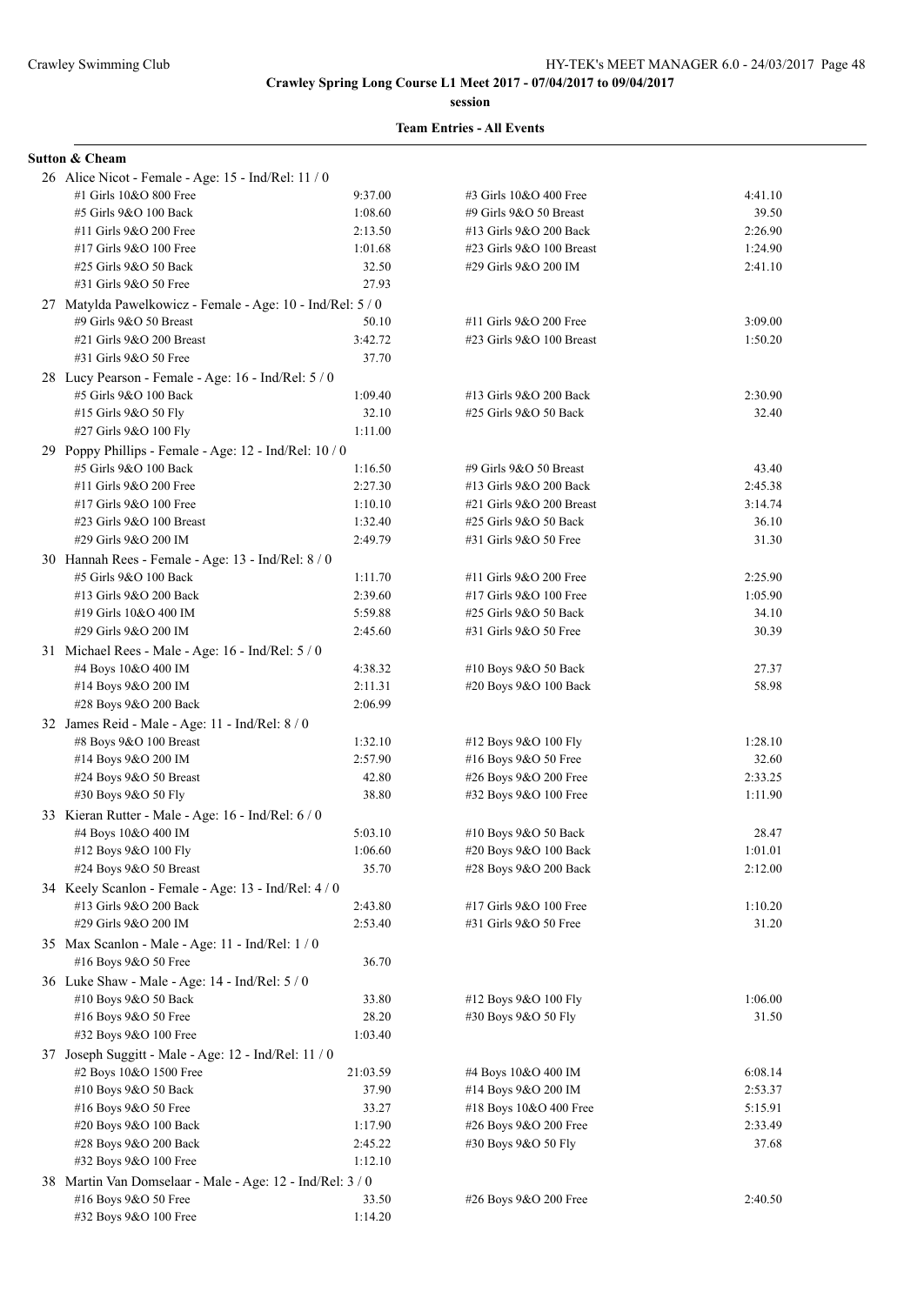**session**

| <b>Sutton &amp; Cheam</b>                                                        |                                                 |                            |         |
|----------------------------------------------------------------------------------|-------------------------------------------------|----------------------------|---------|
| 39 Jack Wild - Male - Age: 14 - Ind/Rel: 8 / 0                                   |                                                 |                            |         |
| #10 Boys 9&O 50 Back                                                             | 32.20                                           | #12 Boys 9&O 100 Fly       | 1:11.30 |
| #14 Boys 9&O 200 IM                                                              | 2:36.90                                         | #16 Boys 9&O 50 Free       | 29.10   |
| #20 Boys 9&O 100 Back                                                            | 1:10.20                                         | #26 Boys 9&O 200 Free      | 2:16.00 |
| #28 Boys 9&O 200 Back                                                            | 2:30.60                                         | #32 Boys 9&O 100 Free      | 1:03.70 |
| 40 Jon Wileman - Male - Age: $21$ - Ind/Rel: $6/0$                               |                                                 |                            |         |
| #10 Boys 9&O 50 Back                                                             | 28.70                                           | #16 Boys 9&O 50 Free       | 26.00   |
| #20 Boys 9&O 100 Back                                                            | 1:00.50                                         | #24 Boys 9&O 50 Breast     | 33.40   |
| #28 Boys 9&O 200 Back                                                            | 2:13.30                                         | #32 Boys 9&O 100 Free      | 56.10   |
| <b>Sutton &amp; Cheam</b>                                                        | Total Individual Entries: 250 - Total Relays: 0 |                            |         |
| <b>Thanet Swim Club</b>                                                          |                                                 |                            |         |
| 1 Stephanie Panteli - Female - Age: 12 - Ind/Rel: 3 / 0                          |                                                 |                            |         |
| #1 Girls 10&O 800 Free                                                           | 10:39.80                                        | #3 Girls 10&O 400 Free     | 5:13.40 |
| #11 Girls 9&O 200 Free                                                           | 2:30.20                                         |                            |         |
| <b>Thanet Swim Club</b>                                                          | Total Individual Entries: 3 - Total Relays: 0   |                            |         |
|                                                                                  |                                                 |                            |         |
| <b>Tilehurst SC</b>                                                              |                                                 |                            |         |
| 1 Alex Bakker-Noguer - Male - Age: 18 - Ind/Rel: 3 / 0<br>#6 Boys 9&O 200 Breast | 2:31.77                                         |                            | 1:08.31 |
| #24 Boys 9&O 50 Breast                                                           | 31.37                                           | $#8$ Boys $9&O$ 100 Breast |         |
|                                                                                  |                                                 |                            |         |
| 2 Benjamin Dinsdale - Male - Age: 16 - Ind/Rel: 1 / 0<br>#24 Boys 9&O 50 Breast  | 32.51                                           |                            |         |
| 3 Olivia Neale - Female - Age: 17 - Ind/Rel: 3 / 0                               |                                                 |                            |         |
| #5 Girls 9&O 100 Back                                                            | 1:07.40                                         | #13 Girls 9&O 200 Back     | 2:25.51 |
| #15 Girls 9&O 50 Fly                                                             | 32.45                                           |                            |         |
| Tilehurst SC Total Individual Entries: 7 - Total Relays: 0                       |                                                 |                            |         |
| <b>Tonbridge Swimming Club</b>                                                   |                                                 |                            |         |
| 1 Caitlin Ebbage - Female - Age: 11 - Ind/Rel: 5 / 0                             |                                                 |                            |         |
| #5 Girls 9&O 100 Back                                                            | 1:10.90                                         | #13 Girls 9&O 200 Back     | 2:28.85 |
| #25 Girls 9&O 50 Back                                                            | 32.78                                           | #29 Girls 9&O 200 IM       | 2:39.47 |
| #31 Girls 9&O 50 Free                                                            | 30.11                                           |                            |         |
| 2 Kirsty Ann Ebbage - Female - Age: 14 - Ind/Rel: 1 / 0                          |                                                 |                            |         |
| #9 Girls 9&O 50 Breast                                                           | 41.81                                           |                            |         |
| 3 Elle Nikhwai - Female - Age: 13 - Ind/Rel: 1 / 0                               |                                                 |                            |         |
| #23 Girls 9&O 100 Breast                                                         | 1:29.10                                         |                            |         |
| Tonbridge Swimming Club Total Individual Entries: 7 - Total Relays: 0            |                                                 |                            |         |
| <b>Wandsworth Swimming Club</b>                                                  |                                                 |                            |         |
| 1 Isis Ciurleo - Female - Age: 15 - Ind/Rel: 5 / 0                               |                                                 |                            |         |
| #7 Girls 9&O 200 Fly                                                             | 2:38.16                                         | #15 Girls 9&O 50 Fly       | 31.64   |
| #17 Girls 9&O 100 Free                                                           | 1:03.59                                         | #27 Girls 9&O 100 Fly      | 1:09.70 |
| #31 Girls 9&O 50 Free                                                            | 29.33                                           |                            |         |
| <b>Wandsworth Swimming Club</b>                                                  | Total Individual Entries: 5 - Total Relays: 0   |                            |         |
| <b>West Wight SC</b>                                                             |                                                 |                            |         |
| 1 Harry Poynter - Male - Age: 11 - Ind/Rel: 1 / 0                                |                                                 |                            |         |
| #2 Boys 10&O 1500 Free                                                           | 24:50.47                                        |                            |         |
| West Wight SC                                                                    | Total Individual Entries: 1 - Total Relays: 0   |                            |         |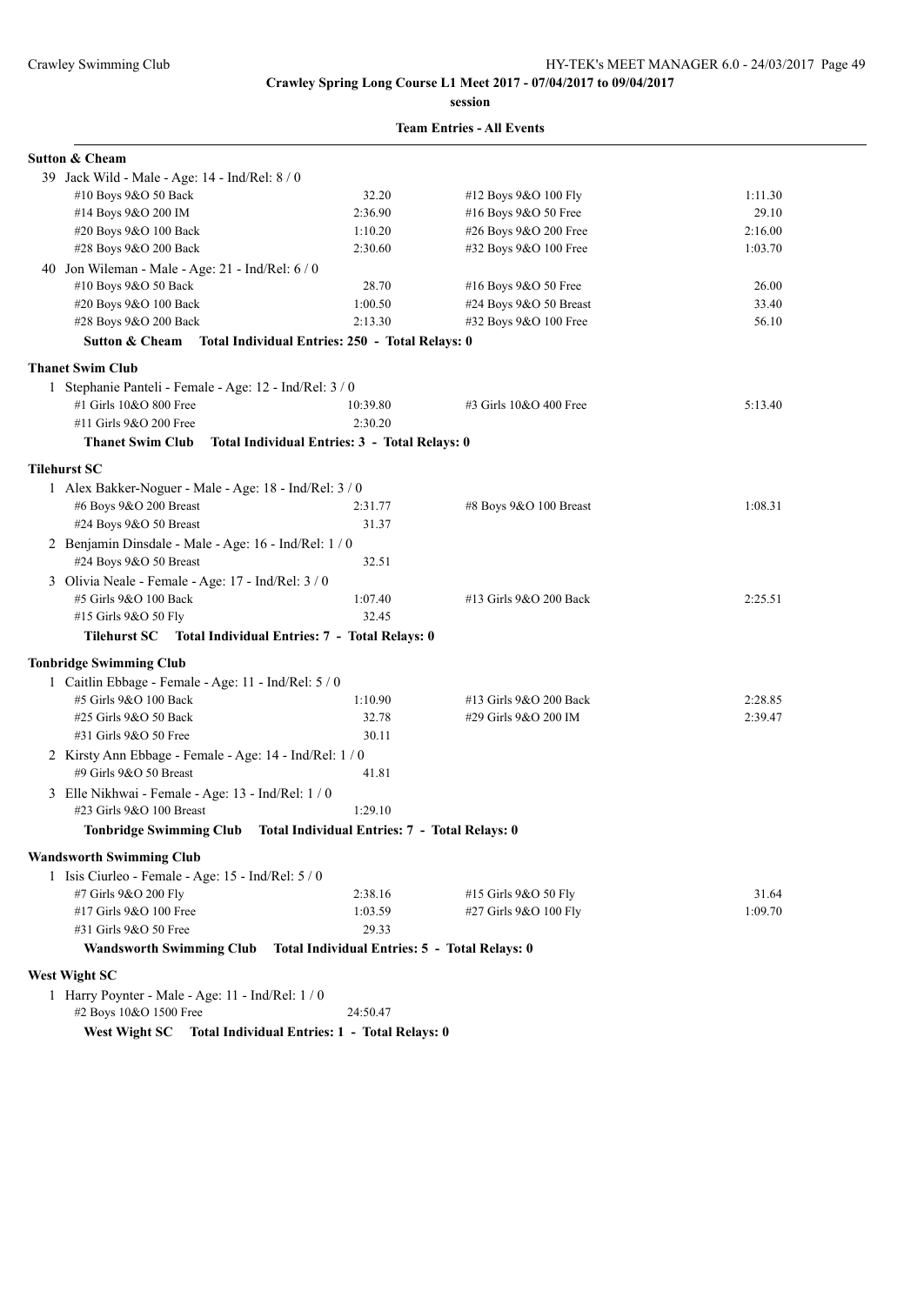#### **session**

#### **Team Entries - All Events**

## **Windsor Swimming Club** 1 Katie Davies - Female - Age: 15 - Ind/Rel: 2 / 0 #13 Girls 9&O 200 Back 2:43.12 #17 Girls 9&O 100 Free 1:06.01 2 Naia Hill - Female - Age: 12 - Ind/Rel: 3 / 0 #25 Girls 9&O 50 Back 39.70 #31 Girls 9&O 50 Free 31.60 3 Natasha Holroyd - Female - Age: 13 - Ind/Rel: 4 / 0 #1 Girls 10&O 800 Free 10:06.26 #13 Girls 9&O 200 Back 2:35.70 4 Margot Hoogers - Female - Age: 13 - Ind/Rel: 5 / 0 #5 Girls 9&O 100 Back 1:14.50 #25 Girls 9&O 50 Back 35.29 #31 Girls 9&O 50 Free 31.22 5 Max Hoogers - Male - Age: 17 - Ind/Rel: 5 / 0 #6 Boys 9&O 200 Breast 2:36.10 #10 Boys 9&O 50 Back 31.63 #24 Boys 9&O 50 Breast 33.70 6 Mckenzie Hoogers - Female - Age: 11 - Ind/Rel: 2 / 0 #25 Girls 9&O 50 Back 40.22 7 Moritz Hoogers - Male - Age: 15 - Ind/Rel: 6 / 0 #10 Boys 9&O 50 Back 29.37 #16 Boys 9&O 50 Free 27.97 #26 Boys 9&O 200 Free 2:07.30 8 Lucy Hopkins - Female - Age: 12 - Ind/Rel: 13 / 0 #1 Girls 10&O 800 Free 11:47.40  $\#11$  Girls 9&O 200 Free 2:34.70  $\#15$  Girls 9&O 50 Fly 39.96  $\#19$  Girls  $10\&O$  400 IM 6:11.99 #23 Girls 9&O 100 Breast 1:37.50 #27 Girls 9&O 100 Fly 1:27.80 #31 Girls 9&O 50 Free 32.22 9 Molly Leamon - Female - Age: 11 - Ind/Rel: 5 / 0 #23 Girls 9&O 100 Breast 1:44.70 #27 Girls 9&O 100 Fly 1:23.90 #31 Girls 9&O 50 Free 34.00 10 James Murphy - Male - Age: 12 - Ind/Rel: 4 / 0 #8 Boys 9&O 100 Breast 1:27.80 #14 Boys 9&O 200 IM 2:48.76 11 Priya Palmer - Female - Age: 11 - Ind/Rel: 7 / 0 #11 Girls 9&O 200 Free 2:46.60 #15 Girls 9&O 50 Fly 38.69 #25 Girls 9&O 50 Back 37.13 #31 Girls 9&O 50 Free 33.99 12 Shay Race - Male - Age: 15 - Ind/Rel: 7 / 0 #8 Boys 9&O 100 Breast 1:11.90 #12 Boys 9&O 100 Fly 1:03.10 #24 Boys 9&O 50 Breast 34.27 #32 Boys 9&O 100 Free 56.22 13 Toby Redshaw - Male - Age: 15 - Ind/Rel: 8 / 0 #2 Boys 10&O 1500 Free 18:55.03

#16 Boys 9&O 50 Free 29.00 #20 Boys 9&O 100 Back 1:10.10 #28 Boys 9&O 200 Back 2:28.30

#13 Girls 9&O 200 Back 2:42.40 #17 Girls 9&O 100 Free 1:09.69

#24 Boys 9&O 50 Breast 36.88

14 Daisy Rhead - Female - Age: 13 - Ind/Rel: 4 / 0

15 Clement Toussaint - Male - Age: 14 - Ind/Rel: 1 / 0

| #29 Girls 9&O 200 IM                             | 3:01.00            |
|--------------------------------------------------|--------------------|
| #11 Girls 9&O 200 Free<br>#17 Girls 9&O 100 Free | 2:19.92<br>1:05.14 |
| #17 Girls 9&O 100 Free<br>#27 Girls 9&O 100 Fly  | 1:06.95<br>1:09.80 |
| #8 Boys 9&O 100 Breast<br>#20 Boys 9&O 100 Back  | 1:11.90<br>1:04.90 |
| #31 Girls 9&O 50 Free                            | 34.32              |
| #14 Boys 9&O 200 IM                              | 2:27.50            |
| #20 Boys 9&O 100 Back                            | 1:02.80            |
| #32 Boys 9&O 100 Free                            | 59.35              |
| #9 Girls 9&O 50 Breast                           | 43.42              |
| #13 Girls 9&O 200 Back                           | 3:04.34            |
| #17 Girls 9&O 100 Free                           | 1:10.29            |
| #21 Girls 9&O 200 Breast                         | 3:30.29            |
| #25 Girls 9&O 50 Back                            | 36.55              |
| #29 Girls 9&O 200 IM                             | 2:54.80            |
|                                                  |                    |
| #25 Girls 9&O 50 Back                            | 35.71              |
| #29 Girls 9&O 200 IM                             | 2:52.40            |
|                                                  |                    |
| #12 Boys 9&O 100 Fly                             | 1:16.95            |
| #16 Boys 9&O 50 Free                             | 32.44              |
| #13 Girls 9&O 200 Back                           | 2:59.40            |
| #17 Girls 9&O 100 Free                           | 1:15.70            |
| #29 Girls 9&O 200 IM                             | 3:12.80            |
|                                                  |                    |
| #10 Boys 9&O 50 Back                             | 29.86              |
| #16 Boys 9&O 50 Free                             | 26.24              |
| #30 Boys 9&O 50 Fly                              | 28.75              |
| #10 Boys 9&O 50 Back                             | 32.60              |
| #18 Boys 10&O 400 Free                           | 4:46.10            |
| #26 Boys 9&O 200 Free                            | 2:18.00            |
| #32 Boys 9&O 100 Free                            | 1:03.30            |
|                                                  |                    |
| #15 Girls 9&O 50 Fly                             | 35.58              |
| #25 Girls 9&O 50 Back                            | 34.07              |
|                                                  |                    |